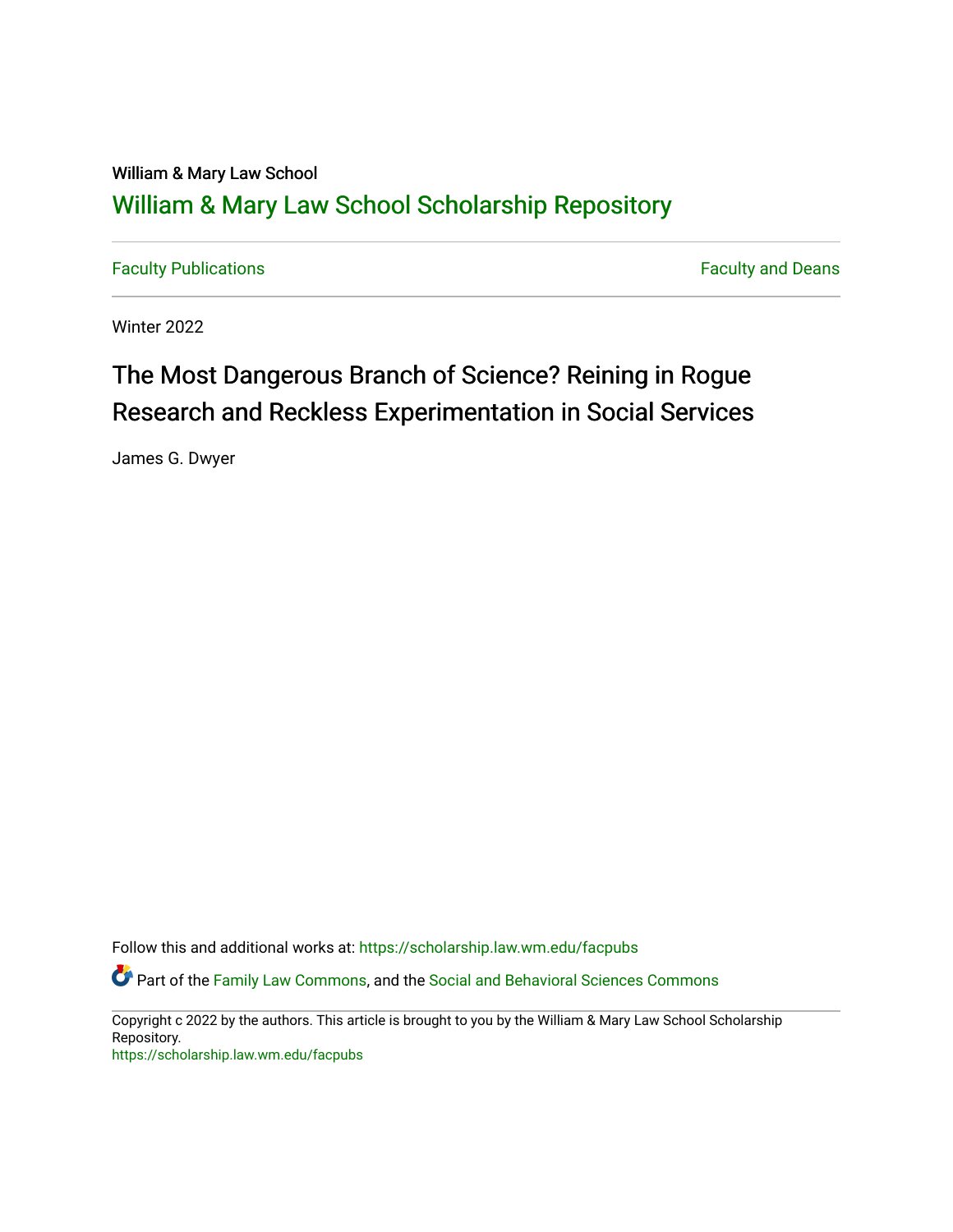## **The Most Dangerous Branch of Science? Reining in Rogue Research and Reckless Experimentation in Social Services**

*James G. Dwyer\**

#### ABSTRACT

*Most people are unaware how much public policy is either lacking in any empirical-research support or driven by bad research. Political actors motivated by ideology or donor/constituent demands propose new government practices—in areas ranging from policing to funding of treatments for gender dysphoria in youth to welfarequalification rules—that will greatly impact people's lives, and if anyone asks what basis they have for thinking the impact will be good, they can readily find some study to support their case. Especially when powerless populations are put at risk, neither the legislative process nor peer review in the publication process provides a real check on reckless experimentation and incompetent or corrupt research.*

*This Article argues that, at least with respect to social services for vulnerable populations, innovation and scientific study should be subject to constraints analogous to those for introduction of new drugs and vaccinations. These include pre-implementation assessment of evidentiary basis by panels of independent experts, piloting, and assurance of scientific rigor as well as protections for human "subjects"—a concept that, even in medicine, should be expanded, to include anyone substantially impacted by an experimental intervention and not just those whom researchers choose to study. In addition, agencies and research institutions must become more circumspect about who provides proxy consent for non-autonomous subjects.*

<sup>\*</sup>Arthur B. Hanson Professor of Law at the William & Mary School of Law. This Article benefited greatly from feedback generously provided by Elizabeth Bartholet, I. Glenn Cohen, Sarah A. Font, Zachary M. Schrag, and my colleagues at an internal workshop.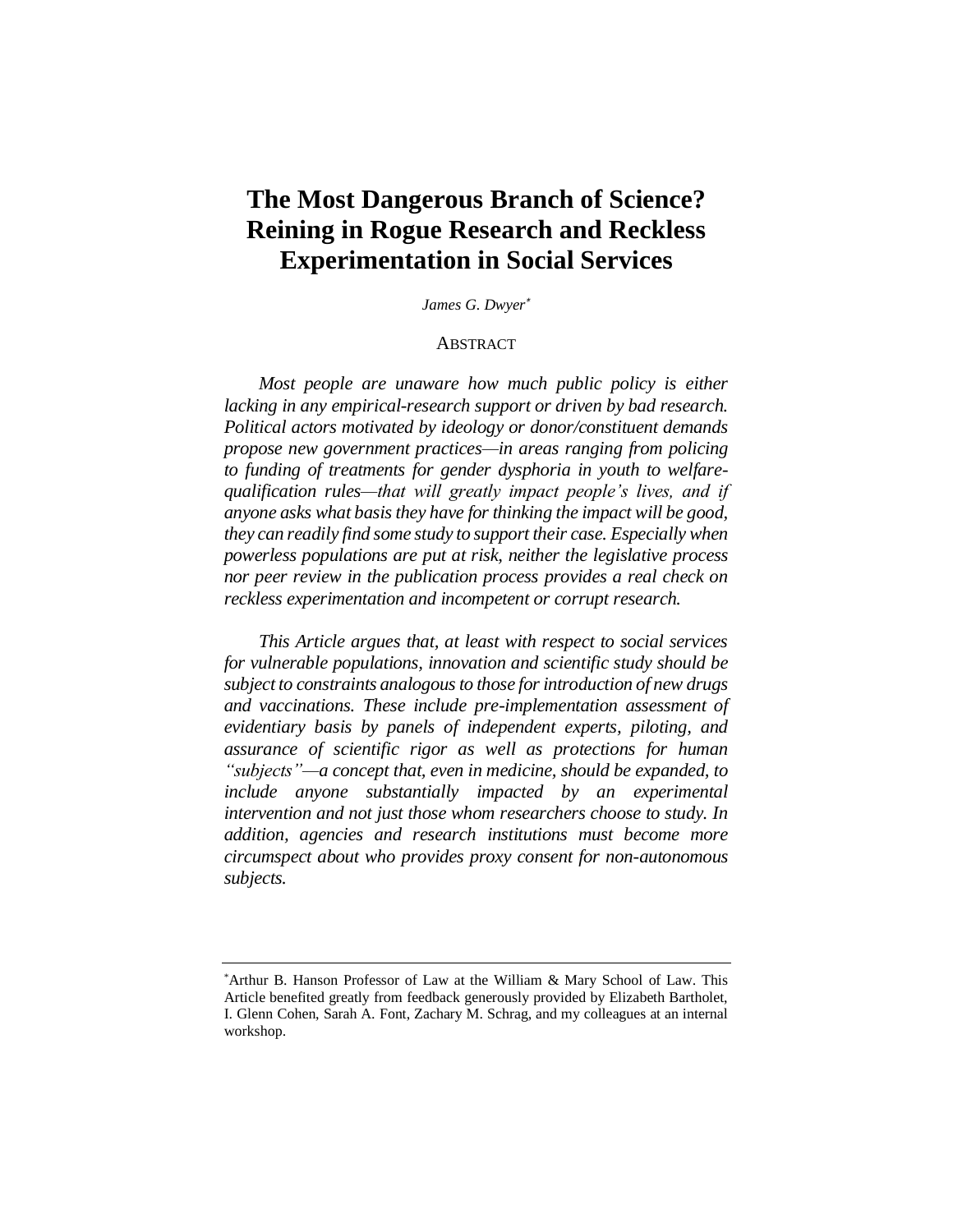### 2 *MISSOURI LAW REVIEW* [Vol. 87

*As illustration of the problem and how the solutions might be implemented, the Article focuses on the repeated innovations over the past forty years in state response to child maltreatment, a pattern sure to continue indefinitely unless discipline is imposed. A voiceless population with no reliable surrogates, too often treated as distributable goods rather than persons, children in the child protection system present the perfect storm of conditions conducing to unethical behavior among policy makers and social scientists. In this realm, "fake news" destroys lives.*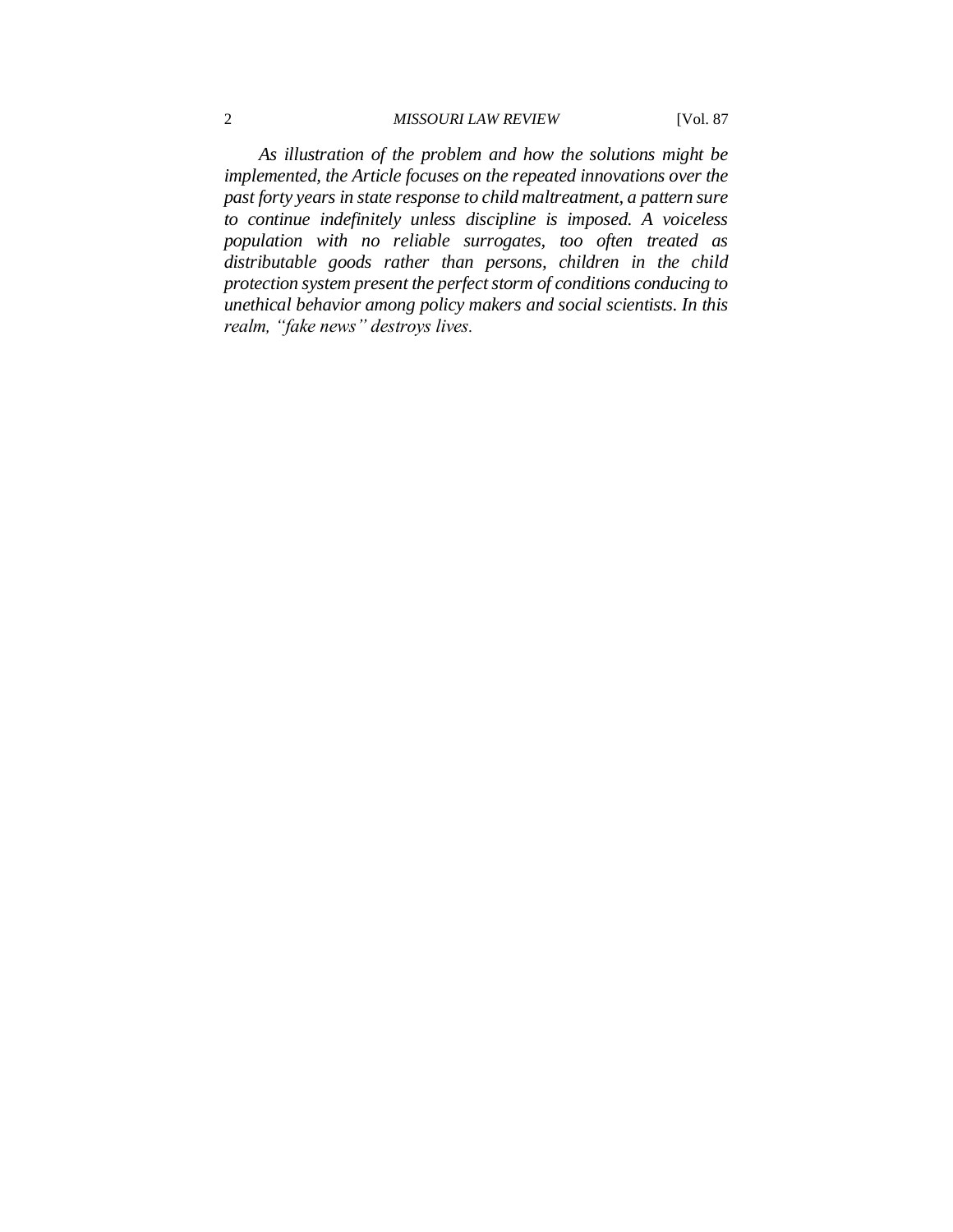## TABLE OF CONTENTS

| II. AN ILLUSTRATION OF RECKLESS SOCIAL-SERVICE INNOVATION 12        |  |
|---------------------------------------------------------------------|--|
| A. Federal Law Background of Child Protection Practice 13           |  |
| B. Advocacy Research Driving Policy Experiments 14                  |  |
| III. VIEWING THE PROBLEM THROUGH A LENS OF EXPERIMENTATION          |  |
|                                                                     |  |
|                                                                     |  |
| B. Entities With Self Interest in Outcomes Conduct the Research  38 |  |
|                                                                     |  |
|                                                                     |  |
|                                                                     |  |
|                                                                     |  |
| D. Even if Impacted Persons Are Treated as Subjects, Protections    |  |
|                                                                     |  |
| E. Some Autonomous Persons Are Incapable of Voluntary               |  |
|                                                                     |  |
|                                                                     |  |
|                                                                     |  |
|                                                                     |  |
|                                                                     |  |
|                                                                     |  |
|                                                                     |  |
|                                                                     |  |
| A. Treating Innovation as Experimentation subject to Pre-           |  |
|                                                                     |  |
|                                                                     |  |
|                                                                     |  |
|                                                                     |  |
|                                                                     |  |
| iv. Specifying Standards for Approving Experimental                 |  |
|                                                                     |  |
| 2. Treat Social Services Experimentation as Research 75             |  |
|                                                                     |  |
|                                                                     |  |
|                                                                     |  |
|                                                                     |  |
| B. Minimizing the Prevalence and Influence of Bad Research  87      |  |
| 1. Treat all Substantially-Impacted Persons as Subjects  87         |  |
| 2. Mandate Consideration of Impact on Non-autonomous                |  |
|                                                                     |  |
| 3. Rigorous Review of Study Design Before Approval  89              |  |
|                                                                     |  |
| 5. Reduce the Influence of Large Funding Sources  92                |  |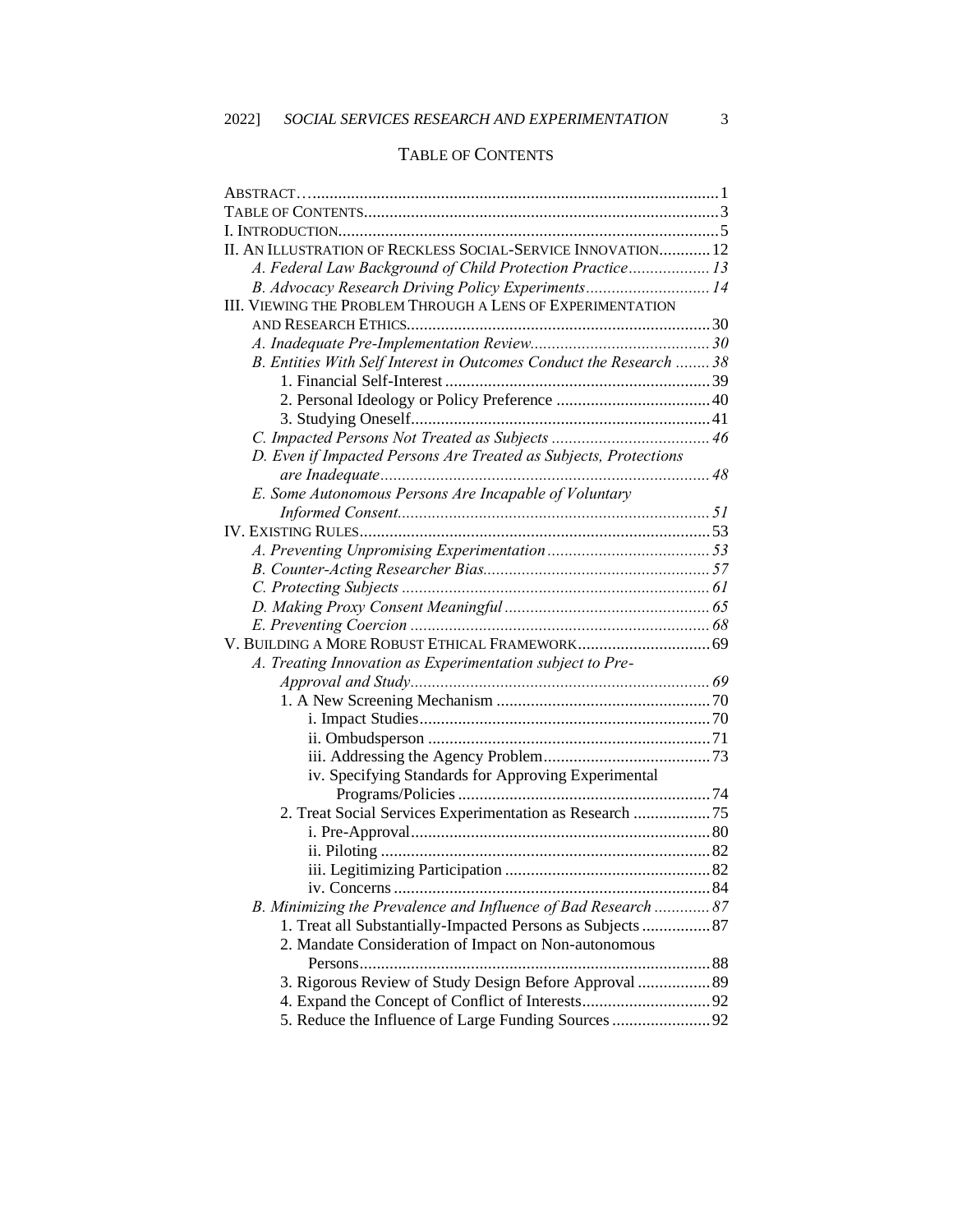| <b>MISSOURI LAW REVIEW</b> | <b>IVol. 87</b> |
|----------------------------|-----------------|
|                            |                 |
|                            |                 |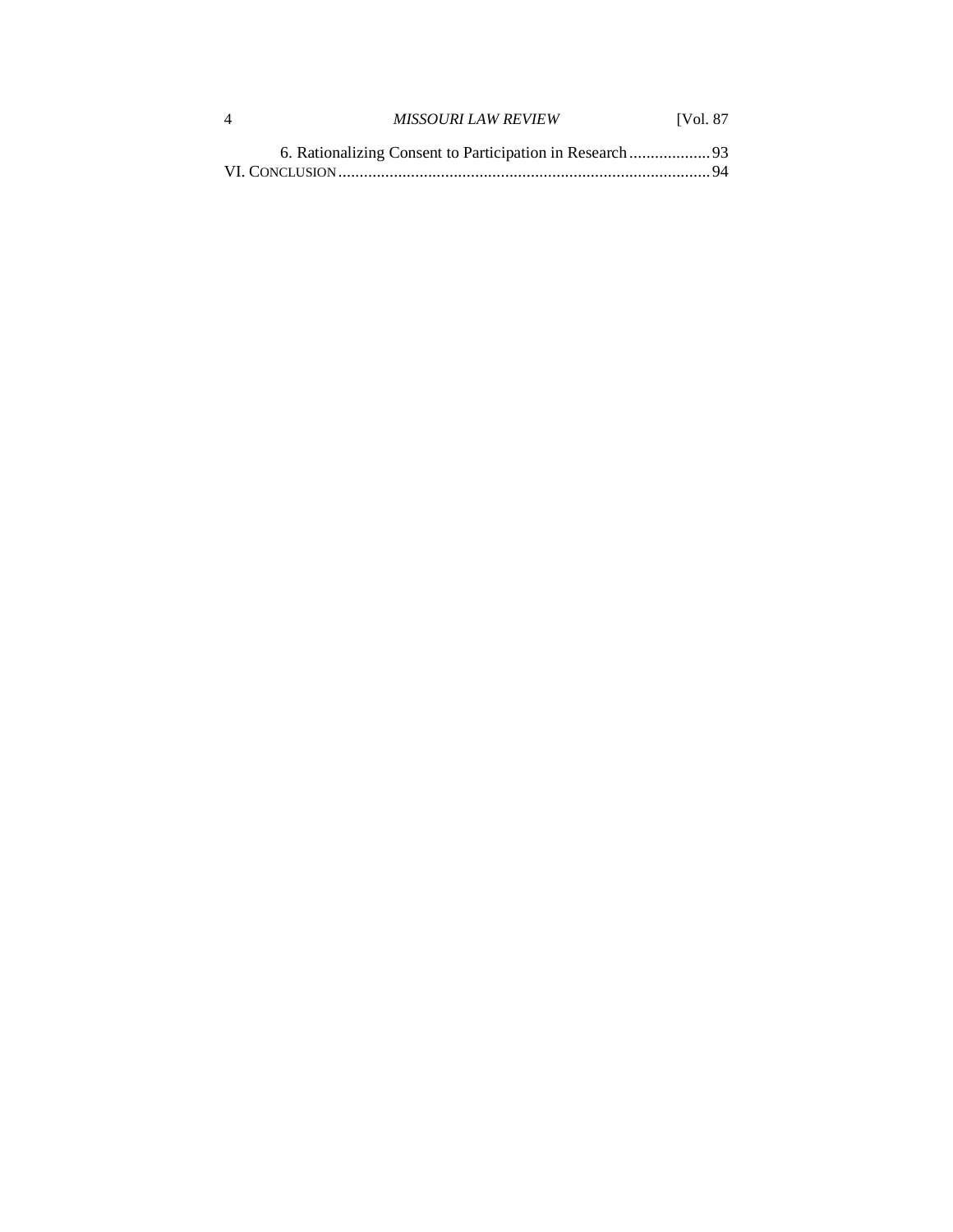#### I. INTRODUCTION

Research regulation captures little public attention, even when a crisis like a pandemic creates urgent need for potentially harmful medical experiments. But the approval process for human-subject research is a central aspect of life for most university departments and their faculties and for other institutions conducting research—not just medical research, but also psychological, sociological, anthropological, historical, etc.<sup>1</sup> And social science research – the focus of this Article – is immensely important to all areas of social policy.<sup>2</sup>

Social scientists in the United States. have complained, throughout the half century in which the federal government has imposed ethics rules on human-subject research, that requiring advance approval of *their* work by Institutional Review Boards ("IRBs"), as federal regulations have been interpreted to require, is generally unnecessary and – when institutions take it seriously – so burdensome and poorly-executed that it dooms many research plans that could yield important knowledge or serve as valuable learning experiences for students.<sup>3</sup> Their work, they say, is rather harmless, not posing physical dangers to subjects the way biomedical research does and rarely raising serious concerns about non-physical impact.<sup>4</sup> Most social scientists have accepted IRB review as a fact of life,

<sup>2</sup> Steven Rathgeb Smith, *Because Social Science Makes Sense of the Institutions That Shape Our Lives*, WHY SOC. SCI.? (July 18, 2017), https://www.whysocialscience.com/blog/2017/7/17/because-social-science-makessense-of-the-institutions-that-shape-our-lives [https://perma.cc/M5VV-SHU5].

<sup>3</sup> *See generally* SCHRAG, *supra* note 1; *see also* CARL E. SCHNEIDER, THE CENSOR'S HAND: THE MISREGULATION OF HUMAN SUBJECT RESEARCH 33–69 (2015) (work of law professor echoing complaints of social scientists); *Institutional Review Boards and Social Science*, AM. ASS'N UNIV. PROFESSORS (Nov. 1999 & May 2000), https://www.aaup.org/report/institutional-review-boards-and-social-science-research [https://perma.cc/95HS-8JEJ] [hereinafter *AAUP Report*].

<sup>4</sup> *Id.* ("the research of most social scientists involving human subjects does not pose a threat of physical or mental harm to the subjects… For these scholars, then, the Common Rule was established and has evolved within a clinical and biomedical framework that does not fit their research, or fits it poorly"); SCHRAG, *supra* note 1, at 188 (positing that only one in ten thousand social science studies poses any danger to subjects); *see also* SCHNEIDER, *supra* note 3, at 1 ("Social-science research and much biomedical research cannot harm subjects physically. . . . And while all research can inflict social, psychological, and dignitary harm, it happens little and is rarely grave."); *id.* at 19 ("social harms – usually the worst nonphysical risks – are rare and modest..

<sup>1</sup> *See* ZACHARY M. SCHRAG, ETHICAL IMPERIALISM: INSTITUTIONAL REVIEW BOARDS AND THE SOCIAL SCIENCES, 1965-2009 ix, 1–2 (2011) (describing how intrusive IRB review is for researchers in numerous disciplines – anyone who wishes "to interview, survey, or observe people or to train students to do so" and noting compulsory training for any new university faculty who will be conducting research on human subjects).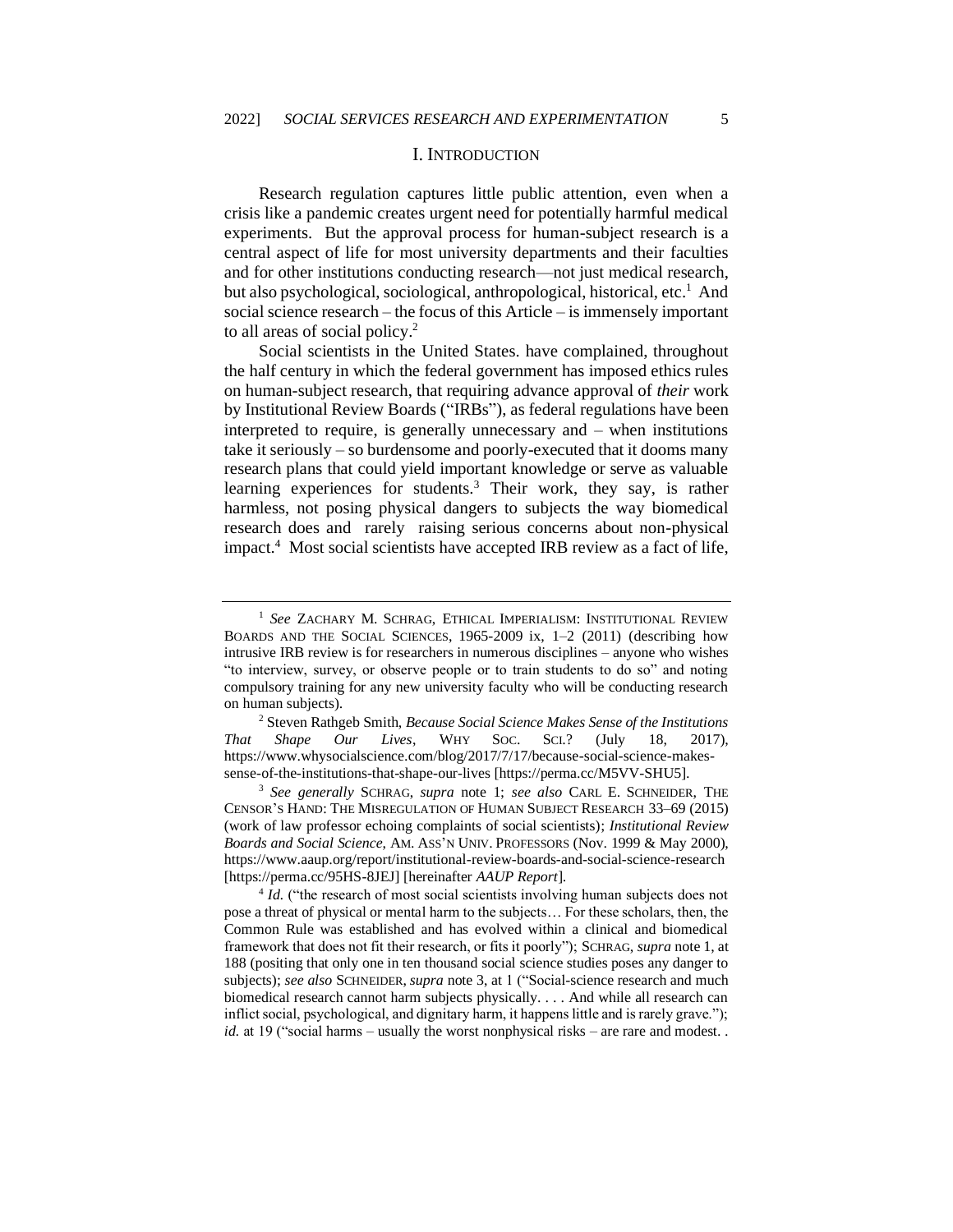and some even ascribe value to the process.<sup>5</sup> But others have issued strident calls for exempting all or nearly all social science studies from that process, charging that it violates free speech rights and causes public harm, far outweighing any benefits, by inhibiting acquisition of needed knowledge and generating great expense.<sup>6</sup>

This Article counters the claims that social science poses little danger and, further, that social scientists can be relied on to self-regulate. It urges greater scrutiny of research proposals in social science, or scrutiny of a different kind. The greatest dangers from social science research have yet to be widely acknowledged and addressed. The threat is not so much harm to research subjects, which has been the focus of IRB-review defenders and critics,<sup>7</sup> but rather that bad research is produced and generates bad policy harmful to a much greater number of people.<sup>8</sup> Intuitively, this is especially likely with policies impacting people less able to participate in policy making and to challenge research findings, or as to whom there is widespread prejudice or devaluation – for example, welfare recipients, gender-questioning youth, prisoners, domestic violence victims, juvenile delinquents, and persons with a mental disability or mentally illness.<sup>9</sup>

<sup>7</sup> *See* SCHNEIDER, *supra* note 3, at 15–19, 31 (stating that the focus of debate is three potential nonphysical harms to subjects, and arguing that there is too little reason to be concerned about these to justify ex ante regulation); SCHRAG, *supra* note 1, at 14–16, 32, 52 (discussing subjects' interests in avoiding deception, discomfort, dignitary harm if consent to participation is not properly secured, and breach of privacy or confidentiality). There has also been some discussion of social-science research that might embarrass a community or be used for illicit purposes by government. *Id.* at 13, 16, 18, 45–46. But neither of those concerns spoke to the problems highlighted here – that is, poorly-done research and the harmful policies it can foster. *See generally* Kristen Underhill, *Broken Experimentation, Sham Evidence-Based Policy*, 38 YALE L. & POL'Y REV. 150 (2019).

8 *Id.* at 227; Jochen Gläser, et al., *The Independence of Research – A Review of Disciplinary Perspectives and Outline of Interdisciplinary Prospects*, 60 MINERVA 105, 124 (2021) ("many fields in the sciences and social sciences have begun to reflect upon a loss of trust in published results. Problems include: Errors in publications that spread through scientific communities; Results that cannot be reproduced for a variety of (partly unknown) reasons; Interpretation bias or "spin", which is defined as "reporting practices that distort the interpretation of results and mislead readers so that results are viewed in a more favourable light"; Fraud, i.e. the falsification of results.") (citations omitted).

<sup>9</sup> The problem does at times get noticed in some policy fields. *See*, *e.g.*, David Eads, *Too Many Politicians Misuse and Abuse Crime Data*, N.Y. TIMES (Aug. 10,

<sup>. .</sup> But what of psychological harms? . . . The evidence confutes this stereotype of frail subjects bludgeoned by questions.").

<sup>5</sup> SCHRAG, *supra* note 1, at 5.

<sup>6</sup> *See generally* Zachary M. Schrag, *Vexed Again: Social Scientists and the Revision of the Common Rule, 2011–2018*, 47 J. LAW, MED. & ETHICS 254 (2019); SCHRAG, *supra* note 1, at 105 (noting free speech objection); *see also* SCHNEIDER, *supra* note 3, at 163–84; *AAUP Report*, *supra* note 3.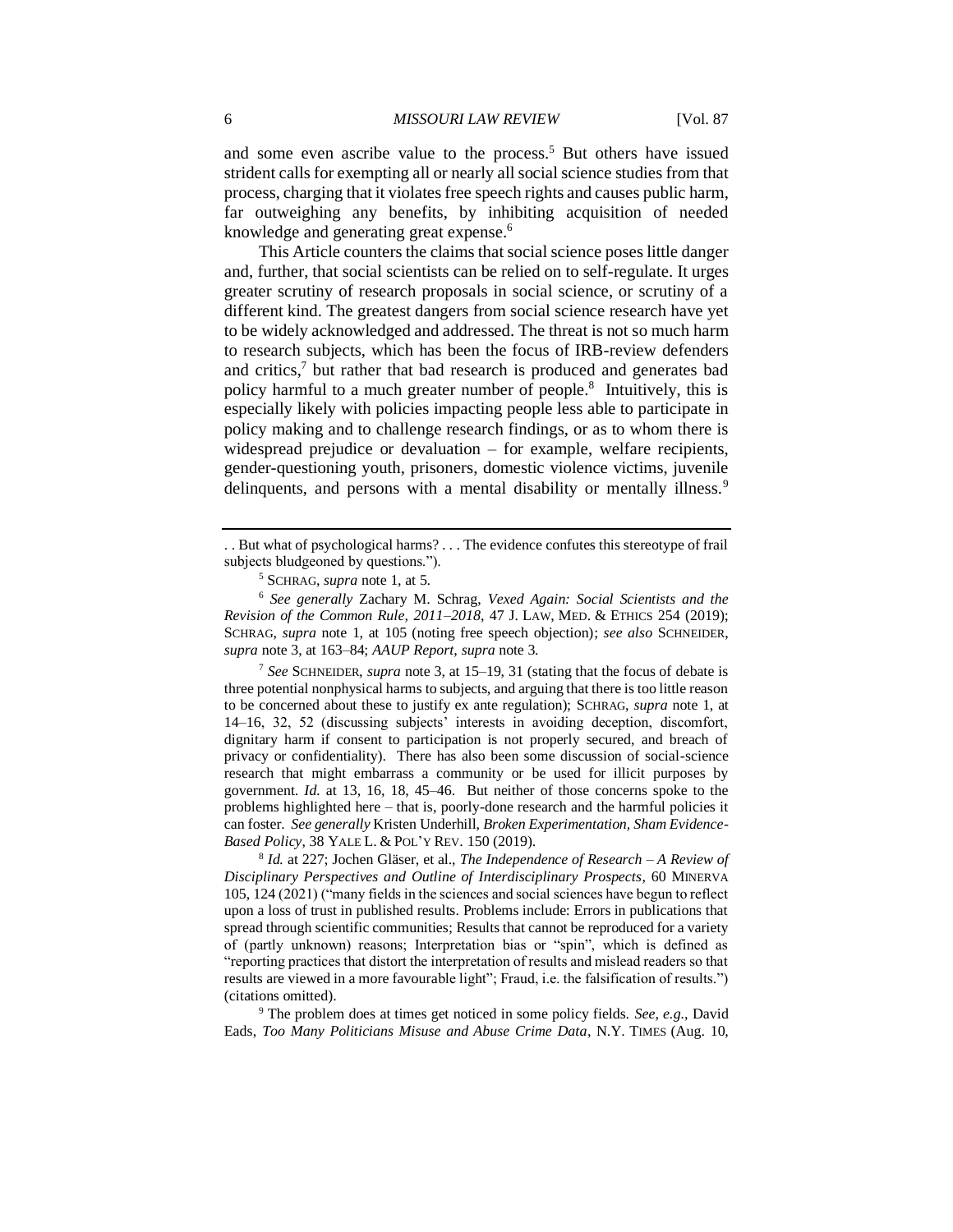Research that is poorly designed, executed, and/or analyzed because of bias or incompetence is likely to produce false findings or invalid conclusions.<sup>10</sup> This might or might not affect the individuals who populate the studies, but the potential for harm to members of the broader groups they represent is itself sufficiently great to warrant *ex ante* quality constraints on much social science research.<sup>11</sup> Yet the commission principally responsible for developing research regulation in the 1970s explicitly directed that IRB's "should not consider as risks the possible consequences of application of the knowledge gained in the research (e.g., the possible effects of the research on public policy.)"<sup>12</sup> In doing so,

<sup>10</sup> *Biases and Confounding*, PUB. HEALTH ACCESS SUPPORT TEAM, https://www.healthknowledge.org.uk/public-health-textbook/research-methods/1aepidemiology/biases [https://perma.cc/NNU6-4NXX] (last visited Dec. 29, 2021).

 $11$  An additional warrant, as some ethicists outside the U.S. have noted, is that bad research cannot be justified to potential subjects or to government agencies asked to assist with it: What justification is there for investigators' scrutiny of subjects' person, behavior, or private information, and for granting them access to agency records, absent assurance a study is well designed to lead to knowledge rather than falsehood? *See* Ariella Binik & Spencer Phillips Hey, *A Framework for Assessing Scientific Merit in Ethical Review of Clinical Research*, 41 ETHICS & HUM. RSCH. 2 (2019); Tim Bond, *Ethical imperialism or ethical mindfulness? Rethinking ethical review for social sciences*, 8 RSCH. ETHICS 97, 102 (2012) ("Ensuring the quality of the research undertaken is an essential precondition of involving the contributions of human participants. Poorly designed or implemented research undermines public trust in the integrity of the research process and may generate misleading knowledge claims.").

<sup>2018),</sup> https://www.nytimes.com/2018/08/10/opinion/politics/giuliani-trumpchicago-data-crime.html [https://perma.cc/L7PE-4Y9B]; Kyle D. Pruett, *Social Science Research and Social Policy: Bridging the Gap*, 45 FAM. CT. REV. 52 (2007) (describing how the author's research on parenting was misused by opponents of same-sex marriage); Robert J. MacCoun, *Biases in the Interpretation and Use of Research Results*, 49 ANNU. REV. PSYCHOL. 1998 259, 261 (1998) ("Sadly, there is no shortage of politicized research topics, where the motives of researchers and the interpretation of their findings are fiercely disputed. Some topics are matters of perpetual dispute; examples include research on the effects of gun control, the death penalty, pornography, and drug prohibition. And recent years have seen the emergence of new battlegrounds involving research on global warming, HIV/AIDS, the addictiveness of tobacco, the biological basis of sexual orientation, the effects of gay and lesbian service personnel on military cohesion, and the validity of therapeutically elicited repressed memories and racial stereotypes."); Marc E. Elovitz, *Adoption by Lesbian and Gay People: The Use and Mis-use of Social Science Research*, 2 DUKE J. GEN. L. & POL'Y 207 (1995).

<sup>&</sup>lt;sup>12</sup> SCHRAG, *supra* note 1, at 71 (discussing the work and decisions of the National Commission for the Protection of Human Subjects of Biomedical and Behavioral Research).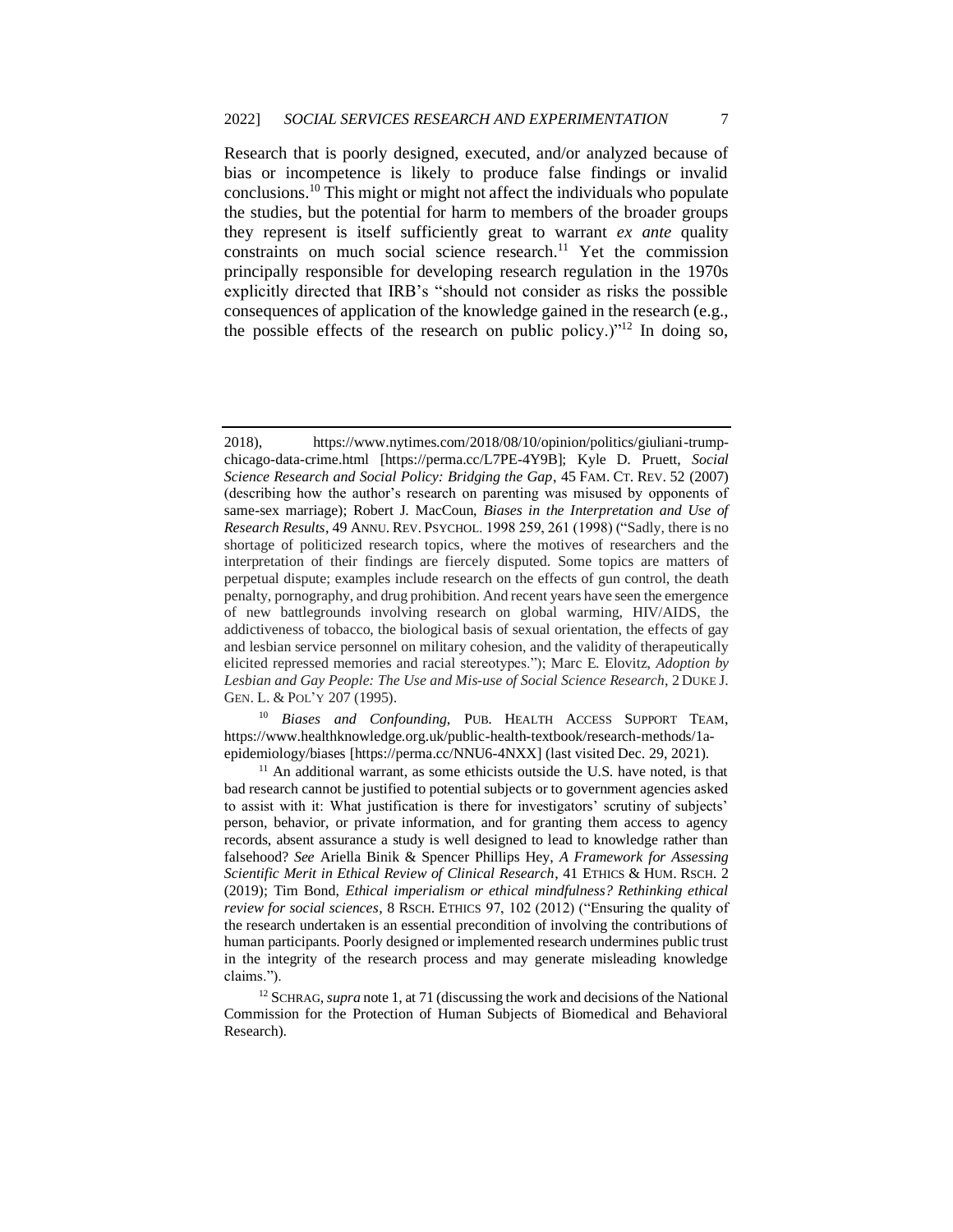however, that commission had in mind use of *valid* research.<sup>13</sup> It never addressed the problems bad research might cause or the possibility that research in some domains should undergo greater scrutiny because of potential policy use. This Article's principal concern is with those problems, and it calls for consideration of that possibility.

Existing mechanisms relied on for quality control are review of research proposals by funding agencies, post-hoc peer review solicited by publishers, and public deliberation of legal reforms.<sup>14</sup> These are manifestly inadequate. Despite them, much poor-quality research is produced, published, and used successfully for policy and legal advocacy.<sup>15</sup> Some funding agencies, as shown in Part II, have long been part of the problem rather than the solution, promoting research designed to advance political agendas rather than scientific knowledge. Even when funded by unbiased sources, researchers might inject their own policy biases, cut corners, misunderstand the phenomenon, or lack competencies, yet their reports can find a publication outlet.<sup>16</sup> And, advocates and policy

<sup>15</sup> *See infra* Part II; Underhill, *supra* note 7, at 227; Lee Drutman & Steven M. Teles, *Why Congress Relies on Lobbyists Instead of Thinking for Itself*, THE ATLANTIC (Mar. 10, 2015), https://www.theatlantic.com/politics/archive/2015/03/whencongress-cant-think-for-itself-it-turns-to-lobbyists/387295/ [https://perma.cc/A95P-CPJ5] ("Those who can saturate Washington by funding the most research, hiring the most lobbyists, and paying for the most elites to write op-eds highlighting and supporting their perspective are going to stay at the front of the crowd."). Though this is not documented, the author has observed lawyers in family court proceedings invoke and sometimes introduce into evidence problematic research, without challenge by other counsel. For an example of mischaracterization of research in court filings, *see* Brief of Casey Family Programs and Ten Other Child Welfare and Adoption Organizations as Amici Curiae in Support of Petitioners at 8, Haaland v. Brackeen, No. 21-376, 2022 WL 585881 (U.S. Feb. 28, 2022) (No. 21-376), 2021 WL 4803872, at \*8 (stating: "Research and experience confirm that, when possible, children's interests are best served by staying with their families." and citing a study that only examined whether parents retained custody after a particular intervention and not any aspect of child welfare, and that itself noted that "avoiding placement does not necessarily mean that children and families are doing well" and that sometimes foster care "placement would actually be regarded as a `success' from a clinical perspective" because the intervention identifies unsafe home conditions) (citing Kristine Nelson et al., *A Ten-Year Review of Family Preservation Research* 10 (2009)).

<sup>16</sup> Even the most prestigious science journals occasionally accept seriously flawed work. *See*, *e.g.*, Roni Caryn Rabin, *The Pandemic Claims New Victims:* 

<sup>&</sup>lt;sup>13</sup> *Id.* at 16, 71 (indicating that the consequence contemplated was adverse impact on sympathetic, vulnerable organizations or ethnic groups if research results fostered a negative public view of them).

<sup>&</sup>lt;sup>14</sup> KORNELIA TANCHEVA, PUBLIC RESPONSES RECEIVED FOR REQUEST FOR INFORMATION 85 FR 9488: PUBLIC ACCESS TO PEER- REVIEWED SCHOLARLY PUBLICATIONS, DATA, AND CODE RESULTING FROM FEDERALLY-FUNDED RESEARCH (2020), https://www.whitehouse.gov/wp-content/uploads/2017/11/Open-Access-RFI-Comments-Reduced-5.pdf [https://perma.cc/R4SP-KX4E].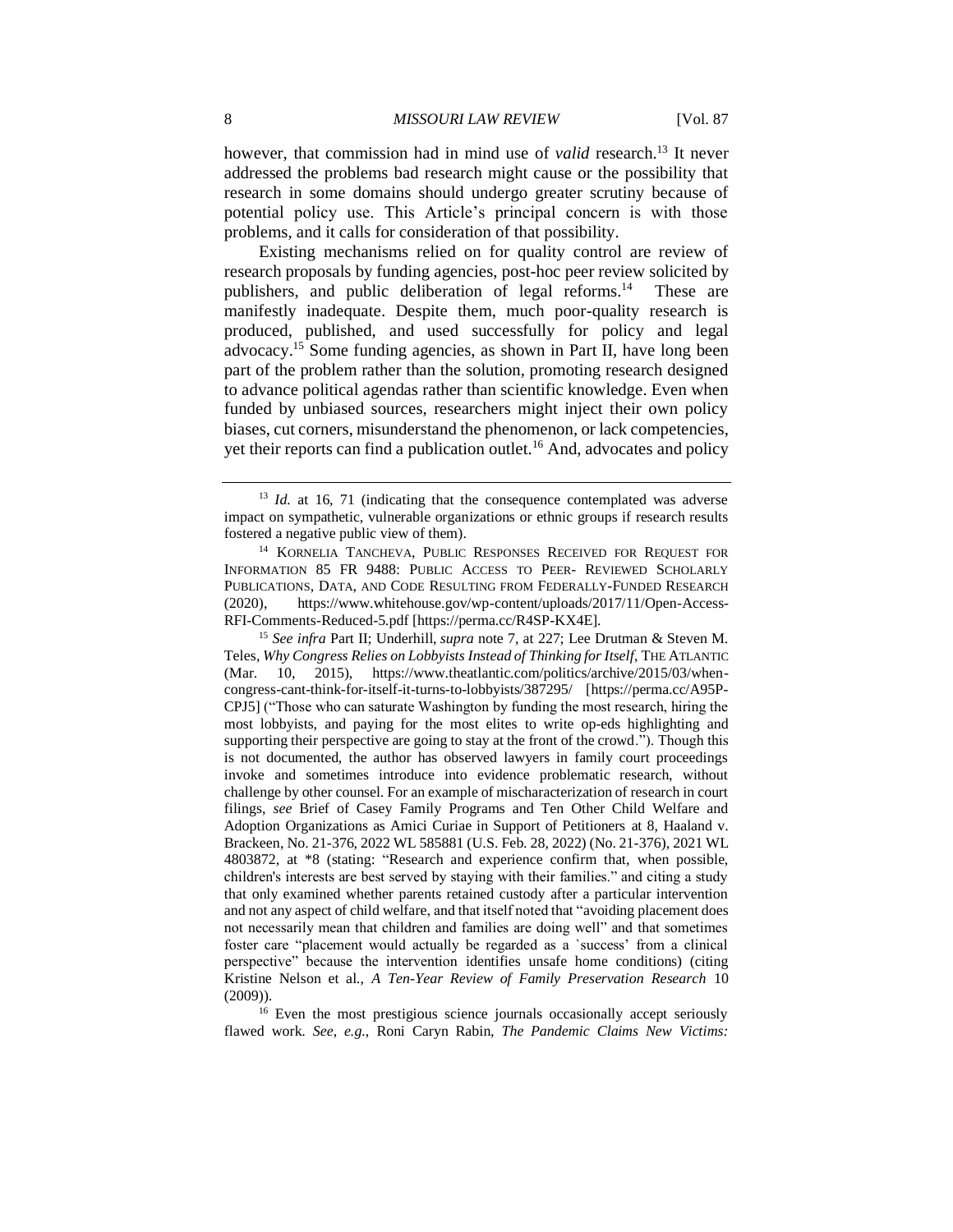makers routinely rely on studies without regard for their quality or the reputation of the publisher.<sup>17</sup> Even if someone challenges the quality of research relied on or the soundness of conclusions drawn from it, advocacy groups, legislators, agency officials, and judges typically have little desire, patience, or capacity to respond to questions about research quality.<sup>18</sup>

This Article proposes, as an additional *ex ante* check against flawed research, enhancing a different step in the process that extends from research idea to policy implementation – namely, IRB assessment of human-subject research proposals. Currently, that review need not (and typically does not) include assessment of research design; it focuses on the safety of research subjects and their informed consent to participation.<sup>19</sup> Existing ethical standards and regulations were developed principally for medical experiments, as a reaction to notorious studies that physically harmed participants.<sup>20</sup> Moreover, though existing regulations address the possibility of distorting motivations, they target only profit motive, as when drug manufacturers seek positive reports on their new products. $2<sup>1</sup>$ That typically is not the sort of conflict of aims that infects social science.

This Article therefore urges that IRBs be required rigorously to examine research design, and it suggests strategies for motivating their

<sup>17</sup> *See infra* Part II; Underhill, *supra* note 7, at 186–98.

<sup>18</sup> Underhill, *supra* note 7, at 186–87; Allison Orr Larsen, *The Trouble with Amicus Facts*, 100 VA. L. REV. 1757, 1784 (2014) (discussing problem that federal appellate court judges rely on, but are not able independently able to verify, factual claims and supporting citations submitted in amicus curiae briefs); Jeffery J. Rachlinski, *Evidence-Based Law*, 96 CORNELL L. REV. 901, 921–22 (2011) ("The lack of shared goals means that many studies are essentially irrelevant to underlying legal policy . . . . People interpret social science evidence in ways that are consistent with their beliefs, embracing work that supports them and rejecting work that does not.").

<sup>19</sup> SCHRAG, *supra* note 1, at 108, 115–16.

<sup>20</sup> *See id.* at 2 (noting "IRBs' origins as a response to abuses in medical and psychological experimentation"), 7 ("medicine and psychology set the agenda"); *id.* at 9 ("regulators forced social science research into an ill-fitting biomedical model"); *id.* at 38, 51; *see also* SCHNEIDER, *supra* note 3, at xix (characterizing the modern research-regulatory regime as a response to the infamous Tuskegee study); Zachary M. Schrag, *How Talking Became Human Subjects Research: The Federal Regulation of the Social Sciences, 1965–1991*, 21 J. POL'Y HIST. 3, 5–9 (2009).

<sup>21</sup> *See infra*, Part IV.B.

*Prestigious Medical Journals*, N.Y. TIMES (June 16, 2020), https://www.nytimes.com/2020/06/14/health/virus-journals.html

<sup>[</sup>https://perma.cc/7E3N-H8DT] (explaining how peer review failed to prevent publication of flawed studies on use of certain drugs in treatment of COVID-19 in NEW ENGLAND JOURNAL OF MEDICINE and THE LANCET); *see also* M. Findley et al., *Can Results-Free Review Reduce Publication Bias? The Results and Implications of a Pilot Study*, 49 COMPAR. POL. STUDIES 1667, 1668 (2016) (noting pronounced concern in political science with "a peer-review process that privileges the significance of results over their theoretical contribution, research design, quality of the data and analysis").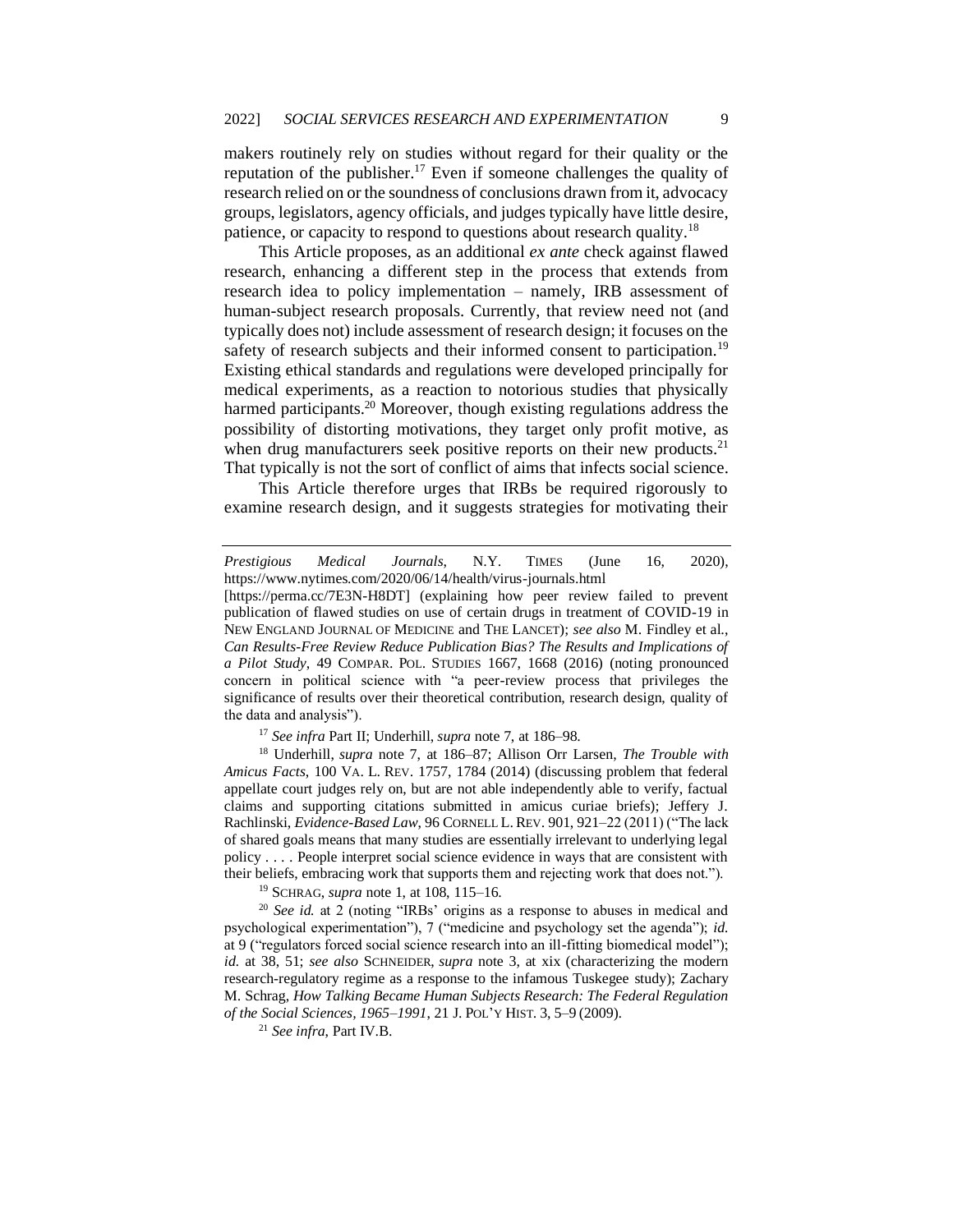members to do so. It also recommends that IRBs be charged with guarding against a broader set of interest conflicts—in particular, when researchers' funding comes from an entity that also lobbies governments to promote a policy agenda. Just as campaign-finance law reflects recognition that wealthy advocacy organizations could buy legislative votes if permitted, research-ethics law should reflect recognition that such organizations can buy "scientific findings" if permitted.<sup>22</sup> Many social scientists are highly dependent on grants not just for pursuing their own research ideas but also for retention and promotion in their jobs.<sup>23</sup> They also, to a far greater degree than in medicine, are likely to be driven by their own ideological views to design and analyze studies in such a way as to ensure felicitous results.<sup>24</sup> Once results are published, no matter how flawed, advocates for causes run with them to policy makers, and the effects are difficult to undo.<sup>25</sup> The need for more stringent ex ante scrutiny is pressing.

More dramatically, this Article suggests viewing new social service programs and practices as a form of human-subject experimentation, just as new medical interventions are. It recommends scientific – not just political – gatekeeping. Social welfare policy innovation impacting vulnerable populations is often fueled by "the latest research," which might be fatally flawed, but revealed as such only after the idea it promotes is implemented. The history of "treatments" for gay and trans persons illustrates that clearly.<sup>26</sup> But whereas the Food and Drug Administration

<sup>22</sup> Thomas E. Mann & Anthony Corrado, *Party Polarization and Campaign Finance*, CTR. FOR EFFECTIVE PUB. MGMT. BROOKINGS (July 2014), https://www.brookings.edu/wp-content/uploads/2016/06/Mann-and-Corrad\_Party-Polarization-and-Campaign-Finance.pdf [https://perma.cc/3X97-TT9B].

<sup>23</sup> *See* Kelsey Piper, *Science funding is a mess: Could grant lotteries make it better?*, VOX (Jan. 18, 2019), https://www.vox.com/futureperfect/2019/1/18/18183939/science-funding-grant-lotteries-research [https://perma.cc/JSU6-6SPU].

<sup>&</sup>lt;sup>24</sup> Underhill, *supra* note 7, at 166 ("Values, too, may drive the types of questions that scientists seek to answer, the causal hypotheses they seek to test, and the ways in which scientists frame their proposals and policy implications."); *id.* at 203 ("Researchers grow invested in the well-being of the populations they study, or enter research in the hopes of improving outcomes for a group or community. Ratcheting poses long-term threats to funding priorities that work to benefit communities (most often policies for welfare and safety net programming), and researchers who fear ratcheting may be unwilling to expose negative or null program effects for fear of undermining all resources.").

<sup>25</sup> *See id.* at 210–11 (discussing flawed evidence base that fueled proliferation of "Scared Straight" programs for juvenile offenders); *infra* Part II.

<sup>26</sup> *See* Marie-Amelie George, *Expressive Ends: Understanding Conversion Therapy Bans*, 68 ALA. L. REV. 793, 803 (2017) (discussing the psychological community's past embracing of sexual-orientation conversion therapy, based on supposed research findings that homosexuality is a changeable characteristic and that particular therapies were effective in changing it); Jack Turban, *The Disturbing History of Research into Transgender Identity*, SCI. AM. (Oct. 23, 2020),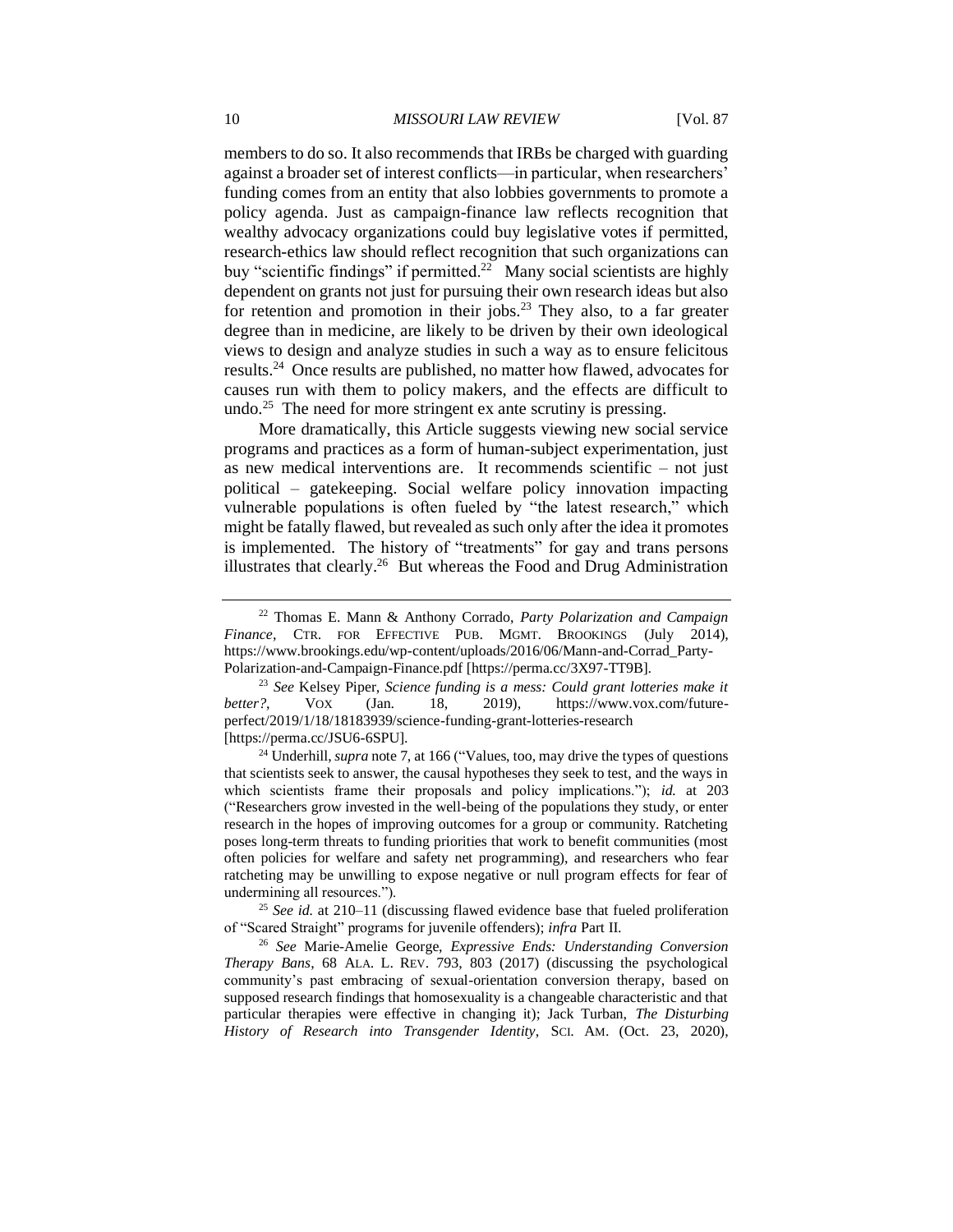approval process for new vaccinations, medications, and medical devices is robust, familiar, and the focus of most scholarship on human-subject experimentation, little scholarly or government attention has been paid to ethical standards and procedures for experimentation with behavioral and other non-medical interventions. Yet innovation in social services can also have life-altering effects, and it likewise entails danger of ethical lapses and undercounting adverse impacts on vulnerable populations.<sup>27</sup> Driven by ideology, it can be downright reckless.

Viewing social-service innovation as human-subject experimentation invites the question whether it should – like novel medical interventions – sometimes be subject to pre-implementation safeguards like pre-approval by experts, piloting, controlled incremental expansion, and careful study at each stage.<sup>28</sup> Further, this Article recommends expanding the conception of who is a human subject, strengthening protections for subjects whose autonomy is undeveloped or compromised, and applying to social-services experiments risk-benefit conditions common to medical experimentation. This could go a long way toward protecting vulnerable populations from harmful practices for which the primary motivation might be other than their wellbeing, and it might minimize use of flawed research to promote such innovation.

To illustrate the problems, Part II focuses on a particular niche of social policy presenting both high human stakes and a maximal set of ethical problems relating to innovation and study – namely, human-service agency and court responses to child maltreatment. States have experimented considerably in recent decades in this realm, typically in a headlong fashion. Repeatedly, research supporting an innovation in this ideologically-charged realm has ultimately proven rife with design flaws and tendentious analysis, after it has driven government decision-making. The pattern in this field provides a vehicle to analyze to what extent rules for ethical experimentation and research could prevent dangerous innovations in social services generally and minimize the amount and impact of bad research produced and published in social sciences. Part III distills from the description in Part II a set of general problems in social services and social-science research that demands attention. Part IV considers to what extent existing research regulations could cover social service provision and social science research, to address those problems. Part V recommends new pre-approval requirements for social-service

https://www.scientificamerican.com/article/the-disturbing-history-of-research-intotransgender-identity/ [https://perma.cc/R8WH-RL2T].

<sup>27</sup> *See infra* Part III.

<sup>28</sup> *See Development & Approval Process | Drugs*, U.S. FOOD & DRUG ADMIN. (Oct. 28, 2019), https://www.fda.gov/drugs/development-approval-process-drugs [https://perma.cc/BMK4-ENXP].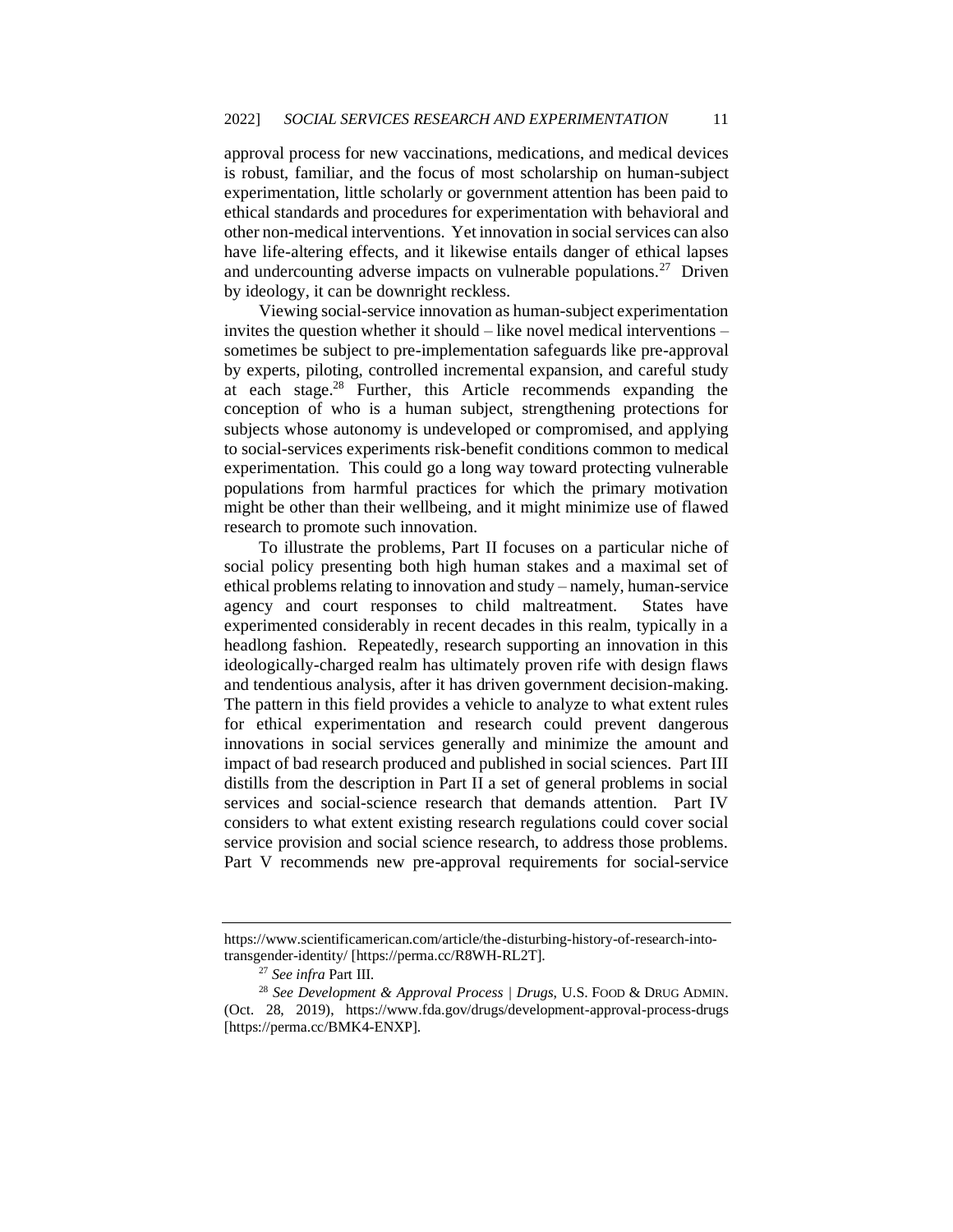innovations and social-science research, with particular emphasis on those impacting non-autonomous persons.

#### II. AN ILLUSTRATION OF RECKLESS SOCIAL-SERVICE INNOVATION

In a typical year, over two million children in the United States, disproportionately infants, are subjects of "screened-in" reports of maltreatment.<sup>29</sup> Law governing state response to such reports, in the U.S. and elsewhere, is often characterized as a pendulum, swinging between emphasis on parents' perceived rights to maintain their relationship with children and emphasis on safety and faster permanency for children (via foster care and adoption).<sup>30</sup> Child protection law, like criminal law, is especially politically sensitive because it disproportionately impacts persons living in poverty and members of racial minorities.<sup>31</sup> Some child welfare experts have charged that child welfare policy has, as a result, become driven by ideology rather than sound research.<sup>32</sup> An extreme antigovernment, family-preservationist, community-protectionist mentality has dominated the field in recent decades, arising from sympathy with the adults in these communities, many of whom had adverse childhood experiences themselves, coupled with a less-understandable adult-focused

[https://perma.cc/9NN3-2H2S]. Screened-out reports might be accurate but the law does not treat the behavior or circumstance reported as abuse or neglect. *Id.*  Conversely, countless children do suffer maltreatment but are never reported. *See*  Brett Drake & Melissa Jonson-Reid, *Defining and Estimating Child Maltreatment*, *in* THE APSAC HANDBOOK ON CHILD MALTREATMENT 14–33 (J. Bart Klika & Jon R. Conte eds., 2017); U.S. DEP'T HEALTH & HUM. SERV., FOURTH NATIONAL INCIDENCE STUDY OF CHILD ABUSE AND NEGLECT (NIS-4) 16 (2010), https://www.childhelp.org/wp-content/uploads/2015/07/Sedlak-A.-J.-et-al.-2010- Fourth-National-Incidence-Study-of-Child-Abuse-and-Neglect-

NIS%E2%80%934.pdf [https://perma.cc/5QGV-BB2G] [hereinafter FOURTH NATIONAL INCIDENCE STUDY OF CHILD ABUSE AND NEGLECT].

 $32$  LELA B. COSTIN ET AL., THE POL. OF CHILD ABUSE IN AM. 142 (1997).

 $29$  U.S. DEP'T HEALTH & HUM. SERVS., ADMIN. FOR CHILD. & FAM., CHILD MALTREATMENT 2019 x (2021), https://www.acf.hhs.gov/sites/default/files/documents/cb/cm2019.pdf

<sup>30</sup> *See, e.g.*, Brandon Stahl, *Child protection in turmoil across the country*, STAR TRIBUNE (Nov. 30, 2014, 5:53 AM), https://www.startribune.com/child-protectionsystems-are-in-turmoil-across-the-country/284225031/ [https://perma.cc/B5T2- 9FVH]; JEREMY SAMMUT, RESETTING THE PENDULUM: BALANCED, EFFECTIVE, ACCOUNTABLE CHILD PROTECTION SYSTEMS AND ADOPTION REFORM IN AUSTRALIA 33 (2017), https://www.cis.org.au/app/uploads/2017/11/rr33.pdf [https://perma.cc/Q4QB-AB3P]; Gary C. Dumbrill, *Ontario's Child Welfare Transformation: Another Swing of the Pendulum?*, 23 *CAN. SOC. WORK REV.* 5–19 (2006).

<sup>31</sup> *See infra* at notes 90–102 and accompany text.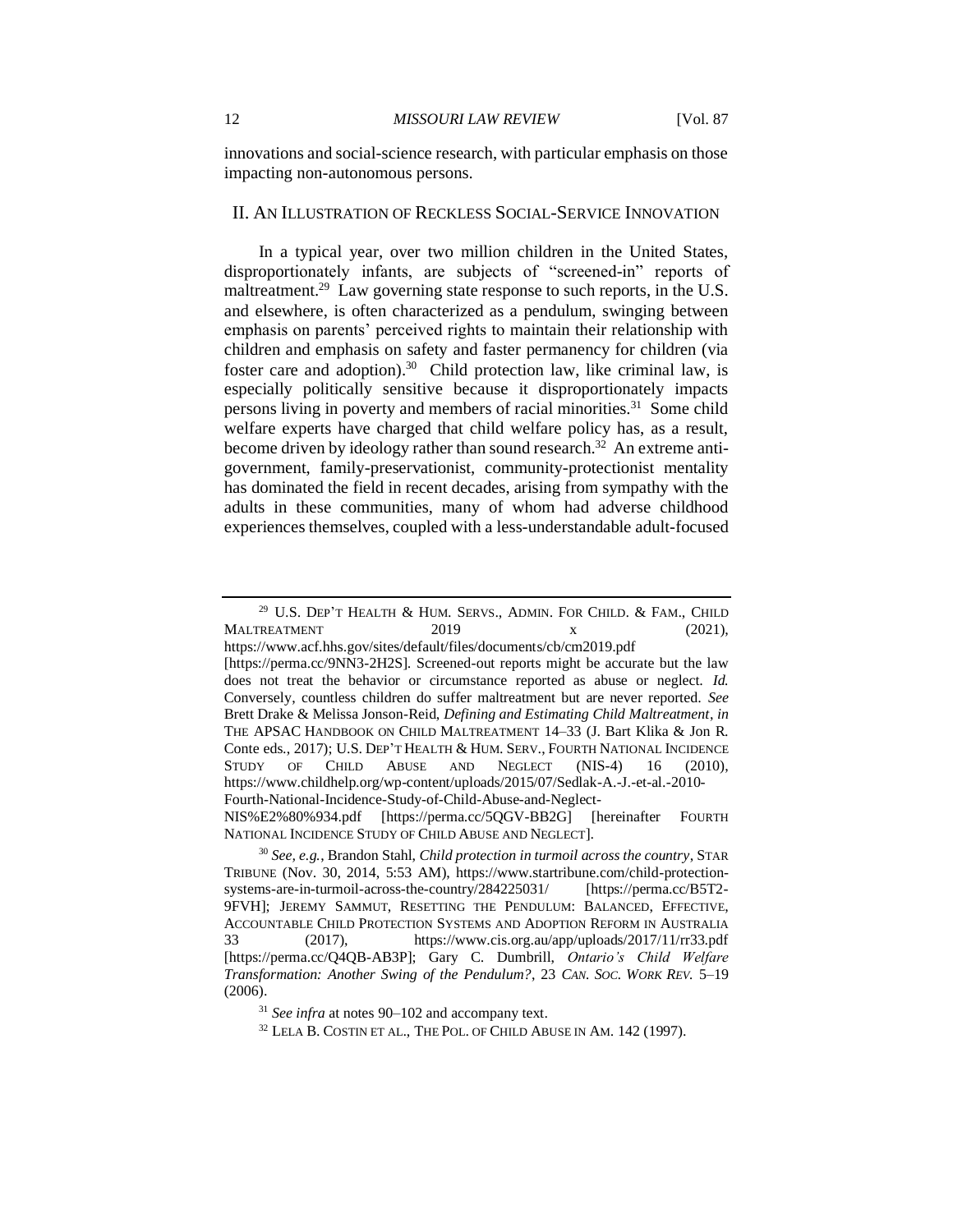outlook on social justice. $33$  These experts say this ideological commitment has infected research in the field, generating a steady stream of poorlyconstructed and mistakenly-interpreted studies used to support false objections against child-protective actions and to promote more parentprotective responses to child maltreatment that ultimately prove detrimental to children.<sup>34</sup>

One need not share that perspective to acknowledge threats to research integrity in the child welfare field, as in many other social service realms. As shown below, much of the research is funded by organizations that are themselves promoting or even operating the family-preservation interventions, seeking research to validate their policy aim.<sup>35</sup> The studies commonly involve observation and interaction with persons – typically adults subject to child maltreatment charges, but occasionally maltreated children – fairly characterized as "vulnerable populations."<sup>36</sup> A subset of this vulnerable population (children) comprises non-autonomous persons legally incapable of giving informed consent to participation themselves yet whose normal proxies (parents) have potentially conflicting interests.<sup>37</sup>

### *A. Federal Law Background of Child Protection Practice*

Though technically states set child protection policy in the United States, federal law has driven much of it by conditioning states' receipt of certain federal funding.<sup>38</sup> The Adoption Assistance and Child Welfare Act of 1980 embodied the family-preservation impulse, requiring Child

<sup>33</sup> *See*, *e.g.*, RICHARD GELLES, OUT OF HARM'S WAY: CREATING AN EFFECTIVE CHILD WELFARE SYSTEM 83–91 (2017); DAVID STOESZ, QUIXOTE'S GHOST: THE RIGHT, THE LIBERATI, AND THE FUTURE OF SOCIAL POLICY 102–20 (2005); LELA B. COSTIN ET AL., THE POLITICS OF CHILD ABUSE IN AMERICA 142–45 (1997); Elizabeth Bartholet, *Thoughts on the Liberal Dilemma in Child Welfare Reform*, 24 WM. & MARY BILL RTS. J. 725 (2016). One might perceive a similar favoring of one group over another within a subordinated population in calls to defund the police, in reaction to brutally unjust treatment of persons suspected of committing crimes, which might be insufficiently attentive to potential crime victims in the same communities.

<sup>34</sup> *See*, *e.g.*, Elizabeth Bartholet, *Creating a Child-Friendly Child Welfare System: The Use and Misuse of Research*, 13 WHITTIER J. CHILD & FAM. ADVOC. 1, 8 (2014).

<sup>35</sup> *See* Elizabeth Bartholet, *Differential Response: A Dangerous Experiment in Child Welfare*, 42 FLA. ST. U. L. REV. 573, 584, 609–11 (2015).

<sup>36</sup> *See generally* Ronald C. Hughes et al., *Issues in Differential Response*, 23 RES. ON SOC. WORK PRAC. 493 (2013).

<sup>37</sup> *See infra* notes 219–26 and accompanying text.

<sup>38</sup> *See* James G. Dwyer, *The Child Protection Pretense: States' Continued Consignment of Newborn Babies to Unfit Parents*, 93 MINN. L. REV. 407, 435–41 (2008).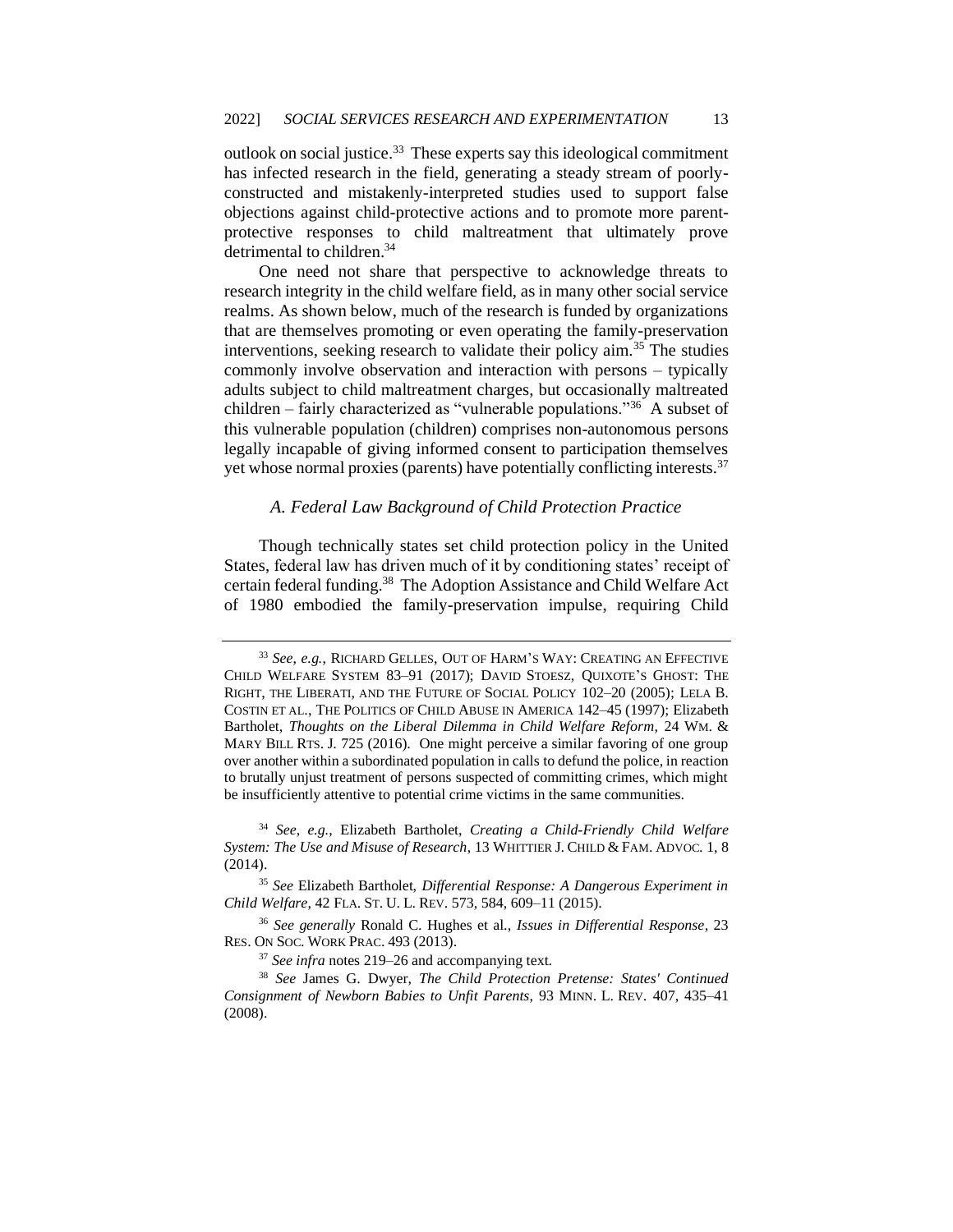Protective Services ("CPS") to make "reasonable efforts" to prevent removal of maltreated children from their homes and to rehabilitate parents and ultimately avoid termination of parental rights ("TPR").<sup>39</sup> The 2018 Family First Prevention Services Act ("Family First") renewed this commitment to family preservation with additional funding for removalprevention and reunification services.<sup>40</sup> In between, the Adoption and Safe Families Act of 1997 ("ASFA") pushed back in the safety/permanency direction.<sup>41</sup> It aimed to limit the rehabilitation time allowed to parents who have committed maltreatment, so as to avoid unduly prolonged foster-care stays for children, and to enable TPR proactively before a child is harmed when parents have already manifested severe unfitness.<sup>42</sup> Also aimed at proactive intervention was the Keeping Children and Families Safe Act of 2003 (as modified in 2009), which requires states to have birthing facilities notify CPS of newborns exposed *in utero* to illegal drugs or alcohol, which in some cases signals danger to children if sent home with their birth mothers.<sup>43</sup> These federal directives create an incentive for states to experiment with policy innovations that might improve their compliance. ASFA's shortened timeline to TPR, in particular, has led states to search for a magic pill that will transform parents quickly and/or alternatives to foster care that allow them to evade the timelines.<sup>44</sup>

#### *B. Advocacy Research Driving Policy Experiments*

In addition to these directives from the federal government, wealthy private advocacy organizations have conceived and promoted in state legislatures, agencies, and courts new approaches to handling maltreatment cases.<sup>45</sup> The Annie E. Casey Foundation and Casey Family Programs play an outsized role, together controlling billions of dollars in endowment, and they uniformly display a single-minded devotion to the

<sup>&</sup>lt;sup>39</sup> Adoption Assistance and Child Welfare Act of 1980, Pub. L. No. 96-272, 94 Stat. 500 (codified as amended at 20 U.S.C. § 471(15)(B)); *see* Dwyer, *The Child Protection Pretense: States' Continued Consignment of Newborn Babies to Unfit Parents*, *supra* note 38, at 435–36.

<sup>40</sup> Bipartisan Budget Act of 2018, Pub. L. No. 115-123, 132 Stat. 64 (codified in U.S.C. tit. 42).

<sup>41</sup> Adoption and Safe Families Act of 1997, Pub. L. No. 105-89, 111 Stat. 2115 (codified in scattered sections of 42 U.S.C.).

<sup>42</sup> *Id.*; *see* GELLES, OUT OF HARM'S WAY, *supra* note 33, at 67–70.

<sup>43</sup> Keeping Children and Families Safe Act of 2003, Pub. L. No. 108-36, § 114(b)(1)(B)(ii), 117 Stat. 800, 809 (codified as amended at 42 U.S.C. § 5106(a)).

<sup>44</sup> See *infra* notes 50–89 and 103–20 and accompanying text. *See generally*  Bartholet, *Creating a Child-Friendly Child Welfare System: The Use and Misuse of Research*, *supra* note 34.

<sup>45</sup> Bartholet, *Creating a Child-Friendly Child Welfare System: The Use and Misuse of Research*, *supra* note 34, at 10.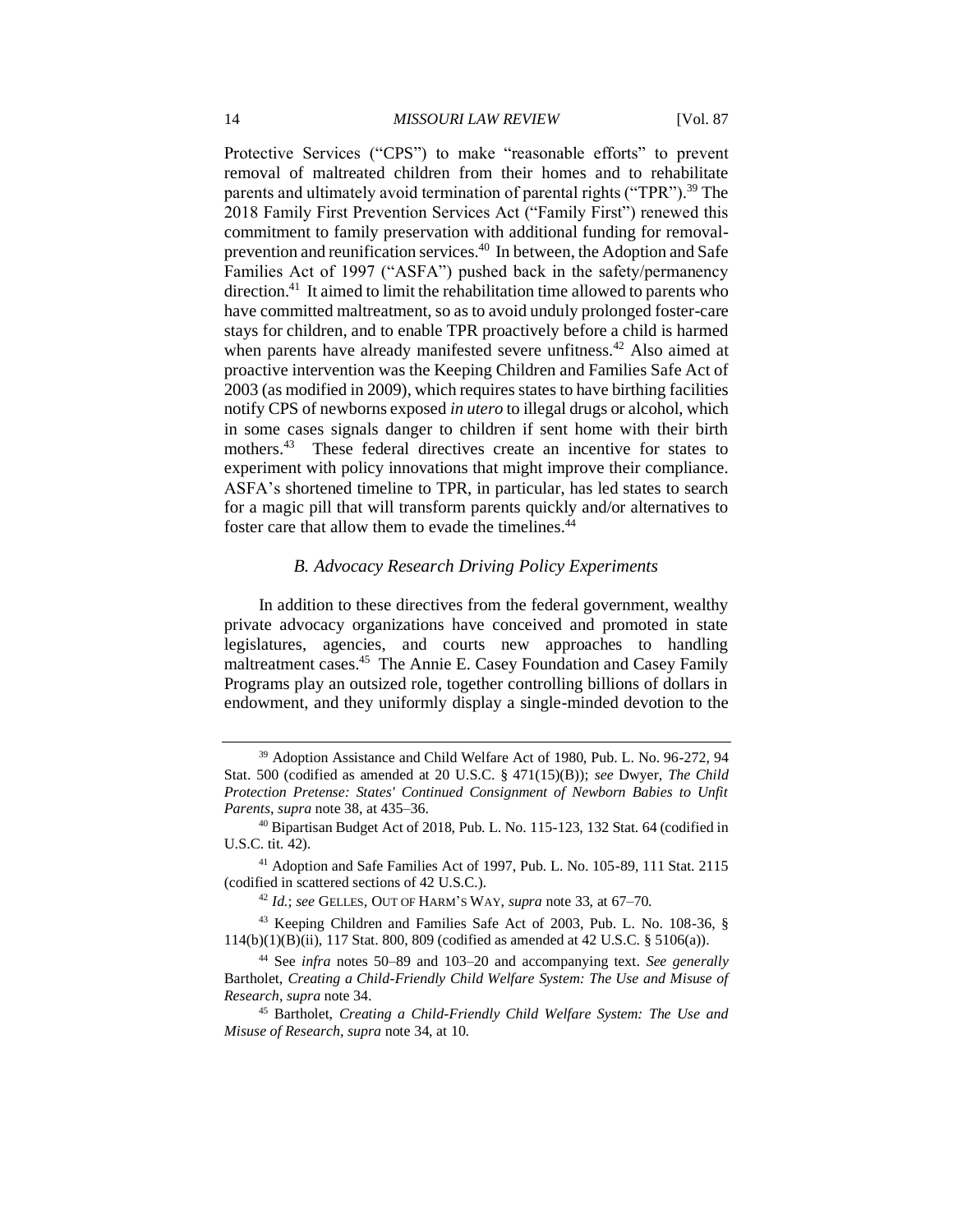family-preservation aim and parental rights.<sup>46</sup> With each new strategy or program they promote, the Casey Foundation claims it will use government funds more effectively to achieve removal-prevention and reunification objectives,<sup>47</sup> which do not necessarily equate to what is best for a child. The core problem against which these innovations fight is absence of programs with proven effectiveness at helping parents overcome deep-seated mental health deficits, which typically stem from their own adverse childhood experiences and usually lead to disabling substance abuse.<sup>48</sup> As discussed below, each new approach has disappointed, and the consequences for many children have been severe – either the children are returned to the custody of parents who remain unprepared to adequately care for them (and so experience further maltreatment), or they linger in foster care so long that chances for stable permanency through adoption disappear.<sup>49</sup> Yet once these programs have been widely adopted, they continue by inertia even after independent research proves them to be failures.

Perhaps the earliest example was the "Intensive Family Preservation Services" ("IFPS") model, which many states adopted in the 1980s at the urging of the Edna McConnell Clark and Annie E. Casey foundations.<sup>50</sup> It rested on an unwarranted assumption that parental dysfunction manifesting in child maltreatment is typically transitory and readily

<sup>47</sup> *See* Bartholet, *Differential Response: A Dangerous Experiment in Child Welfare*, *supra* note 35, at 574–90; RICHARD J. GELLES, THE BOOK OF DAVID: HOW PRESERVING FAMILIES CAN COST CHILDREN'S LIVES 83–91 (1996).

<sup>48</sup> *See generally* JAMES G. DWYER, LIBERAL CHILD WELFARE POLICY AND ITS DESTRUCTION OF BLACK LIVES (2018); Dwyer, *The Child Protection Pretense: States' Continued Consignment of Newborn Babies to Unfit Parents*, *supra* note 38, at 424– 27.

<sup>49</sup> *See infra* notes 50–120 and accompanying text; *see also* STATE POL'Y ADVOC. & REFORM CTR., NATIONAL ADOPTION FACTS (2012), http://childwelfaresparc.org/wp-content/uploads/2015/02/National-ADOPTION-FACTS1.pdf [https://perma.cc/FXU2-GM58].

<sup>50</sup> *See* GELLES, BOOK OF DAVID, *supra* note 47, at 133–35 (noting that these foundations "played crucial roles in selling, or overselling, of family preservation. Both foundations marketed family preservation with a near-religious zeal and substantial financial support.").

<sup>46</sup> *See* Marie Cohen, *When Ideology Outweighs What's Best for Kids*, CHILD WELFARE MONITOR (Mar. 10, 2021), https://childwelfaremonitor.org/2021/03/10/when-ideology-outweighs-whats-bestfor-kids-the-case-of-san-pasqual-academy/ [https://perma.cc/2LYD-VER9] (noting the "influence of two wealthy organizations started by the same family, Casey Family Programs and the Annie E. Casey Foundation, that have used their financial resources to produce reports…, lobby legislators, and provide free consultation with states."); Martin Morse Wooster, *Foundation Adrift: The Casey Foundation Today*, CAP. RSCH. CTR.: FOUND. WATCH (Oct. 28, 2019), https://capitalresearch.org/article/foundationadrift-part-3/ [https://perma.cc/NB9W-MTUR].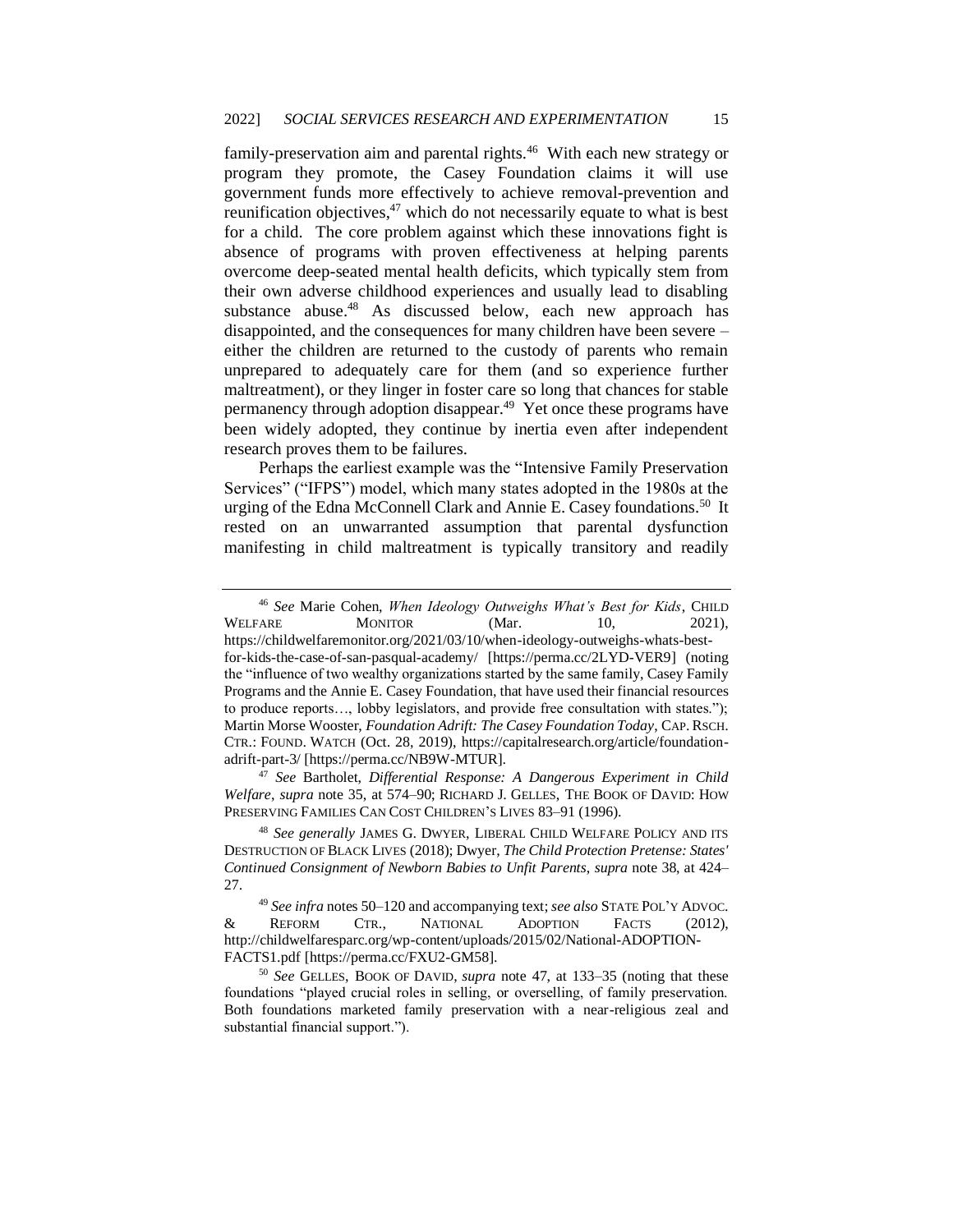correctible.<sup>51</sup> IFPS prescribes a heavy-dose of wrap-around services for just four to six weeks for parents whose children were at imminent risk of placement in foster care.<sup>52</sup> Reports from initial research, funded by those same foundations, announced success, but they ultimately came under fire for flawed methodology and improper criteria of success – in particular, asking only if children were still in parental custody rather than whether the intervention secured children's safety and served their long-term wellbeing.<sup>53</sup> After four decades of widespread use, IFPS still "does not meet the standards for well-supported efficacious practice in child welfare."<sup>54</sup> Yet whereas some states retreated from the program, a significant minority have continued it, and Casey still touts it.<sup>55</sup>

<sup>53</sup> *See* Don D. Schweitzer et al., *Building the Evidence Base for Intensive Family Preservation Services*, 9 J. PUB. CHILD WELFARE 423, 424 (2015) ("to some in the 1980s IFPS seemed like a panacea. . . . [H]owever, IFPS is currently not recognized as an evidence-based practice by most evidence-based clearinghouses."); *id.* at 425– 26 ("Early studies of IFPS programs . . . were very promising. . . . In the mid-1990s, [various authors] offered methodological critiques of this wave of research . . . [and] multiple concerns regarding outcome measures, including use of out-of-home placement as a sole measure of effectiveness in some early studies. While a central policy goal of IFPS, avoiding placement does not ensure that children and families are doing well. . . . Fraser, Nelson, and Rivard (1997) . . . noted that problems of targeting and treatment integrity continued to plague family preservation research. . . . In 2012, Al et al. conducted a meta-analytic study . . . which showed that intensive family preservation programs . . . were generally not effective in preventing out-of-home placement."); *see also* Duncan Lindsey, Sacha Martin, & Jenny Doh, *The Failure of Intensive Casework Services to Reduce Foster Care Placements: An Examination of Family Preservation Studies*, 24 CHILD. & YOUTH SERVS. REV. 743, 751 (2002) ("There is general consensus among child welfare researchers that the earliest studies on family preservation that found such dramatic rates of program success were seriously deficient."); Amy M. Heneghan et al., *Evaluating Intensive Family Preservation Programs: A Methodological Review*, 97 PEDIATRICS 535–42 (1996) ("Methodological shortcomings included poorly defined assessment of risk, inadequate descriptions of the interventions provided, and nonblinded determination of the outcomes.").

<sup>54</sup> Schweitzer et al., *supra* note 53, at 439; *see also* Julia H. Littell & John R. Schuerman, *What Works Best for Whom? A Closer Look at Intensive Family Preservation Services*, 24 CHILD. & YOUTH SERVS. REV. 673, 673 (2002) ("Controlled studies have shown that these programs have not met initial expectations . . . .").

<sup>55</sup> *See* NAT'L FAM. PRES. NETWORK, IFPS NATIONWIDE SURVEY 3–4 (2014), http://www.intensivefamilypreservation.org/PDF/ifps\_survey\_report\_2014.pdf [https://perma.cc/4XN8-KANF] (finding 14 states still using IFPS, whereas a 2011 survey found 27); MINN. STAT. § 256F.01 et seq. (2003) (repealing IFPS legislation).

<sup>51</sup> *Id.* at 133–35.

<sup>52</sup> Bartholet, *Creating a Child-Friendly Child Welfare System: The Use and Misuse of Research*, *supra* note 34, at 8–9.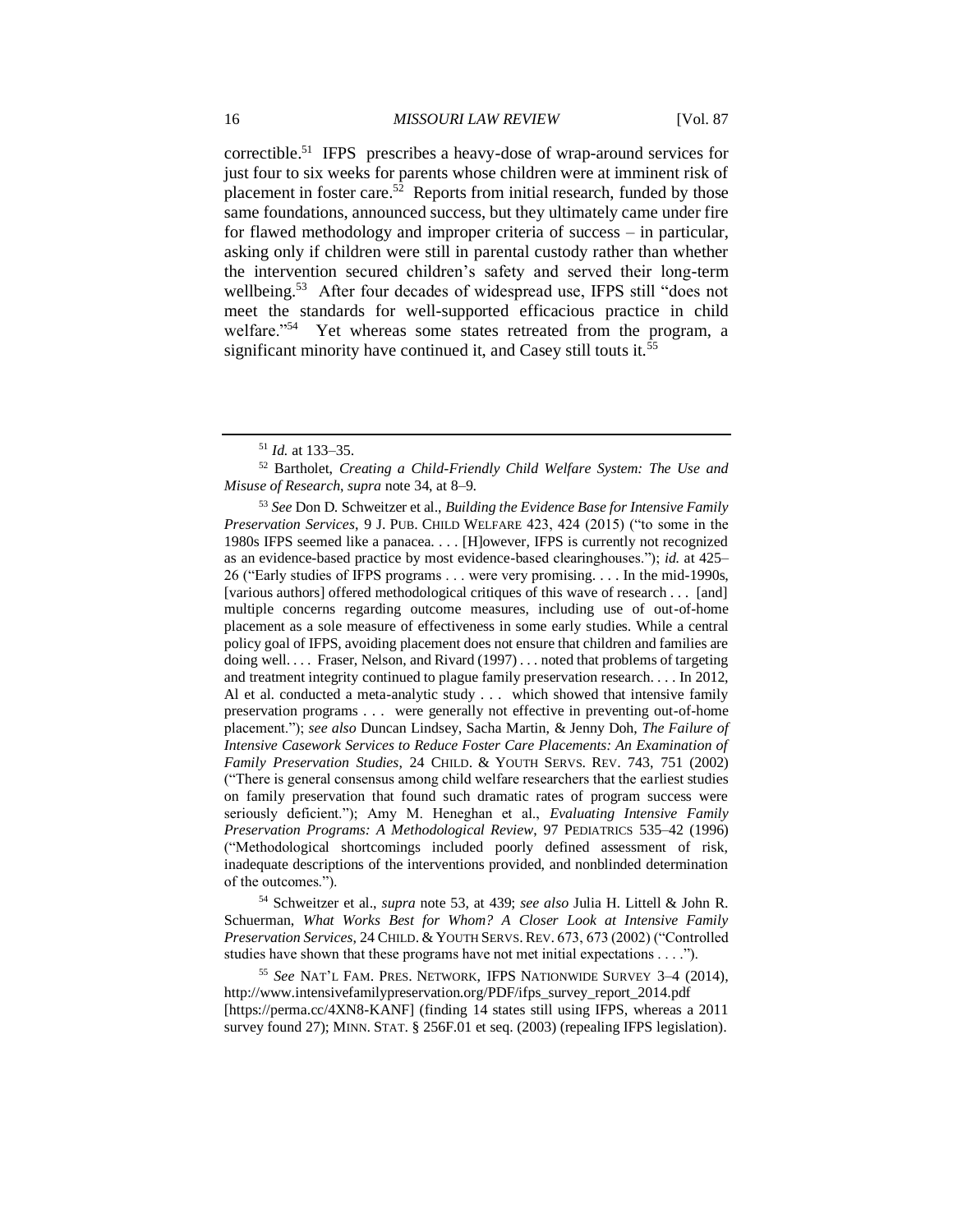Beginning in 1993, many states adopted "Differential Response" ("DR") at the urging of Casey and other foundations.<sup>56</sup> DR entails diverting reports CPS deems less serious away from the traditional response of investigation and coercive intervention to a soft track of merely assessing the family's situation and offering assistance, both of which are voluntary for parents.<sup>57</sup> In cases placed on the assessment track, case workers make no finding of maltreatment, so create no record of any abuse or neglect that has occurred; do not insist parents accept services; and leave children in the home regardless of parental response.<sup>58</sup> The underlying theory is that parents whose maltreatment appears less serious just need a helping hand and will respond more positively to a noncoercive approach.<sup>59</sup>

Child welfare advocates were concerned from the outset that by failing to investigate, requiring parents to change behavior, creating a record, or removing a child from parental custody, agencies would leave many children in situations of danger and make it more difficult to respond properly to subsequent maltreatment reports.<sup>60</sup> The concern intensified following revelation that many jurisdictions were channeling most reports onto the soft track—in some places, close to three-fourths of all reports.<sup>61</sup>

<sup>58</sup> *See, e.g.*, KY. REV. STAT. ANN. § 620.040(1)(b) (West 2019).

<sup>60</sup> *See* Bartholet, *Differential Response: A Dangerous Experiment in Child Welfare*, *supra* note 35, at 593–608*.*

<sup>61</sup> *See* CTR. FOR CHILD POL'Y, *supra* note 56, at 3 (noting "growing concerns about potentially detrimental consequences of DR programming on children's safety, particularly in jurisdictions that had abandoned fact-finding, risk assessment, authoritative compliance when necessary, and ongoing safety planning with families in alternative tracks in their efforts to remain `family friendly'"); *id.* at 13, n.xvii ("Arizona stopped a program called Family Builders in the mid-2000s when a state audit found that of the more than 9,000 families offered services, about two-thirds (67%) declined to participate and, of those referred to Family Builders, only 28% completed a service plan. In Washington state a 2008 study found that services were offered to 70% of AR cases but `[o]f those referred, 32 percent participated in services and 15 percent completed services'.") (citations omitted); Piper, *Differential Response in Child Protection: How Much Is Too Much?*, *supra* note 59, at 71 (noting 43% rate in Massachusetts, 70% in Minnesota).

<sup>56</sup> *See* CTR. FOR CHILD POL'Y, ISSUES IN DIFFERENTIAL RESPONSE: REVISITED 2 (Dec. 2019), https://www.centerforchildpolicy.org/post/policy-report-issues-indifferential-response-revisited [https://perma.cc/2F7E-GFHQ].

<sup>57</sup> *See id.* at 13, n. xvii.

<sup>59</sup> *See* Kathryn A. Piper, *Differential Response in Child Protection: How Much Is Too Much?*, 82 CHILD. & YOUTH SERVS. Rev. 69, 70–71 (2017); CTR. FOR CHILD POL'Y, *supra* note 56, at 2. An additional motivation states might have had for adopting DR is to avoid having to report instances of repeat maltreatment to the federal oversight agency, which ties funding to keeping repeat rates low; if there is no substantiated finding of maltreatment in a given case, that case does not become part of a pattern states must report. *Id.* at 14.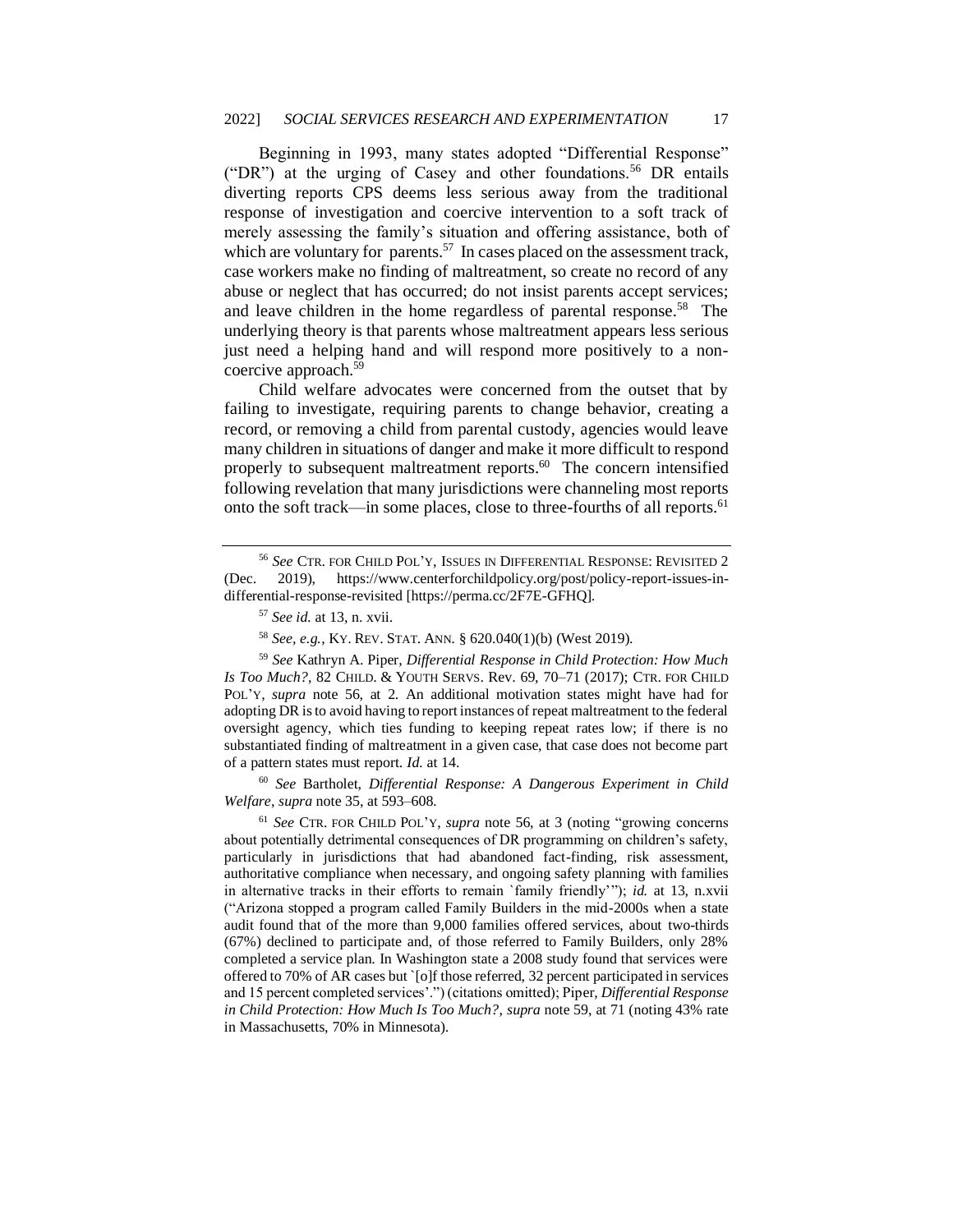The financial savings from doing so are substantial.<sup>62</sup> Once again, early research – funded by foundations that promoted the innovation – claimed success, but without measuring child safety and wellbeing; instead it cited reduced rates of removals (the obvious result of making no investigation or finding) and greater parent satisfaction (the obvious result of offering financial assistance but demanding nothing).<sup>63</sup> That research was ultimately proven methodologically flawed as well as focused on the wrong outcomes.<sup>64</sup> Later research that did study child safety and wellbeing confirmed child advocates' concerns, and that, along with states' own perception of very high rates of parents' refusing services and of increased fatalities,<sup>65</sup> led many states to retreat from  $DR -$  either eliminating the assessment – only track or authorizing caseworkers to

<sup>65</sup> Piper, *Differential Response in Child Protection: How Much Is Too Much?*, *supra* note 59, at 71 (noting 87% rate in Virginia of parent refusal of counseling and substance abuse treatment, 80% refusal of services in Wyoming); CTR. FOR CHILD POL'Y, *supra* note 56, at 23 (citing state audit finding two-thirds refused in Arizona).

<sup>62</sup> *See* Douglas B. Marlowe & Shannon M. Carey, *Research Update on Family Drug Courts*, NAT'L ASS'N DRUG CT. PROS. (May 2012), https://www.nadcp.org/wpcontent/uploads/Reseach%20Update%20on%20Family%20Drug%20Courts%20- %20NADCP.pdf [https://perma.cc/YBG3-WW2W].

<sup>63</sup> *See* Hughes et al., *supra* note 36.

<sup>64</sup> *See id*; Ronald C. Hughes & Frank Vandervort, *Differential response: A misrepresentation of investigation and case fact finding in child protective services*, 28(2) APSAC ADVISOR 9–16. (2016); *see also* CTR. FOR CHILD POL'Y, *supra* note 56, at 6 (noting as to research published between 2010 and 2018: "(1) basing conclusions on surveys with extremely low response rates…, (2) recall bias, because surveys were not completed until the time of case closure, which may have been months after services were delivered, or (3) simply ignoring study findings that supported an opposing conclusion in the reporting of findings. . ."); *id.* at 8 ("The family survey sample was not random and the response rate for the family survey was low. None of these issues was disclosed in the discussion of findings in the research reports. . . . The response rate for family surveys ranged from 1.7% in Oregon to 16.l7% in Minnesota to 24% in Colorado"); *id.* at 10 (stating "substantiated re-reporting as a measure of child safety is inherently invalid, and conclusions drawn from this measure are misleading" and explaining several reasons why) (citations omitted).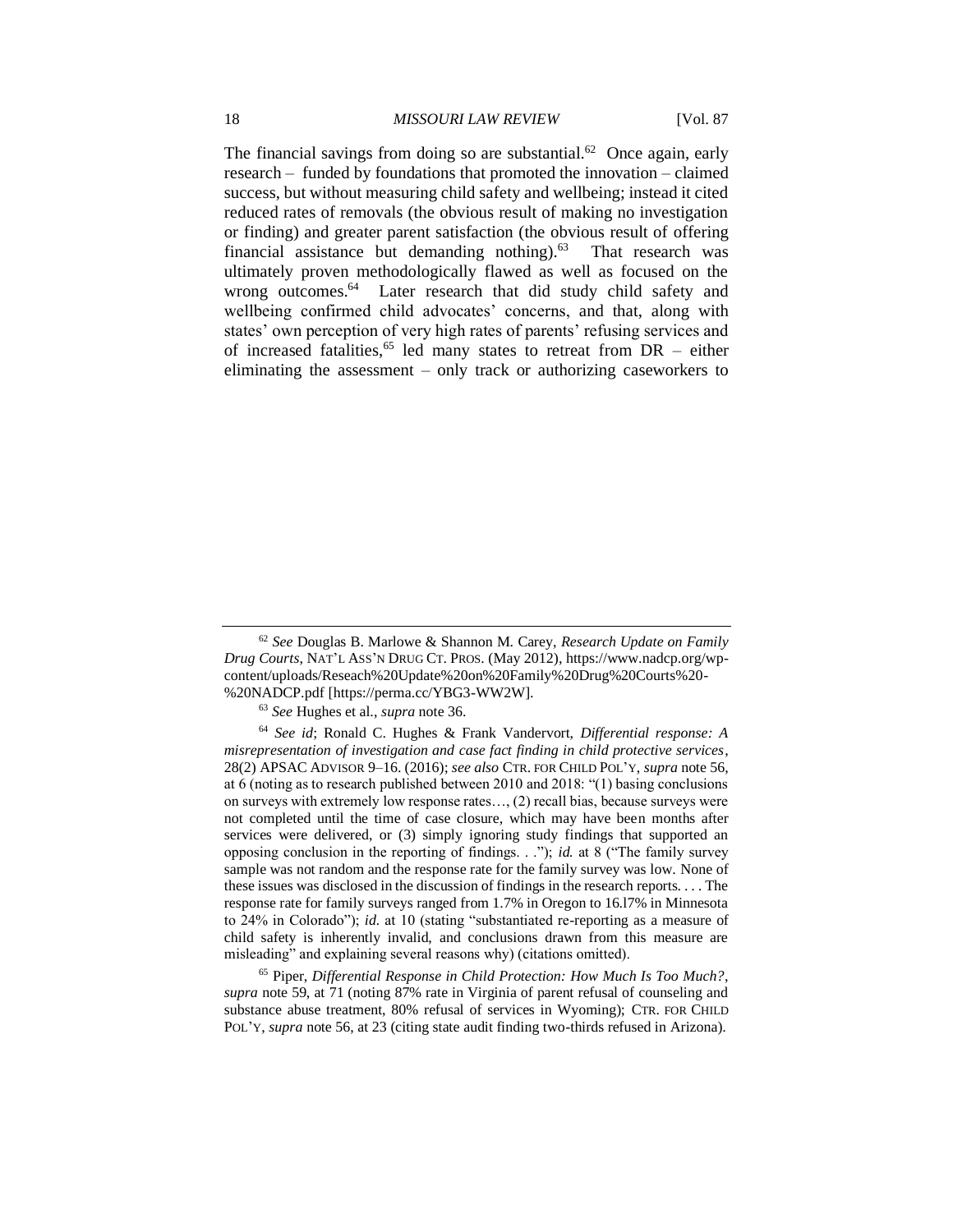revert to an investigation if parents refuse necessary services.<sup>66</sup> Still, though, roughly thirty states deploy a DR system.<sup>67</sup>

In the mid-1990s, family drug courts ("FDC") emerged in response to recognition that addiction is more intransigent than IFPS supposed, and today there are nearly four hundred in the U.S.<sup>68</sup> On their own initiative and without special legislative authorization, state court judges have created FDCs and special rules to govern them.<sup>69</sup> Their motivating theory is that longer-term wrap-around services, more frequent court appearances, and a more intimate relationship between judge and parent will substantially improve rates of parental success in overcoming addiction and avoiding loss of parental status.<sup>70</sup> Rather than quickly placing a child for adoption when maltreatment or endangerment results from chronic, incapacitating substance abuse, the state puts children in foster care while the judge, who also acts as a sort of coach, tries to nurture

<sup>66</sup> CTR. FOR CHILD POL'Y, *supra* note 56, at 10 ("there are considerable data to indicate that many children served in AR tracks have increased safety issues and may be at significantly higher risk than was identified at the time of track assignment . . . . "); *id.* at 12 ("In spite of the fact that AR track cases are, by design, lower risk than TR cases, observational studies in Georgia and Wisconsin found that re-reporting on the lower risk AR track actually exceeded that of cases on the TR track . . . . "); *id.* at 2 ("By 2018, twelve states that had tried DR discontinued the program, suspended it, or elected not to expand it statewide . . . ."); *id.* at 22–24 ("In Massachusetts: 'From 2009 to 2013, 10 children on the lower-risk [AR] track died, including seven in 2013.' In Florida: 'The voluntary track [AR] of Florida's DR program saw 80 child deaths from 2008 to 2014. Of those 80 children, 34 died after Florida DCF had documented at least 10 reports on the child'. . . . In Arizona: . . . after high-profile cases of child death or abuse, the Family Builders program ended as an alternative response in 2004. . . . In Illinois: Illinois discontinued its DR program in 2011 after a randomized controlled trial study sponsored by the NQIC-DR found that families assigned to the AR track were re-referred to CPS at higher rates than those assigned to the TR.") (citations omitted).

<sup>67</sup> CHILD WELFARE INFO. GATEWAY, DIFFERENTIAL RESPONSE: A PRIMER FOR CHILD WELFARE PROFESSIONALS (Oct. 2020), https://www.childwelfare.gov/pubPDFs/differential\_response.pdf [https://perma.cc/YRL2-4H5J].

<sup>68</sup> *See* CHILD. & FAM. FUTURES, THE NATIONAL STRATEGIC PLAN FOR FAMILY DRUG COURTS 2 (2017).

<sup>69</sup> *See* Timothy Casey, *When Good Intentions Are Not Enough: Problem-Solving Courts and the Impending Crisis of Legitimacy*, 57 SMU L. REV. 1459, 1500–01 (2004) ("In some states . . . . [t]here is no enabling legislation or mandate: the courts simply open shop."); *Dependency Drug Courts*, FLA. CTS., https://www.flcourts.org/Resources-Services/Court-Improvement/Problem-Solving-Courts/Family-Dependency-Drug-Courts [https://perma.cc/ST6G-A884] (last visited Oct. 24, 2021).

<sup>70</sup> *See* DWYER, LIBERAL CHILD WELFARE POLICY AND ITS DESTRUCTION OF BLACK LIVES, *supra* note 48, at 208–09.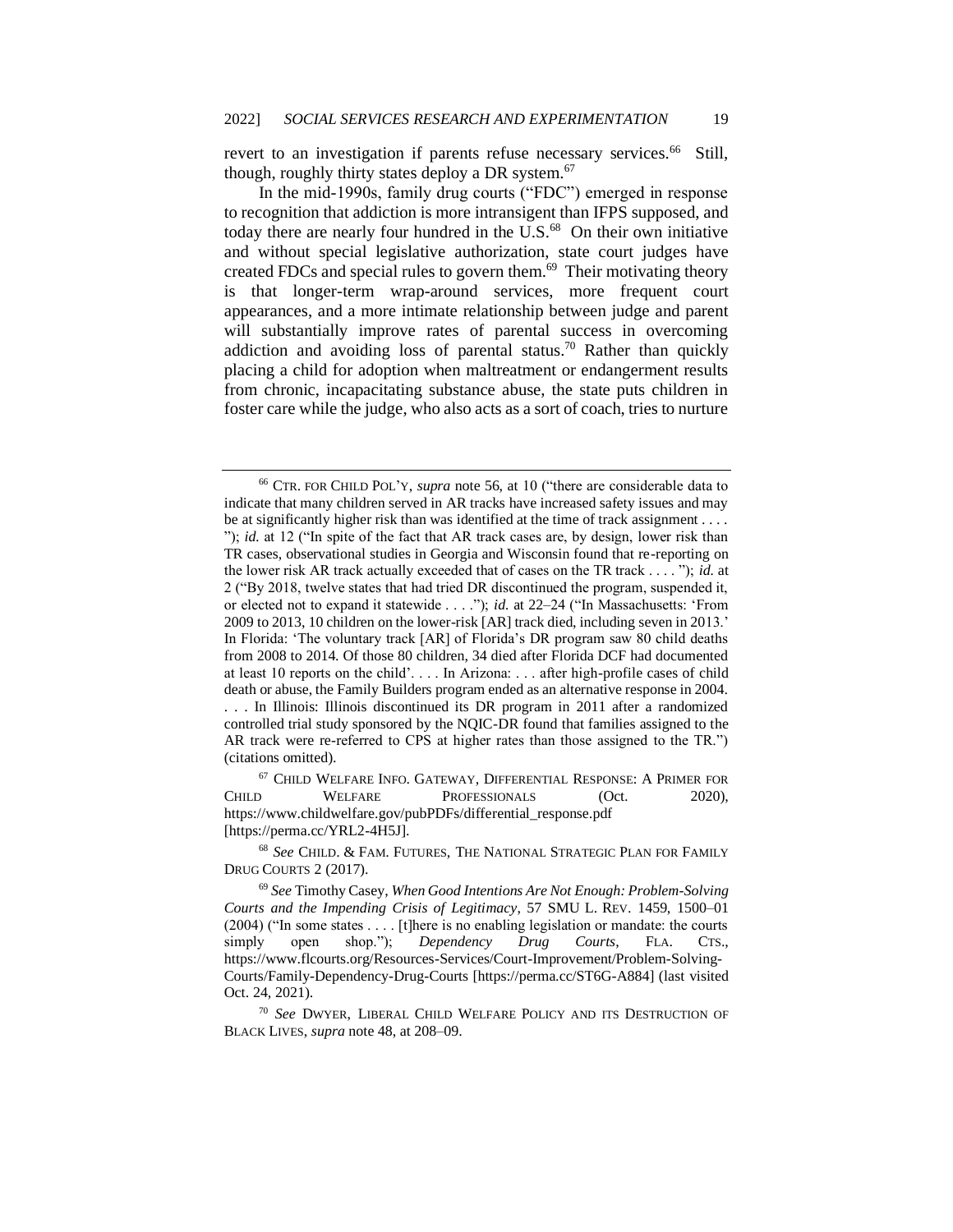the parent to recovery and reunification.<sup>71</sup> It does so even when the children are highly-adoptable infants with urgent need to form a secure attachment to a permanent caregiver, $^{72}$  and even though the vast majority of drug-dependent parents will relapse, be arrested for crimes, and/or be reported again for child maltreatment after their initial FDC entry.<sup>73</sup> It does so without requiring approval by an independent representative for the child.<sup>74</sup> In some FDCs, the holding pattern for children persists much longer on average than that for children whose cases proceed in a regular juvenile court, as one might expect when the judge bonds with parents, thereby postponing and potentially thwarting stable permanency, with lifelong adverse consequences.<sup>75</sup>

Research on FDCs also has been plagued with design flaws.<sup>76</sup> Researcher bias might play a role. For example, one study's team included

<sup>72</sup> *See* Mary Haack et al., *Experience with Family Drug Courts in Three Cities*, 25(4) SUBSTANCE ABUSE 17, 20 (2005) (study of FDCs in three large cities showing 63% of children entered the system at birth).

<sup>73</sup> *See* Emily Putnam-Hornstein et al., *Risk of Re-Reporting Among Infants Who Remain at Home Following Alleged Maltreatment*, 20(2) CHILD MALTREATMENT 92 (2014); *see* Marlowe & Carey, *supra* note 62.

<sup>74</sup> *See* JAMES G. DWYER, LIBERAL CHILD WELFARE POLICY AND ITS DESTRUCTION OF BLACK LIVES, *supra* note 48, at 210. Immediate TPR and adoption following removal from parental custody is not even legally possible except in very limited circumstances, so the alternative to FDC is simply the normal juvenile court process, which also entails placing the child in foster care while parental rehabilitation is attempted (only less rigorously). *See* CHILD.'S BUREAU, REASONABLE EFFORTS TO PRESERVE OR REUNIFY FAMILIES AND ACHIEVE PERMANENCY FOR CHILDREN 1–2 (2020), https://www.childwelfare.gov/pubPDFs/reunify.pdf. And in some states, the child might not even have a legal representative in the process of deciding their fate after removal. *See, e.g.*, FLA. STAT. § 39.4022(4)(b) (2021) (making it optional to include a child's guardian ad litem, "if one is appointed," in the multi-disciplinary team that develops a placement recommendation following removal from parents' home).

<sup>75</sup> *See* Dwyer, LIBERAL CHILD WELFARE POLICY AND ITS DESTRUCTION OF BLACK LIVES, *supra* note 48, at 212, 248, 252–53; *see also* Jami Vigil, *Ethics Issues Unique to Problem-Solving Courts*, 46 COLO. LAW. 23, 26 (2017); Hon. Karen Adam et al., *FDC Models – Parallel vs. Integrated*, NAT'L FAM. DRUG CT. 19, 25, 43 (Oct. 10, 2012), http://www.cffutures.org/files/webinar-handouts/FDC%20Models%20- %20Final.pdf [https://perma.cc/2HG6-KTQP] (noting FDC advocates' recognition of ethical problems with the judge's role, tension between goals for parent and goals for child, and lack of child-welfare accountability).

<sup>76</sup> OFFICE OF JUVENILE JUSTICE AND DELINQUENCY PREVENTION, LITERATURE REVIEW: FAMILY DRUG COURTS 6 (2016) (noting "lack of rigorous study designs, small sample sizes, absence of comparison groups or use of inappropriate comparison

<sup>71</sup> *See* Sam Choi, *Family Drug Courts in Child Welfare*, 29 CHILD & ADOLESCENT SOC. WORK J. 447, 451 (2012) ("Pursuant to the theory of therapeutic jurisprudence, the court functions as an agent of therapeutic change and the role of the members of the drug court may be more akin to the relationship between psychotherapist and patient than the traditional role of judge and defendant.").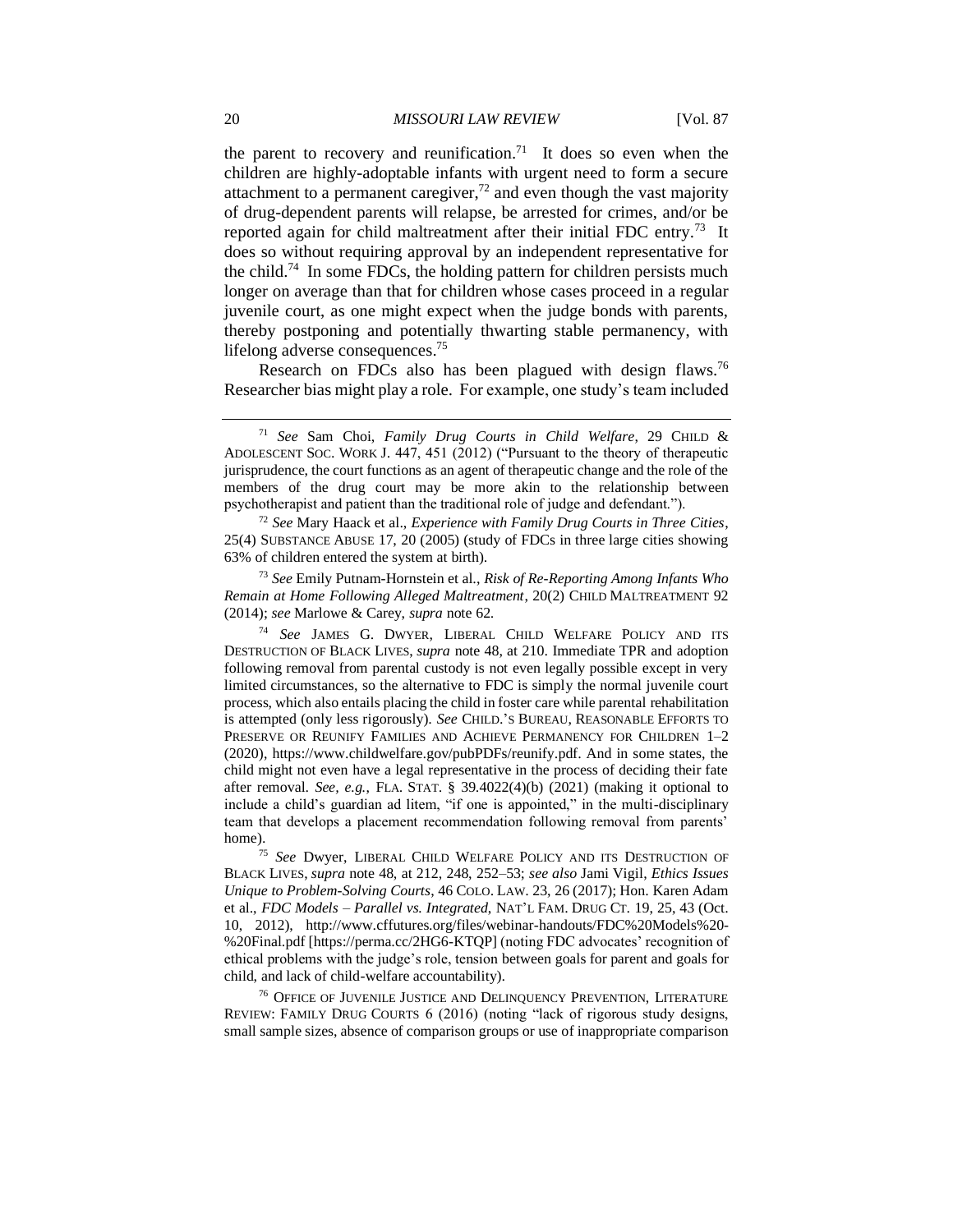the family court judge who had herself initiated the program in her jurisdiction.<sup>77</sup> In other FDCs studied the judges operating the courts, who volunteer for the assignment, control whether their court is subjected to study, and if so by whom and according to what measures.<sup>78</sup> That also could skew research toward positive findings. In addition, these studies also focus on whether parents regain possession of offspring, not childwelfare measures.<sup>79</sup> And even as to that adult-centered aim, the results are not uniformly positive.<sup>80</sup>

A smaller-scale development in the 1990s was resurrection of the prison nursery – a special unit in women's prisons where inmates who give birth while incarcerated live with their babies until release.<sup>81</sup> New York State has had a nursery at Bedford Hills Correctional Facility since 1901, but other states that created one in the early twentieth century later shut them down, citing child-safety concerns.<sup>82</sup> Starting with Nebraska in 1994, legislatures in nine states have approved new prison-nursery units.<sup>83</sup> This revival occurred with no research support for any prediction of positive child-welfare effects, simply at the urging of advocates for women prisoners who claimed children would benefit by forming an attachment

<sup>77</sup> *See* Judge Jeri B. Cohen et al., *Increasing Family Reunification for Substance-Abusing Mothers and Their Children: Comparing Two Drug Court Interventions in Miami*, 60 JUV. & FAM. CT. J. 11, 11 (2009) ("In 1999, Judge Cohen founded the Miami-Dade Dependency Drug Court . . . . ").

<sup>78</sup> *See* Gifford et al., *supra* note 76, at 1660 (noting "the selection bias inherent in using only a small sample of courts that agree to release their data for a study").

<sup>79</sup> *See* DWYER, LIBERAL CHILD WELFARE POLICY AND ITS DESTRUCTION OF BLACK LIVES, *supra* note 48, at 210–15, 235–55.

<sup>80</sup> *Id.* 

<sup>81</sup> *See* Naomi Schaefer Riley, *On Prison Nurseries*, NAT'L AFFS. (Spring 2019), https://www.nationalaffairs.com/publications/detail/on-prison-nurseries [https://perma.cc/KT5Q-PVC4].

<sup>82</sup> *See* Leda M. Pojman, *Cuffed Love: Do Prison Babies Ever Smile?*, 10 BUFF. WOMEN'S L. J. 46, 52, 64–65 (2001). A more punitive attitude toward female criminals might also partly explain the closings. *Id.* at 65.

<sup>83</sup> *Id.* at 57–59.

groups, inclusion of only program graduates in the outcome data, and lack of appropriate statistical controls when calculating results"); *see also* Jody Brook et al., *Family Drug Court, Targeted Parent Training and Family Reunification: Did This Enhanced Service Strategy Make a Difference?*, 66 JUV. & FAM. CT. J. 35, 37 (2015) ("Much previous research on FDCs is limited in rigor."); Holly Child & Dara McIntyre, *Examining the Relationships Between Family Drug Court Compliance and Child Welfare Outcomes*, 94 CHILD WELFARE 67, 72 (2015) (noting 140 of 673 parents who participated were not included in the study because of incomplete data); Elizabeth J. Gifford et al., *How Does Family Drug Treatment Court Participation Affect Child Welfare Outcomes?*, 38 CHILD ABUSE & NEGLECT 1659, 1663 (2014) ("Thirty children exited foster care for other reasons, including emancipation, runaway, or death. These children were excluded from analyses.").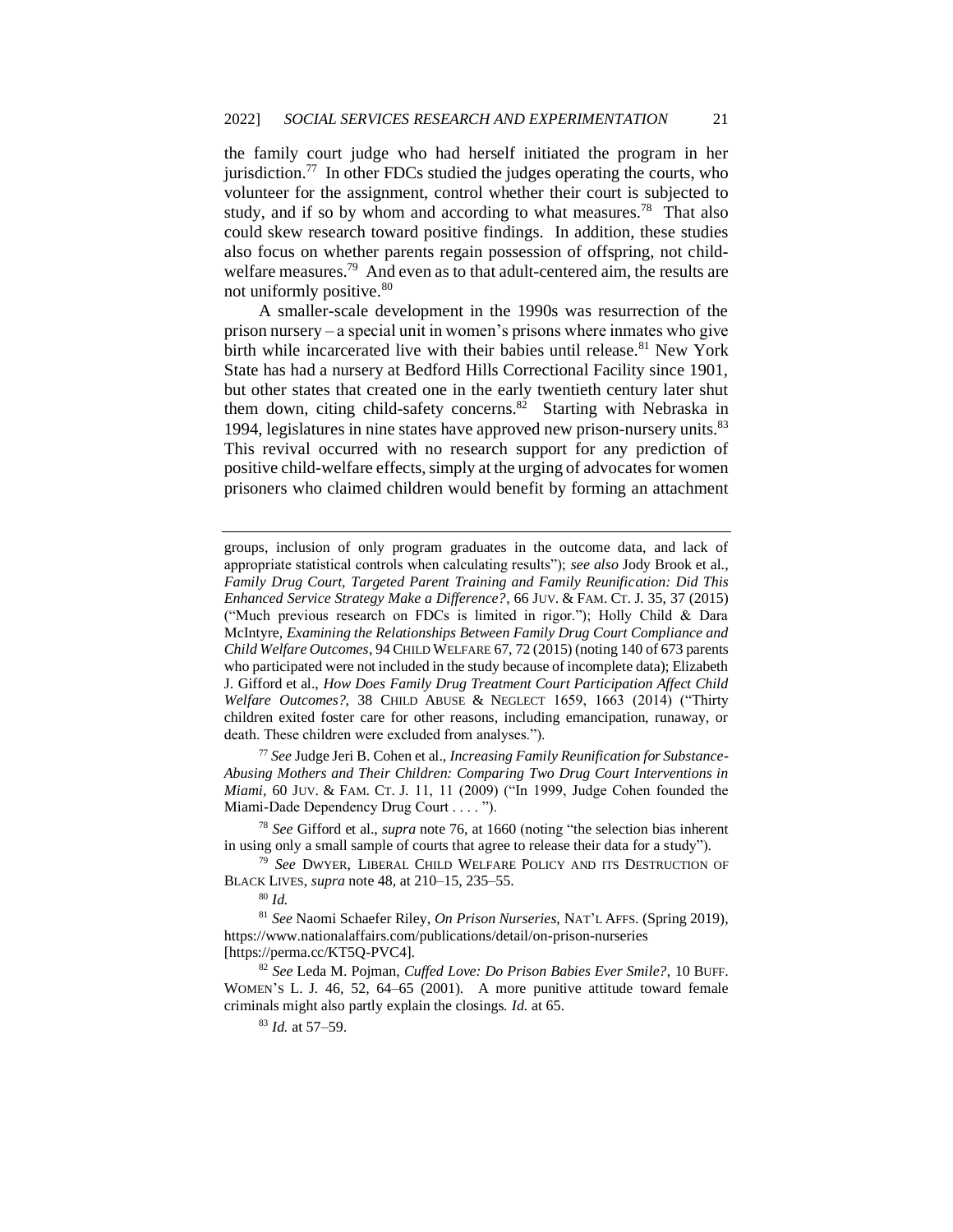to their mothers, and – more importantly for many legislators – the public treasury would benefit, because the program would reduce criminal recidivism among these women following their release from prison.<sup>84</sup> To substantiate the latter claim, advocates cited studies plagued by severe selection bias, comparing women who qualified for the program (no history of violent crime, short sentences) and completed it (remained focused on parenting, committed no rule infractions) to the rest of the prison population.<sup>85</sup> To substantiate the attachment claim, advocates began citing new research reports from a Columbia University nursingschool team, which studied the children who began life in the Bedford Hills prison.<sup>86</sup> That team had also been providing direct health services to the mothers in the program, $87$  which likely generated sympathy for the

<sup>86</sup> *See, e.g.*, Anna T. Smyke et al., *Mental Health Implications for Children of Incarcerated Parents*, 63 LOY. L. REV. 405, 427–28 (2017); DIAMOND RSCH. CONSULTING LLC, PRISON NURSERY PROGRAMS: LIT REVIEW & FACT SHEET FOR CT- $2012$   $4,$ 

https://www.diamondresearchconsulting.com/\_files/ugd/f2f533\_fc7cfce398854a27a 5b2c65feb8a8efc.pdf [https://perma.cc/3Y2G-6R8A]; Sarah Abramowicz, *A Family Law Perspective on Parental Incarceration*, 50 FAM. CT. REV. 228, 234–35 (2012).

<sup>87</sup> *See* Byrne et al., *Intergenerational Transmission of Attachment for Infants Raised in a Prison Nursery*, *supra* note 85, at 379 (describing "weekly visits by a Nurse Practitioner . . . incorporating anticipatory guidance regarding infant development, responsive parenting, maternal life goals, and maternal coping with reentry issues using . . . interactive communication responsive to mothers' expressed concerns" as well as feedback to the mothers on their interactions with their children); *id.* at 387 ("[O]ur NP interventionists provided individualized visits and follow-up contacts with tailored content focusing on specific moments of maternal-infant behavior, fostering each mother's sensitivity to infant development, and encouraging reflective narration about the child as a unique person."); *id.* at 388 (conceding that Byrne's research could not distinguish any positive effects of her team's therapeutic intervention from effects of the prison nursery *per se*); *Making Women's Health a Priority*, COLUM. U. SCH. NURSING (Aug. 5, 2014), https://www.nursing.columbia.edu/news/making-womens-health-priority [https://perma.cc/K2NU-9FR9].

<sup>84</sup> *See, e.g.*, Sarah Yager, *Prison Born*, THE ATLANTIC (July/Aug. 2015), https://www.theatlantic.com/magazine/archive/2015/07/prison-born/395297/ [https://perma.cc/K3E3-78KJ].

<sup>85</sup> *See* Mary Woods Byrne et al., *Intergenerational Transmission of Attachment for Infants Raised in a Prison Nursery*, 12 ATTACHMENT & HUM. DEV. 375, 377–78 (2010) ("Recidivism, one aspect of maternal rehabilitation, has been the most commonly used measure of prison nursery program success. Relationship factors have received no empirical attention until the present study."); Erin Jordan, *Prison Nurseries Cut Female Inmates' Risk of Reoffending*, THE GAZETTE (Jan. 31, 2011, 6:52 AM), https://www.thegazette.com/2011/01/31%20/prison-nurseries-cut-femaleinmates-risk-of-reoffending/ [https://perma.cc/BH8N-QR8H] ("Prison nurseries are gaining ground because of evidence they reduce recidivism, which saves the cost of housing repeat offenders."). For critique of recidivism studies, *see* James G. Dwyer, *Jailing Black Babies*, 2014 UTAH L. REV. 465, 503–04 (2014).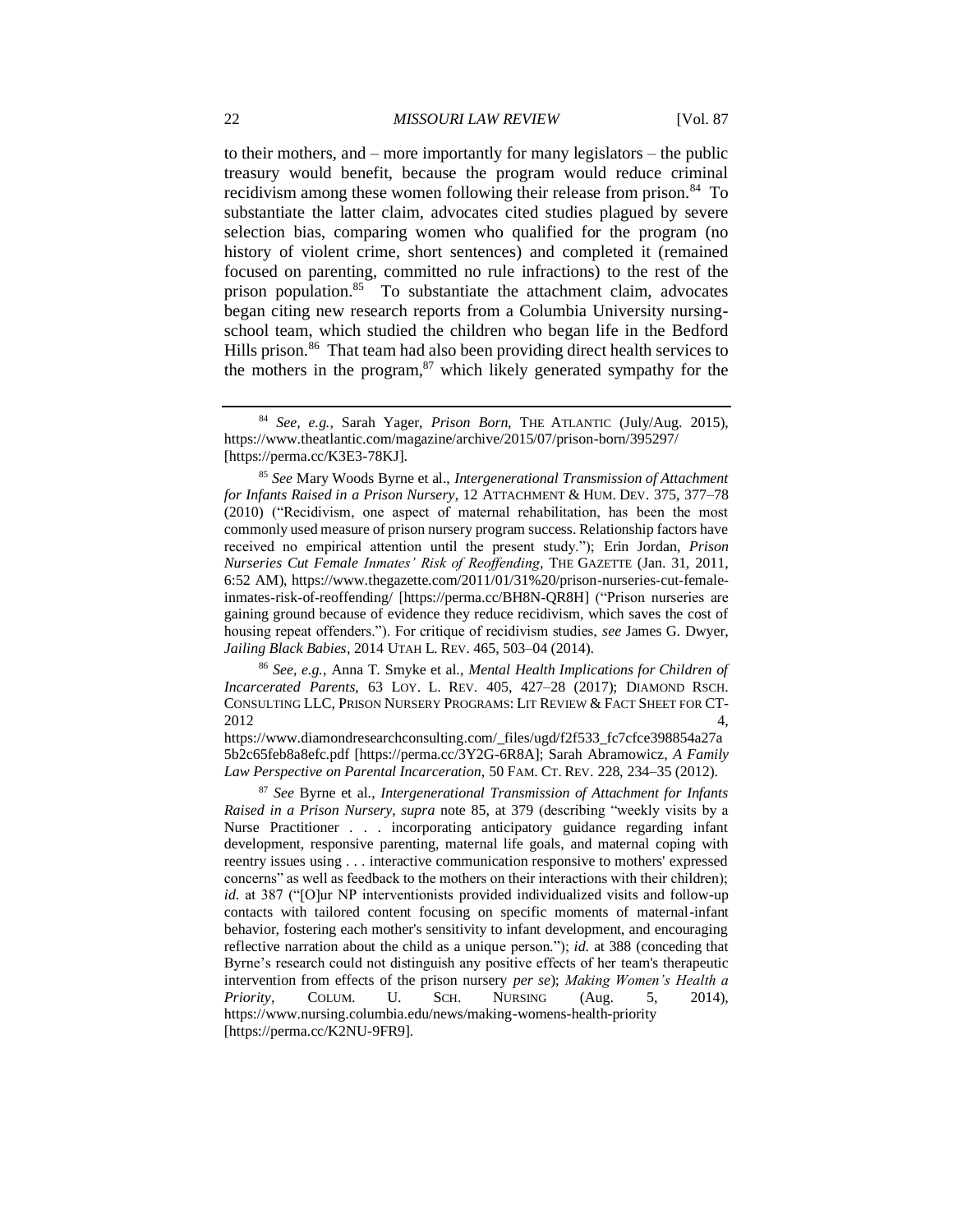mothers and personal interest in showing the program successful, so that the mothers could continue to keep their babies with them. The reports grossly distorted outcomes. They claimed to find a normal rate of attachment among the children, but only after they excluded without explanation outcomes for *seventy percent* of the children involved in the study.<sup>88</sup> They also ignored the fact that many of the remaining thirty percent did not remain in their mothers' care after exiting the prison – that is, suffered disruption of any attachment to their mothers, which is traumatic and typically causes lasting psycho-emotional damage.<sup>89</sup>

In the late 1990s and early 2000s, there was increased attention to the disproportionately large number of black children in foster care.<sup>90</sup> Nongovernmental organizations seeking to reduce the foster-care population generally,  $91$  along with advocates for parents and for racial minorities,  $92$ charged that this was a product of pervasive racial bias among CPS employees (even though most of them in high-minority-race communities are themselves of minority race).<sup>93</sup> A "Race Disproportionality Movement" ("RDM") began, and its proposed solutions, which many local agencies adopted, included capping numbers or percentages for black children in foster care and subjecting CPS caseworkers to race-sensitivity training.<sup>94</sup> Both measures would leave more black children in homes where maltreatment had been reported.<sup>95</sup> Authors of a report on the third

<sup>92</sup> *See, e.g.*, Jessica Dixon, *The African-American Child Welfare Act: A Legal Redress for African-American Disproportionality in Child Protection Cases*, 10 BERKELEY J. AFR.-AM. L. & POL'Y 109, 110 (2008); Christina White, *Federally Mandated Destruction of the Black Family: The Adoption and Safe Families Act*, 1 NW J. L. & SOC. POL'Y 303 (2006); Dorothy E. Roberts, *Child Welfare and Civil Rights*, 2003 U. ILL. L. REV. 171, 172 (2003); Annette R. Appell, *Protecting Children or Punishing Mothers: Gender, Race, and Class in the Child Protection System [An Essay]*, 48 S.C. L. REV. 577, 578–79 (1997).

<sup>93</sup> *See* DWYER, LIBERAL CHILD WELFARE POLICY AND ITS DESTRUCTION OF BLACK LIVES, *supra* note 48, at 203.

<sup>94</sup> Bartholet, *The Racial Disproportionality Movement in Child Welfare: False Facts and Dangerous Directions*, *supra* note 90, at 883–84, 888. Some still endorse such measures. *See, e.g.*, Alan J. Dettlaff & Reiko Boyd, *Racial Disproportionality and Disparities in the Child Welfare System: Why Do They Exist, and What Can Be Done to Address Them?*, 692 ANNALS AM. ACAD. POL. & SOC. SCI. 253, 266 (2020).

<sup>95</sup> Bartholet, *The Racial Disproportionality Movement in Child Welfare: False Facts and Dangerous* Directions, *supra* note 90, at 885–86; *cf.* NAOMI SCHAEFER

<sup>88</sup> Dwyer, *Jailing Black Babies*, *supra* note 85, at 507–17.

<sup>89</sup> *See id*.

<sup>90</sup> *See generally* Elizabeth Bartholet, *The Racial Disproportionality Movement in Child Welfare: False Facts and Dangerous Directions*, 51 ARIZ. L. REV. 871 (2009).

<sup>&</sup>lt;sup>91</sup> See id. at 880 ("The Casey-CSSP Alliance for Racial Equity, which heads the Movement, consists of five Casey foundations together with the Center for the Study of Social Policy").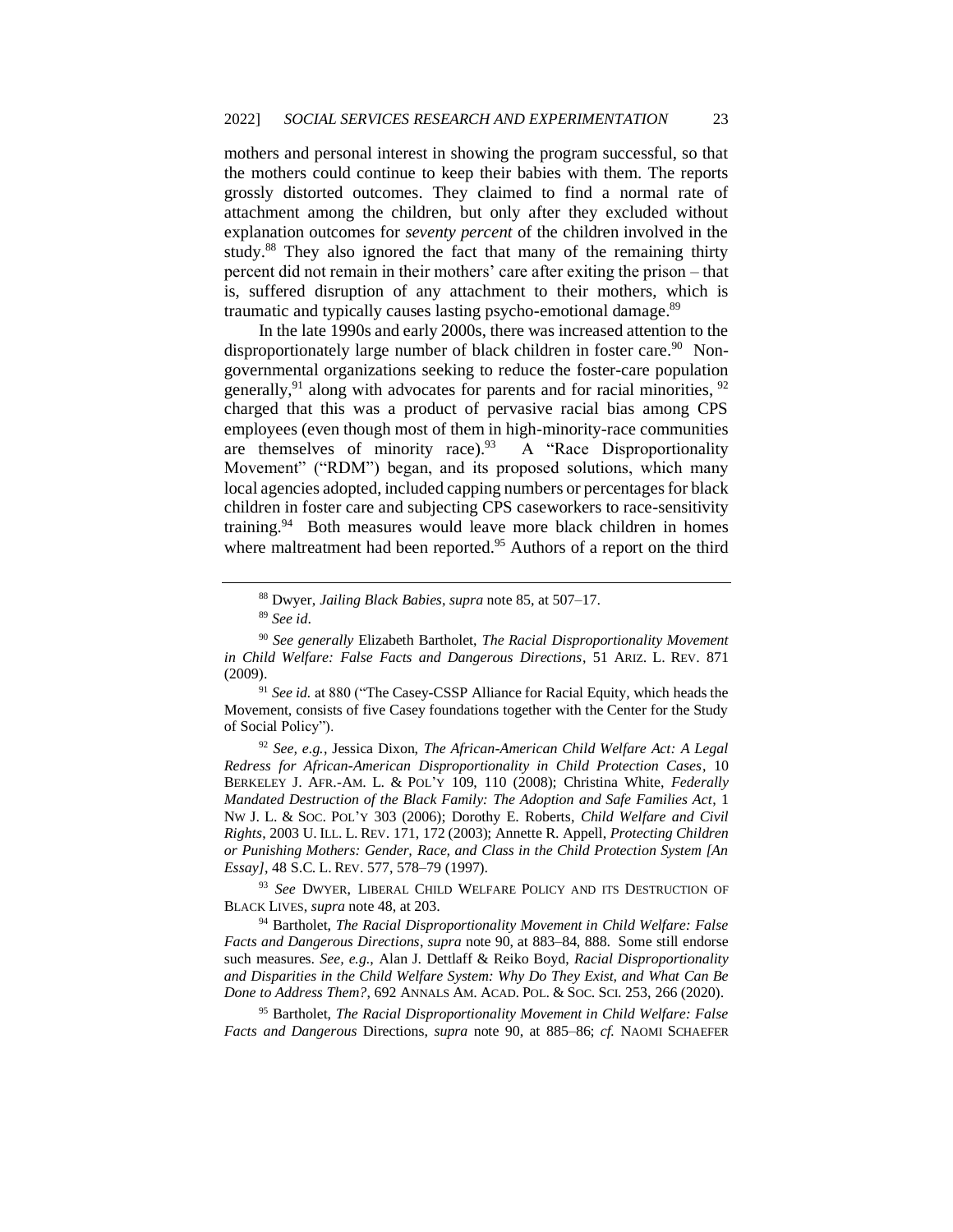iteration of a "National Incidence Study" of maltreatment ("NIS-3") – a federal effort to calculate the extent of actual, as opposed to reported, child maltreatment – endeavored to support the racial-bias charge, by claiming to find that the actual rate of maltreatment was the same for black and white families.<sup>96</sup>

In reality, NIS-3 did not find the same rates; it found higher rates of actual maltreatment in black families, but it had too small a sample and too primitive a methodology to declare that finding definitive.<sup>97</sup> Yet the reporters chose to assert instead that "NIS-3 found *no* race differences in maltreatment incidence."<sup>98</sup> Ultimately, a fourth National Incidence Study ("NIS-4"), with a larger sample and more refined methodology, definitively concluded that maltreatment rate does in fact vary substantially by race, explicable in terms of the much higher poverty rate among blacks, to a degree matching the disparity in rate of placement in foster care.<sup>99</sup> In addition, no research has found a substantial number of *unwarranted* maltreatment reports or removals for any group of children, and all iterations of the NIS have found rates of actual maltreatment for all races substantially exceed rates of reported maltreatment.<sup>100</sup> All of this  $$ that is, that black children disproportionately incur maltreatment in numbers far greater than substantiated reports reflect, and that there is no reason to believe many substantiated reports are actually false or frivolous – suggests that policies discouraging action to protect black children in

RILEY, NO WAY TO TREAT A CHILD: HOW THE FOSTER CARE SYSTEM, FAMILY COURTS, AND RACIAL ACTIVISTS ARE WRECKING YOUNG LIVES 95–99 (2021) (describing policy of New Orleans judge to require greater injury to black children in order to authorize their removal from an abusive home).

<sup>96</sup> Brett Drake & Melissa Jonson-Reid, *NIS interpretations: Race and the National Incidence Studies of Child Abuse and Neglect*, 33 CHILD. & YOUTH SERVS. REV. 16, 17 (2011) (quoting ANDREA J. SEDLAK & DIANE D. BROADHURST, THIRD NATIONAL INCIDENCE STUDY OF CHILD ABUSE AND NEGLECT, FINAL REPORT 4–30, 8– 7 (1996)).

<sup>97</sup> *See id.* at 18, 18 fig.1.

<sup>98</sup> ANDREA J. SEDLAK & DIANE D. BROADHURST, THIRD NATIONAL INCIDENCE STUDY OF CHILD ABUSE AND NEGLECT, FINAL REPORT 8–7 (1996) (emphasis in original); *see also id.* at 4–29 ("there were no significant race differences in any category"); *id.* at 8–7 ("there are no overall race differences in the incidence of child abuse and neglect").

<sup>99</sup> JESSE RUSSELL & TRACY COOPER, TECHNICAL ASSISTANCE BRIEF: THE NIS-4: WHAT IT ALL MEANS (AND *DOESN'T* MEAN) 5 (2011), https://www.ncjfcj.org/wpcontent/uploads/2012/03/nis-4-technical-assistance-brief.pdf

<sup>[</sup>https://perma.cc/5M75-Y9PG] ("NIS-4 found 'strong and pervasive' race differences in child maltreatment, with higher rates of maltreatment for Black children than for White and Hispanic children.") (quoting FOURTH NATIONAL INCIDENCE STUDY OF CHILD ABUSE AND NEGLECT, *supra* note 29, at 9).

<sup>100</sup> *See* Drake & Jonson-Reid, *Defining and Estimating Child Maltreatment*, *supra* note 29.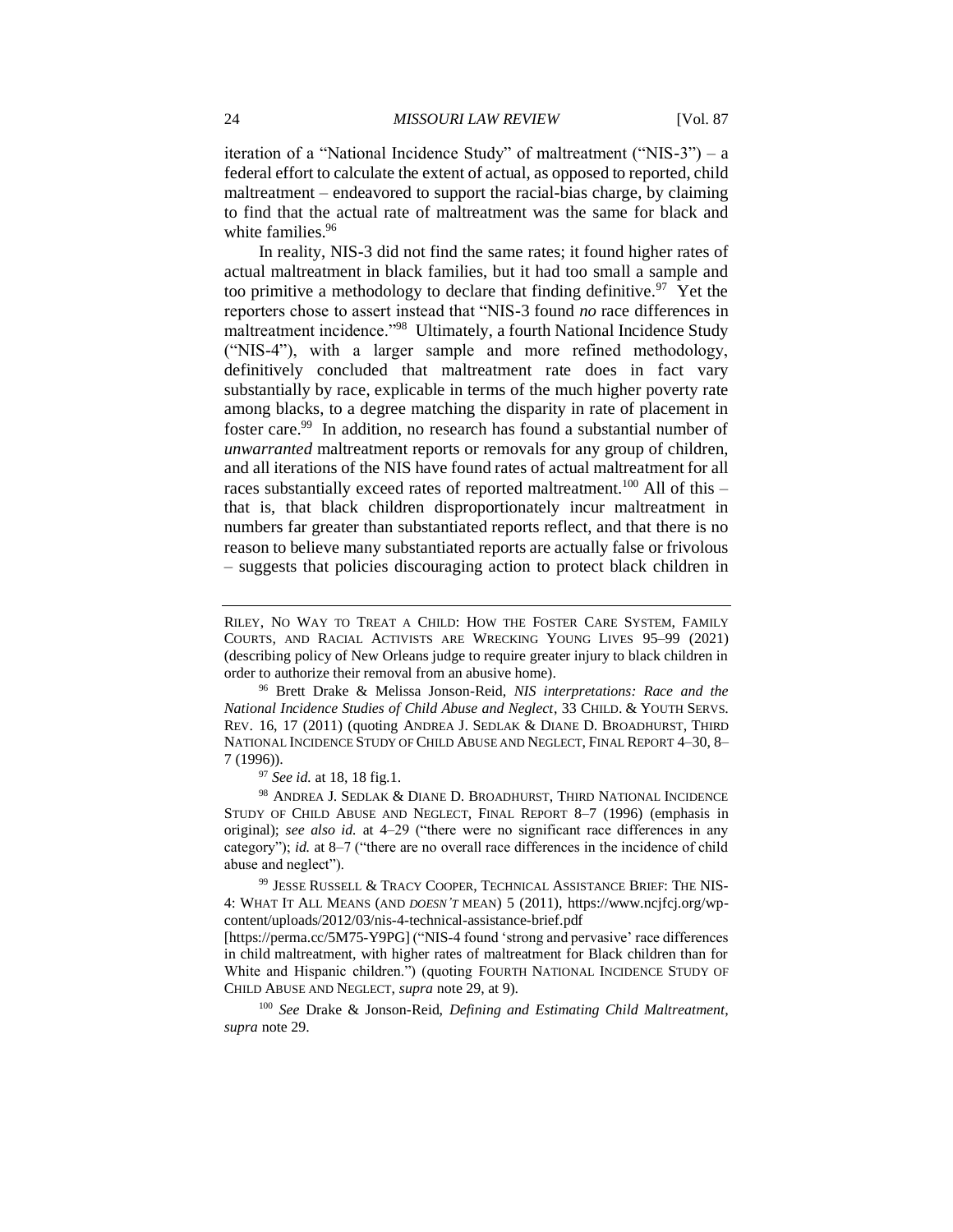response to maltreatment reports have caused black children disproportionately to incur repeated maltreatment. RDM was in remission for nearly a decade after NIS-4, but in 2020 it returned with a vengeance, inspired by the Black Lives Matter movement, urging abolition of the child protection system altogether.<sup>101</sup> A 2019 study funded by Casey Family Programs of a new "race-blind removal decision making" pilot program appeared to give new credence to claims of race bias, and it led New York State to direct all local agencies to adopt the program, and Los Angeles to pilot the program itself, before the fatal flaws in Casey-funded study were revealed.<sup>102</sup>

Another, ongoing race-related movement is a concerted effort by the National Association of Black Social Workers ("NABSW"), the Casey foundations, and other advocates to ensure that any black children who have been removed from parental custody because of maltreatment are placed with relatives rather than in non-relative foster care at any point when relatives are available.<sup>103</sup> This intensified after passage of federal legislation prohibiting race matching in foster care and adoption placements through the Inter-Ethnic Placement Act ("IEPA").<sup>104</sup> Casey

<sup>101</sup> *See, e.g.*, Dorothy Roberts, *Abolishing Policing Also Means Abolishing Family Regulation*, IMPRINT YOUTH & FAM. NEWS (June 16, 2020, 5:26 AM), https://imprintnews.org/child-welfare-2/abolishing-policing-also-means-abolishingfamily-regulation/44480 [https://perma.cc/6DG3-86ZX]; Dettlaff & Boyd, *supra* note 94, at 267.

<sup>102</sup> *See The power of wishful thinking: the case of "race-blind removals" in child welfare*, CHILD WELFARE MONITOR (July 27, 2021), https://childwelfaremonitor.org/2021/07/27/the-power-of-wishful-thinking-the-caseof-race-blind-removals-in-child-welfare/ [https://perma.cc/YF24-LBB6] (explaining fundamental flaws in the study).

<sup>103</sup> *See* Dettlaff & Boyd, *supra* note 94, at 269–70; NAT'L ASS'N OF BLACK SOC. WORKERS, *KINSHIP CARE POSITION STATEMENT* 4 (2003), https://cdn.ymaws.com/www.nabsw.org/resource/resmgr/position\_statements\_paper s/kinship\_care\_position\_paper.pdf [https://perma.cc/5AXM-AUG6] ("In order to preserve and enhance the vitality of African American families . . . services must not be 'child-focused,' but 'family-centered.'"); *id.* at 6 (recommending "[e]xpand[ing] the definition of kin/relative in public policies to include the full range of blood relatives (including all cousins, regardless of degree)."); *How can we improve placement stability for children in foster care?*, CASEY FAM. PROGRAMS (Oct. 3, 2018), https://www.casey.org/strategies-improve-placement-stability/ [https://perma.cc/E9AF-39PF]; Dorothy E. Roberts, *Kinship Care and the Price of State Support for Children*, 76 CHI.-KENT L. REV. 1619, 1624–25 (2001).

<sup>104</sup> *See* NAT'L ASS'N OF BLACK SOC. WORKERS, *POSITION STATEMENT: PRESERVING FAMILIES OF AFRICAN ANCESTRY* 4 (2003), https://cdn.ymaws.com/www.nabsw.org/resource/resmgr/position\_statements\_paper s/preserving families of afric.pdf [https://perma.cc/K2HR-OX7N]; *cf.* Bartholet, *The Racial Disproportionality Movement in Child Welfare: False Facts and Dangerous Directions*, *supra* note 90, at 889 (noting RDM efforts to scale back IEPA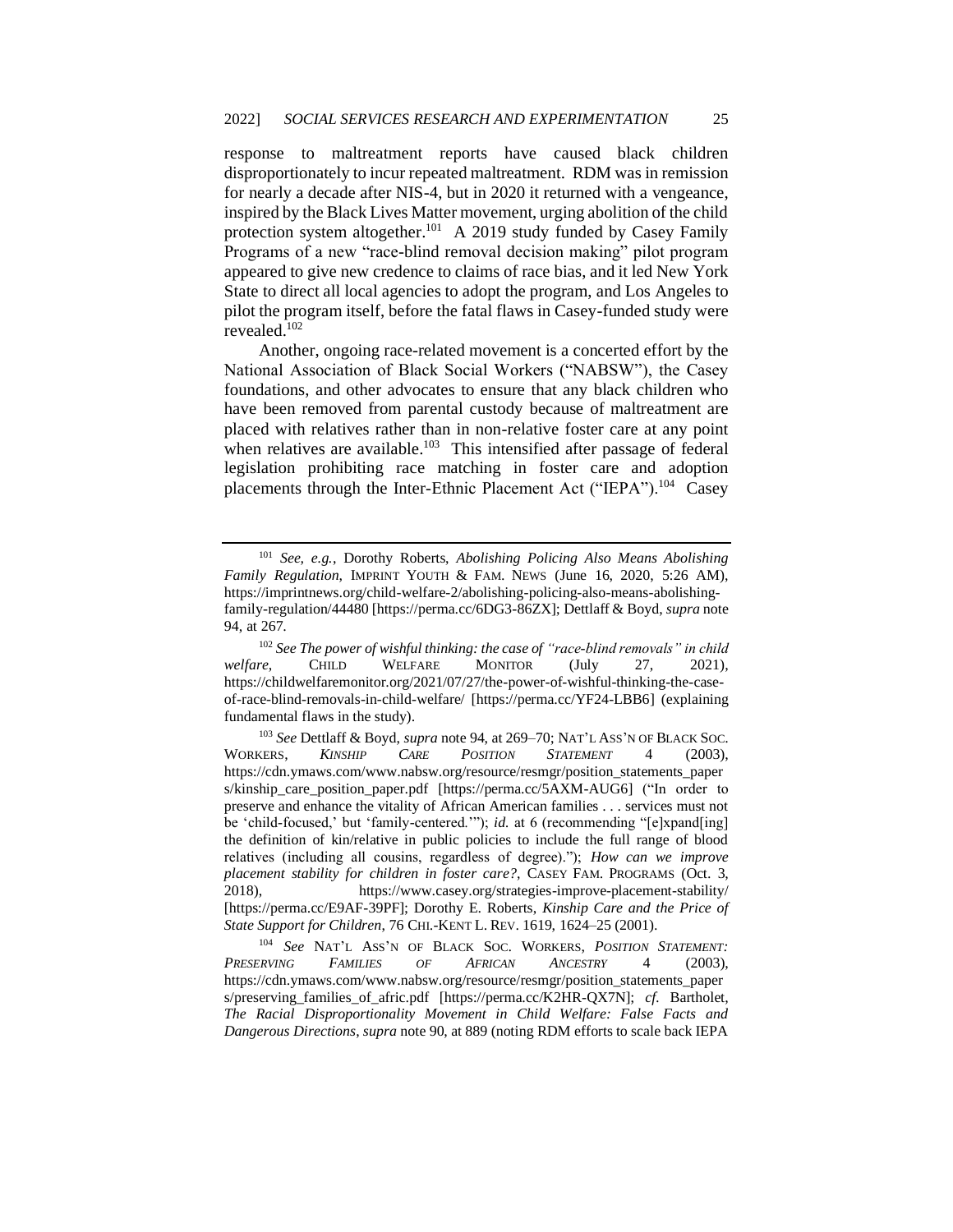and NABSW oppose that Act, the latter group having an official policy statement that "a white home is not a suitable placement for Black children."<sup>105</sup> Caseworkers can use kin preference heavily with black children in order to circumvent IEPA's prohibition of racial discrimination among foster and adoptive parents.<sup>106</sup> The advocacy, using flawed research and mischaracterizing competent research, has been quite effective.<sup>107</sup> Most state and local government agencies have adopted an explicit or implicit policy of preferring kinship care for any black children removed from parental custody and treating any placement of black children with white non-relatives as an unfortunate temporary measure that should be disrupted as soon as a minimally-adequate relative becomes available, regardless of any attachment a child has formed with foster parents.<sup>108</sup>

Advocates make sweeping claims that research shows placement with relatives is better all-around for children.<sup>109</sup> In reality, the measured

105 NAT'L ASS'N OF BLACK SOC. WORKERS, POSITION STATEMENT ON TRANS-*RACIAL ADOPTIONS* 4 (2003), https://cdn.ymaws.com/www.nabsw.org/resource/collection/E1582D77-E4CD-4104- 996A-D42D08F9CA7D/NABSW\_Trans-Racial\_Adoption\_1972\_Position\_(b).pdf [https://perma.cc/3AFM-QXE3].

<sup>106</sup> *Cf.* Rob Geen, *The Evolution of Kinship Care Policy and Practice*, 14 FUTURE OF CHILD. 131, 135 (2004) (noting children in kinship care are "far more likely to be black than children in non-kin foster care.").

<sup>107</sup> *See* Merav Jedwab et al., *Kinship care first? Factors associated with placement move in out-of-home care*, 115 CHILD. & YOUTH SERVS. REV. 5 (2020) ("African American children, compared to other races, had higher odds of being placed in kinship care"); Geen, *supra* note 106, at 134 ("Almost all states report giving preference to and actively seeking out kin when children cannot remain with their biological parents.").

<sup>108</sup> *See* Jedwab et al., *supra* note 107, at 5 ("African American children, compared to other races, had higher odds of being placed in kinship care"); Geen, *supra* note 106, at 134 ("Almost all states report giving preference to and actively seeking out kin when children cannot remain with their biological parents.").

<sup>109</sup> *See, e.g.*, *How can we improve placement stability for children in foster care?*, *supra* note 103 ("A systematic review of research studies on kinship care found that the behavior, mental health, and well-being of children placed in kinship care is better than that of children placed in traditional/non-relative foster care, and that children placed with relatives are least likely to experience placement instability."); Leonard Edwards, *Relative Placement: The Best Answer for Our Foster Care System*, 69 JUV. & FAM. CT. J. 55, 58 (2018) ("Research has demonstrated that children placed with their kin fare better than those placed in foster care."); Ellyn Jameson, Comment, *"Best" Interests and "Bad" Parents: Immigration and Child Welfare Through the Lens of SIJS and Foster Care*, 168 U. PENN. L. REV. 513, 520 (2020) ("Children removed from their homes fare far better in kinship care than in foster care with strangers by every metric and it has been lauded as the best solution for the notoriously problematic foster care system."); JOINT LEGIS. AUDIT & REV. COMM'N, IMPROVING

were indifferent to the evidence that it reduced the number of black children in foster care).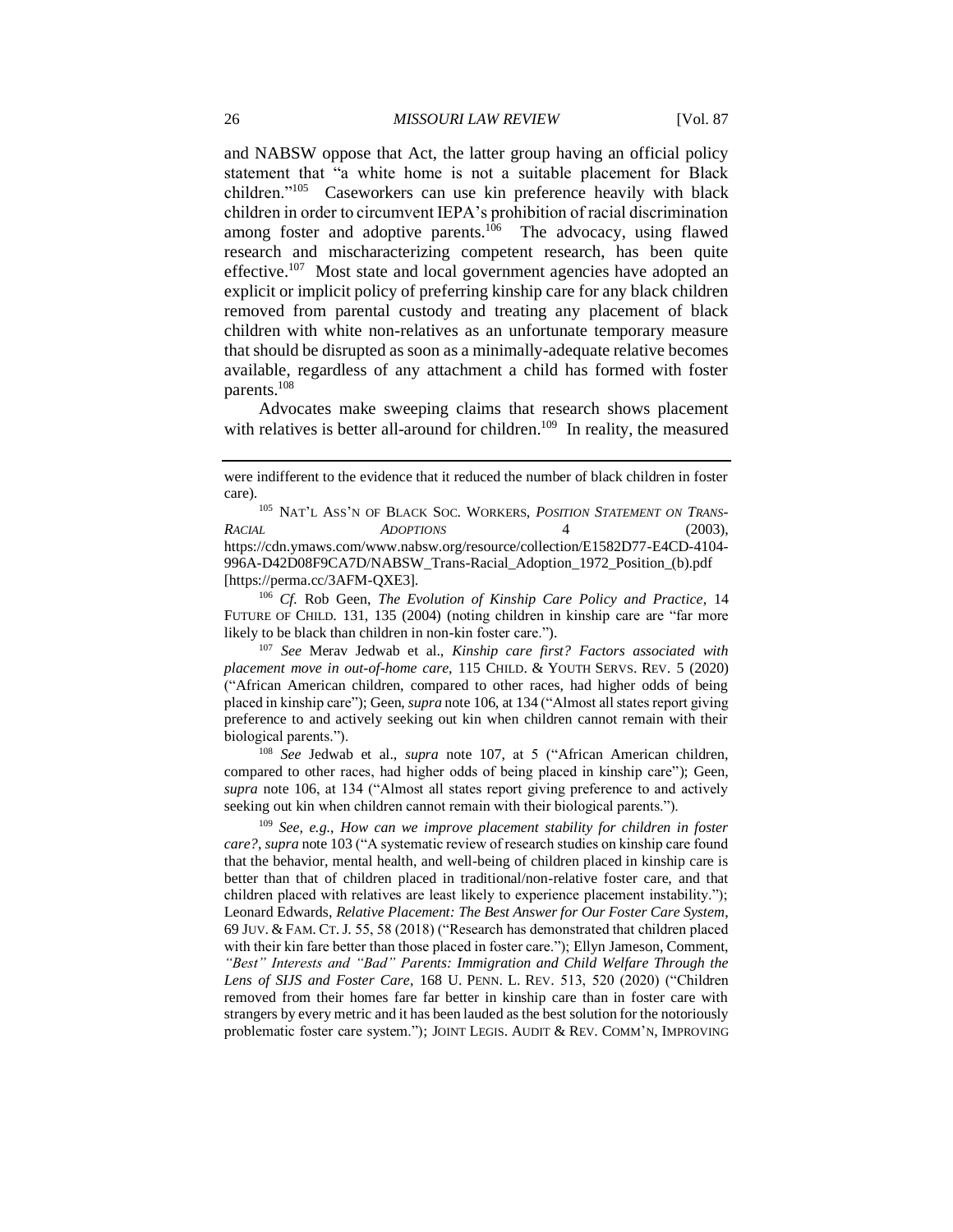outcomes are quite mixed, $110$  and the studies have serious design flaws in particular, falsely assuming the two populations (children in kinship care and children in non-relative foster care) are comparable, even though there is no random assignment.<sup>111</sup> Children placed in non-relative care are

<sup>110</sup> *See, e.g.*, Sarah A. Font, *Are children safer with kin? A comparison of maltreatment risk in out-of-home care*, 54 CHILD. & YOUTH SERVS. REV. 20, 22 (2015) ("children in formal kin placements were found to have significantly higher exposure to physical violence when compared with children in non-relative care (Litrownik et al., 2003). Formal kin caregivers have also been found to use harsher disciplinary techniques… [and] scored significantly higher on the Child Abuse Potential Index as compared with non-relative foster parents."); *id.* at 24 (finding from statewide sample of nearly 50,000 children not in parental custody that "about 14.5% of IKC [informal kinship care] placements experience a maltreatment investigation, a rate at least 60% higher than NRFC [non-relative foster care] or FKC [formal kinship care] placements… FKC and NRFC placements are approximately equally likely to experience an investigation of an OHP [out-of-home placement] caregiver"); Sarah A. Font, *Kinship and Nonrelative Foster Care: The Effect of Placement Type on Child Well-Being*, 85 CHILD DEV. 2074, 2074 (2014) (finding, from national sample of 1,215 children, negative effect of kin placements on reading scores, no difference in child health, and mixed results on math and cognitive skills test scores and behavioral problems); Sarah A. Font, *Is higher placement stability in kinship foster care by virtue or design?*, 42 CHILD ABUSE & NEGLECT 99, 108 (2015) (noting "better performance among NFRC (non-relative foster care) placements with high risk children."); *see also id.* ("All differences, even in the full sample, decrease substantially or disappear entirely after the first 2 months.").

<sup>111</sup> *See, e.g.*, Font, *Is higher placement stability in kinship foster care by virtue or design?*, *supra* note 110, at 108; Marc Winokur et al., *Kinship care for the safety, permanency, and well‐being of children removed from the home for maltreatment*, 2014 COCHRANE DATABASE SYSTEMATIC REVS., no. 1, at 20, *available at* https://www.ncbi.nlm.nih.gov/pmc/articles/PMC7386884/pdf/CD006546.pdf

[https://perma.cc/XY2K-5KN3] ("the lack of a baseline measurement of initial behavioural functioning makes ambiguous the conclusion that children in foster care have lower levels of current behavioural functioning. Furthermore, caregiver reports may be biased because foster parents have more incentive to report behavioural and mental health issues, whereas relatives are more apt to view the behaviour as acceptable and thus less likely to report it as problematic."); *id.* (noting "the pronounced methodological and design weaknesses of the included studies and particularly the absence of conclusive evidence on the comparability of groups. It is clear that researchers and practitioners must do better to mitigate the biases that cloud the study of kinship care."); *id.* (bemoaning "the weak standing of quantitative research on kinship care (Cuddeback 2004). Specifically, the "differences between the children who enter kinship care and those who enter nonkinship care" lead to a lack of confidence regarding the comparability of groups and the subsequent lack of control over contaminating events such as family preservation services (Barth 2008b, p. 218).

VIRGINIA'S FOSTER CARE SYS. 28 (2018), http://jlarc.virginia.gov/pdfs/reports/Rpt513-2.pdf [https://perma.cc/X7TQ-DY9B] [hereinafter JLARC Report] ("National research shows that, compared to children in other placements, children placed with relatives tend to experience improved outcomes . . . ."); Roberts, *Kinship Care and the Price of State Support for Children*, *supra* note 103, at 1625.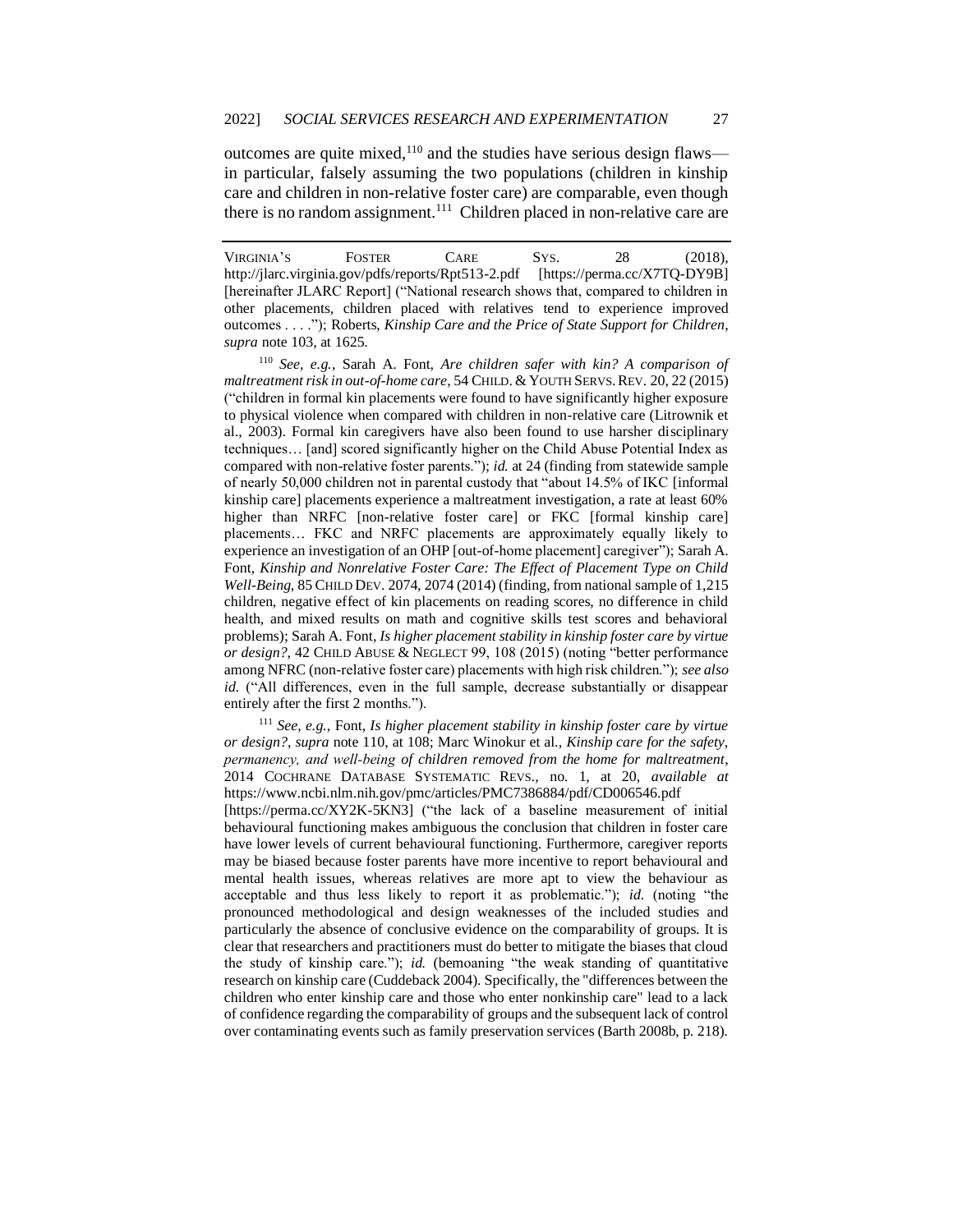typically from more deeply fractured biological families and much harder for anyone to care for because of their pre-existing individual characteristics (e.g., disability, health problems, behavioral disorders) and pre-placement histories (e.g., sexual and other abuse by parents, prior foster care episodes).<sup>112</sup> Relatives step forward more often to take in children who are less challenging.<sup>113</sup> Some children, though not unusually challenging, are in non-relative care because the agency was not able to identify a suitable relative at the time of removal or qualify someone identified quickly.<sup>114</sup> But in those cases, the agency is likely to disrupt the

<sup>113</sup> *See, e.g.*, JLARC Report, *supra* note 109, at 29 ("Of 161 local department caseworkers who responded to JLARC's survey, about half said that, in the past 12 months, they had asked relatives to be foster parents, and relatives had ultimately declined. The most commonly cited reasons for declining were (1) the high needs of the child in foster care, such as challenging behavioral or medical needs, (2) an inability or unwillingness to go through the foster parent approval process, (3) an inability to meet the criteria for approval, and (4) an inability to assume the financial responsibilities of caring for the child.").

<sup>114</sup> *See* Edwards, *supra* note 109, at 63 ("Criminal background checks seemed to take months. Finding fathers was a struggle and some agencies simply did not try to

In general, the included studies also have unclear to high risks of performance, detection, reporting, and attrition bias, which compromise the tenability of the findings from the systematic review."); Eun Koh & Mark F. Testa, *Propensity Score Matching of Children in Kinship and Nonkinship Foster Care: Do Permanency Outcomes Still Differ?*, 32 SOC. WORK RSCH. 105, 106 (2008).

<sup>112</sup> *See* Koh & Testa, *supra* note 111, at 106 ("Differences in the characteristics of kin and nonkin placements, which many studies have demonstrated, make such arguments plausible. Children in kinship settings are different from children in nonkinship settings in many characteristics such as age, race, and disability (Beeman et al., 2000; Berrick, Barth, & Needell, 1994; Chipungu et al., 1998; Grogan-Kaylor, 2000).); *id.* at 109 ("Children in nonkinship placements are more likely to have been removed because of abuse or neglect and to have entered out-of-home care at later years compared with children in kinship foster care."); Jedwab et al., *supra* note 107; Carolien Konijn et al., *Foster care placement instability: A meta-analytic review*, 96 CHILD. & YOUTH SERVS. REV. 483 (2019); Font, *Is higher placement stability in kinship foster care by virtue or design?*, *supra* note 110, at 100 ("today's children generally only enter NRFC if a kinship placement is not available."); *id.* at 101; *id.* at 105; *id.* at 108 ("children who enter kinship care have better cognitive scores, fewer behavior problems, lower rates of disability, and fewer biological family risk factors than children entering non-relative foster care (e.g., Font, 2014)."); Font, *Are children safer with kin?*, *supra* note 110, at 21–22 ("Children with more severe maltreatment histories may have more difficulty attaching to a new caregiver, and may exhibit more behavioral and mental health problems than children with no or fewer past experiences of maltreatment. … [and] may be less willing to disclose when the abuser is a relative. Additionally, case-workers may make fewer visits to kinship foster homes than nonrelative foster homes thus leaving less opportunity for maltreatment to be identified or disclosed."); Geen, *supra* note 106, at 135 (noting children in kinship care are more likely to have been removed because of neglect rather than abuse, parent-child conflict, or behavioral problems).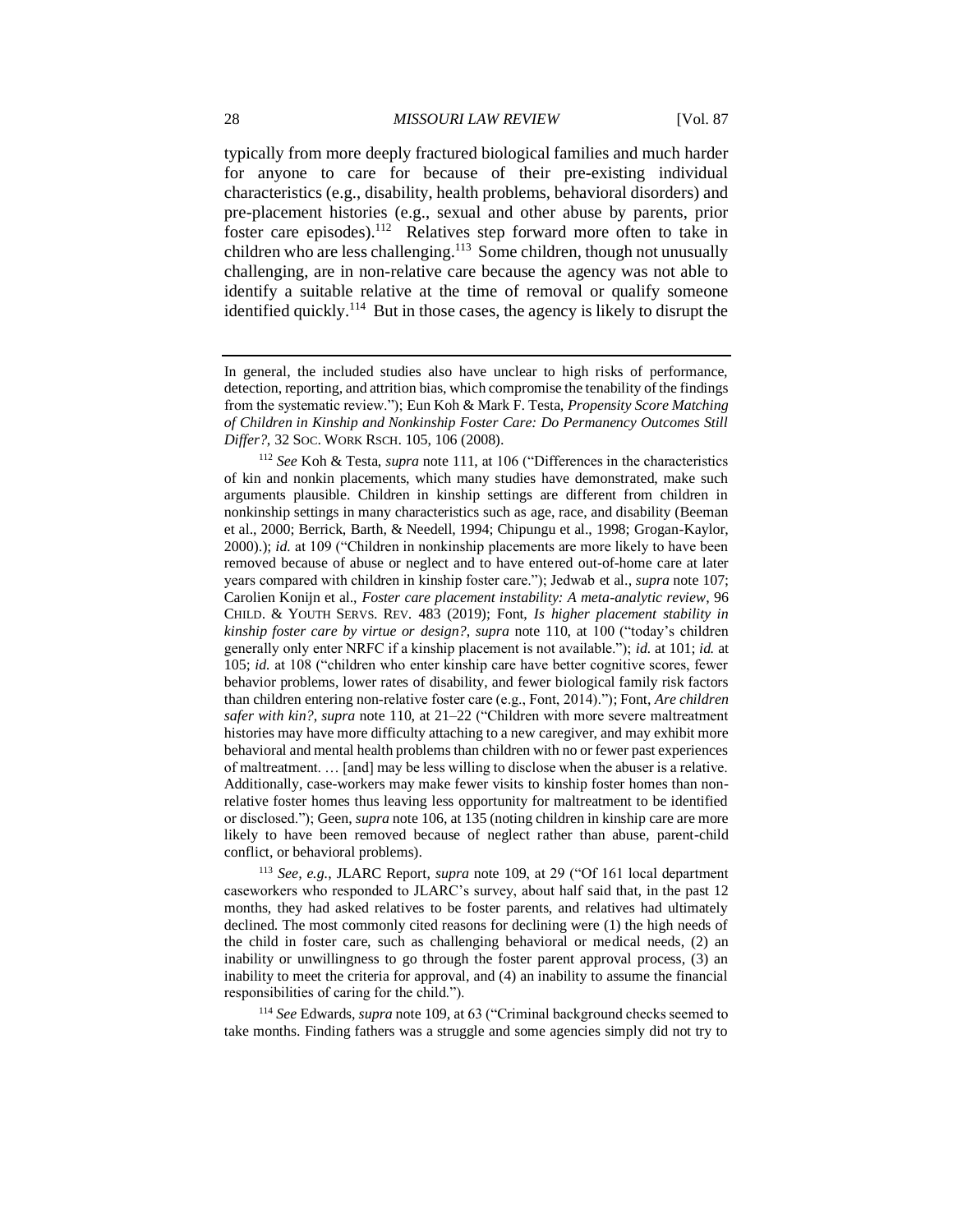placement when any minimally-capable relative does appear, and then the children will be treated as evidence that non-relative placements are inferior because less stable.<sup>115</sup> The policy causes instability, then the instability is cited to support the policy.

Currently, the Family First Act pushes states to leave children in homes with parents reported for maltreatment, shifting funds from foster care to maltreatment-prevention services.<sup>116</sup> The message to social workers is that they could safely leave at-risk children in parental custody far more often, if only they provided parents more services. Certain underlying premises are crucial, but dubious – namely, that services exist that are effective in preventing maltreatment incipience or recurrence (which most often stems from chronic and severe substance abuse and/or mental illness) and that agencies have simply lacked information or money to provide those services.<sup>117</sup> The Act restricts use of additional prevention money to services supported by substantial research—that is, demonstration of their effectiveness, but without a clear and concrete statement of what they must be effective in accomplishing.<sup>118</sup> The Act only broadly refers to mental health, substance abuse prevention, parenting skills, and "important child and parent outcomes."<sup>119</sup> This

<sup>116</sup> *See* Fabiola Villalpando, *Family First Prevention Services Act: An Overhaul of National Child Welfare Policies*, 39 CHILD. LEGAL RTS. J. 283, 283 (2019).

<sup>117</sup> *See* Dwyer, *The Child Protection Pretense: States' Continued Consignment of Newborn Babies to Unfit Parents*, *supra* note 38, at 424–26, 430–32.

<sup>118</sup> *See* 42 U.S.C § 671(d)(4)(C).

<sup>119</sup> *See* 42 U.S.C § 671(d)(4)(C)(v). Ultimately, funded prevention services must be "well-supported" by "evidence," meaning "superior to an appropriate comparison practice using conventional standards of statistical significance… in validated measures of important child and parent outcomes… as established by… at least two studies that… were rated by an independent systematic review … well-designed and well-executed [and] were rigorous random-controlled trials (or, if not available,

locate unmarried fathers. Searches for relatives often did not start until the father could be located, and many relatives were reluctant to engage in the process during the reunification process, hoping that the custodial parent would succeed in reuniting with the child.").

<sup>115</sup> *See* Jedwab, *supra* note 107, at 8 ("In some cases, a child could enter care because a kinship caregiver had not been screened yet, and when the family is approved, the child will be moved into the kinship care placement."); Font*, Is higher placement stability in kinship foster care by virtue or design?*, *supra* note 110, at 105 (finding from statewide multi-year sample that "NRFC placements are… less likely to be intended as long-term placements). Sometimes the agency will even remove a child from a non-relative placement in order to shift the child to a *different nonrelative* placement, in order to prevent adoption by the (typically different-race) foster parents with whom the child has lived since initial removal, because its steadfast objective when a child cannot safely return to birth parents is placement with biological relatives. *See, e.g.*, Amended Complaint at 1, A.R.L. v. Norfolk Dep't Hum. Servs., No. 4:20-CV-00110 (E.D. Va. July 13, 2020) [hereinafter A.R.L. Complaint]. This, too, will register as placement instability' with non-relatives.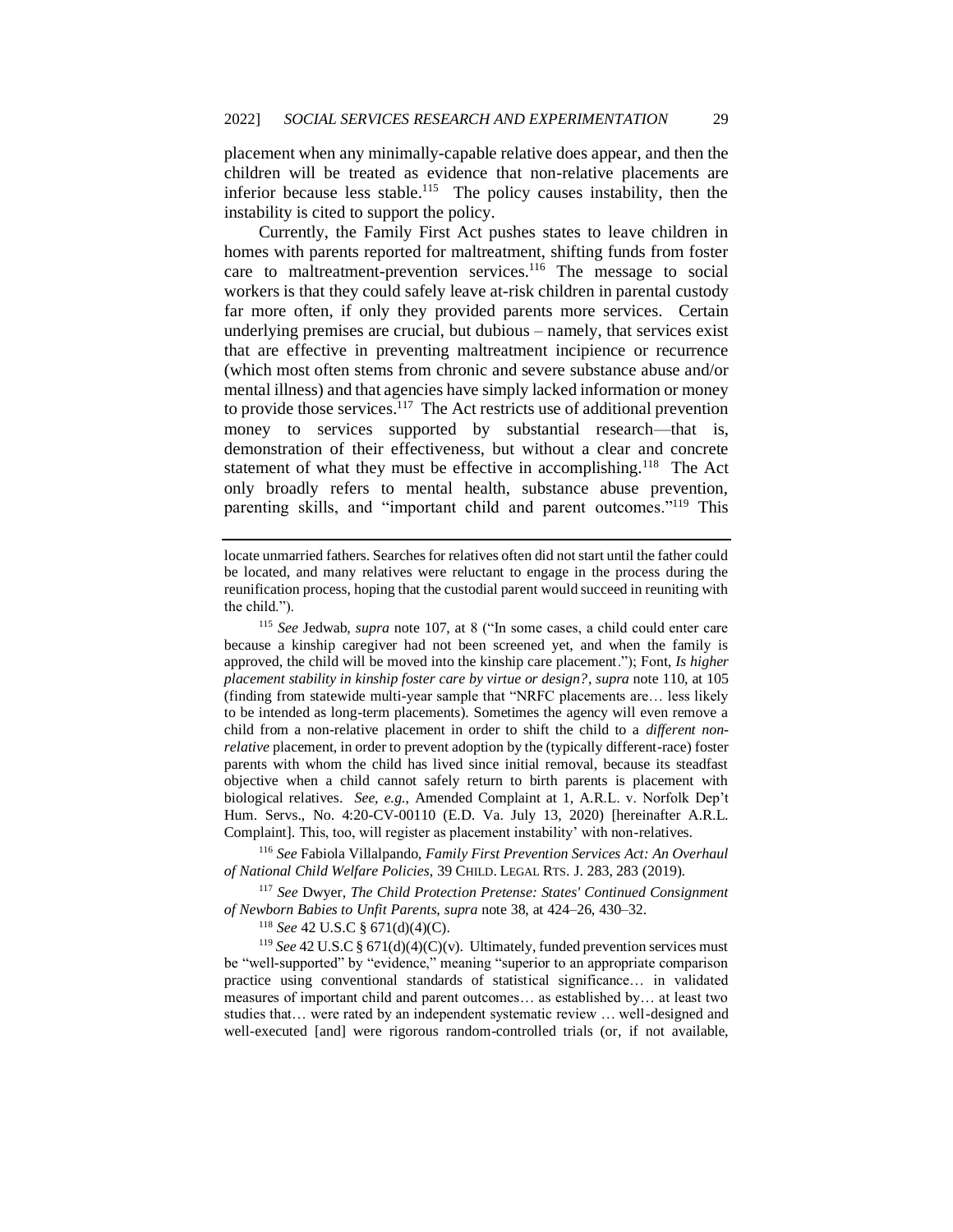invites debate about the design, validity, proper interpretation, and significance of research touted in favor of particular programs. Already there are signs that bad research will carry the day.<sup>120</sup>

In sum, the past several decades of child welfare policy have been marked by a succession of new approaches to managing parents and children in response to maltreatment reports, aimed at preserving parents' legal status and effecting either return of children who have been removed or transfer to parents of children taken into state custody at birth. These strategies reflect hostility to adoption – especially adoption of black children by white caregivers – regardless of a child's age or existing relationship to the parents. Proponents have made empirical claims resting on bad research and subsequently undermined by good research.

## III. VIEWING THE PROBLEM THROUGH A LENS OF EXPERIMENTATION AND RESEARCH ETHICS

The foregoing description of various programmatic responses to child maltreatment illustrates several problems relating to social-service experimentation and the social-science research used to promote it. These problems infect other social policy realms as well.

#### *A. Inadequate Pre-Implementation Review*

As shown in Part II, new ideas for interventions into intimate aspects of individuals lives are implemented broadly without reliable evidentiary basis for their promises. These policies have life-altering impact on persons incapable of objecting, and valid ex-post research concludes the innovation does not generate the desired outcome and instead inflicts harm.<sup>121</sup> Certainly, social service agencies should be attentive to new

studies using a "rigorous quasi-experimental research design")." 42 U.S.C §  $671(d)(4)(C)$ . The Act directs DHHS to provide additional guidance, but it offered no more specificity regarding types or objectives of services than the legislation. *See* U.S. ADMINISTRATION ON CHILDREN, YOUTH, AND FAMILIES*,* ACYF-CB-PI-18-09 (2018), https://www.cwla.org/wp-content/uploads/2018/12/ACYF-CB-PI-18-09-State-FFPSA-Prevention-PI.pdf [https://perma.cc/QHZ7-4YJ6].

<sup>120</sup> *See, e.g.*, Marie Cohen, *The misuse of data to support preferred programs: the case of family resource centers*, CHILD WELFARE MONITOR (Sept. 21, 2021), https://childwelfaremonitor.org/2021/09/21/the-misuse-of-data-to-support-preferredprograms-the-case-of-family-resource-centers/ [https://perma.cc/J68Y-J55F]; Marie Cohen, *Homebuilders program, never proven effective for family preservation, approved regardless by Title IV-E Clearinghouse*, CHILD WELFARE MONITOR (Apr. 8, 2020), https://childwelfaremonitor.org/2020/04/08/homebuilders-program-neverproven-effective-for-family-preservation-approved-regardless-by-title-iv-eclearinghouse/ [https://perma.cc/U7CR-3D7Y].

<sup>121</sup> *See supra* Part II.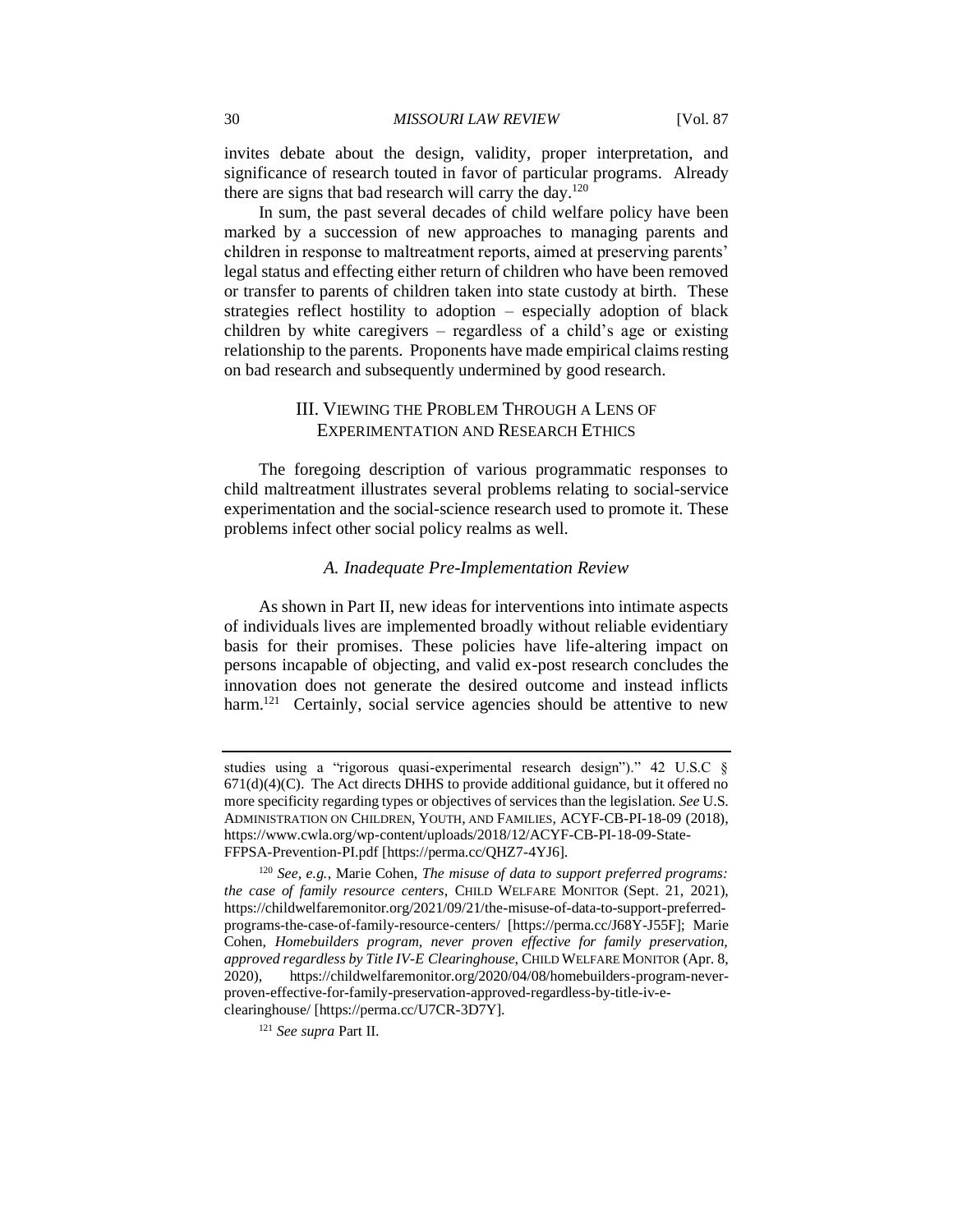approaches that might be better, but novel medical interventions with far less impact would be subject to much greater ex-ante strictures, even if undertaken by public agencies without profit motive. Social-service innovations are simply not recognized as the human-subject experiments they truly are. They transform overnight from some advocacy organization's theory to the new "best practice" and implemented widely, often on the wings of early program evaluations commissioned by the advocacy organizations themselves.<sup>122</sup>

Some innovations in social-service practice do require formal preapproval by government officials, at least in some states.<sup>123</sup> For example, before the invention and proliferation of DR (channeling supposedly less serious cases to an assessment-only track), state laws required investigation of all screened-in reports, so legislatures had to amend statutes to permit local agencies to forego investigation in some cases.<sup>124</sup> Prison nurseries have mostly required legislation, at least for additional funding to retrofit prison space.<sup>125</sup> Some innovations, such as IFPS, might already have been within agency operational discretion but, in some jurisdictions or in order to make it proliferate, required new funding or redirection of existing funding, and therefore legislation at the federal and/or state level.<sup>126</sup> Any such legislation would go through the normal vetting process, including referral to a committee that would hold public hearings at which interested parties could present objections.<sup>127</sup> Other innovations might require only change to a state's administrative code, but then "notice and comment" should precede decision making.<sup>128</sup>

Even when there is such a formal approval process by a deliberative government body, the value of vetting could vary considerably, depending

<sup>122</sup> *See supra* notes 50–120 and accompanying text.

<sup>123</sup> *See, e.g.*, Cynthia Godsoe, *Just Intervention: Differential Response in Child Protection*, 21 J.L. & POL'Y 73, 74, 77 (2012).

<sup>124</sup> *Id.*

<sup>125</sup> *See, e.g.*, H.B. 258, 150th Gen. Assemb. (Del. 2020); JUDICIARY COMM. JOINT FAVORABLE REPORT ON HB-5569, AN ACT ESTABLISHING A CHILD NURSERY FACILITY AT THE CONNECTICUT CORRECTIONAL INSTITUTION, NIANTIC (Conn. 2014).

<sup>126</sup> *See, e.g.*, WASH. REV. CODE ANN. § 74.14C.040 (West 1995).

<sup>127</sup> *See* H.R. Doc. No. 110-49, at 9, 13–14 (2007).

<sup>128</sup> *See, e.g*., 20 VA. ADMIN. CODE § 40-201-40 (2018) (administrative code provision relating to foster care placements that is a mix of federal mandate (no race matching), state mandates (e.g., search for relatives), and agency policy (e.g., "place the child in as close proximity as possible to the birth parent's or prior custodian's home"); *see also Implement Foster Parent Bill of Rights and Reenforce the Role of Foster and Adoptive Parents Action*, VA. DEP'T SOC. SERVS., https://www.townhall.virginia.gov/l/ViewAction.cfm?actionid=5383

<sup>[</sup>https://perma.cc/J6WA-8DBC] (last visited Dec. 28, 2021) (indicating proposed addition of Foster Parent Bill of Rights to administrative code is subject to Virginia APA).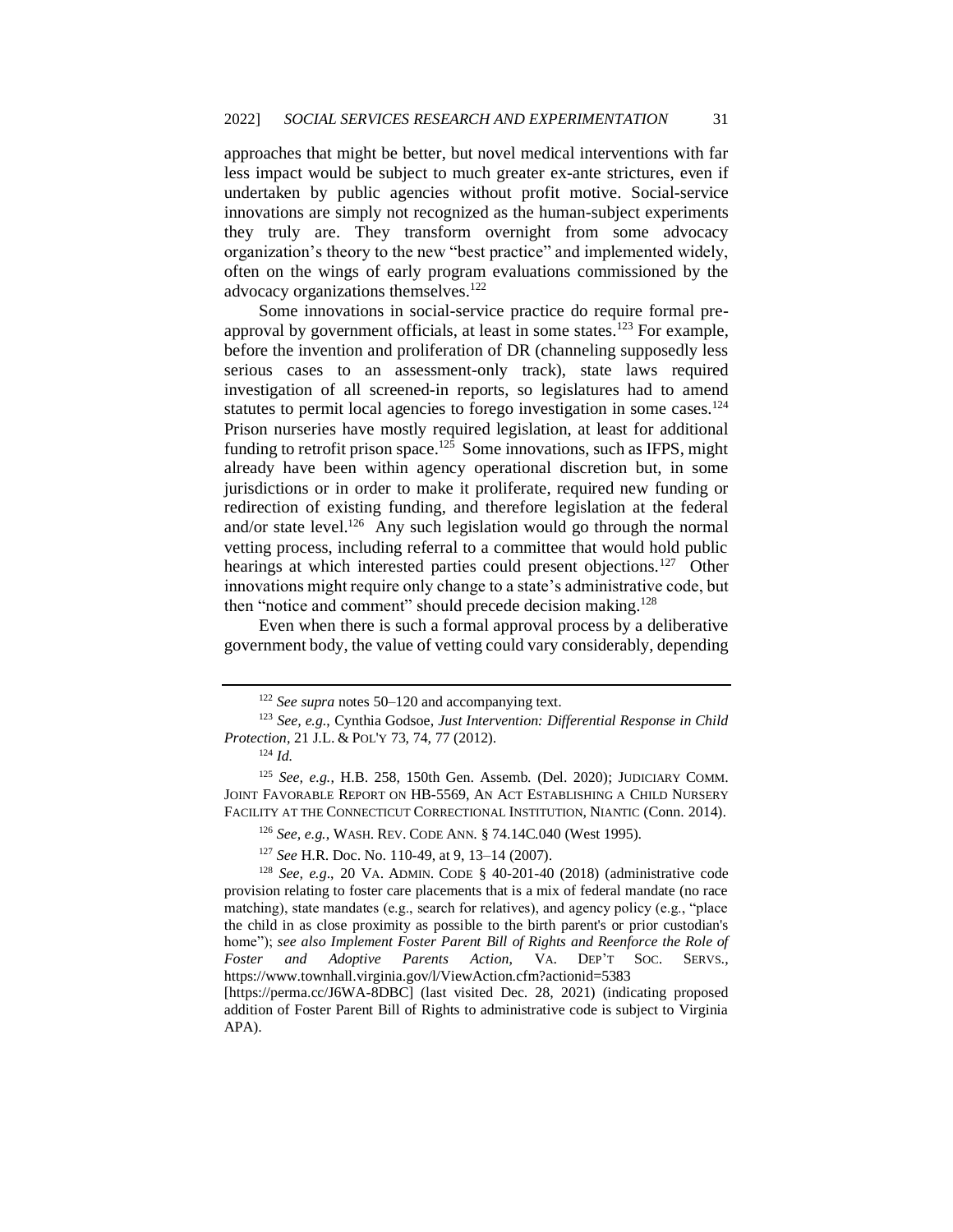on how prominent a proposal is on a particular legislature's agenda, the extent of public awareness, and who has the inclination and resources to participate.<sup>129</sup> Typical legislators are themselves policy generalists, unlikely to have expertise in a particular area such as child welfare, and few are trained or naturally sophisticated consumers of scientific research.<sup>130</sup> Federal legislators and congressional committees have staffers with somewhat deeper substantive knowledge on many issues, but expertise in social services for vulnerable populations might not be high on a hiring-priority list, and one legislator who does have expertise can be outvoted by two who lack expertise or do not value expertise.<sup>131</sup> If one imagines Congress rather than the FDA deciding whether drug manufacturers may commence human-subject clinical trials with new vaccinations or pharmaceuticals, one can readily perceive the unreliability of legislative deliberation for rational decision making as to complex human service matters, especially if any lobbying and public comment are heavily lopsided in favor of approval. State legislators are less likely than federal legislators to have expertise within their staff, given their smaller office budgets, yet they are at least as susceptible to persuasion by wealthy constituents and campaign contributors.<sup>132</sup>

In addition, no ethical code like that for medicine governs experimentation in provision of public benefits and services.<sup>133</sup> Omnibus legislation might require a fiscal or environmental impact for many

<sup>129</sup> *See* Drutman & Teles, *supra* note 15 ("Given limited time and nearly unlimited demands, policymakers have to choose who and what to pay genuine attention to. The loudest, most insistent voices have an advantage.").

<sup>130</sup> *See* Craig Volden and Alan E. Wiseman, "Members of Congress are specializing less often. That makes them less effective." The Washington Post (Sept. 17, 2020).

<sup>131</sup> *Cf. See* Drutman & Teles, *supra* note 15 (describing a "pattern of diminished in-house expertise… throughout government"); Ruth Mayne et al., *Using evidence to influence policy: Oxfam's experience*, 4 PALGRAVE COMMC'N 1, 2–3 (2018) (describing cognitive shortcuts and indifference to evidence among legislators); David Eads, *Too Many Politicians Misuse and Abuse Crime Data: When sloppily cherrypicking isolated numbers, they disrespect our intelligence and our democracy*, N.Y. TIMES (Aug. 10, 2018), https://www.nytimes.com/2018/08/10/opinion/politics/giuliani-trump-chicago-datacrime.html [https://perma.cc/NBN8-2MXE] (describing some politicians' indifference to empirical research in promoting crime policy).

<sup>132</sup> *See* Daniel E. Bergan, *Does Grassroots Lobbying Work?: A Field Experiment Measuring the Effects of an e-Mail Lobbying Campaign on Legislative Behavior*, 37 AM. POLS. RSCH. 327, 329 (2009); *State Legislators: Who They Are and How to Work with Them: A Guide to Oral Health Professionals*, NCSL.ORG (Mar. 2018), https://www.ncsl.org/Portals/1/HTML\_LargeReports/OralHealth\_3.htm [https://perma.cc/MRL5-PRMF].

<sup>133</sup> *See, e.g.*, *Code of Medical Ethics: Research & innovation*, AMA, https://www.ama-assn.org/delivering-care/ethics/code-medical-ethics-researchinnovation [https://perma.cc/J39P-N6B8] (last visited Oct. 24, 2021).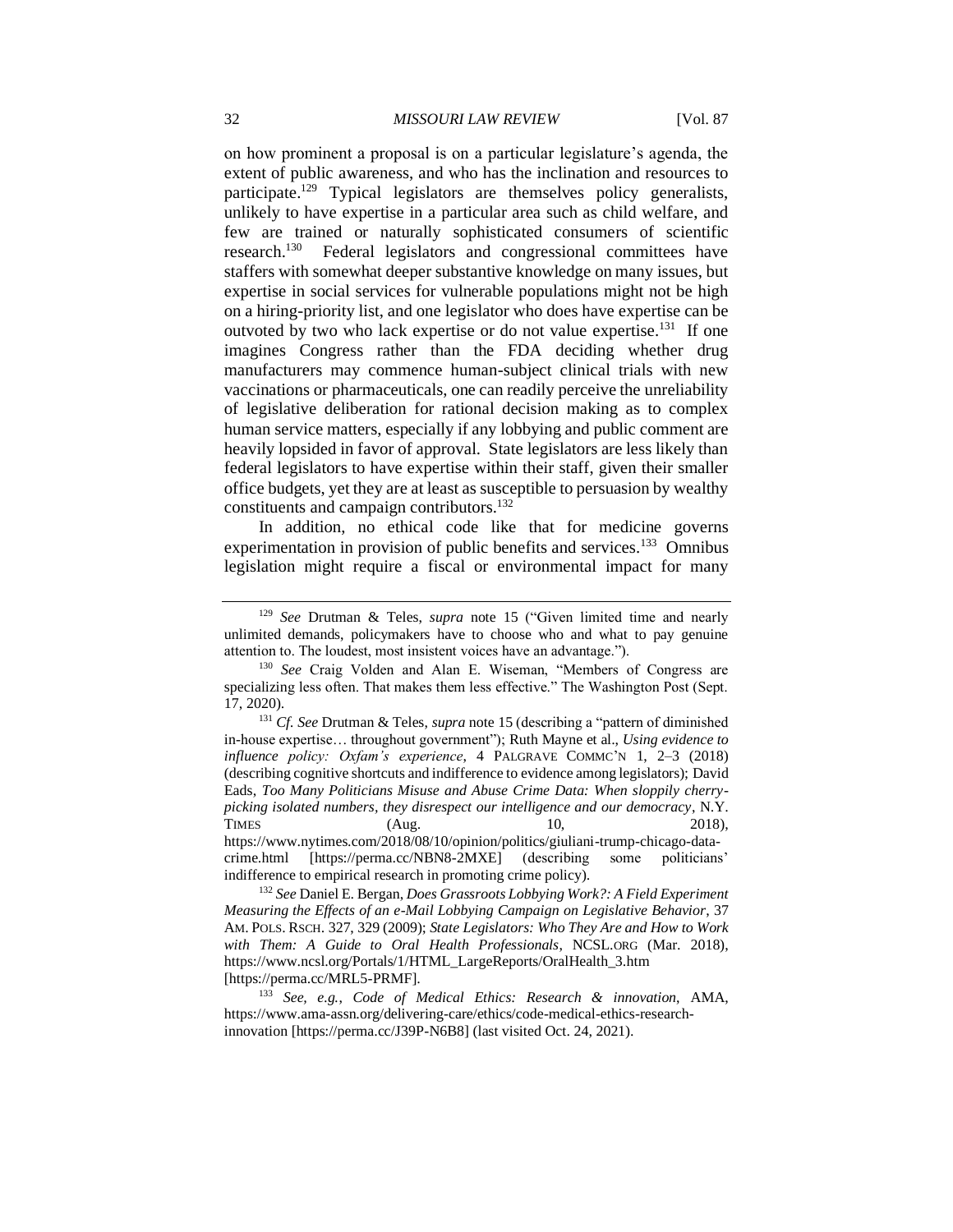laws,<sup>134</sup> but none requires a scientifically-rigorous review of evidence informing judgments about likely impact on vulnerable persons. With respect to child welfare, the simplistic notion of "family preservation" is appealing to many, and legislators have repeatedly accepted claims by advocates for parents and for poor and minority-race communities that research shows the latest innovation will reduce state spending on foster care, child protection agencies, and other costs of parental struggles, while also improving children's lives.<sup>135</sup>

Public comment provides a potential mechanism for injecting greater expertise and ethical constraint, but it might come too late if lobbyists have already persuaded legislators or agency heads, and any impact is likely to depend on who shows up to hearings and how capable state agency administrators are.<sup>136</sup> Non-autonomous persons, whether children or mentally-incompetent adults, themselves almost never attend hearings or prepare presentations to counteract lobbying by powerful organizations like Casey Family Programs or by advocates for one or another group of adults, such as incarcerated women or poor and minority-race parents. If children do attempt to participate in policy making, they are likely to receive patronizing smiles or outright dismissal.<sup>137</sup> Thus, whether there is any input on their behalf that commands attention depends on existence of organizational or individual advocates for them that learn about proposed legislation or rulemaking and have the resources to lobby or to attend hearings and make an effective presentation.

<sup>134</sup> *See, e.g.*, *Fiscal Impact Review*, VA. DEP'T HOUS. CMTY. DEV., https://www.dhcd.virginia.gov/fiscal-impact-review [https://perma.cc/BX6P-KDY7] (last visited Oct. 24, 2021); VA. CODE ANN. § 10.1-1188(A) (West 2021) ("All state agencies, boards, authorities and commissions or any branch of the state government shall prepare and submit an environmental impact report to the Department on each major state project.").

<sup>135</sup> *See* Elizabeth Bartholet, *Thoughts on the Liberal Dilemma in Child Welfare Reform*, 24 WM. & MARY BILL RTS. J. 75, 725–26 (2016).

<sup>136</sup> *See* Daniel M. Butler & David R. Miller*, Does Lobbying Affect Bill Advancement? Evidence from Three State Legislatures*, POL. RSCH. Q. (forthcoming 2022) (manuscript at 2), *available at* https://journals-sagepubcom.proxy.mul.missouri.edu/doi/epub/10.1177/10659129211012481; NAT'L CONF. STATE LEGISLATURES, STATE LEGISLATORS: WHO THEY ARE AND HOW TO WORK WITH THEM 1 (Apr. 2018), http://www.ncsl.org/Portals/1/Documents/cyf/ChildSupportProfessionals\_v02.pdf [https://perma.cc/3FWB-CVCY] ("Because of the variety and complexity of the policy issues before them, state legislators often rely on their staff, researchers, experts in the field, lobbyists, practitioners and community members to gather information and develop policies . . . .").

<sup>137</sup> *See* Peter Wade, *Sen. Dianne Feinstein Condescends to Kid Activists Touting Green New Deal*, ROLLING STONE (Feb. 23, 2019, 11:36 AM), https://www.rollingstone.com/politics/politics-news/feinstein-green-new-dealactivists-799240/ [https://perma.cc/3YPD-HC9E].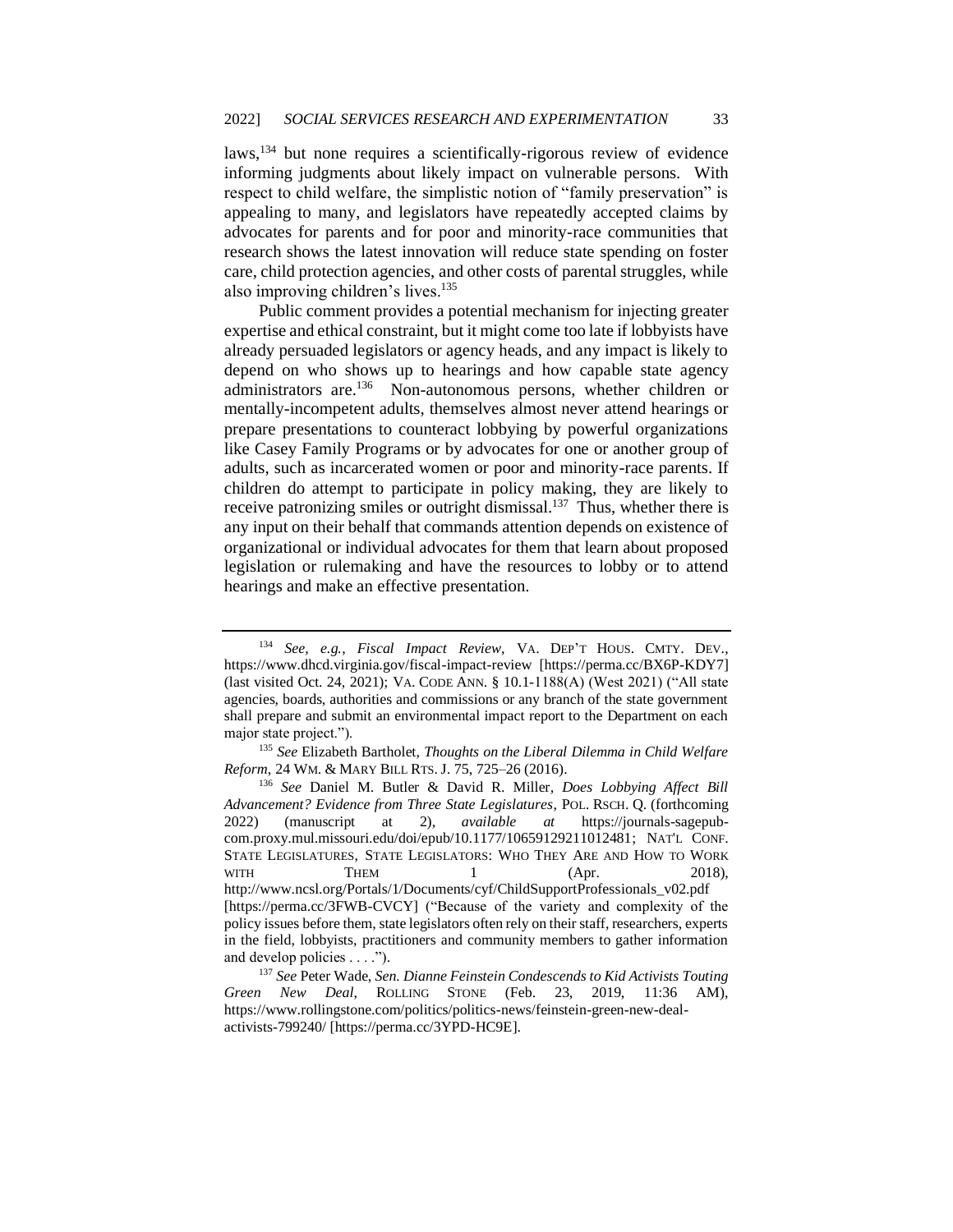#### 34 *MISSOURI LAW REVIEW* [Vol. 87

Social service agency officials presumably have greater expertise in their field than do legislators, but they too might not be sophisticated consumers of social science, nor able to maintain a clear and consistent focus on the needs of the most vulnerable – in particular, if doing so is likely to be more expensive, require more staff, increase caseloads, and trigger complaints from other groups. Compared to the medical sector, the social-services sector generally has far less sophisticated and more ideologically-driven leaders and employees.<sup>138</sup> It also has a substantial problem of non-accountability to non-autonomous persons, because conflicts of interest often arise between those persons and their caretakers, with whom agencies more directly deal, as with child protection services.<sup>139</sup>

In addition, agency administration incentives differ between medical and social service sectors.<sup>140</sup> The FDA does not itself produce or administer new drugs or treat patients; its performance is judged by the accuracy and objectivity of its screening function.<sup>141</sup> It seems more likely to generate new funding for itself by identifying problems with new products, thereby demonstrating the agency's value, than it is by creating a perception that innovation always promises progress. In contrast, social service agency officials often have self-interested reasons to approve new interventions. They will administer the intervention, and doing so creates a promise of improved agency performance that could stave off a legislative or public verdict of ineptitude—in particular, if the legislature has signaled new expectations.<sup>142</sup> It might open new streams of funding

<sup>138</sup> *See* RILEY, NO WAY TO TREAT A CHILD, *supra* note 95, at 146–50 (describing the very low status of social work departments within universities, very low average academic ability of social work students, and ideological nature of social worker training); STOESZ, *supra* note 33, at 102–20 (discussing dominance of adult-focused, anti-science, social-justice ideology in social work schools).

<sup>139</sup> *See* GELLES, OUT OF HARM'S WAY, *supra* note 33, at 75–93 (showing that child protection workers generally view parents rather than children as their clients and deal directly primarily with the parents, whom they are charged to rehabilitate).

<sup>140</sup> *Compare The FDA's Drug Review Process: Ensuring Drugs are Safe and Effective*, U.S. FOOD & DRUG ADMIN. (Nov. 24, 2017), https://www.fda.gov/drugs/information-consumers-and-patients-drugs/fdas-drugreview-process-ensuring-drugs-are-safe-and-effective [https://perma.cc/CL95- 6UQK], *with* Yue Stella Yu, *`It's emotionally exhausting': Tennessee's Children's Services workers express frustration in workload, leadership*, NASHVILLE TENNESSEAN (Aug. 5, 2021 4:48 PM), https://www.tennessean.com/story/news/2021/08/05/tennessee-department-ofchildrens-services-workers-express-frustration/5497014001/ [https://perma.cc/W9HR-XYCZ].

<sup>141</sup> *See id.*

<sup>142</sup> *See, e.g.*, Yu, *supra* note 140 (reporting that caseworkers are under pressure from the agency head to close child protection cases quickly, even if that means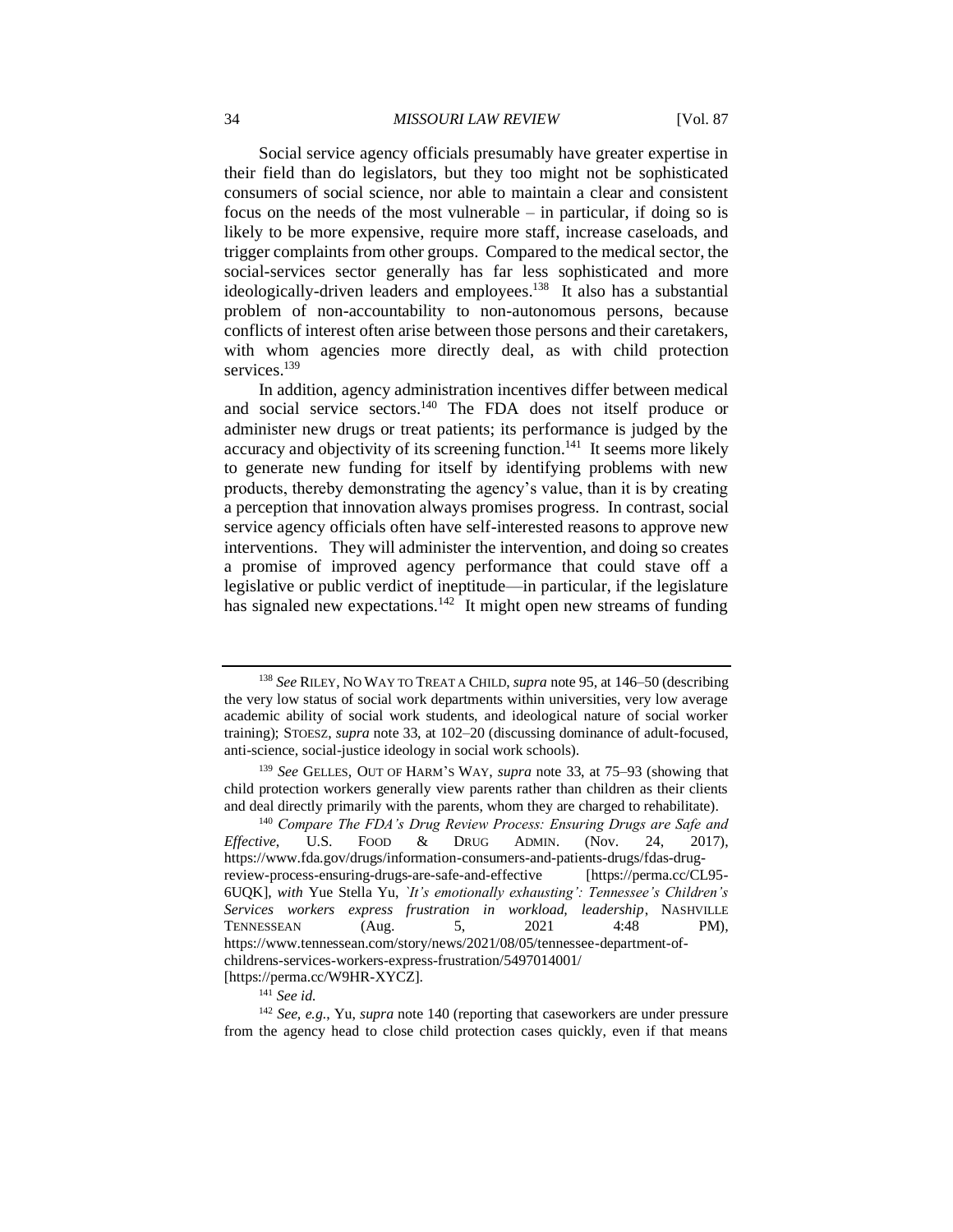for the agency or give the director opportunity for career advancement.<sup>143</sup> There is also a self-policing function in medicine that might not exist in social services; drug companies lose customers and get sued if their products have adverse consequences.<sup>144</sup>

Further, as discussed in Part II, many local social service agencies have substantial discretion to adopt new practices independently, without any public input or legislative approval. $145$  One might hope these specialized agencies' supposed expertise and commitment to vulnerable persons would prevent dangerous experimentation, but both virtues are demonstrably more theoretical than real. Local human service agencies are generally staffed by graduates of weak, ideology-dominated training programs.<sup>146</sup> A common pattern in child welfare is for parent-custodyfocused forces like the Casey Foundation to target sympathetic local agencies, sell them on a new approach, offer assistance of various kinds, commission and direct research to support the new approach, and then urge legislators to mandate state-wide or even nation-wide adoption of it.<sup>147</sup> The only checks on such innovations might be the very remote possibilities of successful constitutional challenge by some adults displeased with decisions adverse *to them* (e.g., applicants for foster care or adoption who somehow find out they were discriminated against), or

<sup>145</sup> *See* discussion *supra* Part II (discussion of FDCs, IFPS, race-sensitivity training, foster-care race quotas, and kin preference).

returning children to unsafe homes, to satisfy a legislative mandate to reduce worker caseloads).

<sup>&</sup>lt;sup>143</sup> For example, Congress recently authorized federal funding for state child welfare agencies to create and operate a "prevention-focused infrastructure" to avoid removal of children from parental custody. *See Family First Legislation*, NAT'L CONF. STATE LEGISLATURES, https://www.ncsl.org/research/human-services/family-firstupdates-and-new-legislation.aspx [https://perma.cc/UGW2-VDGG] (last visited Mar. 6, 2022).

<sup>&</sup>lt;sup>144</sup> *Cf.* DeShaney v. Winnebago Cty. Dep't of Soc. Servs., 489 U.S. 189 (1989) (holding state agency not subject to constitutional tort liability for harm to children by parents).

<sup>146</sup> *See* RILEY, NO WAY TO TREAT A CHILD, *supra* note 95, at 146–50; STOESZ, *supra* note 33, at 102–20; JILL RIVERA GREENE ET AL., ASSESSMENT OF NEW YORK CITY ADMINISTRATION FOR CHILDREN'S SERVICES SAFETY PRACTICE AND INITIATIVES  $2,$  (2017),

https://www1.nyc.gov/assets/acs/pdf/testimony/2017/NYCACSAssessmentReportM ay2017.pdf [https://perma.cc/QQ4A-C7L] (acknowledging extensive involvement of Casey staff in the study).

<sup>147</sup> *See* Bartholet, *Differential Response: A Dangerous Experiment in Child Welfare*, *supra* note 35, at 576–77; Bartholet, *The Racial Disproportionality Movement in Child Welfare: False Facts and Dangerous Directions*, *supra* note 90, at 880–84; *see The power of wishful thinking: the case of "race-blind removals" in child welfare*, *supra* note 102 (explaining fundamental flaws in a study Casey used to promote this innovation).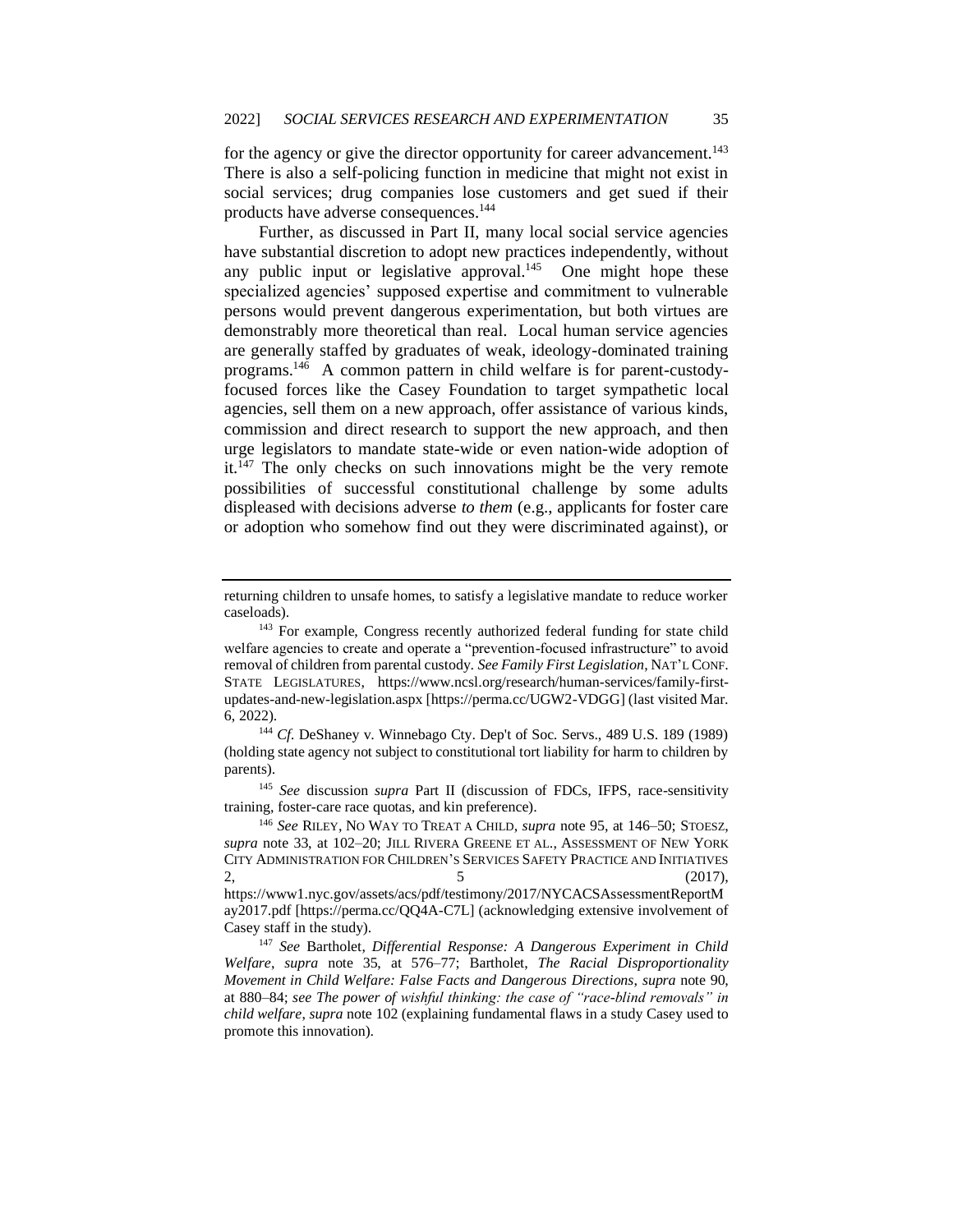else personal consequences for agency officials or caseworkers if things go badly – for example, firing or, in rare cases, criminal prosecution.<sup>148</sup>

The danger of governmental policy making without public comment is especially great when it relates to non-autonomous persons. Those left behind closed doors with guardians will not be heard from. Those who come to agency attention after maltreatment and are taken into state custody (e.g., foster care) are in a situation similar to prisoners upon whom medical experimentation has been done.<sup>149</sup> State agencies can handle those persons' cases in untested ways based on speculation about effects, without awareness by an appropriate independent proxy for the dependent persons or of the community, and/or without anyone having authority to object.<sup>150</sup> For children, this can include choice of placement (e.g., kin care vs. non-kin foster care), nature of services provided and of interactions with family members, and prolongation of foster care rather than changing the permanency plan to adoption.<sup>151</sup> With prison nursery programs, states

https://www.latimes.com/california/story/2020-07-15/charges-against-the-socialworkers-linked-to-gabriel-fernandez-killing-will-be-dropped [https://perma.cc/4UC5-BDRX].

dependent on institutional authorities.").

<sup>148</sup> *See, e.g.*, Smith v. Org. of Foster Families For Equal. & Reform, 431 U.S. 816, 817 (1977) (unsuccessful challenge to process for removing children from foster homes); Howard Fischer*, Appeals Court: Fired child welfare workers aren't owed jobs back*, ARIZ. DAILY SUN (Dec. 27, 2016), https://azdailysun.com/appeals-courtfired-child-welfare-workers-arent-owed-jobs-back/article\_fe076259-143a-5aabb0df-a4f0e5fed147.html [https://perma.cc/S3VN-TXKF]; Alejandra Reyes-Velarde, *Charges dismissed against social workers linked to Gabriel Fernandez's killing*, LOS ANGELES TIMES (July 16, 2020, 10:59 AM),

<sup>149</sup> *Cf.* Matt Lamkin & Carl Elliott, *Involuntarily Committed Patients As Prisoners*, 51 U. RICH. L. REV. 1041, 1042 (2017) ("Like prisoners, involuntarily committed patients are confined against their will, rendering them isolated and

<sup>150</sup> *See, e.g.*, A.R.L. Complaint, *supra* note 115 (alleging public foster care agency violated child's due process rights by disrupting long-term placement and attachment relationship with non-relative foster parents, with no justification but internal policy to prefer kin placement, and without any administrative process or possibility of judicial review).

<sup>151</sup> *See* Rachel Sheffield, *A Place to Call Home: Improving Foster Care and Adoption Policy to Give More Children a Stable Family*, JOINT ECON. COMM. (Sept. 9, 2020), https://www.jec.senate.gov/public/index.cfm/republicans/2020/9/a-placeto-call-home-improving-foster-care-and-adoption-policy-to-give-more-children-astable-family [https://perma.cc/G9YG-KTTR]; Amy Harfeld, *Twenty Years of Progress in Advocating for a Child's Right to Counsel: There is much work to be done before the promise of full legal rights for dependent children is realized*, ABA (Mar. 22, 2019), https://www.americanbar.org/groups/litigation/committees/childrensrights/articles/2019/spring2019-twenty-years-of-progress-in-advocating-for-a-childsright-to-counsel/ [https://perma.cc/MXH4-6QCA] ("Current law sets the federal floor to require only a non-attorney guardian ad litem (GAL) or CASA to `represent' the child by conveying to the court what the GAL or CASA deems to be in the child's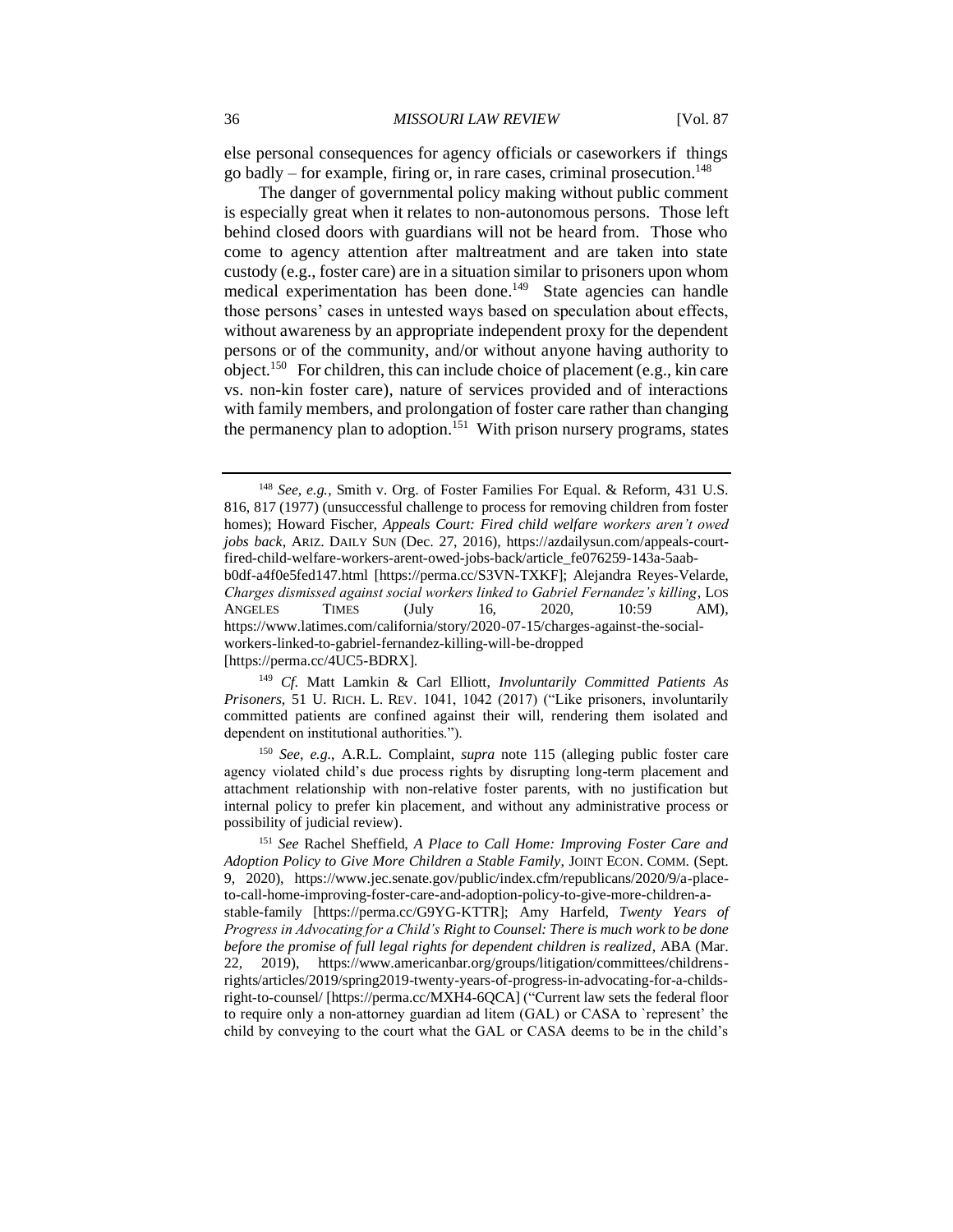literally make children prison inmates – living in a prison 24/7 potentially for two or three years – unable to leave, yet there is no appointed advocate for the child nor any rule requiring an assessment of whether residing in prison is in the child's best interests.<sup>152</sup> Naturally, state agencies hope their experiments will be only beneficial, but Part II showed that hope often has no empirical foundation and ultimately proves false.

Moreover, state decision makers generally face neither political accountability nor legal liability for unwise programmatic innovation. The persons most likely to be harmed are generally disempowered, not likely to discern and formally complain about defects inherent in a program or process that harmed them. In any event, state actors are protected from suit by state-action doctrine, qualified immunity and in many jurisdictions, low standards of care.<sup>153</sup> They incur liability, if ever, only when caseworkers are deliberately indifferent to abuse by foster parents, not for any failed family-preservation innovation.<sup>154</sup>

A final problem regarding implementation of novel ideas in social services is lack of piloting – that is, an incremental approach that begins with just a few, low-risk cases and expands only after reliable verification of the safety and welfare of subjects and assessment of whether the intervention is effective.<sup>155</sup> Piloting of a sort has occurred with some innovations, but with others there has been a blanket statutory command or authorization at the federal or state level. Then many states or localities

best interest. ... Only representation by an attorney properly allows for critical court functions such as filing motions, appeals, subpoenas, and objections, and examining witnesses.").

<sup>152</sup> *See* Dwyer, *The Child Protection Pretense: States' Continued Consignment of Newborn Babies to Unfit Parents*, *supra* note 38, at 470–76. In the rare case when a father has tried to secure custody of a child, he has been refused. *See* [Apgar v.](https://1.next.westlaw.com/Link/Document/FullText?findType=Y&serNum=1973120673&pubNum=0000602&originatingDoc=Ia1369d5c34b611e498db8b09b4f043e0&refType=RP&fi=co_pp_sp_602_875&originationContext=document&transitionType=DocumentItem&contextData=(sc.Search)#co_pp_sp_602_875)  [Beauter, 347 N.Y.S.2d 872, 875 \(N.Y. Sup. Ct. 1973\)](https://1.next.westlaw.com/Link/Document/FullText?findType=Y&serNum=1973120673&pubNum=0000602&originatingDoc=Ia1369d5c34b611e498db8b09b4f043e0&refType=RP&fi=co_pp_sp_602_875&originationContext=document&transitionType=DocumentItem&contextData=(sc.Search)#co_pp_sp_602_875) ("even the father does not have the power under this statute to countermand the decision of an inmate mother to keep her child").

<sup>153</sup> *See generally* Jarod Bona, *The State Action Doctrine for Federal Constitutional Claims*, RGLOBAL (Aug. 26, 2020), https://www.irglobal.com/article/the-state-action-doctrine-for-federal-constitutionalclaims/ [https://perma.cc/VN58-SQB7]; Madeleine Carisle, *The Debate Over Qualified Immunity Is at the Heart of Police Reform. Here's What to Know*, TIME (June 3, 2021, 6:35 PM), https://time.com/6061624/what-is-qualified-immunity/ [https://perma.cc/43SQ-LGN8].

<sup>154</sup> *See, e.g.*, Doe ex rel. Johnson v. S.C. Dep't of Soc. Servs*.,* 597 F.3d 163, 175 (4th Cir. 2010); *Cf.* DeShaney v. Winnebago Cty. Dep't of Soc. Servs*.,* 489 U.S. 189, 189 (1989) (holding state agency not subject to constitutional tort liability for harm to children by parents following CPS return of repeatedly-abused child to parent custody).

<sup>155</sup> *See, e.g.*, Godsoe, *supra* note 123, at 74–75.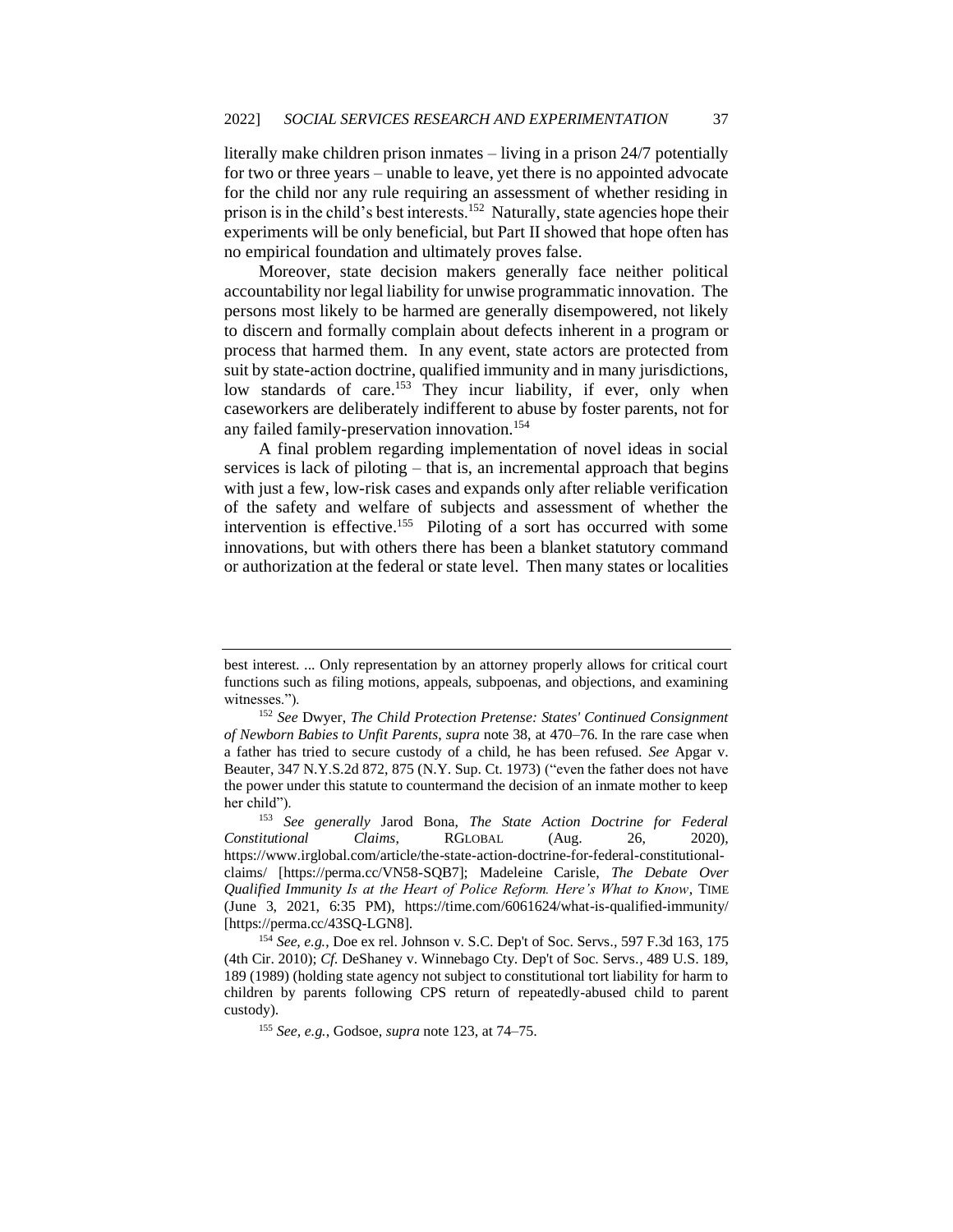adopt the new approach wholesale for all cases or a large subset of cases.<sup>156</sup> In the pharmaceutical realm, this simply would not be allowed.<sup>157</sup>

That the changes in child welfare policy described in Part II are implicitly recognized as experimental is evidenced by the fact that substantial research is typically done on them after the fact in an effort to demonstrate or objectively assess their effectiveness.<sup>158</sup> Subparts B through E below articulate the several specific problems with that research.

### *B. Entities with Self Interest in Outcomes Conduct the Research*

Three types of incentives compromise the objectivity of researchers studying social-service delivery. What influences a particular social scientist might depend to some extent on institutional location; academic researchers are theoretically more independent than researchers working for entities that dictate the content and objectives of research – for example, some foundations, government agencies, commercial operations, or policy institutes.<sup>159</sup> But all face certain temptations to result-driven work.<sup>160</sup> One is the desire to reach the "right" conclusions in order to secure continued employment or future grants.<sup>161</sup> A second is personal bias, a desire to demonstrate positive results of a program one favors

https://www.citizensource.com/Opinion&Policy/ThinkTanks.htm

<sup>156</sup> *See*, *e.g.*, Godsoe, *supra* note 123, at 74–75 (2012) (noting that some states first piloted differential response in a few counties whereas others adopted it wholesale at the outset).

<sup>157</sup> *See infra* notes 238–44 and accompanying text.

<sup>158</sup> *See supra* Part II.

<sup>&</sup>lt;sup>159</sup> *Cf.* Gläser et al., *supra* note 8 (noting danger that "demands from employers" or "allegiance-turned-prejudice" compromise objectivity of research); Maria Zagorulya, *The Tough Choice of a Life Scientist: Industry vs. Academia*, J. YOUNG INVESTIGATORS (Nov. 1, 2015), https://www.jyi.org/2015-november/2017/3/22/thetough-choice-of-a-life-scientist-industry-vs-academia [https://perma.cc/Q84Y-R7QQ] ("Academic researchers benefit from significant freedom when choosing their research topics, approaches, and collaborators, while industrial scientists have significantly less say in the direction of their work."); *Think Tanks and Policy*  **Institutes, SOURCE, SOURCE, SOURCE, SOURCE, SOURCE, SOURCE, SOURCE, SOURCE, SOURCE, SOURCE, SOURCE, SOURCE, SOURCE, SOURCE, SOURCE, SOURCE, SOURCE, SOURCE, SOURCE, SOURCE, SOURCE, SOURCE, SOURCE, SOURCE, SOURCE, SOURCE, S** 

<sup>[</sup>https://perma.cc/E9SD-EEZB] (last visited Mar. 6, 2022) (identifying the political agendas of many research institutes); *Activist Facts*, ECON. POL'Y INST., https://www.activistfacts.com/organizations/516-economic-policy-institute/

<sup>[</sup>https://perma.cc/AV78-F2ZF] (last visited Mar. 6, 2022) ("EcPI's donors have on at least one occasion been allowed to review its research prior to publication.").

<sup>160</sup> *See* Piper, *Science Funding is a Mess. Could Grant Lottery Make It Better?*, *supra* note 23.

<sup>161</sup> *See id.*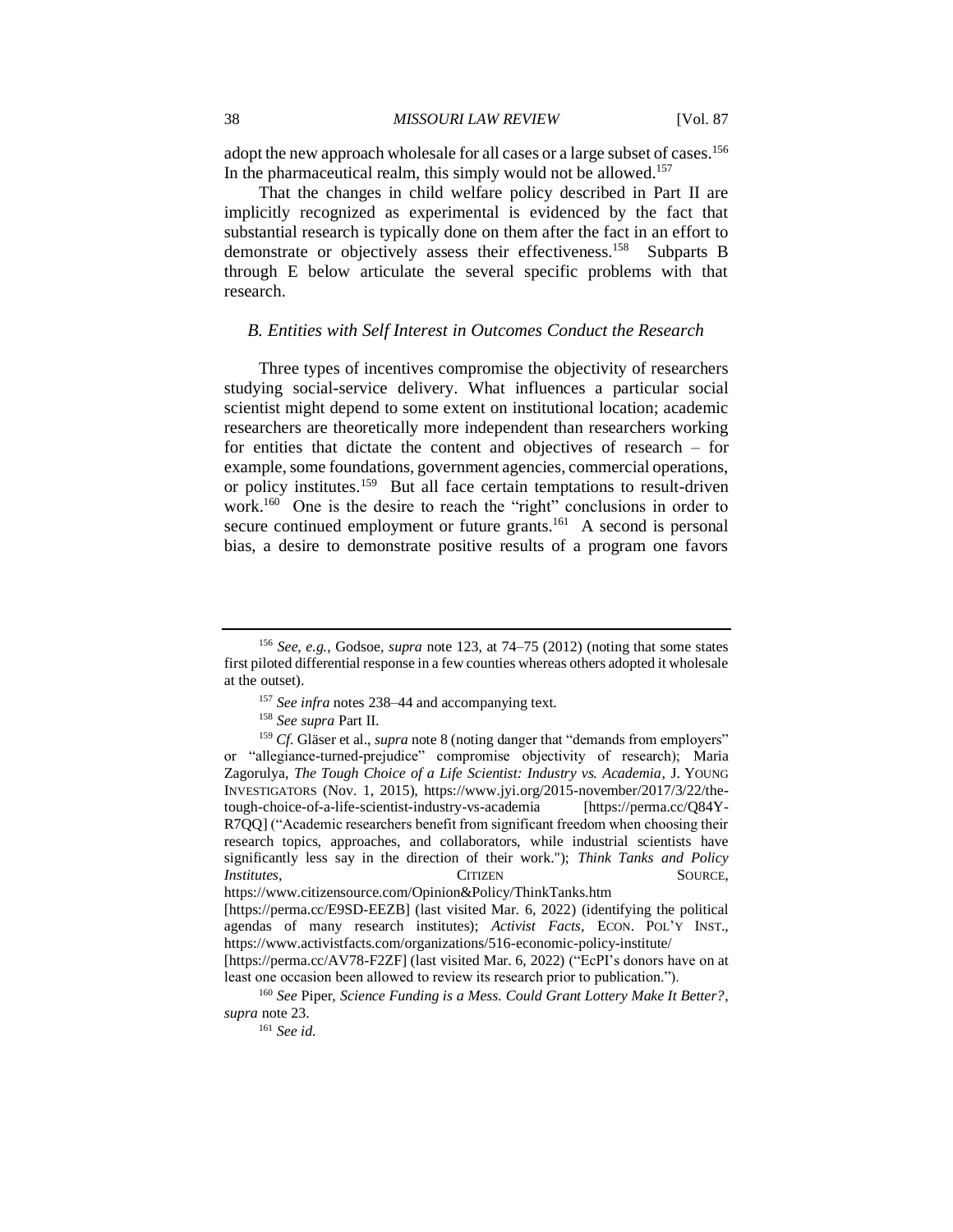because of one's ideology or values.<sup>162</sup> A third is professional self-interest in the success of a program one is studying/conducting. 163

#### 1. Financial Self-Interest

Casey Family Programs is the clearest example of money distorting child welfare policy and research. A behemoth foundation that focuses on CPS practice, Casey is ideologically committed to eliminating foster care and enhancing parents' legal rights.<sup>164</sup> It aggressively promotes familypreservation preferences in federal and state governments, and it funds a great deal of research on programs embodying those preferences.<sup>165</sup> This gives the foundation inordinate power over the field and enables its anointed researchers to control perceptions of experimental programs, at least initially.<sup>166</sup> Those whom it funds know Casey wants its favored programs to show positive results, and this likely explains much of the suspect research design and questionable interpretation of results discussed in Part II.

One particularly overt way research manifests bias is in choice of program outcomes or performance measures – for example, focusing on parental possession of children and satisfaction rather than impact on child wellbeing.<sup>167</sup> A benign explanation for this focus could be the difficulty of studying non-autonomous persons directly, including IRB approval, discussed in Part IV But researchers express no regret about lack of direct attention to child welfare and either (1) blithely portray programs and practice as successful based solely on other measures, or (2)

<sup>165</sup> Bartholet, *Differential Response: A Dangerous Experiment in Child Welfare*, *supra* note 35, at 584 ("The Casey Alliance used its wealth both to promote policy advocacy on [race disproportionality] and to fund related research. For example, it approached states throughout the country saying: we will help study your racial disproportionality problem, write the report stating the nature of your problem, and then help solve your problem with appropriate new policies.").

<sup>162</sup> *See* Gläser et al., *supra* note 8 (noting that "research allegiance, which is understood as the adherence of a reasearcher to a theory or approach, turns into epistemic prejudice… a strong intereset in confirming the superiority of theories or approaches regardless of available evidence."); Underhill, *supra* note 7, at 166.

<sup>163</sup> *See infra* notes 174–205 and accompanying text.

<sup>164</sup> *See* Bartholet, *Differential Response: A Dangerous Experiment in Child Welfare*, *supra* note 35, at 576–77. At one point, Casey announced an aim to halve the foster care population—but not to reduce rates of maltreatment—by 2020. CASEY FAM. PROGRAMS, 2020: A VISION FOR AMERICA'S CHILDREN (2020), https://www.gahsc.org/nm/2009/ppcasey2020vision.pdf [https://perma.cc/ET8T-R8QT].

<sup>166</sup> *See supra* notes 50–66, 103–20 and accompany text.

<sup>167</sup> *See supra* note 63 and *infra* notes 176 and 187–90 and accompanying text.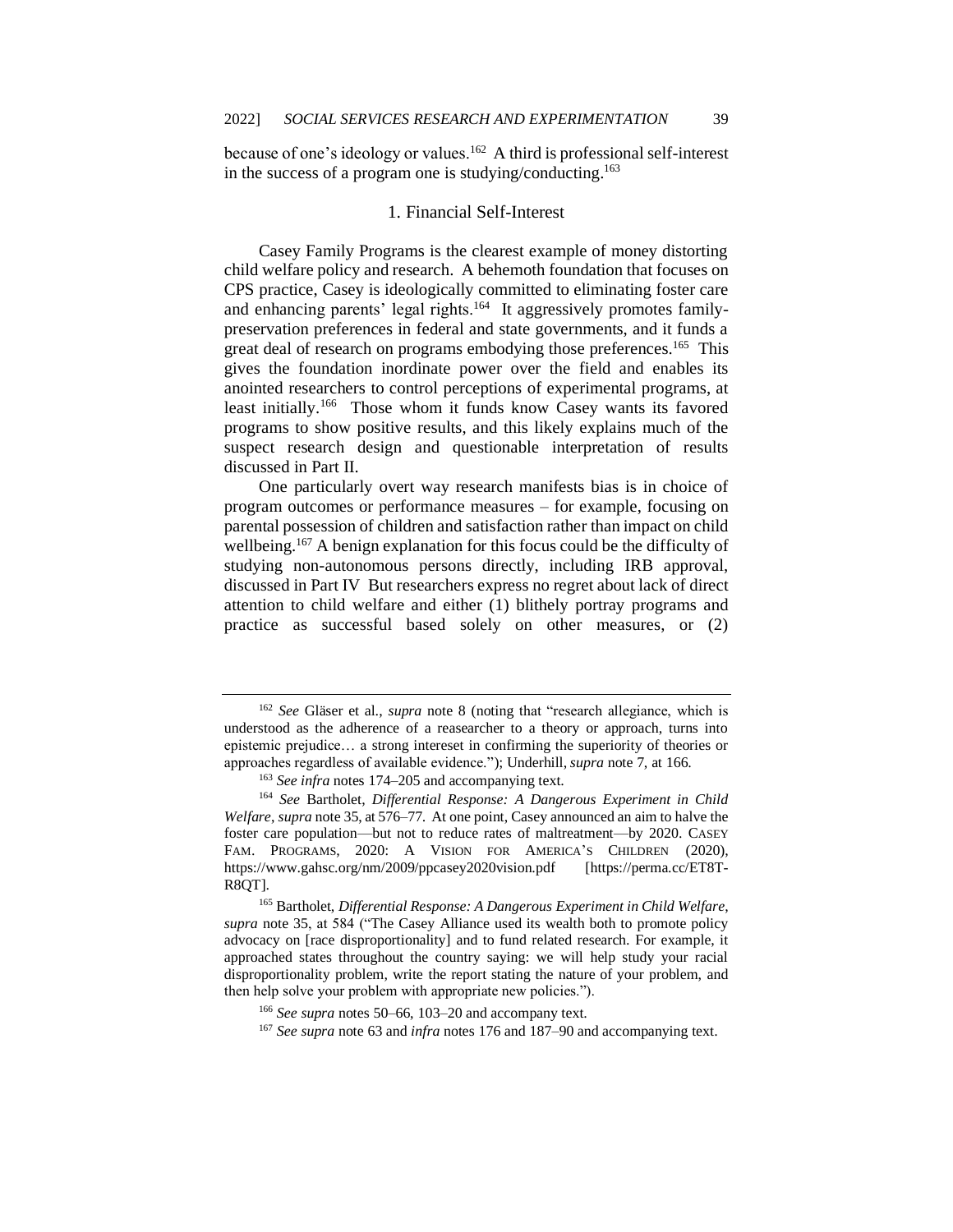mischaracterize other measures as "child-welfare outcomes."<sup>168</sup> For example, in connection with Differential Response, Casey and other foundations lobbied for supportive legislation and then funded research claiming success for DR programs based solely on rates at which parents retain custody or express satisfaction.<sup>169</sup> Subsequent study by independent social scientists determined the Casey-funded research was improperly designed and mistakenly analyzed and that DR actually put many children at substantial risk of serious harm. $170$ 

#### 2. Personal Ideology or Policy Preference

Many social scientists who focus on the child protection system appear pre-disposed to reach positive conclusions as to familypreservation programs simply because they are personally sympathetic to poor and minority-race communities.<sup>171</sup> Those whose work is concentrated in a different field but who attempt a study in the child welfare realm might be ignorant of child-welfare indicators or of childprotection processes. But then, too, normative commitments, such as race or sexual orientation equality, appear to drive the research.<sup>172</sup> This work, too, displays poor design and misinterpretation of results, consistently in a direction serving researchers' policy commitments. Ideology can also infect editorial boards of child welfare journals, creating an inviting venue for ideologically-driven researchers.<sup>173</sup>

<sup>172</sup> *See, e.g.*, Netta Barak-Corren & Nelson Tebbe, *Does Harm Result When Religious Placement Agencies Close Their Doors? New Empirical Evidence from the Case of Boston Catholic Charities*, BALKINIZATION (Oct. 27, 2020), https://balkin.blogspot.com/2020/10/does-harm-result-when-religious.html [https://perma.cc/RZM8-HH23] (report of "preliminary results," based on supposed

indicators that are actually irrelevant, suggesting no negative impact when a large private foster care agency is pushed out because it discriminates against same-sex couples, authored by law professors who previously had submitted an advocacy brief in a case then before the Supreme Court on the constitutionality of the same type of agency action).

<sup>173</sup> For example, the prominent child welfare journal Children and Youth Services Review has a Co-Editor-in-Chief who is among those in the social work field who continue to claim racial bias pervades the child protection system and explains race disproportionality, citing as sole support pre-NIS4 publications issued or supported by Casey. *See Our Faculty: Darcey Merritt*, NYU SCH. SOC.WORK, https://socialwork.nyu.edu/faculty-and-research/our-faculty/darcey-merritt.html [https://perma.cc/B28U-D9VE] (last visited Mar. 6, 2022); Darcey H. Merritt, *How* 

<sup>168</sup> Bartholet, *Differential Response: A Dangerous Experiment in Child Welfare*, *supra* note 35, at 622–23.

<sup>169</sup> *See id.* at 576–78, 591–93, 609–11, 613–15.

<sup>170</sup> *See id.* at 620–35; Hughes et al., *supra* note 36, at 493.

<sup>171</sup> *See* STOESZ,*supra* note 33, at 66ff;DWYER, LIBERAL CHILD WELFARE POLICY AND ITS DESTRUCTION OF BLACK LIVES, *supra* note 48, at 201–34.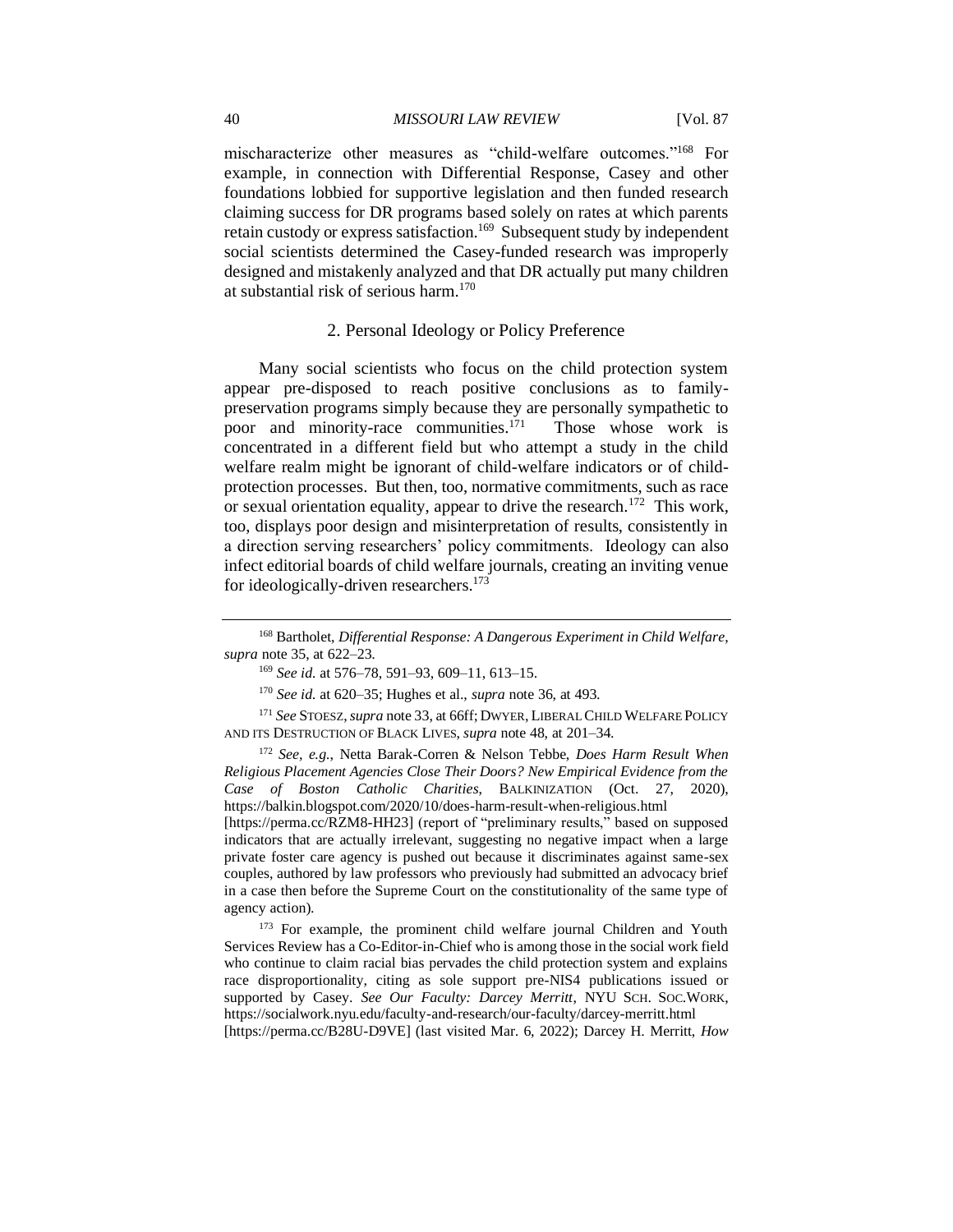### 3. Studying Oneself

Persons who study programs that they themselves create or operate have several incentives to show positive results regardless of what the truth is – namely, personal satisfaction and self-esteem, professional reputation, and future government or foundation funding of the same program or of new projects. For example, in a study of the Miami-Dade County Dependency Drug Court, Judge Jeri Beth Cohen, who founded the Court and promoted the model nationally, served as a co-investigator and coauthor of the published report.<sup>174</sup> The study examined the docket of one of Judge Cohen's colleagues, rather than her own, but Judge Cohen would naturally have been pre-disposed to reach positive conclusions and to want any positive results portrayed in the best light (i.e., as consistent with children's welfare rather than just protecting parents).<sup>175</sup> Her coinvestigators, who must have been invited or approved by her, would have known this. The research report thus declares improved "positive child welfare outcomes" for the "Engaging Mom's Program" (EMP), yet it defined "child welfare" solely in terms of whether mothers avoided termination of their parental rights. $176$  A subsequent independent assessment of the study data by the federal Department of Justice found

*Do Families Interact with CPS?*, 692 ANNALS AM. ACAD. POL. & SOC. SCI. 203, 211 (2020) ("the child welfare system is one of a number of oppressive systems rooted in structural discrimination and, as such, racial bias plays a role in the ways in which CPS makes and executes programmatic decisions") (citing Susan J. Wells et al., *Bias, racism, and evidence-based practice: The case for more focused development of the child welfare evidence base*, 31 CHILD. & YOUTH SERVS. REV. 1160, 1160–71 (citing ROBERT B. HILL, SYNTHESIS OF RESEARCH ON DISPROPORTIONALITY IN CHILD WELFARE: AN UPDATE (2006), https://assets.aecf.org/m/resourcedoc/aecf-CFS-SynthesisOfResearchOnDisproportionalityInChildWelfareAnUpdate-2006.pdf [https://perma.cc/ML9Y-VUCL])).

<sup>174</sup> *See Jeri B. Cohen, J.D.*, U. MIAMI HEALTH SYS., http://researchers.uhealthsystem.com/researchers/profile/150732 [https://perma.cc/W72S-HBAT] (last visited Dec. 28, 2021) (boasting that "In 1999, Judge Cohen established the first Dependency Drug Court in Miami and one of the first in the nation."); Gayle A. Dakof et al., *A Randomized Pilot Study of the Engaging Moms Program for Family Drug Court*, 38 J. SUBSTANCE ABUSE TREATMENT 265,

<sup>265 (2010).</sup>

<sup>175</sup> *Cf. Honorable Jeri B. Cohen, JD*, EVIDENT CHANGE, https://www.evidentchange.org/about-us/staff/honorable-jeri-b-cohen-jd [https://perma.cc/A8MK-JAKK] (last visited Oct. 23, 2021) ("Judge Cohen's strong

belief in treatment courts and the unique role the judiciary and community partners play in protecting children from abuse and neglect is what defines her.").

<sup>176</sup> *See* Dakof et al., *supra* note 174, at 270.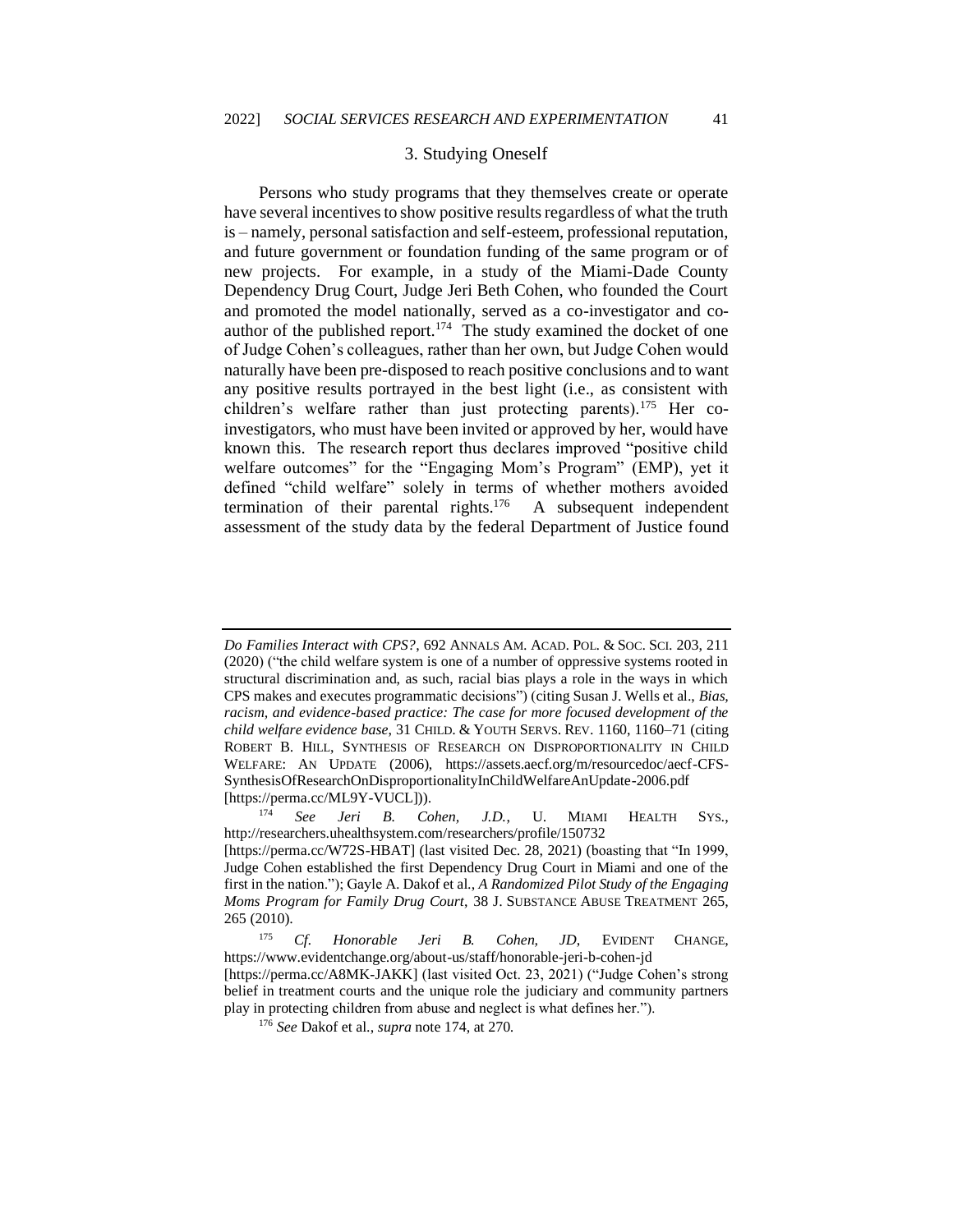that, even so, the report's claim was false and EMP actually showed no positive effects of any kind.<sup>177</sup>

Another example is a study funded by Casey Family Programs assessing the merits of "interdisciplinary law office" ("ILO") representation of parents charged with child maltreatment, as compared to representation by solo "panel attorneys" who contract with the state on a case-by-case basis.<sup>178</sup> One of the co-authors is a clinical instructor at New York University law school, Martin Guggenheim, who founded a Family Defense Clinic that pioneered the ILO model and ultimately began placing NYU students as clinical interns in one of the three ILO offices studied.<sup>179</sup> Guggenheim also serves on the board of directors of another ILO,<sup>180</sup> and he has long lobbied government officials to eliminate the panel attorney system and substitute ILOs.<sup>181</sup> Another co-author works for Casey, which has also advocated for enhanced legal representation for parents.<sup>182</sup> So, at least two investigators had a strong antecedent interest in seeing positive results that could trigger more public and private funding for ILOs to serve parents charged with maltreatment.

The ILO study displays data-analysis sophistication and yields intuitively plausible results.<sup>183</sup> The ILO model seems likely to make children as well as parents better off in most cases, by injecting greater efficiency and rationality into agency and judicial processes that typically are both chaotic and counter-productively generic.<sup>184</sup> The glaring analytical flaw of the study is that by design it cannot actually show it is the inter-disciplinary nature of ILOs that caused any differences in

<sup>177</sup> *See Program Profile: Engaging Moms Program for Mothers in Family Drug Court (Miami, Fla.)*, NAT'L INST. JUST. (Dec. 11, 2020), https://crimesolutions.ojp.gov/ratedprograms/56#otherinfo [https://perma.cc/C4NB-V8TQ] ("In 2011, the Engaging Moms Program received a final program rating of Promising based on a review of a study by Dakof and colleagues (2010). In 2020, CrimeSolutions conducted a re-review of the same study, using the updated CrimeSolutions Program Scoring Instrument. This re-review resulted in the program receiving a new final rating of No Effects. Programs rated No Effects have strong evidence indicating they had no effects when implemented with fidelity.").

<sup>178</sup> *See generally* Lucas A. Gerber et al., *Effects of an Interdisciplinary Approach to Parental Representation in Child Welfare*, 102 CHILD. AND YOUTH SERV. REV. 42 (2019).

<sup>179</sup> Martin Guggenheim, *How Clinical Scholarship Impacted the Family Defense Clinic*, 26 CLINICAL L. REV. 219, 227–28 (2019).

<sup>180</sup> Gerber et al., *supra* note 178, at 53.

<sup>181</sup> Guggenheim, *supra* note 179, at 230.

<sup>182</sup> *See How does high-quality legal representation for parents support better outcomes?*, CASEY FAM. PROGRAMS (Aug. 1, 2019), https://www.casey.org/qualityparent-representation/ [https://perma.cc/Y3EM-Z52F].

<sup>183</sup> *See* Gerber et al., *supra* note 178, at 52.

<sup>184</sup> *See id.*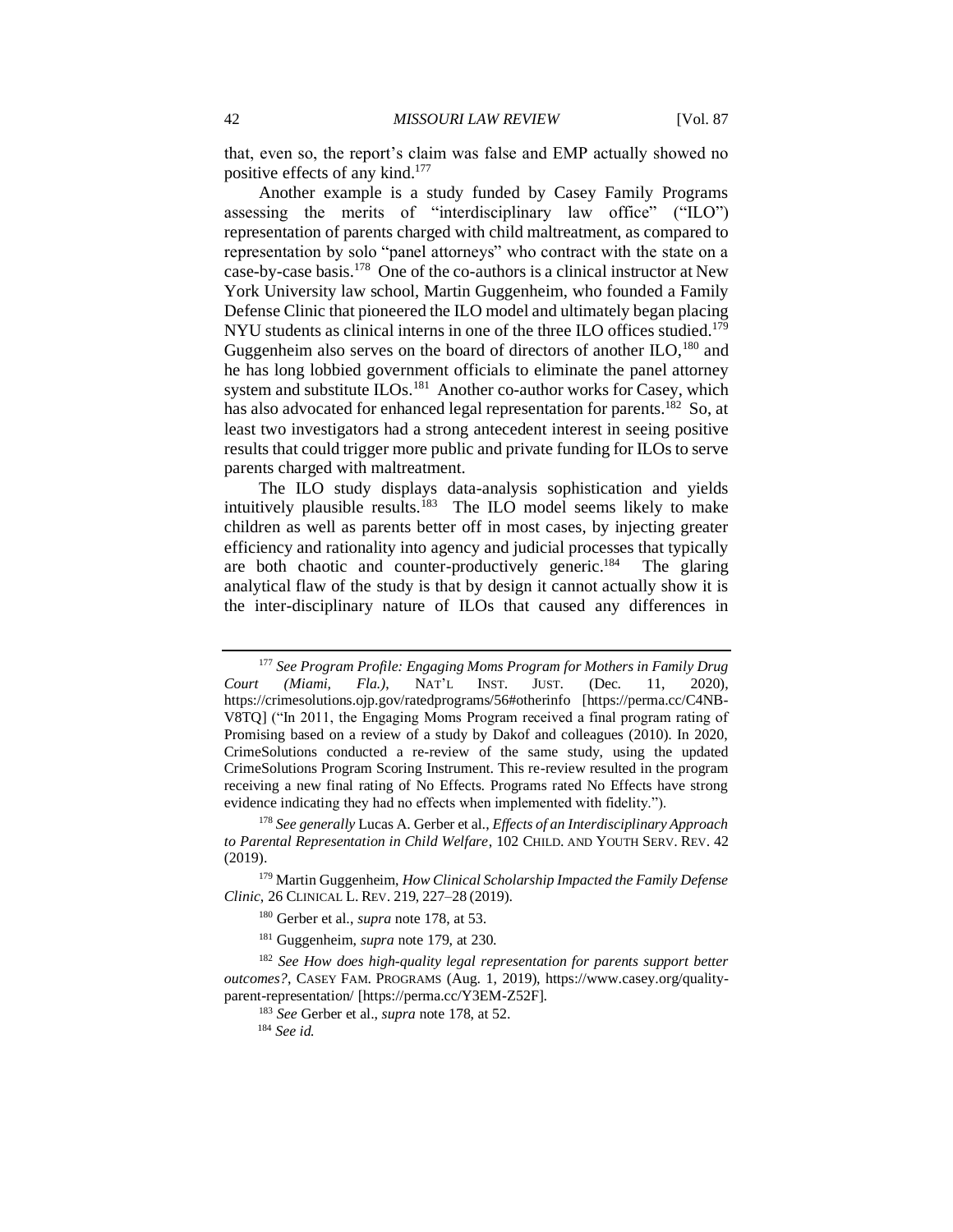outcomes; no effort was made to separate out effects from that feature as opposed to (1) the greater capability of the salaried attorneys the ILOs hire (mostly NYU law grads) relative to the scraping-by lawyers who do panel work, or (2) the fact of being a collaborative multi-lawyer team in a firm with administrative and clerical support rather than a bunch of disconnected solo practitioners.<sup>185</sup>

What the study showed was a substantial difference in one outcome measure – length of time children spend in foster care.<sup>186</sup> And what is most objectionable about the report, and likely reflects the influence of Guggenheim and Casey, is its characterization of entry into and exit from foster care as "critical child welfare outcomes" and treatment of parent reunification and kin guardianship as achieving "permanency" for a child.<sup>187</sup> In reality, there is no straightforward connection between a maltreated child's location and his or her welfare.<sup>188</sup> Stronger lawyers for parents would naturally get better results *for parents* (e.g., lessened likelihood of TPR, regardless of whether that would be best for children) and would owe no duty to children. The study did not endeavor to assess impact on child wellbeing from placement with relatives or disruption of any established relationship with foster parents.<sup>189</sup> Further, neither reunifying with marginally-functional parents nor transfer to relatives dragooned into service is a promising path to stability; "permanency" was misleadingly defined as "any exit to reunification, guardianship, or adoption," without regard to how enduring the post-exit situation was.<sup>190</sup>

A different sort of self-study problem is reflected in the prison nursery research conducted by a Columbia University nursing-school team.<sup>191</sup> The team's report is widely and blithely cited by advocates for

<sup>185</sup> *Cf.* Guggenheim, *supra* note 179, at 222, 229 (disparaging the quality of panel attorneys); *id.* at 235 (stating numerous NYU law school graduates have gone to work for the ILOs); Gerber et al., *supra* note 178, at 45.

<sup>186</sup> Gerber et al., *supra* note 178, at 49–50 (also reporting null results on avoiding entry and subsequent re-reporting for maltreatment).

<sup>187</sup> *See id.* at 43, 46, 48, 52.

<sup>&</sup>lt;sup>188</sup> Reduced time in care appears primarily to reflect ILOs' successfully pushing for children to go live with relatives on an informal (non-foster-care) basis, either initially after removal or by disrupting foster-care placements, not successful return to parents (i.e., permanent and without further maltreatment) or adoption. *See* Guggenheim, *supra* note 179, at 232 ("Giving parents lawyers from family defense offices allowed children to be permanently released to relatives more than twice as often in the first year of a case and 67% more often in the second year.").

<sup>189</sup> Gerber et al., *supra* note 178, at 46 (stating outcome measures). <sup>190</sup> *Id.*

<sup>191</sup> *Making Women's Health a Priority: Programs and Research Targeting Women and Maternal Health at CUSON Showcase a Diversity of Expertise*, COLUM. SCH. NURSING (Aug. 15, 2014), http://www.nursing.columbia.edu/making-womens-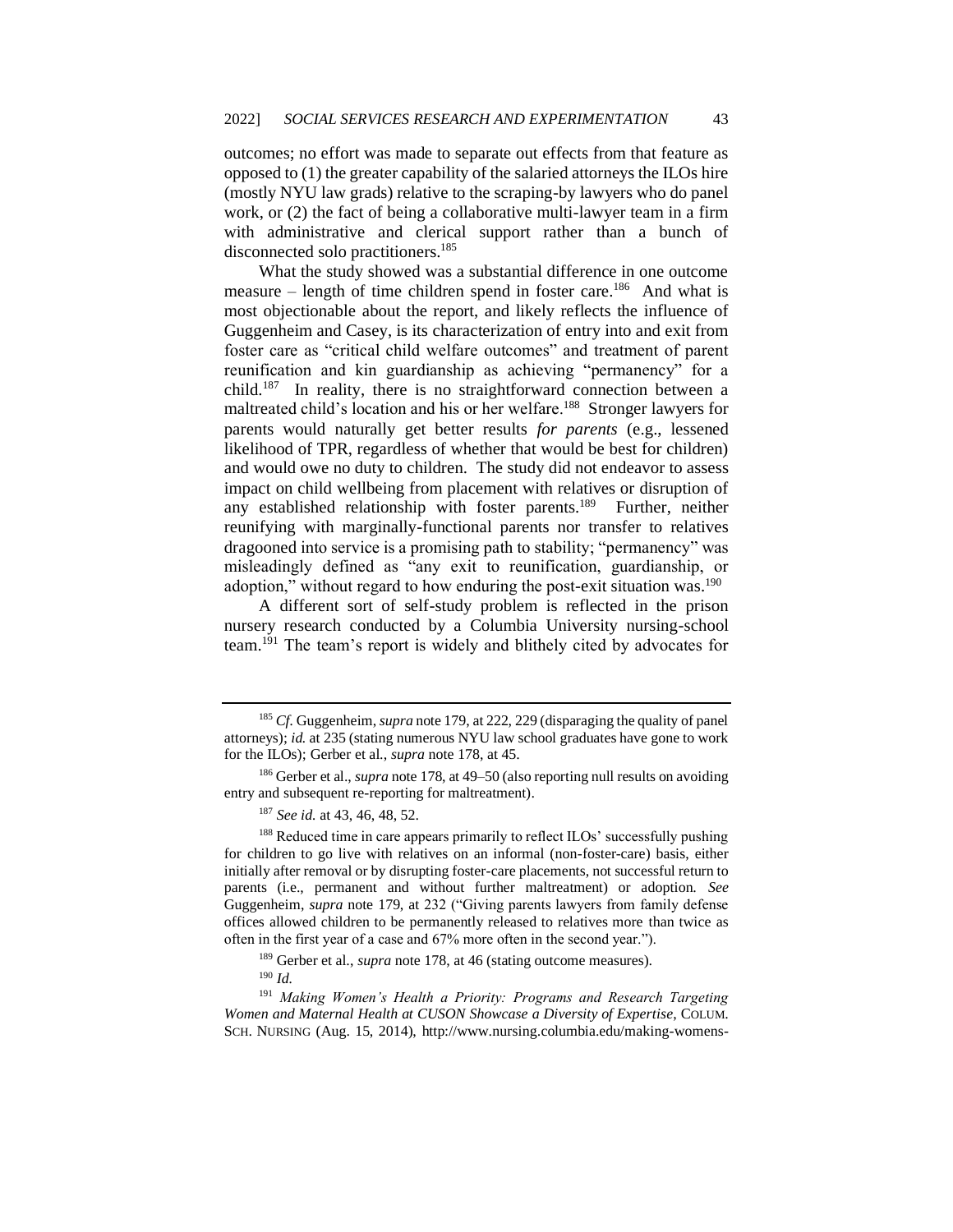incarcerated women as proof of success in ensuring secure attachment among prison-nursery infants.<sup>192</sup> The researchers did not work for the prison, but they provided clinical services to the mothers in the nursery unit and so presumably were heavily invested professionally and personally in the nursery program's success.<sup>193</sup> The leader of the service and research team, Professor Mary Byrne, received millions of dollars from NIH and other sources over many years for this research, renewed as she issued positive reports.<sup>194</sup> The most widely-cited of the reports, regarding rates of secure attachment, was published in a well-regarded journal, yet was rife with methodological problems.<sup>195</sup> In particular, the study began with 100 mother-child dyads, but it excluded seventy from reported results, for reasons suggesting those children had not formed a secure attachment – indeed, the children likely had separated entirely from their mothers.<sup>196</sup> Yet the report (and Byrne's characterizations of it repeatedly in later publications) treated the thirty children who were not excluded as representative of "children who resided in a U.S. prison nursery,"<sup>197</sup> for whom the team claimed a rate of secure attachment similar to that for the general population in the community,<sup>198</sup> ignoring the

health-priority [https://perma.cc/D67L-ZDHL] (describing Byrne's long-standing involvement in service provision at nursery she studied).

<sup>192</sup> *See, e.g.*, Caroline Beit, *Legal, Ethical, and Developmental Considerations Concerning Children in Prison Nursery Programs*, 58 FAM. CT. REV. 1040, 1045 (2020); Torrey McConnell, *The War on Women: Collateral Consequences of Female Incarceration*, 21 LEWIS & CLARK L. REV. 493, 521 (2017).

<sup>193</sup> *See supra* notes 81–89 and accompanying text.

<sup>194</sup> *Cf*. Mary W. Byrne, *Maternal and Child Outcomes of a Prison Nursery Program*, GRANTOME, http://grantome.com/grant/NIH/R01-NR007782-02 [https://perma.cc/Y3XD-KLTB] (last visited Dec. 28, 2021) (showing Byrne received ~\$3M from NIH for prison nursery research).

<sup>195</sup> Byrne et al., *Intergenerational Attachment for Infants Raised in a Prison Nursery, supra* note 85, at 375–393; *see* Dwyer, *Jailing Black Babies*, *supra* note 85, at 465, 485–517 (2014) (for full description of the problems).

<sup>196</sup> Dwyer, *Jailing Black* Babies, *supra* note 85, at 509–511.

<sup>197</sup> *See* Lorie S. Goshin et al., *Preschool Outcomes of Children Who Lived as Infants in a Prison Nursery*, 94 PRISON J. 139, 142 (2014); Mary W. Byrne et al., *Maternal Separations During the Reentry Years for 100 Infants Raised in a Prison Nursery*, 50 FAM. CT. REV. 77, 79 (2012) ("Results of the first longitudinal study of children who resided in a U.S. prison nursery provide evidence of positive infant, toddler, and post-release preschool outcomes. Children in this group had higher-thanexpected rates of secure attachment during infancy and toddlerhood.").

<sup>198</sup> Goshin et al., *supra* note 197, at 142; Byrne et al., *Maternal Separations During the Reentry Years for 100 Infants Raised in a Prison Nursery*, *supra* note 197 ("Results of the first longitudinal study of children who resided in a U.S. prison nursery provide evidence of positive infant, toddler, and post-release preschool outcomes. Children in this group had higher-than-expected rates of secure attachment during infancy and toddlerhood.").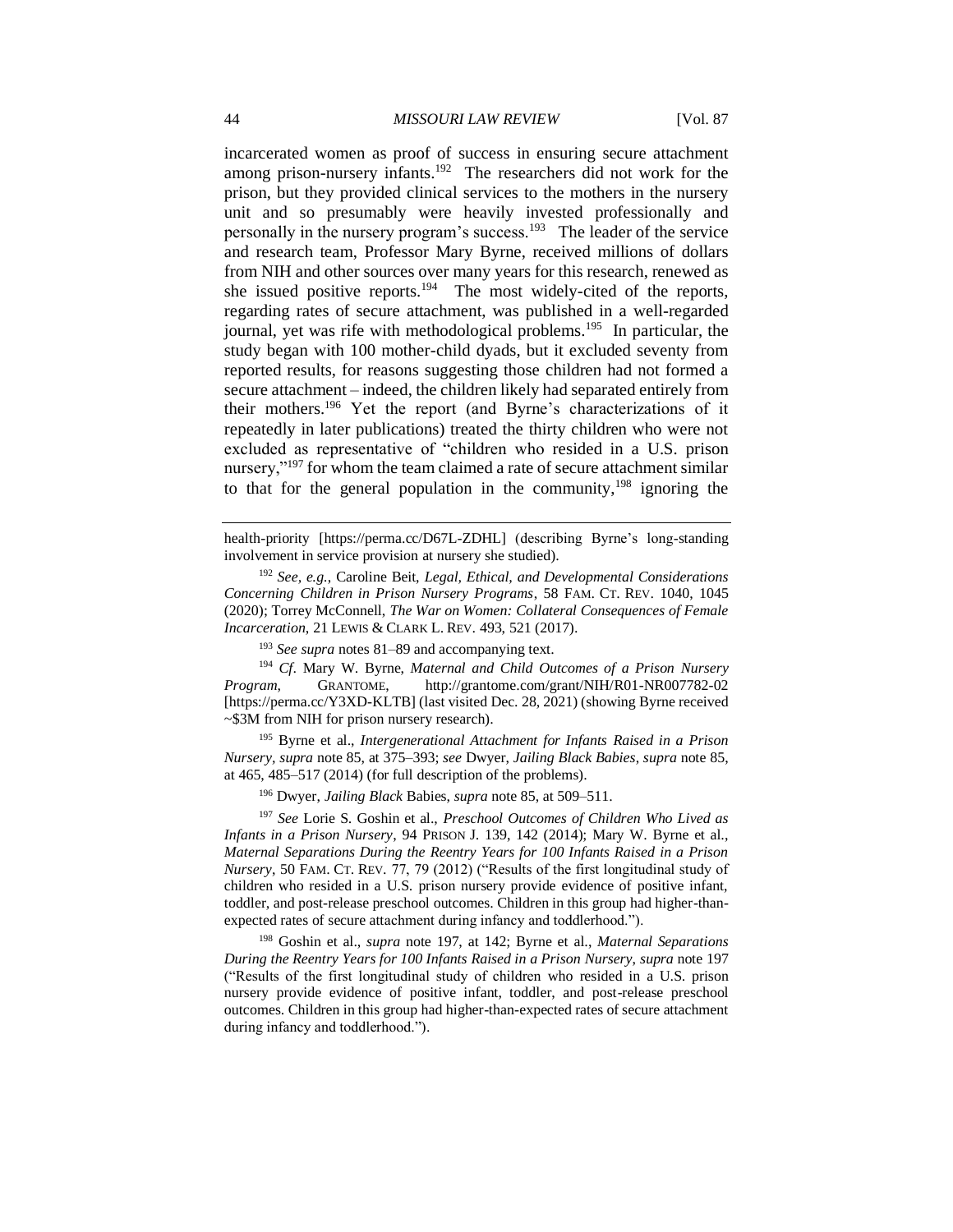enormous sampling problem. Moreover, the team had actually assessed attachment for some of the seventy children who were excluded but withheld those results.<sup>199</sup> The team's follow-up research was also problematic. The team never acknowledged that, because of the high rate of post-release separation and mothers' return to unhealthy behaviors and relationships,<sup>200</sup> long-term outcomes for the thirty children included in the 2010 attachment report (let alone for the 100) were likely no better than for children born to prison inmates who have the more common and generally dismal fate of living in the community with extended family while their mothers serve prison sentences.<sup>201</sup> The team's spin on a seventy-six percent rate of separation was that "maternal parenting is not universally seamless" and "separations do occur."<sup>202</sup>

Finally, a phenomenon bridging all three distorting incentives is "publication bias," the notion that researchers are discouraged from reporting null results.<sup>203</sup> Social scientists want their efforts to result in

<sup>200</sup> *See* Byrne et al., *Maternal Separations During the Reentry Years for 100 Infants Raised in a Prison Nursery*, *supra* note 197, at 83 (stating 24 of children at three years after prison exit had remained continuously with mothers).

<sup>202</sup> *See* Byrne et al., *Maternal Separations During the Reentry Years for 100 Infants Raised in a Prison Nursery*, *supra* note 197, at 85.

<sup>203</sup> Franco et al., *Publication Bias in the Social Sciences: Unlocking the File Drawer*, 345 SCIENCE 1502, 1504 (2014) (synthesis of meta-analyses in social sciences finding: "Although around half of the total studies in our sample were published, only 20% of those with null results appeared in print. In contrast, ~60% of studies with strong results and 50% of those with mixed results were published. … However, what is perhaps most striking… is not that so few null results are published, but that so many of them are never even written up (65%). … [More than half] whose

<sup>&</sup>lt;sup>199</sup> According to Professor Byrne, the team was only interested in comparing children's attachment with their mother's own attachment relationship to her parents, and for those children they did not have information on the mothers. E-mail from Mary Woods Byrne, Professor, Columbia Univ., to author (Feb. 27, 2012) (on file with author). The author asked Professor Byrne what the results were for those children, but she did not respond.

 $201$  The team's study of preschool children's emotional well-being purported to compare the prison nursery babies with children representing "what would have happened had children not been allowed to co-reside with their mothers," but in fact compared with children whose mothers entered prison well after their birth, whose mothers' crimes were of an unknown nature (i.e., might have disqualified them from a prison nursery program), and for whom much other relevant data was not obtained. Goshin et al., *supra* note 197, 144–45, 150. Yet after conceding small sample size, numerous unmeasured variables, and that their study "cannot attribute causation of better behavioral adaptation to the prison nursery program," and after finding no significant differences on nearly all child-welfare measures, the authors ended with the declaration: "This study greatly extends the available knowledge regarding the developmental trajectories of children who have experienced early maternal incarceration and exposure to a prison nursery program." *Id.* at 152–53. There is no indication of IRB review in the report. *See id.* at 139–58.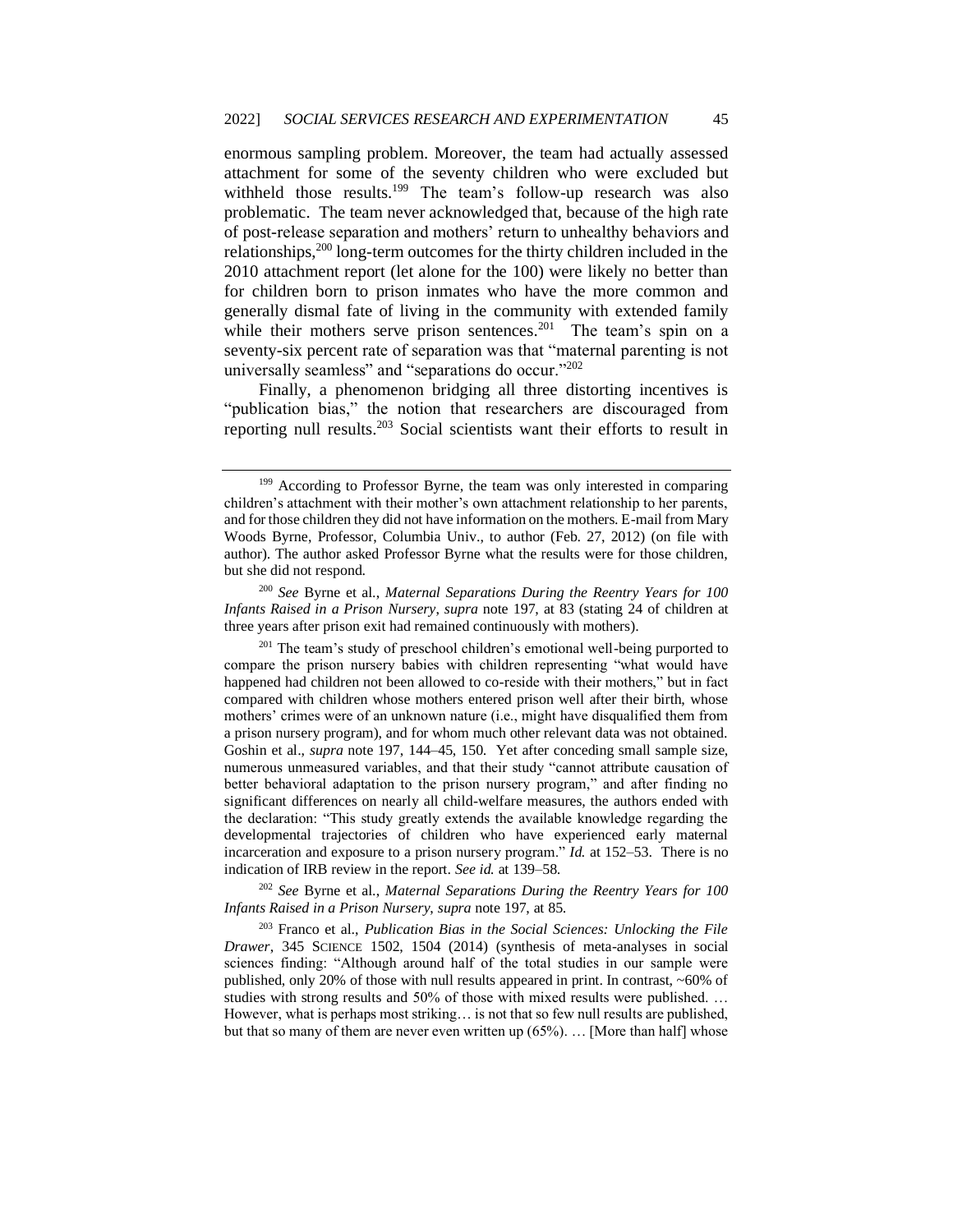publication (for the sake of grants, tenure, reputation, and promoting preferred policies), but journals favor studies with significant findings.<sup>204</sup> Some propose "funding agencies could impose costs on investigators who do not write up the results of funded studies."<sup>205</sup> But so often, especially in the child-welfare field, funding agencies do not want null results revealed.

## *C. Impacted Persons Not Treated as Subjects*

Some social science research is not even deemed human-subject research, so whatever safeguards against flawed design might attend such research do not apply. This is troubling, given the impact published results can have on people's lives. For example, if CPS-related research involves only examining aggregate data, then (1) no interaction with families is required and (2) no examination of confidential personal information is required. Under the regulations, therefore, neither adults nor children would be "subjects" as to whom researchers must get IRB approval and informed consent, and no IRB would have "jurisdiction" to review the study design, as its authority is limited to human-subject research.<sup>206</sup>

Other studies of social service provision might entail interaction with some individuals, such that they are "research subjects" whose informed consent is required and IRB review is required, but the interactions might not be with all those substantially impacted or even those most impacted, and those not directly studied can under current rules be ignored in the approval process.<sup>207</sup> For example, many studies of state response to child maltreatment discussed in Part II entail researcher interaction only with autonomous persons – parents, service providers, agency officials, and/or caseworkers.<sup>208</sup> As to that research, no children are deemed subjects warranting any protection.<sup>209</sup> This is true even as to children whose parents are interviewed and who might be immediately affected by

studies yielded null results and did not write a paper… reported that they abandoned the project because they believed that null results have no publication potential even if they found the results interesting personally[, and] many of them simply lose interest in `unsuccessful' projects.").

<sup>204</sup> *Id.* at 1502–05; Mohammad Hassan Murad et al., *The Effect of Publication Bias Magnitude and Direction on the Certainty in Evidence*, 23 BMJ EVIDENCED-BASED MED. 84, 84 (2018).

<sup>205</sup> Franco et al., *supra* note 203.

<sup>206</sup> *See* Michelle N. Meyer, *There Oughta Be a Law: When Does(n't) the Common Rule Apply?*, 48 J. L. MED. & ETHICS 60, 66–67 (2020).

<sup>207</sup> *See* Holly Fernandez Lynch, *Minimal or reasonable? Considering the ethical threshold for research risks to nonconsenting bystanders and implications for nonconsenting participants*, 34 BIOETHICS 923, 923 (2020).

<sup>208</sup> *See, e.g.*, *supra* notes 63–65 and accompanying text.

<sup>209</sup> *Id.*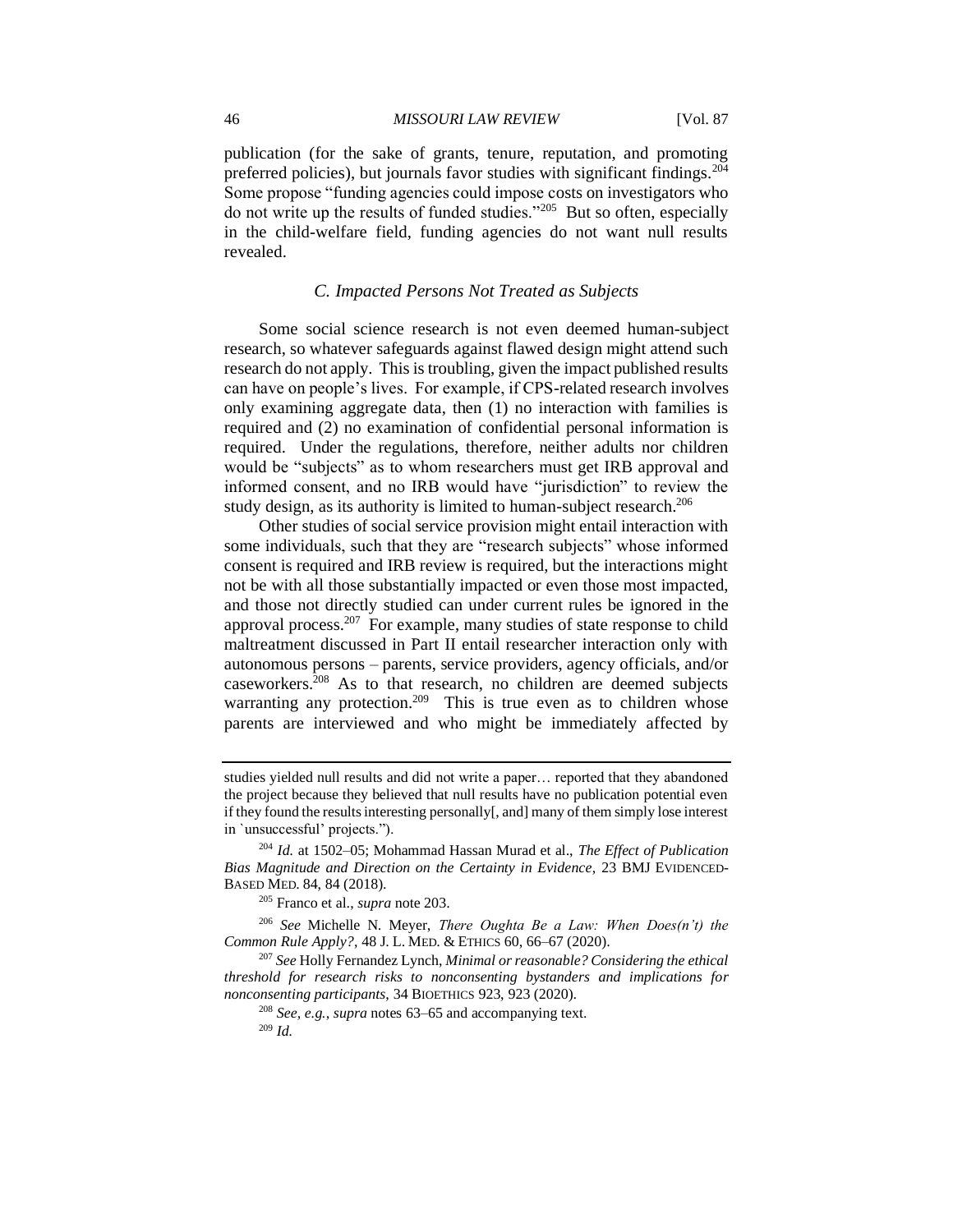researchers' conclusions (i.e., if those conclusions influence a decision whether to continue a particular local programmatic response to child maltreatment).<sup>210</sup> Because the researchers choose not to examine the children's condition directly, the children are not research subjects.<sup>211</sup> For example, surveys of parent satisfaction to determine whether DR is "effective"<sup>212</sup> might call for parents' or caseworkers' opinion as to children's wellbeing (e.g., "Do you think this program is better for your family than a more coercive or aggressive intervention?" or "Are the children safe?").<sup>213</sup> The children are, in a sense, themselves being experimented on with novel maltreatment-response interventions, and researchers might draw conclusions about the impact of the intervention on them. Yet they are not "research subjects," because the researchers choose to interact only with parents and not to study directly the experiment's impact on the children.

Ideally, studies of social services would generally examine directly those most impacted by the services and those for whose benefit the services ostensibly exist. Studies of FDC effects, for example, *ought to* look at (1) whether any delay in permanency prevents or disrupts attachment or causes psycho-emotional distress; (2) whether separation from foster parents that any reunification with parents entails is disorienting or disturbing; and (3) what are rates of later dysfunction among children whose families were channeled to FDC versus those who were not, etc.<sup>214</sup> The studies *should* determine these intervention effects by directly examining the children or their records rather than by asking case workers or parents their opinions about how the children have fared. Yet most studies treat children as "bystanders," even when researchers and

<sup>210</sup> *Id.*

<sup>211</sup> *See infra* notes 299–304 and accompanying text for discussion of subject/bystander distinction.

<sup>212</sup> *See, e.g*., L. Anthony Loman & Gary L. Siegel, *Minnesota Alternative Response Evaluation: Final Report*, INST. APPLIED RSCH. ST. LOUIS, MO. (Nov. 2004), http://www.iarstl.org/papers/ARFinalEvaluationReport.pdf [https://perma.cc/8HUF-N76P].

<sup>213</sup> *See* Lisa W. Coyne & Darin Cairns, *A Relational Frame Theory Analysis of Coercive Family Process*, PLEA AGENCY (Oct. 14, 2015), https://plea-agency.org/wpcontent/uploads/2016/03/Chapter-7-Lisa-W.-Coyne.pdf [https://perma.cc/BG8E-2HY7].

<sup>214</sup> *Cf.* ICFW, ISSUE BRIEF: ASSESSING WELL-BEING IN CHILD WELFARE (2016), https://uwm.edu/icfw/wp-

content/uploads/sites/384/2016/06/AssessingWellBeing.pdf [https://perma.cc/R8T9- KXEG] (describing various child welfare assessment tools); Jasmin Singh & Pieter Rossouw, *Efficacy of Drawings as a Measure of Attachment Style and Emotional Disturbance: An Australian Children Investigation*, 3 INT. J. OF NEUROPSYCHOTHERAPY 124, 126 (2015) (same), *available at*  https://www.thescienceofpsychotherapy.com/efficacy-of-drawings-as-a-measure-ofattachment-style-and-emotional-disturbance/ [https://perma.cc/8AF5-244J].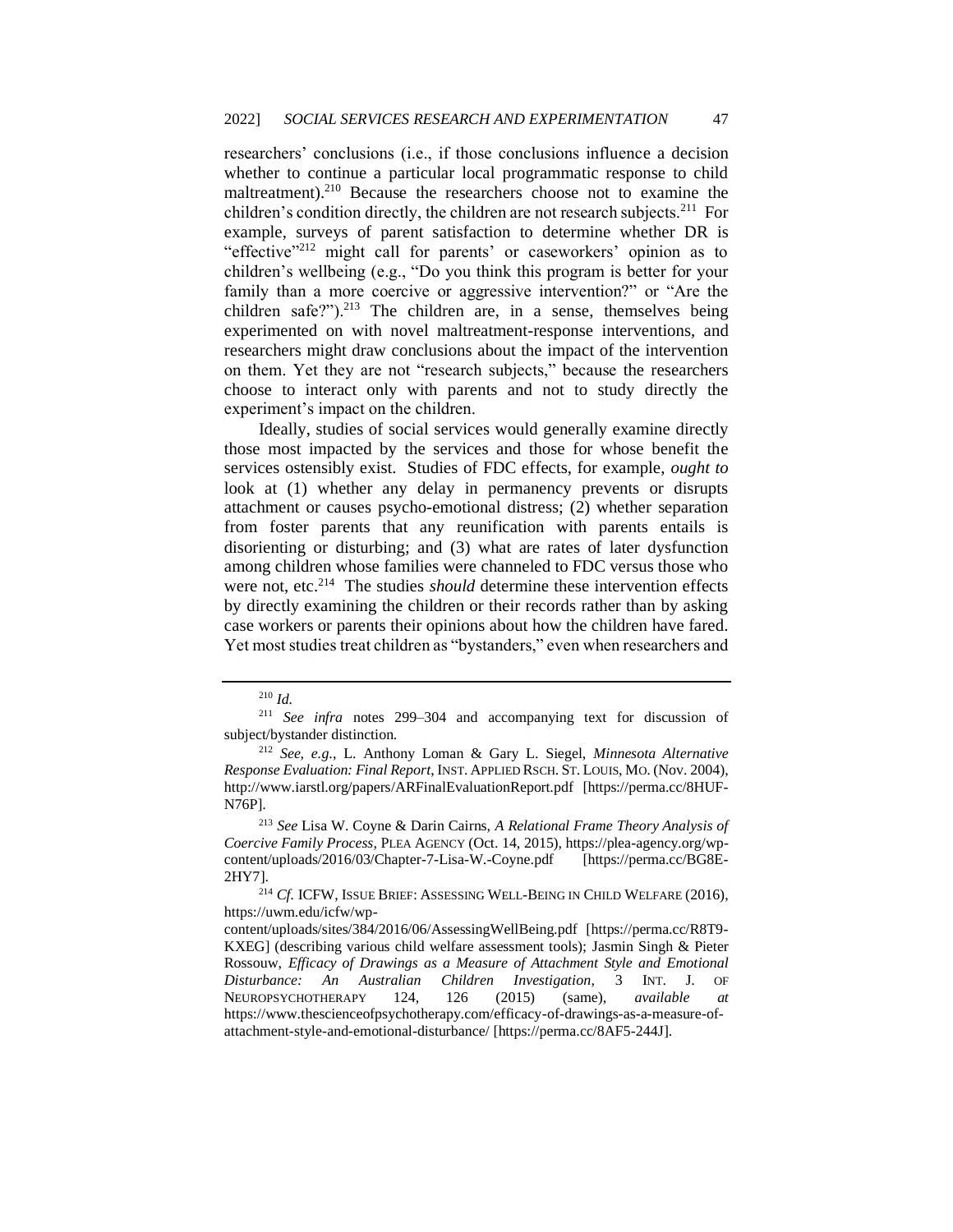#### 48 *MISSOURI LAW REVIEW* [Vol. 87

policy advocates use the studies to support assertions about child welfare. $215$ 

# *D. Even if Impacted Persons Are Treated as Subjects, Protections are Inadequate*

When studies do directly target children, such as assessment of attachment among babies in a prison nursery or behavior problems for children in relative vs. non-relative foster care, they must treat children themselves as research subjects.<sup>216</sup> For several reasons, however, children receive inadequate protection even in these instances.

First, the task of an IRB is generally understood to be limited to protecting subjects from adverse impact from the study itself rather than from the program under study, and specifically from disclosure of private information and traumatic actions or statements by investigators.<sup>217</sup> As evidenced by the steady stream of poorly-designed research published in the child welfare field even after IRB review, IRBs are generally not rigorously assessing design and proposed methodology, because they have no clear mandate to do so.<sup>218</sup> They thus fail to weed out proposals that are result-driven, posing the wrong questions, or otherwise methodologically flawed, yet which might result in continuation of a program injurious to the subjects.

Second, many recipients of social services lack the capacity to give meaningful consent to research participation, and they might not receive adequate proxy representation.<sup>219</sup> Children are presumed incapable, and even teens might find the process and its implications too complex to comprehend what is at stake – for example, if surveyed for their attitudes toward group homes or emancipation.<sup>220</sup> Federal regulations thus

<sup>215</sup> *See, e.g.*, Gerber et al., *supra* note 178.

<sup>216</sup> *See* Naomi Schaefer Riley, *Life Inside a Prison Nursery*, INST. FAM. STUD. (Apr. 10, 2019), https://ifstudies.org/blog/life-inside-a-prison-nursery [https://perma.cc/Q9JN-CMZH].

<sup>217</sup> *See generally* SCHNEIDER,*supra* note 3; SCHRAG, *supra* note 1; Federal Policy for the Protection of Human Subjects, 82 FR 7149, 7151 ("Many studies … involve secondary analysis of data or biospecimens. Risks related to these types of research studies are largely informational, not physical; that is, harms could result primarily from the inappropriate disclosure of information").

<sup>218</sup> *See supra* note 12 and accompanying text.

<sup>219</sup> *Participants with Diminished Capacity to Consent*, UNIV. VA., https://research.virginia.edu/irb-sbs/participants-diminished-capacity-consent [https://perma.cc/R65J-VS8G] (last visited Oct. 23, 2021).

<sup>220</sup> *Id.*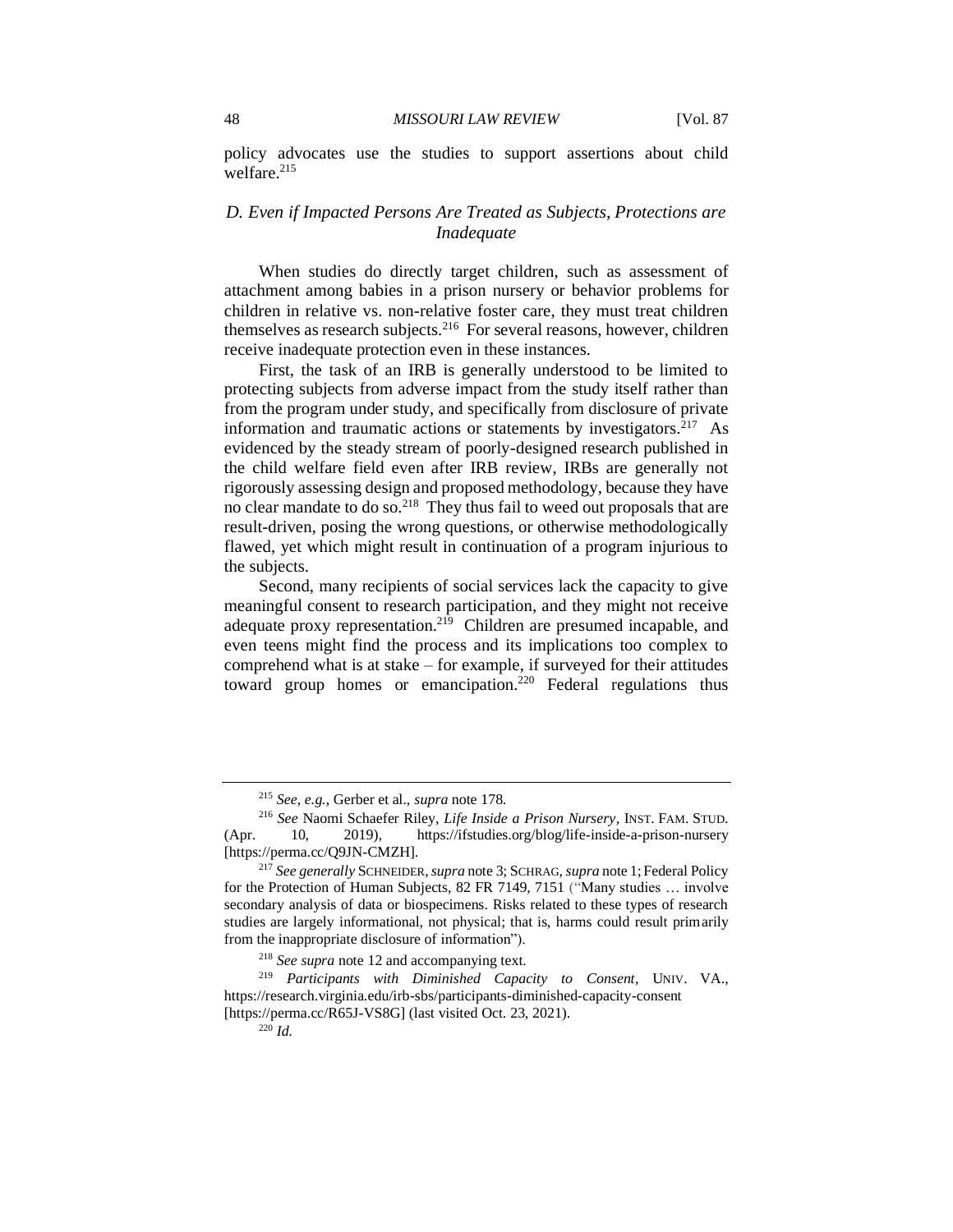presumptively empowers parents to decide on behalf of children, $^{221}$  so researchers rely on parental consent.<sup>222</sup> But, in situations where parents have endangered a child's wellbeing, parents are generally not suitable proxies. Apart from possibly having their own cognitive deficits, there is usually a conflict of interests; parents' presumed primary motivation after being reported for child maltreatment is to retain or quickly regain custody of their children and avoid further state oversight and coercion.<sup>223</sup> Yet that is often inconsistent with children's interest in healthy development within a safe and nurturing environment. Much maltreatment is itself a reflection of parents' subordination of children's interests to their own.<sup>224</sup> Thus, parents might give proxy consent just because they think appearing cooperative will help them, and they might refuse if they worry a child might reveal something negative about them.

Outside the CPS system, too, parents' and children's interests can conflict. Incarcerated women, for example, have intense self-interest in moving to a more comfortable, low-conflict nursery unit and having a baby with them; that is a far more pleasant way to do time.<sup>225</sup> Further, parents' volition is substantially compromised in child protection and criminal justice systems, which threaten profoundly negative consequences for non-cooperation.<sup>226</sup> Proxies for other groups of nonautonomous persons, such as mentally ill or disabled adults, might also be of questionable reliability in some circumstances.

Conflict and coercion are very common with state response to parental dysfunction, so one might expect to see independent advocates frequently appointed for children in connection with research, $227$  to substitute for parents, but there is no indication of this being done in any

<sup>221</sup> Lynch, *Minimal or reasonable? Considering the ethical threshold for research risks to nonconsenting bystanders and implications for nonconsenting participants*, *supra* note 207, at 926.

<sup>222</sup> *See, e.g.*, Byrne et al., *Maternal Separations During the Reentry Years for 100 Infants Raised in a Prison Nursery*, *supra* note 197.

<sup>223</sup> *See id.*

<sup>224</sup> *Id.*

<sup>225</sup> Anne E. Jbara, *The Price They Pay: Protecting the Mother-Child Relationship Through the Use of Prison Nurseries and Residential Parenting Programs*, 87 IND. LAW REV. 1825, 1844 (2012).

<sup>226</sup> *See* Merritt, *How Do Families Interact with CPS?*, *supra* note 173, at 203– 05, 209–10; U.S. DEP'T HEALTH & HUM. SERVS., WORKING WITH THE COURTS IN CHILD PROTECTION 26 (2006), https://www.childwelfare.gov/pubpdfs/courts.pdf [https://perma.cc/HS7A-QTP8].

<sup>&</sup>lt;sup>227</sup> *Cf.* U.S. DEP'T HEALTH, EDUC., & WELFARE, THE BELMONT REPORT 7 (Apr. 18, 1979), https://www.hhs.gov/ohrp/sites/default/files/the-belmont-report-508c\_FINAL.pdf [https://perma.cc/364S-LDXC] [hereinafter *The Belmont Report*] (stating that legally-authorized representatives ("LARs") for non-autonomous persons "should be those who are most likely to understand the incompetent subject's situation and to act in that person's best interests.").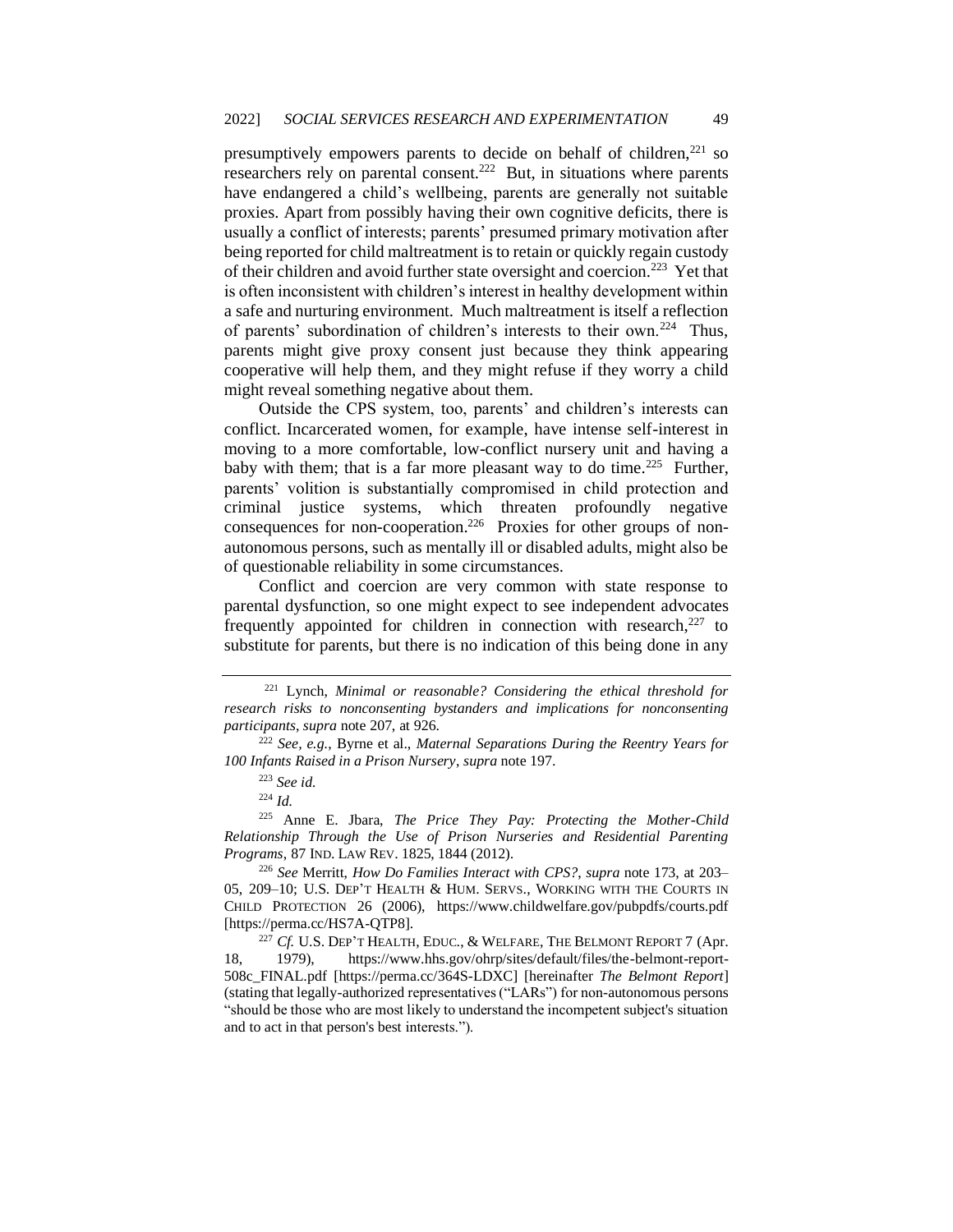of the research discussed in this Article. A typical university IRB might have no members who appreciate these problems with parental proxy consent. Columbia University's IRB, for example, seemingly saw no problem with incarcerated women giving consent for their babies' subjection to an attachment study; it enlisted a prisoner advocate to review Byrne's proposal, but no advocate for children.<sup>228</sup> Thus, though it is a positive thing when researchers look directly at the welfare of children, there might be no real protection against potential harm from the way that research is designed, conducted, or reported, because there is no reliable IRB review nor appropriate informed consent.

Harms to children from studies (as opposed to the underlying experimentation) are of two sorts. First, the research might involve potentially disturbing interactions. For example, a line of questioning or even just observing could be upsetting to a child or interfere with provision of a therapy. The essence of attachment assessment with infants, for example, is to generate anxiety in them and then observe whether they look to a caregiver to resolve it.<sup>229</sup> Questioning children in foster care about their situation would certainly be fraught.

Second, the research could be used improperly to validate and prolong children's current situation, possibly to their detriment. Typically, biased research validating a program will adversely affect only future entrants to the child-protection system, because current participants will have exited by the time of publication. However, in some instances the timing of reporting results and reacting to them could be such that some children examined are themselves impacted by researchers' conclusions.<sup>230</sup> For example, someone might examine the developmental progress at age one for infants in the Washington State prison nursery program, which allows children to stay until their third birthday.<sup>231</sup> They might quickly conclude and report to authorities that the children are doing well – ignoring or downplaying contrary indications. The authorities might then rely on that report to continue the program and those children's residence in the prison. Similarly, study of children whose stay in foster care is prolonged by FDC or relative placement – which might report only rates of physical abuse and ignore impact on attachment and psychological wellbeing – could be sufficient basis for judges or legislators to persist with their approach, causing the very children studied to remain in foster

<sup>228</sup> Byrne et al., *Maternal Separations During the Reentry Years for 100 Infants Raised in a Prison Nursery*, *supra* note 197, at 81.

<sup>229</sup> *Id.*

<sup>230</sup> *See The Belmont Report*, *supra* note 227.

<sup>231</sup> Melissa Santos, *'I really want him to have a different life.' How Some Female Inmates are Raising Babies Behind Bars*, NEWS TRIBUNE (Apr. 6, 2017, 5:28 PM), https://www.thenewstribune.com/news/politics-government/article140712783.html.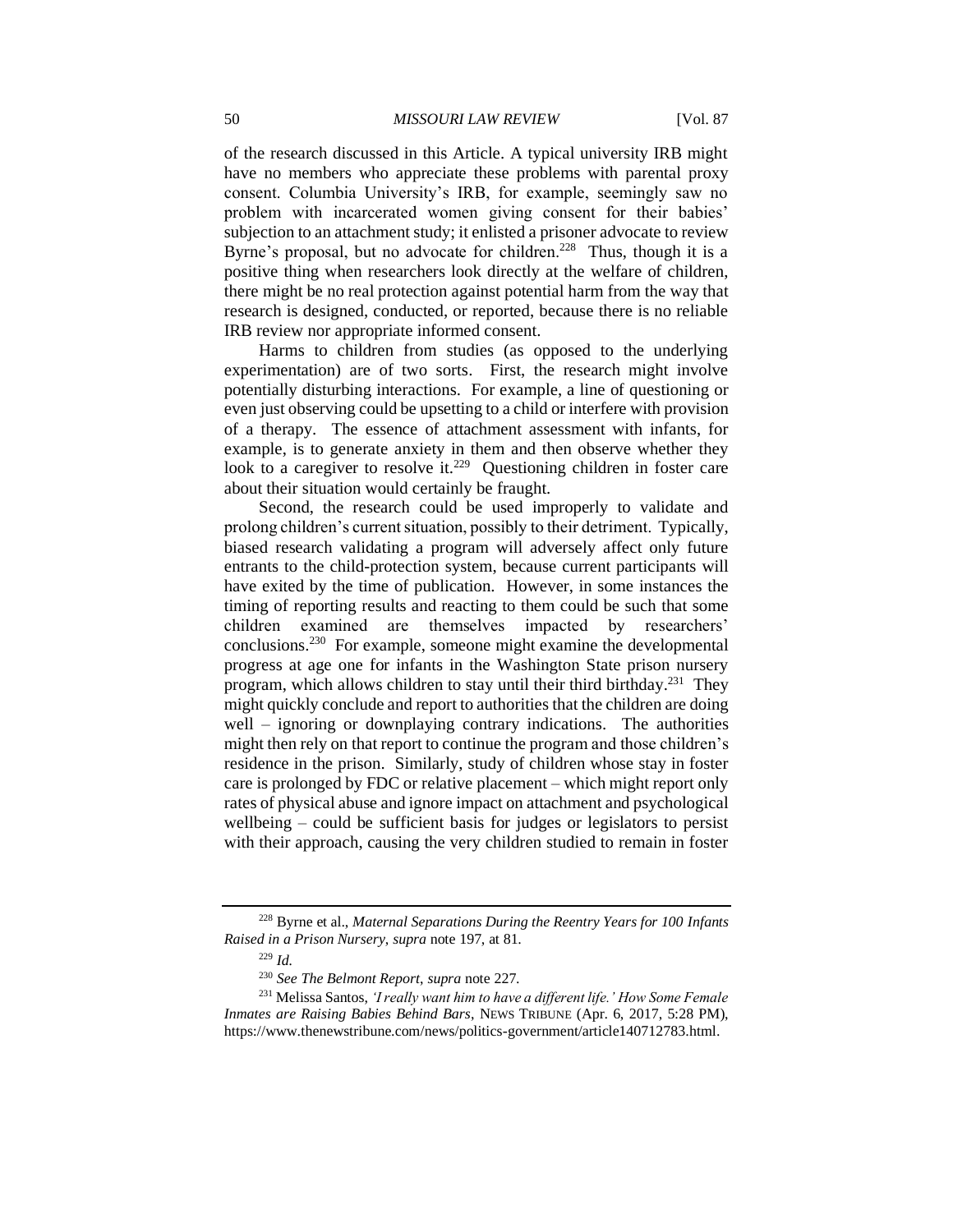care longer.<sup>232</sup> Potential detriment to future entrants from bad research also provides reason to prevent it, of course, but that might require a mechanism other than informed consent, which focuses on research subjects' welfare. Part V considers some possibilities, including IRB scrutiny of research design.

# *E. Some Autonomous Persons Are Incapable of Voluntary Informed Consent*

Many public benefit or service contexts entail a coercive environment and diminished capacity among clients. CPS-involved parents threatened with loss of custody, TPR, or criminal charges might fear making the "wrong choice" about participation in a study. In its traditional form, the CPS process is likely experienced by most parents as disempowering.<sup>233</sup> Imagine an FDC judge informing a poor parent with an addiction and little education that she has qualified for the program and that FDC has various virtues for any parent truly committed to her children. Then, after the parent has consented, the judge says "oh, by the way, will you agree to being part of a study I and some colleagues are conducting?" Fearing TPR or referral to criminal court, the parent can hardly give "voluntary" consent. Likewise, in prison nurseries, mothers live in constant fear of prison officials taking their babies away and sending them back to a regular prison unit.<sup>234</sup> If those officials approve a study of the program, mothers risk adverse consequences if they decline consent to participation on their own behalf or on their child's behalf.<sup>235</sup>

Moreover, some social service clients might not receive full information about the nature and implications of research and might be less capable of requesting or digesting more information, or of formulating an explanation for refusing to participate, because of diminished capacity stemming from disability, mental illness, or substance abuse.<sup>236</sup> Some parents might be adversely affected by the study itself; it might be intrusive, inconvenient, upsetting, confusing, etc. They might receive less effective treatment than they otherwise would. Or, the results might lead some decision maker to act contrary to their interests (e.g., discontinue the

<sup>232</sup> *See* Nina Williams-Mbengue, *The Social and Emotional Well-Being of Children in Foster Care*, NAT'L CONF. STATE LEGIS., https://www.ncsl.org/Portals/1/Documents/cyf/Social\_Emotional\_WellBeing\_Newsl etter.pdf [https://perma.cc/2ZTA-CZLJ] (last visited Oct. 24, 2021).

<sup>233</sup> *See* Merritt, *supra* note 173, at 203–05, 209–10.

<sup>234</sup> *See* Dwyer, *Jailing Black Babies*, *supra* note 85, at 465, 489–90.

<sup>235</sup> *Cf.* Matt Lamkin & Carl Elliott, *Involuntarily Committed Patients as Prisoners*, 51 U. RICH. L. REV. 1041, 1064 (May 2017).

<sup>236</sup> *Cf. id.* at 1055–56.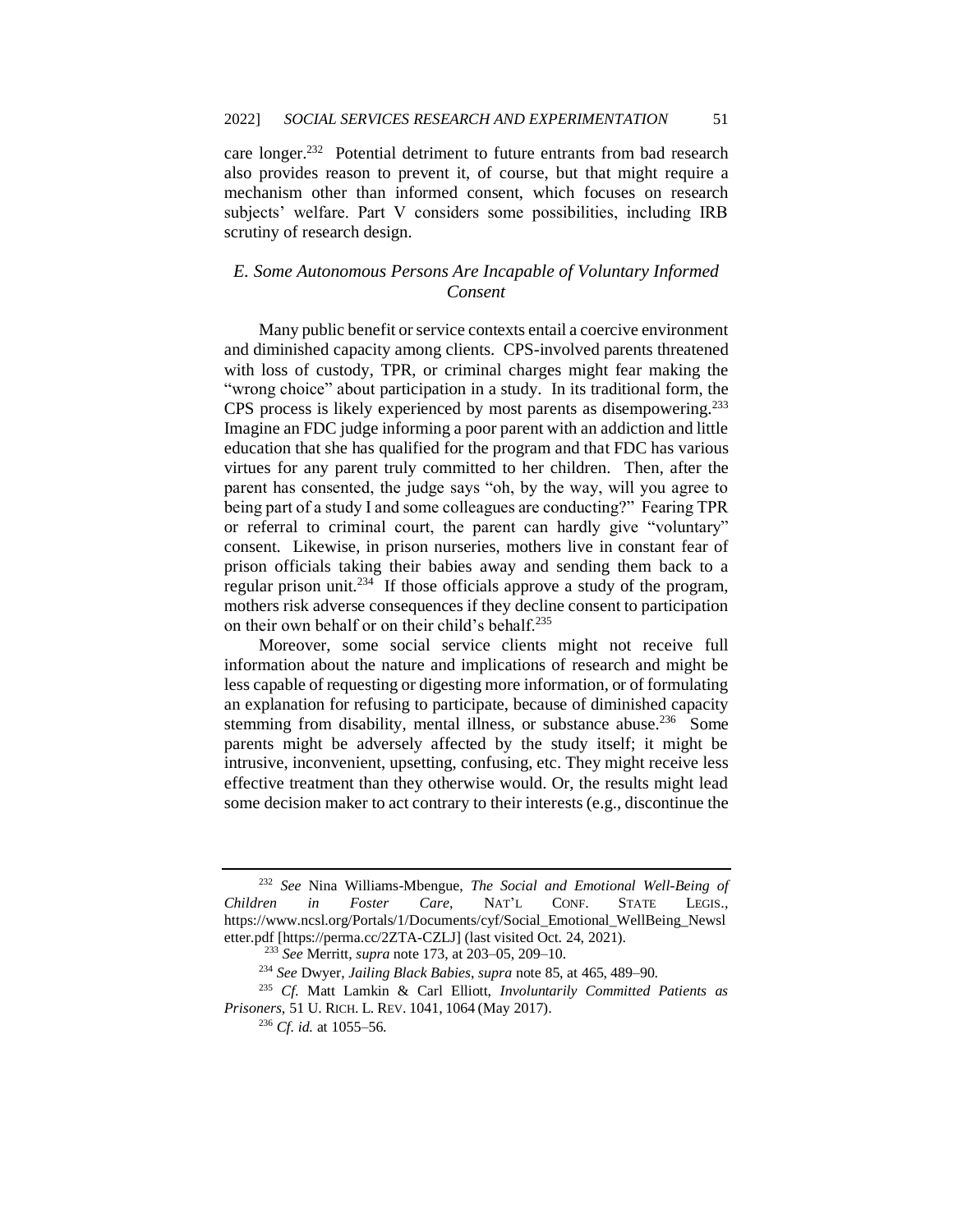program, prolong a program even though it is ineffective yet creates a false impression that parents have been given a "fair chance").

In sum, children of dysfunctional or incapacitated parents suffer from bad policy making because unpromising innovations in state response to their plight are not subject to effective protective pre-implementation protocols, and because research used to launch and perpetuate the experiments is badly designed and either fails to treat children as research subjects or secures consent to children's participation by illicit means. Similar circumstances and problems might exist with institutional handling of adults of diminished capacity, such as those in psychiatric hospitals, drug rehabilitation centers, prisons, and congregate care for those with mental disabilities.

Other policy contexts might present a subset of these concerns. For instance, innovative practices and programs in ideologically fraught areas such as policing, gender dysphoria, and abortion counseling also are not likely to be treated as human-subject experiments requiring rigorous expert pre-implementation approval. Research in any social science field can be poorly designed because of incompetence, funder expectations, or researcher ideology. In studying other non-medical aspects of life for vulnerable populations – for example, sexual freedom for adults in institutional care or impact on family life from dispensing welfare benefits in a new way – researchers might fail to treat those persons as subjects, even though their study will inform policy most directly impacting those persons, instead focusing on their surrogates or on service providers. In other fields of study, too, investigators might solicit consent from representatives who have conflicting interests or feel pressured to consent – for example, studies of impact on psychiatric patients of novel behaviormodification therapies or the child-welfare impact of housing-relocation subsidies. $237$  And, in many areas of life, members of vulnerable groups giving consent for their own participation in research might lack freedom or capacity to give truly voluntary and informed consent. Part IV examines what protections existing laws and guidelines provide against these dangers.

<sup>&</sup>lt;sup>237</sup> Grimes v. Kennedy Krieger Inst., 782 A.2d 807, 814–15 (2001) ("parents, whether improperly enticed by trinkets, food stamps, money or other items, have no more right to intentionally and unnecessarily place children in potentially hazardous nontherapeutic research surroundings, than do researchers. In such cases, parental consent, no matter how informed, is insufficient. … If the research methods, the protocols, are inappropriate then… consent of the parents, or of any consent surrogates, in our view, cannot make the research appropriate or the actions of the researchers and the Institutional Review Board proper.").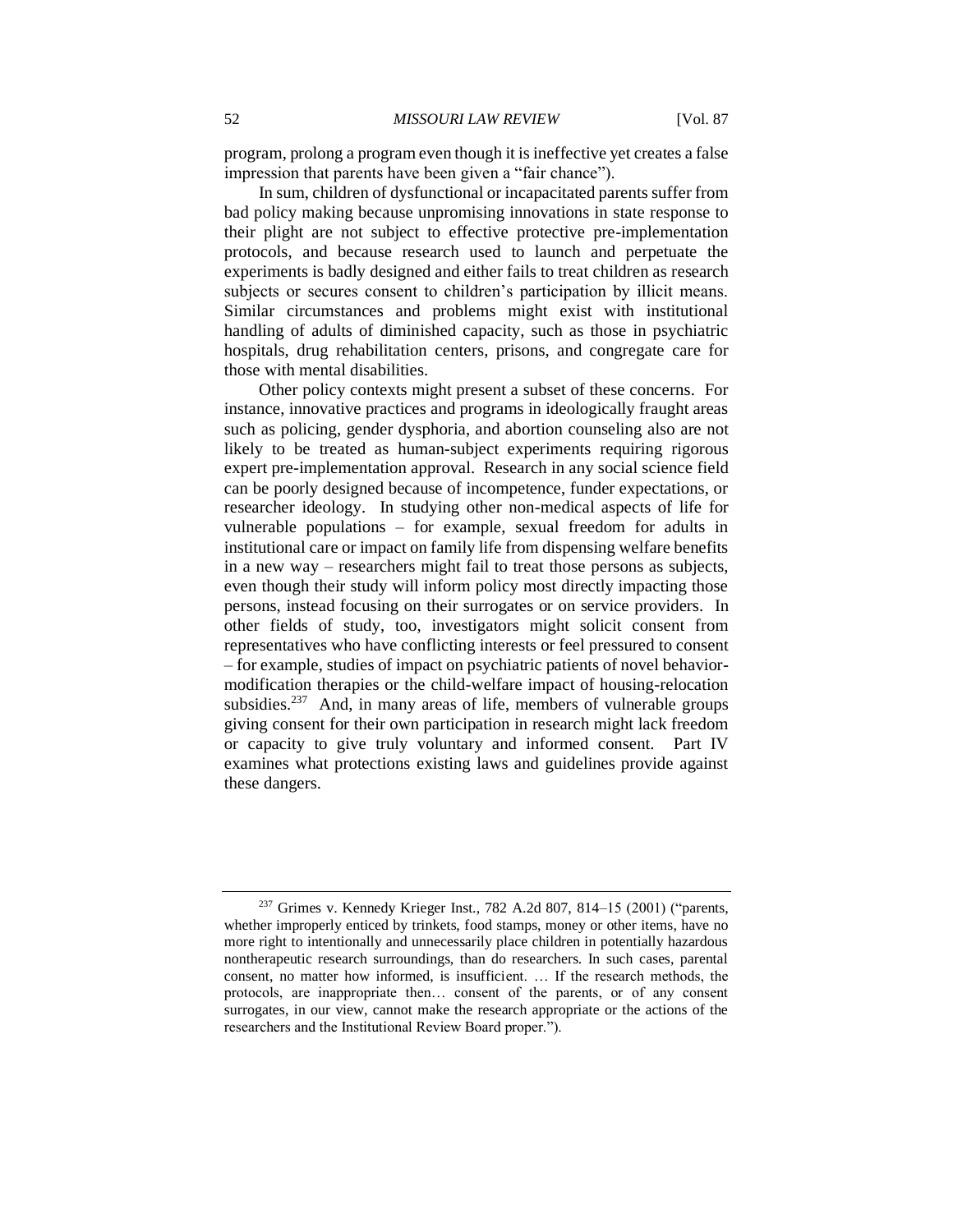### IV. EXISTING RULES

The social service world has relied on political actors and journal editors to protect society from ideologically-driven policy experiments fueled by bad research. Part II illustrated the dysfunction in this regime. This Part examines existing regulation of experimentation and research, to discern the extent to which legal bases already exist for better disciplining social services and social science, focusing on problems Part III identified.

### *A. Preventing Unpromising Experimentation*

Federal regulations require manufacturers of a "drug" or medical "device" to secure approval from the Food and Drug Administration based on showing safety and efficacy relative to already-available treatments, before applying the product to human bodies for "diagnosis, cure, mitigation, treatment, or prevention of disease" or alteration of "the structure or any function of the body." $238$  The stringency of the process depends on whether the product is entirely new or instead a generic imitation of or modification to an already-approved product.<sup>239</sup> In any case, a multi-disciplinary team of experts reviews the evidence and must find sufficient reason to believe the innovations would generate benefits outweighing risks of harm.<sup>240</sup> If so, the agency would initially permit only piloting of the new intervention – that is, administration to a small number of humans under close study.<sup>241</sup> Only if that study further supported a finding of safety, effectiveness, and acceptable risk of harm, would promoters be permitted to administer it to a larger group of persons.<sup>242</sup> Then, after further research confirmation, to a still larger group. Only after study of a third "clinical trial" confirms safety and effectiveness (relative to existing alternatives) outweighing risks may manufacturers market the

 $238$  21 U.S.C. § 355, 360e, 321(g), (h).

<sup>239</sup> *See* Jonathan J. Darrow et al., *The 505(b)(2) Drug Approval Pathway*, 74 FOOD & DRUG L.J. 403, 404 (2019).

<sup>240</sup> *Benefit-Risk Assessment in Drug Regulatory Decision-Making*, U.S. FOOD & DRUG ADMIN. (Mar. 30, 2018), https://www.fda.gov/files/about%20fda/published/Benefit-Risk-Assessment-in-Drug-Regulatory-Decision-Making.pdf [https://perma.cc/8TSA-QWL7].

<sup>241</sup> *See Factors to Consider Regarding Benefit-Risk in Medical Device product Availability, Compliance, and Enforcement Decisions: Guidance for Industry and Food and Drug Administration Staff*, U.S. FOOD & DRUG ADMIN. (Dec. 27, 2016), https://www.fda.gov/files/medical%20devices/published/Factors-to-Consider-Regarding-Benefit-Risk-in-Medical-Device-Product-Availability--Compliance--and-Enforcement-Decisions---Guidance-for-Industry-and-Food-and-Drug-Administration-Staff.pdf [https://perma.cc/B7C7-K49C].

<sup>242</sup> *See* Darrow et. al, *supra* note 239.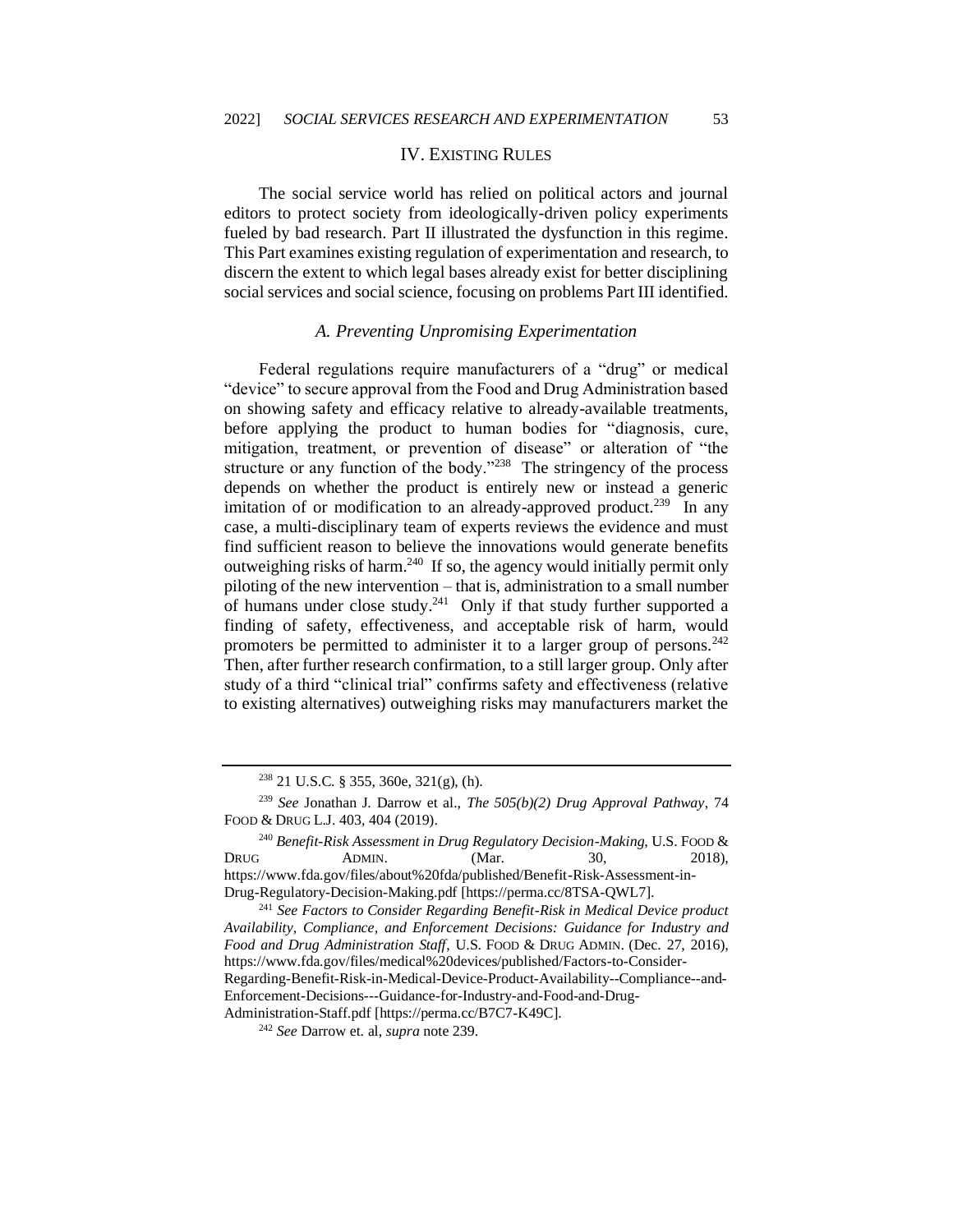intervention widely.<sup>243</sup> They must do so with appropriate "labeling" to inform users of risks and how to minimize them.<sup>244</sup>

Presently, no federal law requires comparable agency review, with study of piloting at successive levels, of proposed new interventions in human lives that are not drugs or medical devices. Some other interventions are also physical – for example, medical procedures, taking physical possession of people and putting them in a new environment, or applying aversive physical stimuli to control behavior. Others are more psychological than physical, as that distinction is conventionally understood, involving communications or non-physical stimuli or incentives intended to modify mood or behavior or to gather data. Government agencies and private entities are now presumptively free to experiment with new interventions of these sorts without *ex ante* constraint.

In a few social-service settings, legal representation serves as a potential safeguard for vulnerable persons– specifically, when they are in state custody or under court supervision.<sup>245</sup> In child protection court proceedings, appointment of a lawyer or guardian ad litem for the child is common.<sup>246</sup> Such representatives could, in theory, endeavor to block involvement of children in experimental programs – for example, by filing a petition asking the juvenile court judge to exclude the child they represent from a new, unproven process or policy, perhaps asserting the child's right to the best intervention already available. They might, for example, request change of permanency plan from reunification to adoption if CPS appears inclined, under a novel and untested program, to drag out parent-rehabilitation efforts too long with too little hope.

That particular request, however, is not likely to receive much hearing in an FDC or other court where the judge supports the novel parent-supportive approach being undertaken; juvenile court decisions are highly discretionary and judges believe themselves constrained by constitutional rights of parents but generally not of children. Parents might be given a choice whether to participate, but the child's advocate will not. And as to some agency actions, there might be no legal basis for anyone to challenge. For example, if a foster-care agency is determined to disrupt a long-term non-relative placement in favor of kin care consistent with a

<sup>243</sup> *See* Marcia Boumil, *FDA Approval of Drugs and Devices: Preemption of State Laws for "Parallel" Tort Claims*, 18 J. HEALTH CARE L. & POL'Y 1, 4–6 (2015).

<sup>244</sup> *See Development & Approval Process: Drugs*, *supra* note 28; *Step 3: Clinical Research*, FDA (Jan. 4, 2018), https://www.fda.gov/patients/drug-developmentprocess/step-3-clinical-research [https://perma.cc/D7JQ-VG2W].

<sup>245</sup> *See Representation of Children in Child Abuse and Neglect Proceedings*, CHILD.'S BUREAU, https://www.childwelfare.gov/pubpdfs/represent.pdf [https://perma.cc/FL7L-7E9X] (last visited Oct. 22, 2021).

<sup>246</sup> *See* 42 U.S.C. § 5106(a)–(b).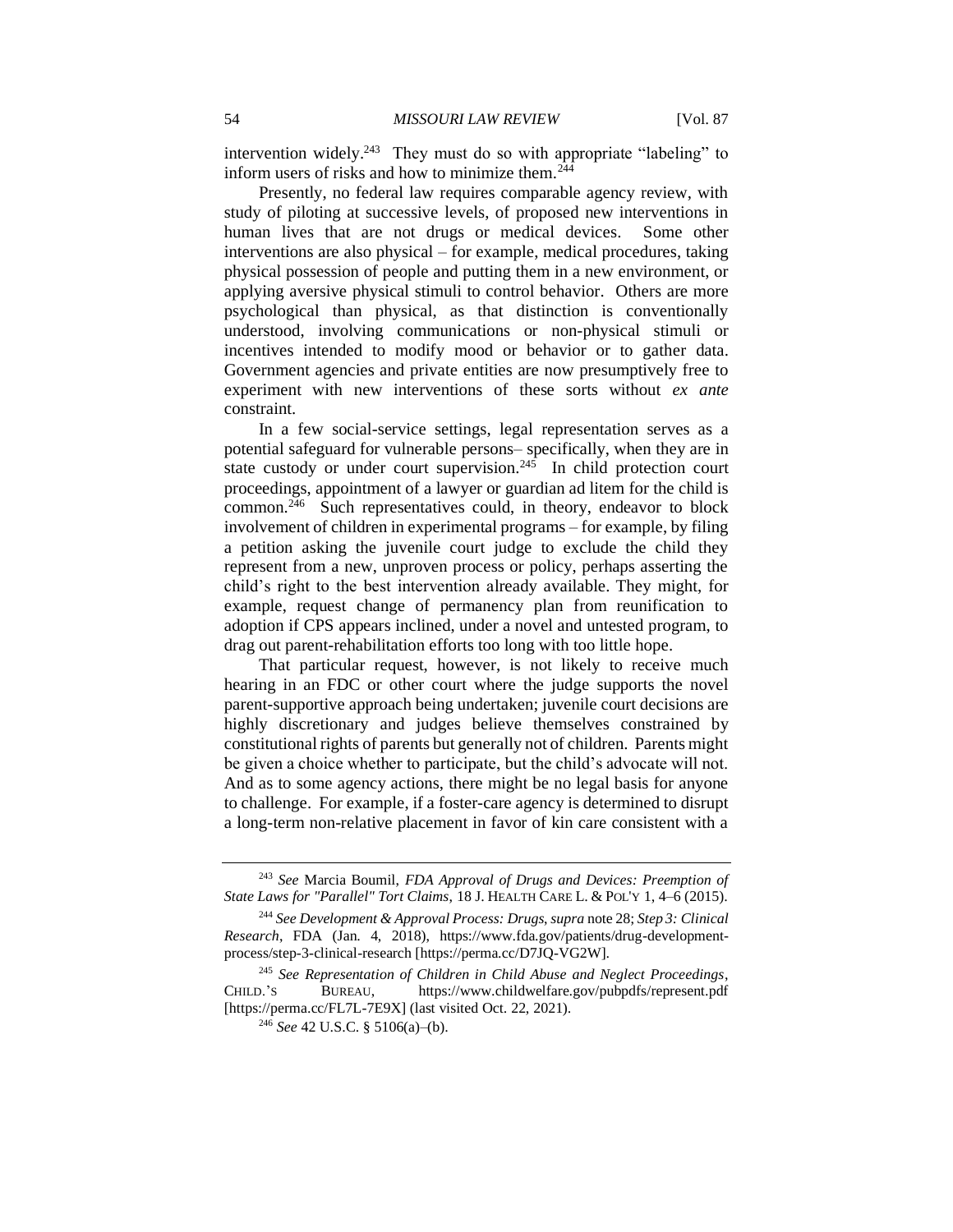new policy predicated on the false belief that research has shown children always fare better in care of relatives, a GAL might have no legal basis for challenging this action.<sup>247</sup> In any event, the juvenile court judge might share the agency's mistaken view about kin placements or the mindset that kin or racial groups own children.

Moreover, GALs generally do not challenge policies.<sup>248</sup> They lack the necessary motivation, legal creativity, and resources.<sup>249</sup> And, there might be no entity other than GALs able to act on behalf of a child or nonautonomous adult to halt harmful experimentation, as to that client or all such persons entering the system, nor any legal basis for such action. Some impact litigation has been brought to reform foster care systems that operate very poorly, but not to prevent or end innovations in case handling (and it typically focuses on the same evaluative criteria as the bad research, such as speed of return to parental custody).<sup>250</sup> In any event, injunctive relief does little to deter agencies from experimenting in the first place. So, even if there were ample funding for system litigation, it would have a whack-a-mole futility to it. Outside the child protection system, there might be even lesser prospects for any check on social-service experimentation impacting vulnerable persons, if there is no court oversight and no appointment of legal representatives for them, as is true, for example, with placement of babies in prisons.

Ex-ante constraint on social services innovation *per se* is thus virtually non-existent, at least so long as an agency is operating within its scope of legal authority and discretion. There is the possibility, if novel interventions in individuals' lives happened to be undertaken as part of a "research" project, with an aim from the outset to study its effects, that prior IRB approval by an independent body would be required. That would resemble FDA approval of drugs and devices insofar as it assesses the safety of the intervention for "subjects."<sup>251</sup> And, as with any medical intervention (whether experimental or not), the regulations also would require informed consent by or on behalf of research subjects.<sup>252</sup> However, such screening and oversight apply only to the research activity *per se* and to the actions of researchers, and social service innovation is typically not

<sup>247</sup> *See generally* A.R.L. Complaint, *supra* note 115.

<sup>248</sup> *See generally* Mary K. Wimsett, *The Guardian Ad Litem Program-Expanding the Model and Meeting New Challenges* 77 FL. BAR J. 26 (Dec. 2003).

<sup>249</sup> *Id.*

<sup>250</sup> *See Washington D.C.: Lashawn A. v. Mayor Bowser*, BETTER CHILDHOOD, https://www.abetterchildhood.org/washington-dc [https://perma.cc/ME3C-Y6GS] (last visited Oct. 24, 2021).

<sup>251</sup> *See Development & Approval Process: Drugs*, *supra* note 28.

<sup>252</sup> *See Draft Guidance: Informed Consent Information Sheet Guidance for IRBs, Clinical Investigators, and Sponsors*, U.S. DEP'T HEALTH & HUM. SERVS. FDA (July 2014), https://www.fda.gov/media/88915/download [https://perma.cc/G9WC-5TB3].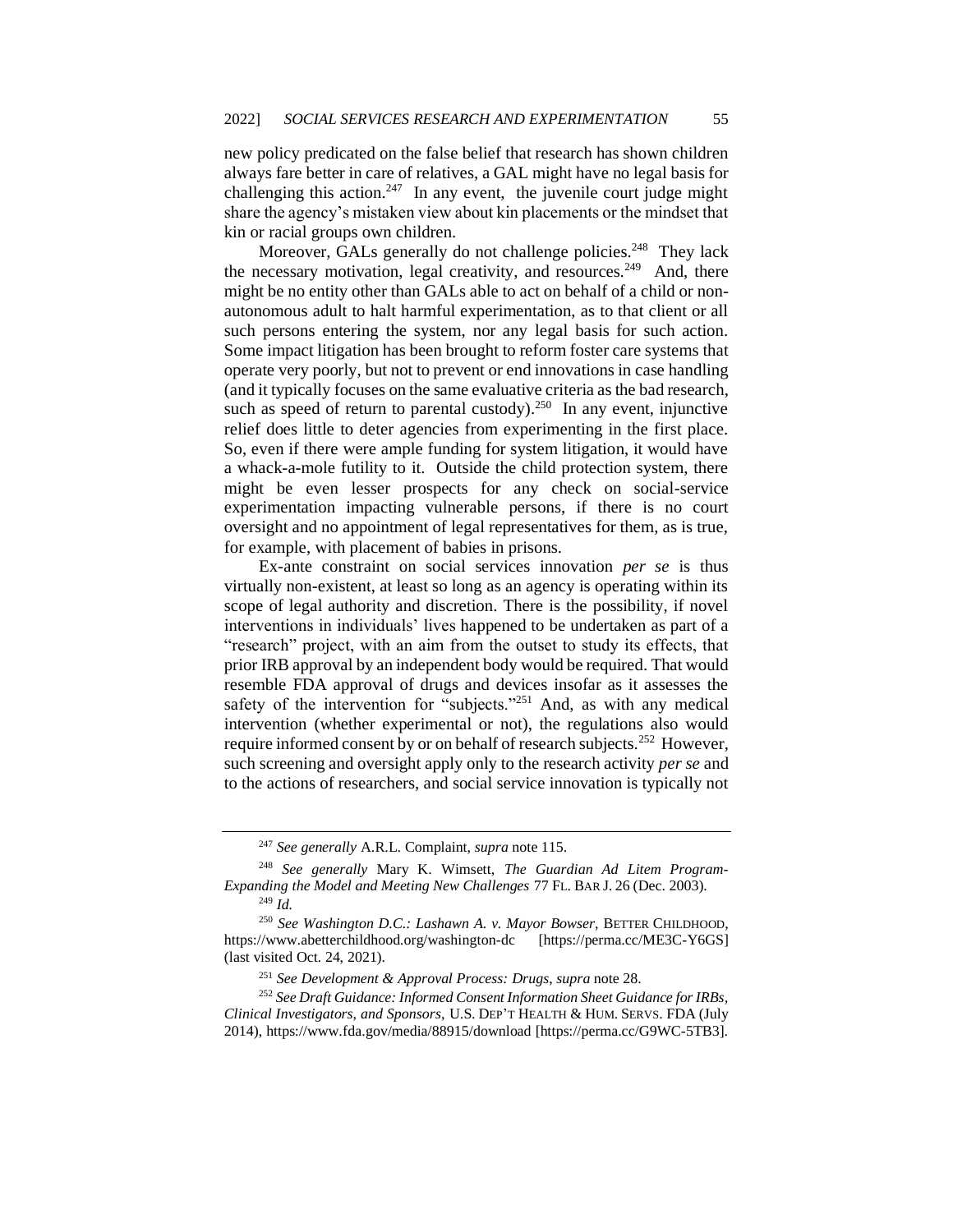structured like a clinical trial, embedded in a research project.<sup>253</sup> In studies of social services, the research is usually done by individuals other than those providing the interventions, and the "research" would therefore not encompass the services themselves.<sup>254</sup> The IRB would be concerned only with what researchers themselves do to people: interviewing, observing, collecting information, not what the agency does to them.<sup>255</sup>

Notably, even in medicine, experimentation occurs informally in clinical practice and, unless studied in a fashion that makes it "research," without pre-approval or oversight by any ethics body.<sup>256</sup> This occurs particularly in direct treatment of individual patients, when physicians are not administering a new drug or device but rather trying a new technique, process, or use of already-FDA-approved medications.<sup>257</sup> Thus, at work outside the narrow medical context of new drugs and devices is a distinction between innovative "practice" and research.<sup>258</sup> For the most part, current law imposes *ex ante* constraints only on the latter.<sup>259</sup> In medicine, however, the possibility of *ex-post* penalty, in the form of a tort suit, creates some deterrent to reckless experimentation with procedures.<sup>260</sup> Malpractice law looks to customary practice in the field as a standard of conduct, so novel approaches are inherently suspect.<sup>261</sup> In contrast, in social services, including child welfare programming, there might be no such *ex post* recourse for harmful experimentation, no way for those harmed to inflict a penalty on those responsible, and therefore no disincentive to gambling on novel ideas. The United States Constitution provides some check on harmful action by state agencies, but an important U.S. Supreme Court decision rejecting a constitutional tort claim against a child protection agency is viewed as establishing that state response to

<sup>258</sup> *See* Alda Yuan, *Blurred Lines: The Collapse of the Research/Clinical Care Divide and the Need for Context-Based Research Categories in the Revised Common Rule*, 74 FOOD & DRUG L. J. 46, 47, 50 (2019).

<sup>259</sup> *See* 46 C.F.R. 46.101 (2018); David Casarett et al., *Determining When Quality Improvement Initiatives Should be Considered Research: Proposed Criteria and Potential Implications*, 283(17) JAMA 2275 (May 3, 2000).

<sup>260</sup> *See* Laakmann, *supra* note 257, at 915–16.

<sup>253</sup> *See, e.g.*, Tim Kalantjankos, *What Research Methods Are Used in Social*  Work?, SOC. WORK DEGREE CTR. (Sept. 2019), https://www.socialworkdegreecenter.com/study/social-work-research-methods/ [https://perma.cc/ZLU5-CK9M].

<sup>254</sup> *See id.*

<sup>255</sup> *AAUP Report*, *supra* note 3.

<sup>256</sup> *See* Mark A. Rothstein et al*.*, *Unregulated Health Research Using Mobile Devices: Ethical Considerations and Policy Recommendations*, 48 J. L., MED., & ETHICS 196, 198 (Apr. 28, 2020).

<sup>257</sup> Anna B. Laakmann, *When Should Physicians Be Liable for Innovation?*, 36 CARDOZO L. REV. 913, 935–36 (Feb. 2015).

<sup>261</sup> *Id.* at 915.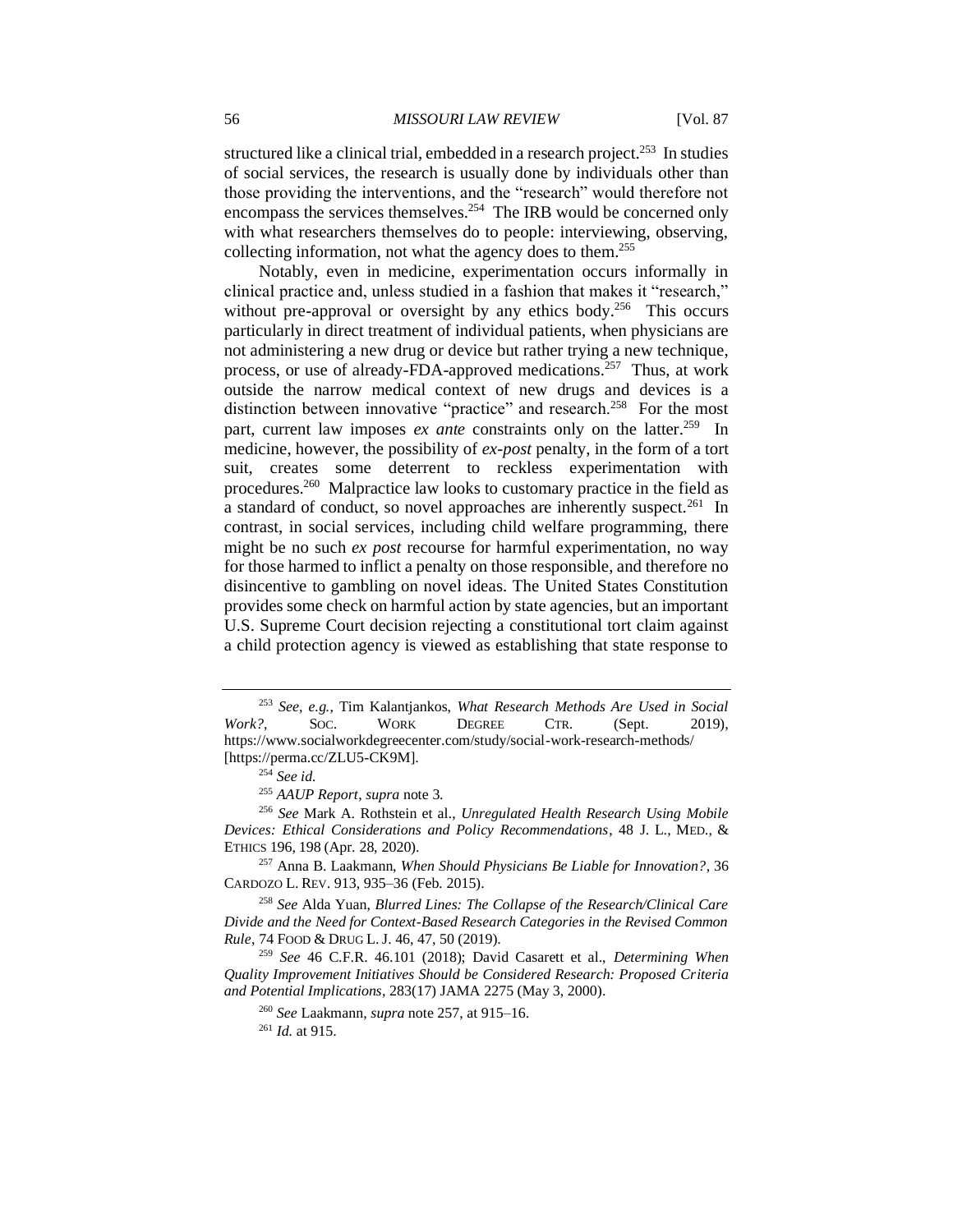private harms is outside constitutional bounds, with the limited exception of potential state liability for abuse occurring within state-operated facilities, including foster care.<sup>262</sup> State protection of children from maltreatment by parents or other private parties is gratuitous, the Court said, not something to which children have any right, and so can be carried out poorly with impunity.<sup>263</sup> The Court later said the same regarding police protection of adult domestic-abuse victims.<sup>264</sup>

In any event, in the realm of child protection, parents generally cannot be expected to file suit for compensation when a new approach to family preservation proves detrimental for a child, because the approach likely would have been designed to serve the parents' interests and they would have agreed to participate, and it might be that no one else is motivated or would be permitted to file such a suit.<sup>265</sup> Further, qualified sovereign immunity insulates state actors from liability unless a practice violated a clearly-established legal rule,<sup>266</sup> which is unlikely to be the case with any experimental programmatic social-service responses to child maltreatment or other human welfare predicaments.

## *B. Counter-Acting Researcher Bias*

The federal regulations governing research, generally referred to collectively as The Common Rule ("TCR"), could address some problems in research identified in Part III, and that could in turn lessen the likelihood of ill-advised policy experiments being initiated or prolonged. TCR applies to research financially supported by particular federal agencies, including the Department of Health and Human Services ("DHHS"), and most states have adopted regulations patterned after TCR that apply to all human-subject research within their jurisdiction regardless of funding source.<sup>267</sup> Most universities and other institutions receiving federal money

<sup>262</sup> *See* Mary Kate Kearney, *Deshaney's Legacy in Foster Care and Public School Settings*, 41 WASHBURN L.J. 275, 284 (2002).

<sup>263</sup> *Id.*

<sup>264</sup> Castle Rock v. Gonzales, 545 U.S. 748 (2005).

<sup>265</sup> *See, e.g.*, Whitmore v. Arkansas, 495 U.S. 149, 163–64 (1990) (Federal Rule of Civil Procedure 17 allows a "next friend" to bring suit on behalf of a child, but few people pursue that possibility, and the court must approve the representative status of that person.).

<sup>266</sup> *See, e.g.*, Doe ex rel. Johnson v. S.C. Dep't of Soc. Servs., 597 F.3d 163, 169 (4th Cir. 2010).

<sup>267</sup> *See, e.g.*, *Ethical Guidelines, Federal Regulations and State Statutes*, UCI OFF. RSCH., https://research.uci.edu/compliance/human-researchprotections/researchers/ethical-guidelines-fed-regs-and-state-statutes.html#state [https://perma.cc/7SSE-ZM8V].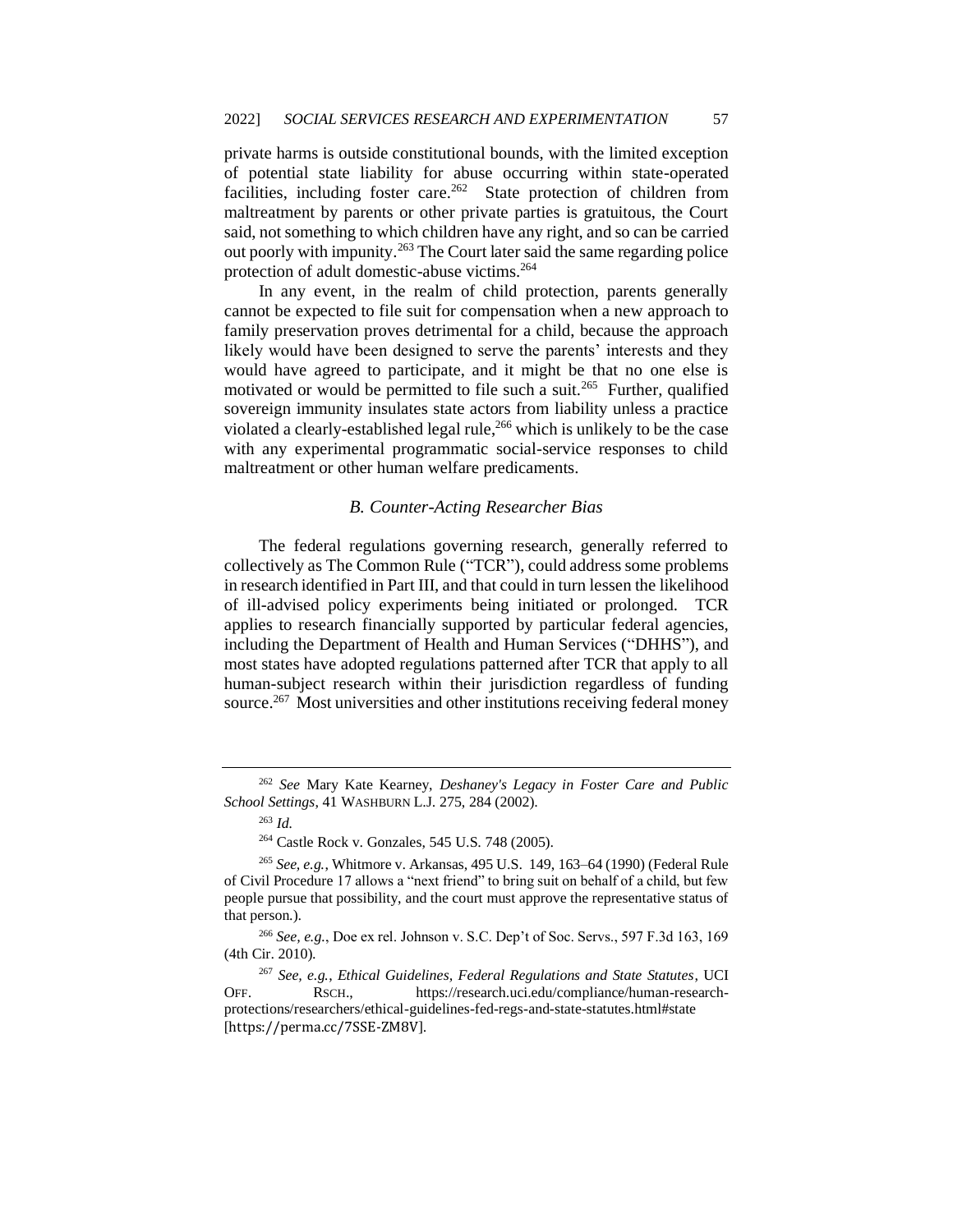for any research extend TCR rules to all human-subject research regardless of funding sources.<sup>268</sup>

TCR's primary policing mechanism is the IRB review of research proposals.<sup>269</sup> An institution's IRB should approve a study only if the proposal shows adherence to certain guidelines. IRB approval is required, however, only for studies involving "human subjects," so there need be no prior review of studies that do not involve interaction with or action upon individuals for the purpose of studying effects on them nor revelation of personal information about individuals.<sup>270</sup> Thus, studies limited to analyzing aggregate data or individualized information without identifiers are not subject to any advance screening no matter how poorly designed or how much policy impact publication of results might have.<sup>271</sup>

In addition, a 2018 amendment to the TCR removes a substantial portion of research on government social services from its ambit.<sup>272</sup> The amendment reflects a belief that social-science research generally poses no threat of harm and in that respect is categorically different from biomedical research.<sup>273</sup> As shown in Parts II and III, though this might be true of research subjects per se, social science research can cause great harm to persons who are subjected to social service innovations supported by bad research. As a result of the Amendment, human-subject protections now do not apply to study of "public benefit or service programs" if the study is "conducted *or supported by* a Federal department or agency."<sup>274</sup> Until 2018, this exemption covered only research conducted by a federal agency itself.<sup>275</sup> The National Commission for the Protection of Human Subjects of Biomedical and Behavioral Research expanded it to include research *supported by* a federal agency in capitulation to complaints from social scientists that IRB review is unnecessary for their work.<sup>276</sup> The

 $272$  Federal Policy for the Protection of Human Subjects, 82 Fed. Reg. 7149-01 (Jan. 19, 2017).

<sup>274</sup> 45 C.F.R. § 46.104(d)(5).

<sup>275</sup> *See* Federal Policy for the Protection of Human Subjects, 82 Fed. Reg. 7149- 01, 7195-96 (Jan. 19, 2017).

<sup>276</sup> Final Regulations Amending Basic HHS Policy for Protection of Human Research Subjects, 46 Fed. Reg. 8366-0, 8373 (Jan. 26, 1981) ("HHS believes that public concerns that the definitions are too broad will in most cases be met by the

<sup>268</sup> *See* SCHRAG, *supra* note 1, at 43.

<sup>269</sup> *See* 45 C.F.R. § 46.108 (2018).

<sup>270</sup> 46 C.F.R. § 46.101.

<sup>271</sup> *See Guidance on Secondary Analysis of Existing Data Sets*, UNIV. CONN., https://ovpr.uconn.edu/services/rics/irb-2/researcher-guide/secondary-analysis-ofdata-sets/ [https://perma.cc/2NQ5-9YSR] (last visited Mar. 6, 2022) ("analysis of deidentified, publicly available data does not constitute human subjects research").

<sup>&</sup>lt;sup>273</sup> Federal Policy for the Protection of Human Subjects, 82 Fed. Reg. 7149-01, 7195-96 (Jan. 19, 2017) ("federal departments and agencies are already subject to other laws and policies that protect the interests of research subjects"); Underhill, *supra* note 7, at 209.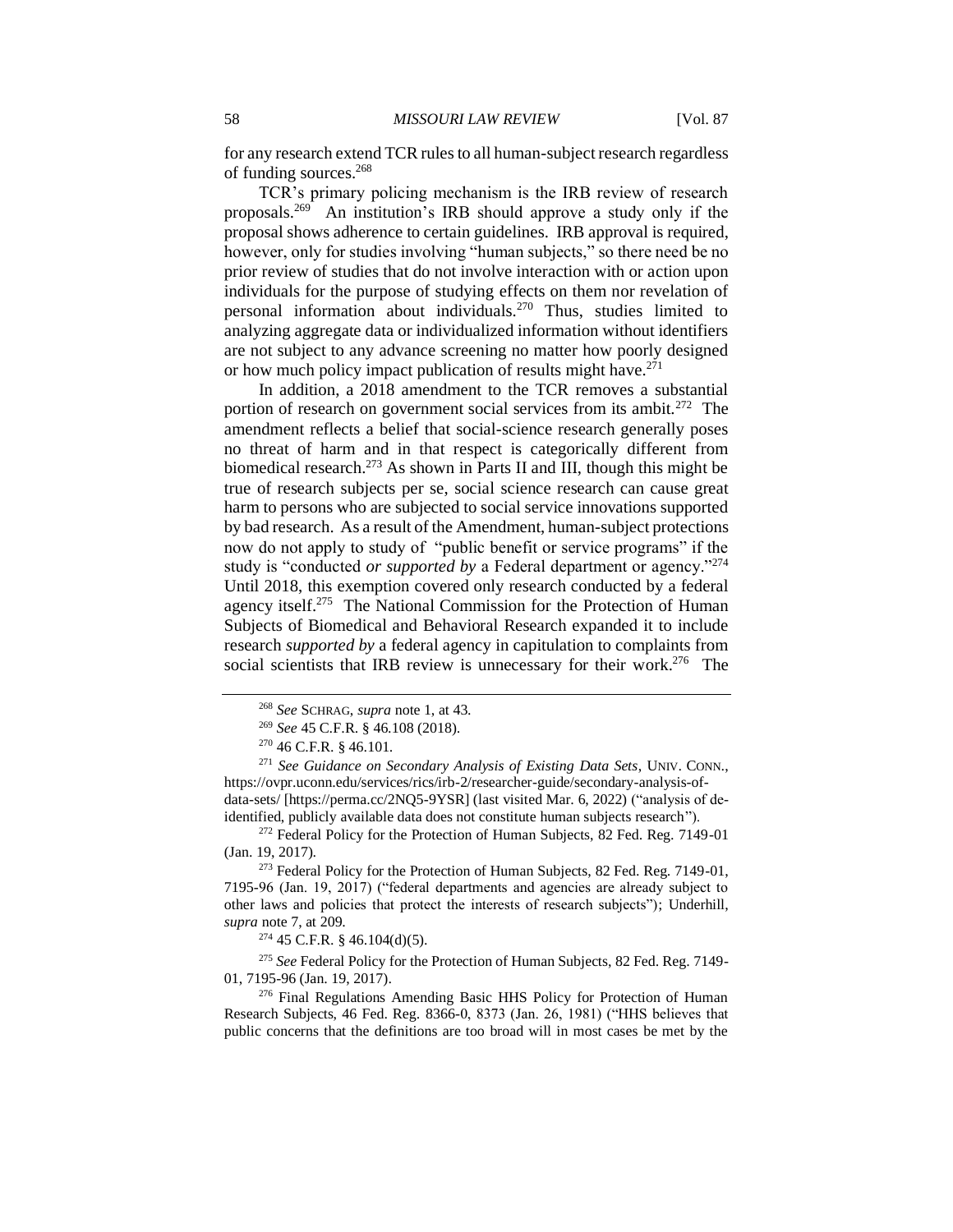original exemption rested in part on a perception that "this additional layer of review for such projects is duplicative and needlessly burdensome in light of the substantial review process to which they are already subjected by state and federal officials."<sup>277</sup> But this is less true of research conducted by persons outside the agencies.

When research is subject to IRB review, the process addresses bias stemming from financial conflict of interests but not from professional reward, political allegiance, advocacy commitments, or ideology.<sup>278</sup> TCR requires "investigators" to disclose only personal financial interests they have that the research could affect.<sup>279</sup> If an IRB determines from that disclosure or otherwise that investigators have such conflict, it must report this to the responsible federal funding agency and undertake "development and implementation of a management plan and, if necessary, a retrospective review and a mitigation report."<sup>280</sup> This might amount to simply requiring disclosure of the conflict – to the subjects in advance and to the public in publications stemming from the research. However, it can also entail appointment of an "independent monitor capable of taking measures to protect the design, conduct, and reporting of the research against bias," altering the research plan itself, and requiring investigators to eliminate the conflict. At the extreme, if the conflict is serious and ineliminable, it can even require disqualifying persons from the research.<sup>281</sup> A "retrospective review" would determine after study completion whether it "was biased in the design, conduct, or reporting."<sup>282</sup> If so, the IRB must institute a "mitigation plan" (likely consisting mostly of public notification), and a given institution might also have internal sanctions for improper conduct.<sup>283</sup>

- $281$  42 C.F.R. § 50.605(a)(1).
- $282$  42 C.F.R. § 50.605(a)(3)(ii)(A).

<sup>283</sup> *Cf.* 42 C.F.R. § 50.606(c); *Retrospective Reviews and Mitigation Plans*, UNIV. MINN. OFF. INST. COMPLIANCE., https://policy.umn.edu/operations/conflictinterest-proc04 [https://perma.cc/V4ZP-UPLA] (last visited Mar. 6, 2022).

exemptions from the regulations…"); Exemption of Certain Research and Demonstration Projects From Regulations for Protection of Human Research Subjects, 48 Fed. Reg. 9266-01 (Mar. 4, 1983).

<sup>&</sup>lt;sup>277</sup> Exemption of Certain Research and Demonstration Projects From Regulations for Protection of Human Research Subjects, 48 Fed. Reg. 9266 (Mar. 4, 1983) (to be codified at 45 C.F.R. pt. 46). Even in 1983 the Commission opined that "review by an IRB—which generally focuses on ethical questions arising from biomedical and behavioral research—[is] unnecessary and inappropriate in the context of adjustments to benefit and service programs." *Id.*

<sup>278</sup> *See* 42 C.F.R. § 50.604(e)(1), (f) (2018).

<sup>279</sup> *Id.*

<sup>280</sup> 42 C.F.R. § 50.604(g), (h).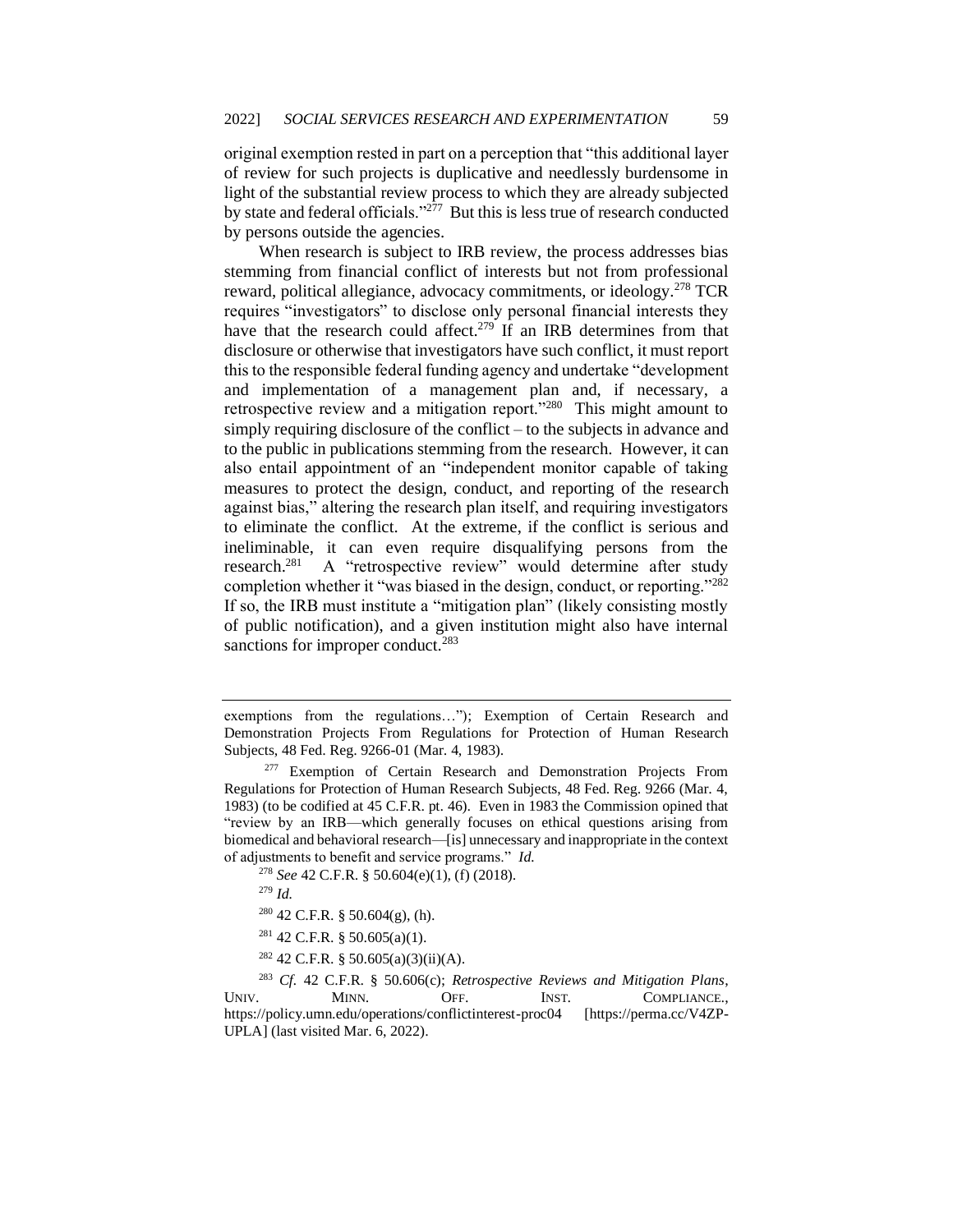#### 60 *MISSOURI LAW REVIEW* [Vol. 87

In addition to addressing only financial sources of bias, TCR adopts a rather narrow conception of financial conflicts of interest. The paradigm case is biomedical laboratory scientists who work for or own stock in the company whose new drug is being studied.<sup>284</sup> They might expect a bonus or higher stock value if they reach the "correct" conclusion, and conversely to suffer discharge if they repeatedly reach "wrong" conclusions.<sup>285</sup> Corporate ownership is unlikely to be an issue in research on social services; they are generally provided by government agencies, and to the extent they are farmed out to private entities, those entities are likely to be non-profits.<sup>286</sup> Employment by the agency providing the service could be an issue (if an employee is doing the research) but that appears rare in practice, at least in child welfare. The only examples identified above were the FDC judge who was one of the researchers studying her own court and the NYU clinical professor listed as an author of a study of inter-disciplinary law offices that he founded, sends students to, and serves on the board of. $287$  The prison nursery researchers were not employees of the prison, but they did receive funding through their university employer to provide services to inmates in the nursery program, and showing positive outcomes for the children could conceivably have resulted in increased institutional support for the program or greater personal supplemental compensation (e.g., endowed chair, fellowship grants).<sup>288</sup> Those rewards might not fit the regulations' definition of financial conflict, $289$  yet any normal person could be influenced by the prospect of such rewards in designing a study or interpreting results.

The concept of financial conflict of interest is even less likely to encompass more indirect ways, however substantial, by which researchers benefit personally from reaching certain results. A causal connection between results reported and receiving additional grants from government agencies or foundations is unlikely to be clear or overt. Additional funding to study the same program could be explained simply as sustained interest

<sup>286</sup> *See* Robert C. Lowry, *Public Welfare Spending and Private Social Services in U.S. States*, 13 STATE POLS. & POL'Y Q. 3, 6 (2013).

<sup>287</sup> *See supra* notes 77–78, 179–82.

<sup>288</sup> *See supra* notes 87, 191–96.

<sup>289</sup> *See* 42 C.F.R. § 50.603 (defining "financial conflict of interest " as "a significant financial interest that could directly and significantly affect the design, conduct, or reporting of PHS-funded research," and defining "significant financial interest" to include "any remuneration received from the entity . . . [that], when aggregated, exceeds \$5,000 [but not including] salary, royalties, or other remuneration paid by the Institution to the Investigator if the Investigator is currently employed or otherwise appointed by the Institution").

<sup>284</sup> *See* 42 CFR § 50.603.

<sup>285</sup>*See* Michelle Llamas, *Big Pharma's Role in Clinical Trials*, DRUGWATCH (Apr. 24, 2015), https://www.drugwatch.com/featured/clinical-trials-and-hiddendata/ [https://perma.cc/QF68-J5MD].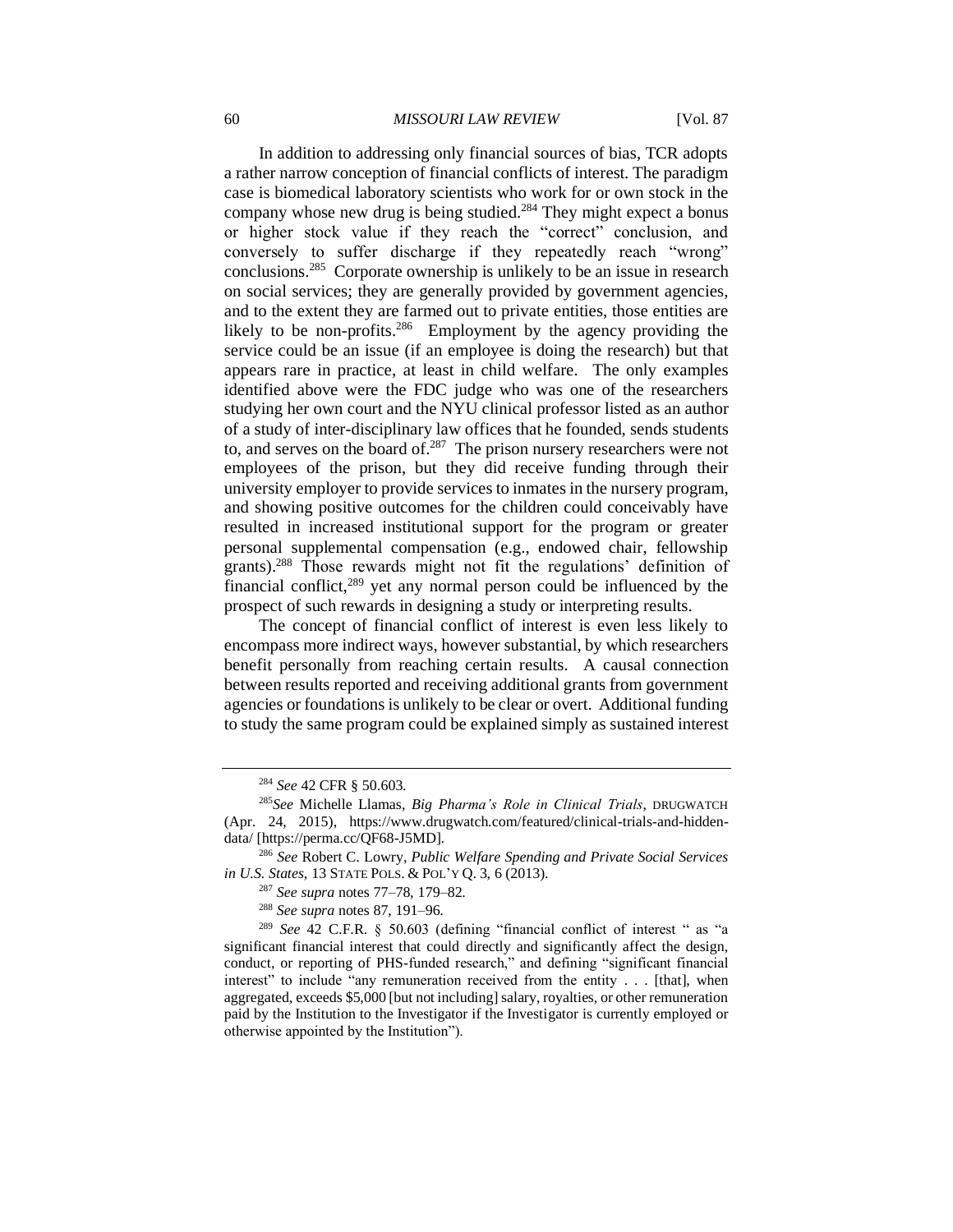in the program rather than reward for those who support it. Yet a researcher specializing in particular types of programs who reaches negative conclusions or even null results might see foundations lose interest in that type of program or specifically in them, and shift research support elsewhere. In the child protection field, researchers must know that major funding entities like Casey will want positive verdicts on programs for which they have lobbied.

# *C. Protecting Subjects*

As to human "subjects" in research, TCR directs both government agencies sponsoring or overseeing studies and IRBs to take protective steps. The agencies should evaluate any proposal taking into account "the risks to the subjects, the adequacy of protection against these risks," "the potential benefits of the research to the subjects and others, and the importance of the knowledge gained or to be gained."<sup>290</sup>

In addition, an IRB reviewing any research plan should ensure that:

- "risks to subjects are minimized and "reasonable in relation to anticipated benefits . . . and the importance of the knowledge that may reasonably be expected to result.";<sup>291</sup>
- "the research plan makes adequate provision for monitoring the data collected to ensure the safety of subjects,"<sup>292</sup> and, when subjects are vulnerable persons such as children and prisoners, "additional safeguards have been included in the study to protect the rights and welfare of these subjects.";<sup>293</sup>
- "informed consent" is secured from "each prospective subject or the subject's legally authorized representative,"<sup>294</sup> with information provided to include "disclosure of appropriate alternative procedures or courses of treatment, if any, that might be advantageous to the subject;"<sup>295</sup> and
- "choice among possible subjects is "equitable" and cognizant of "the special problems of research that involves a category

 $290$  45 C.F.R. § 46.120(a).

<sup>&</sup>lt;sup>291</sup> Criteria for IRB approval of Research, 45 C.F.R.  $§$  46.111(a)(2) (2018).

 $292$  45 C.F.R. § 46.111(a)(6).

<sup>293</sup> 45 C.F.R. § 46.111(b); *see also* 45 C.F.R. § 46.124 (an IRB may, if it deems necessary, impose additional condition to protect subjects).

<sup>294</sup> 45 C.F.R. § 46.111(a)(4); *see also* 45 C.F.R. § 46.116(a)(1).

 $295$  45 C.F.R. § 46.116(b)(4).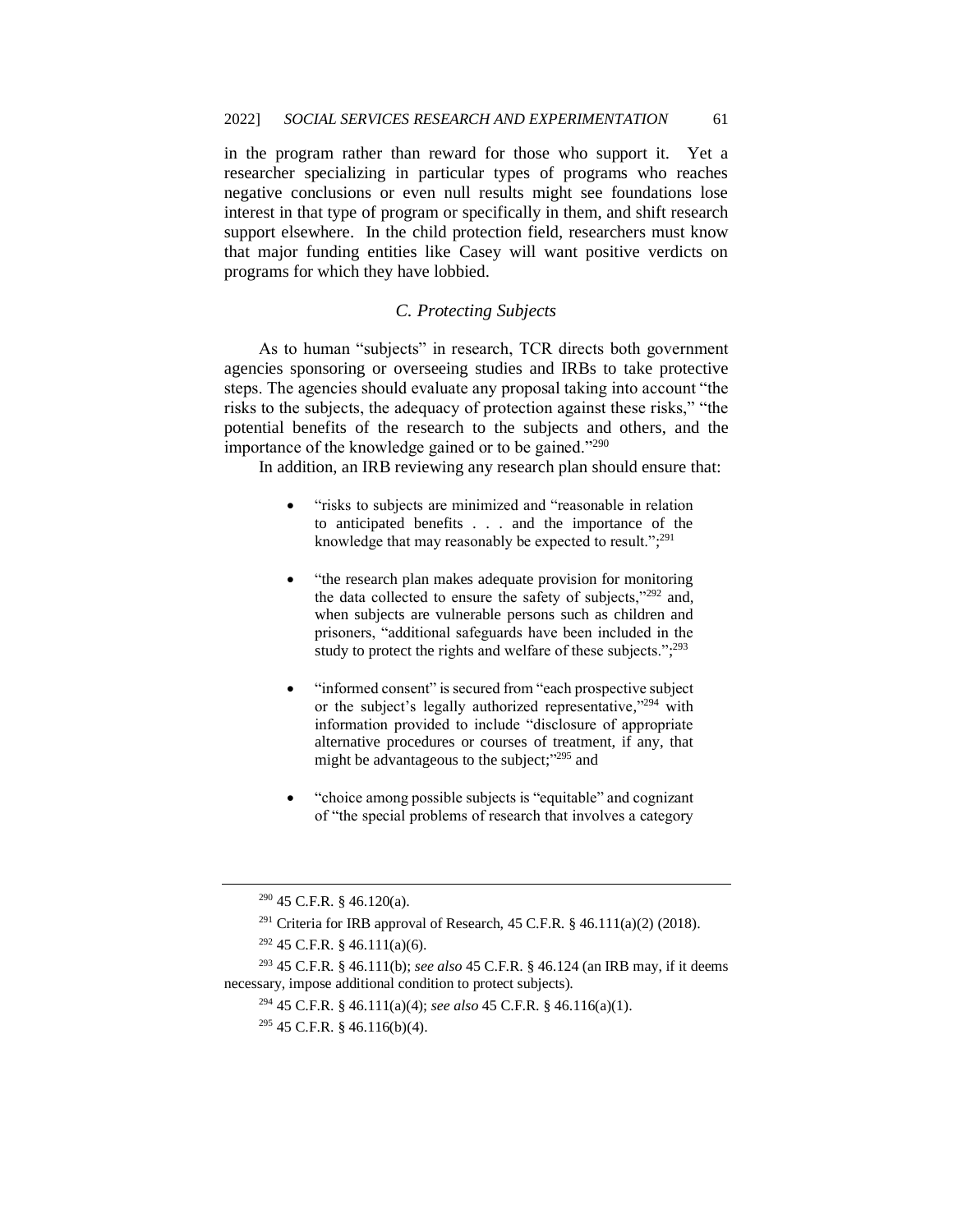of subjects who are vulnerable to coercion or undue influence, such as children."<sup>296</sup>

Both sets of directions call for assessment of a proposed study's knowledge payoff, and this might seem to require scrutiny of both quality of research design and rational relation to an identified policy objective. Thus, sponsoring agencies and IRBs might expect researchers to identify some social good whose provision will be informed by a proposed study, and then those reviewers would assess whether the study is well-designed to generate knowledge about how to provide that good. However, another provision in the administrative code precludes consideration of how results might be used in public policy.<sup>297</sup> Thus, one kind of serious design flaw that plagues child welfare research – namely, asking the wrong questions (e.g., about children's custodial situation rather than their wellbeing) – would appear outside the ambit of IRB concern. Moreover, the value of knowledge to be gained is to be compared somehow to the risks *to subjects* from being studied, so if social scientists are right that their research itself generally poses no risk to subjects, then any knowledge about anything would seem sufficient to satisfy this aspect of review. The remainder of the requirements listed above are exclusively focused on a study's impact on subjects, with no language inviting assessment of scientific validity.

In light of what has been discussed thus far, we might distinguish: (1) experimental programs initiated by researchers, like drug trials; (2) study of programs operated by government agencies rather than the researchers, where vulnerable persons are research "subjects"; and (3) studies in which vulnerable persons are deemed "bystanders." For (1), IRBs are directed to ensure that there is little or no risk of harm to subjects from the intervention or observations; personal information will be kept confidential; investigators do not use "subjects who are vulnerable to coercion or undue influence, such as children," unless the study could not be done on less vulnerable persons; and legally-authorized representatives ("LARs") for non-autonomous subjects give informed consent, after being informed of "appropriate alternative procedures or courses of treatment, if any, that might be advantageous to the subject."<sup>298</sup> This seems like robust protection, but this category would likely be generally understood to include only new therapies, not agency or court processes. For (2), IRBs would likely concern themselves only with careful handling of

<sup>296</sup> 45 C.F.R. § 46.111(a)(3).

<sup>&</sup>lt;sup>297</sup> 45 C.F.R. § 46.111(a)(2) ("The IRB should not consider possible long-range effects of applying knowledge gained in the research (e.g., the possible effects of the research on public policy) as among those research risks that fall within the purview of its responsibility").

<sup>&</sup>lt;sup>298</sup> 45 C.F.R. §§ 46.111(a)(3), 46.116(b)(4).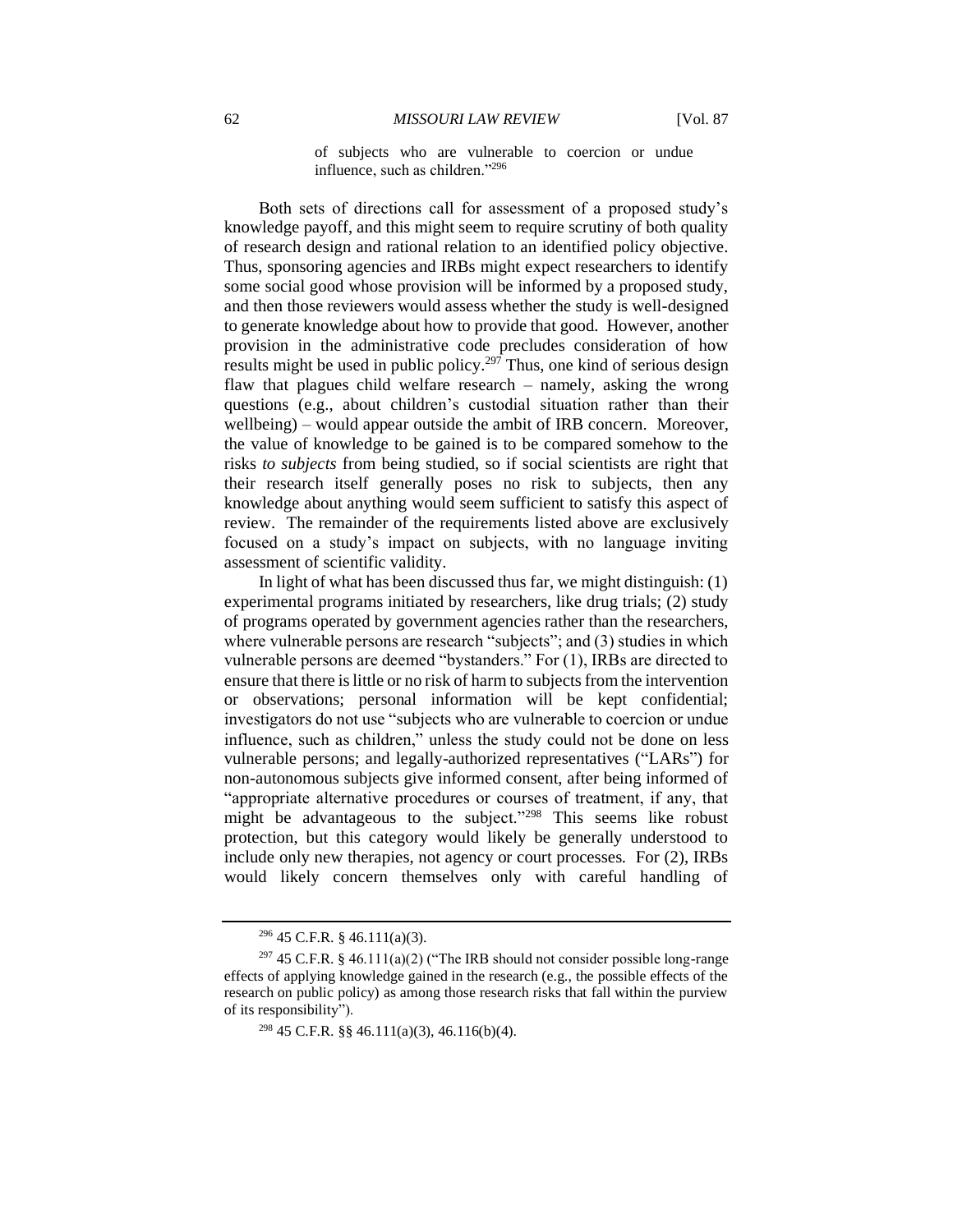confidential information. For (3), none of the above would apply to protect the vulnerable persons, because all protections are limited to subjects.

So, what is a subject? TRC defines "subject" as a person from whom a researcher either "[o]btains information… through intervention or interaction… and uses, studies, or analyzes the information" or "[o]btains, uses, studies, analyzes, or generates identifiable private information."<sup>299</sup> An intervention includes "manipulations of the subject or the subject's environment for research purposes"<sup>300</sup> and "communication or interpersonal contact between investigator and subject."<sup>301</sup> Thus, persons are subjects when directly studied or interviewed, when they are acted upon "for research purposes," or when their identifying information is collected from a parent or agency.<sup>302</sup>

"Bystanders," in contrast, are persons predictably impacted by an experiment/study but not subjects as so defined.<sup>303</sup> One might expect protections to depend on persons' objective situation relative to researcher conduct, but in ethical and legal literature the distinction rests on researchers' subjective interest. If they care to study impact on you, and perhaps if they manipulate you or your environment in order to study how that impacts someone other than you, then you are a subject with the protections the regulations afford. However, if they are not sufficiently interested in an experiment/study's impact on you, however great that might be, to interview or observe you, you are a bystander with no *ex ante* regulatory protections.<sup>304</sup> Both the research/practice and the subject/bystander distinctions thus turn on this seemingly morally arbitrary fact of the mental state of the persons acting upon you.

A strained reading of the definition of "subject" might lead to treating all new forms of government intervention in family life as research, and children always as subjects of that research when impacted, simply because agencies typically create records regarding each intervention. CPS caseworkers interacting with children in foster care obtain certain information – for example, about their health, academic performance,

303 Nir Eyal, *Study bystanders and ethical treatment of study participants – A proof of concept*, 34 BIOETHICS 941, 941, 942 (2020).

<sup>304</sup> *See* Lynch, *Minimal or reasonable? Considering the ethical threshold for research risks to nonconsenting bystanders and implications for nonconsenting participants*, *supra* note 207, at 923.

<sup>299</sup> 45 C.F.R. § 46.102(e)(1); *Frequently Asked Questions: Human Subjects (IRB)*, COLUM. UNIV. RSCH. COMPLIANCE & ADMIN. SYS., https://www.rascal.columbia.edu/help/irbfaq.html#qd2 [https://perma.cc/6XL2- EVKD] (last visited Dec. 28, 2021).

 $300$  45 C.F.R. § 46.102(e)(2).

<sup>301</sup> 45 C.F.R. § 46.102(e)(3). The regulations do not define "investigator." *See id.*

<sup>302</sup> 45 C.F.R. § 46.102(e)(1).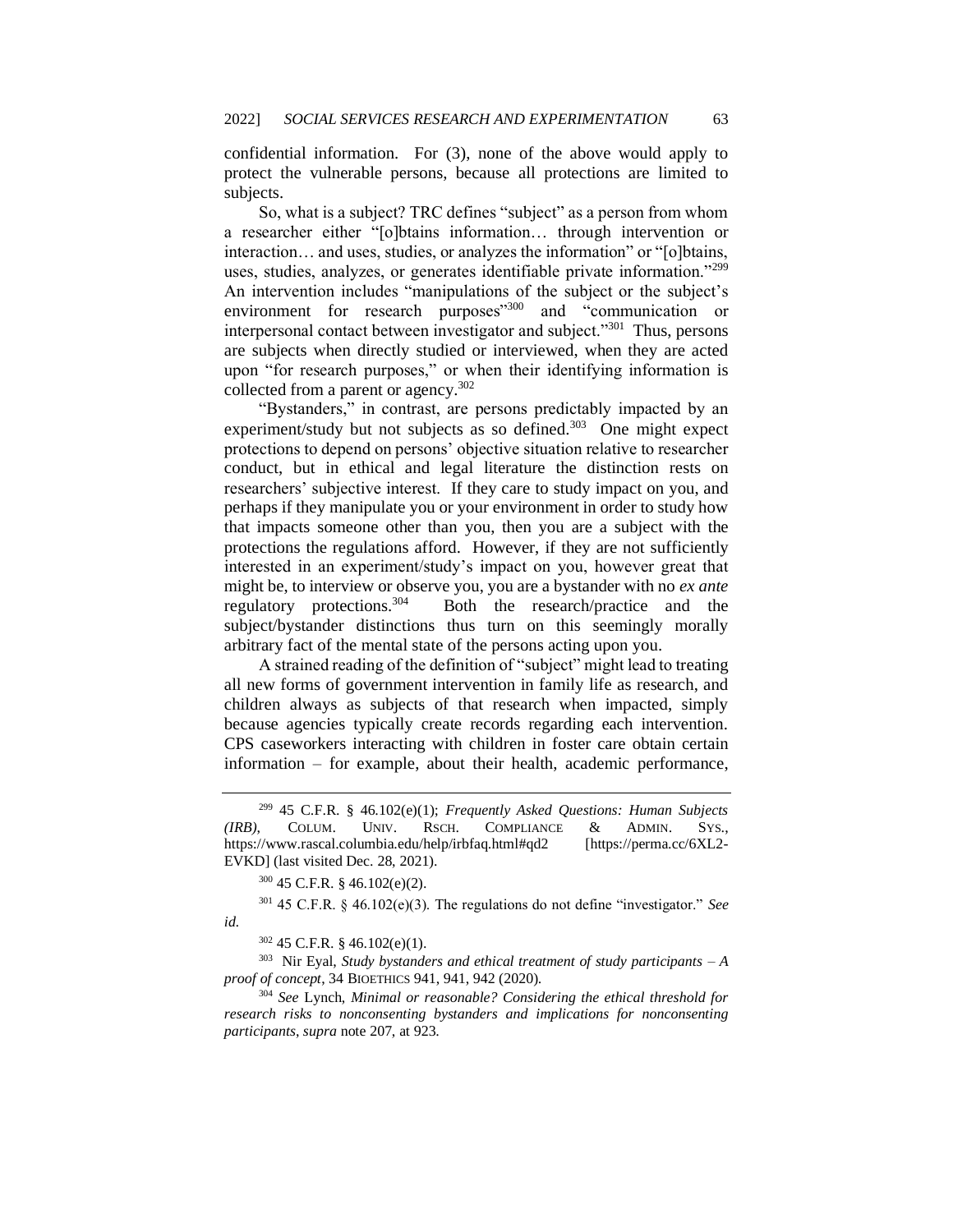behavior, and visitation with parents or other relatives – that they will use *in some way*. 305 At a minimum, the agency is required to report to a juvenile court at foster care review hearings how the child is doing, and typically local agencies report certain aggregate data to a state level human services office, which in turn reports it to the federal Children's Bureau for inclusion in national reports.<sup>306</sup> Initial placement, subsequent placement changes, and services provided to children could fit the regulatory description of interventions.<sup>307</sup> If one looks at just one individual child, agency intervention and interaction seem quintessentially "practice," but CPS handling of each child's case typically implements a policy the agency has adopted for many cases – for example, kin placement vs. non-kin placement, or concurrent planning vs. sequential planning – and contributes to the agency's records of overall performance.<sup>308</sup> Likewise with agencies providing other social services, to adults or children; they apply a general policy to individual cases and compile some statistics to assess compliance and effects.

By such stretched or unfamiliar interpretation of key concepts in federal regulations, then, children reported as abused or neglected might receive TCR protections against a new approach to CPS response (e.g.., IFPS, DR, categorical preference for kin placement), including assessment of risk of harm to them from that intervention and informed proxy consent. DHHS would have to interpret the new policy as "research" and case workers or local agencies as "investigators" in connection with that research. It then would have to deem caseworker checkups on children remaining in parental custody or placed in foster care as "interactions" that generate information the agency will "use" in the relevant sense. No one has ever before suggested applying TCR to human-service agency program innovation, though, most likely because the first hurdle is never passed; no one views such experimentation as "research." Even if so viewed, if no one involved bothers to study the impact on children, the research community would still deem them bystanders rather than

<sup>305</sup> 45 C.F.R. § 1355.44(b).

<sup>306</sup> *AFCARS Data & Research*, OFF. ADMIN. FOR CHIL. & FAM., https://www.acf.hhs.gov/cb/data-research/adoption-fostercare

<sup>[</sup>https://perma.cc/RPV7-J68Y] (last visited Dec. 28, 2021) ("The Adoption and Foster Care Analysis and Reporting System (AFCARS) collects case-level information from state and tribal title IV-E agencies on all children in foster care . . . [These] include demographic information on the foster child as well as the foster and adoptive parents, the number of removal episodes a child has experienced, the number of placements in the current removal episode, and the current placement setting.").

 $307$  45 C.F.R. § 46.102(e)(2) ("physical procedures by which information... [is] gathered … and manipulations of the subject or the subject's environment").

<sup>&</sup>lt;sup>308</sup> Adoption and Foster Care Analysis and Reporting System, 85 Fed. Reg. 28410–11 (May 12, 2020) (to be codified at 45 C.F.R. pt. 1355).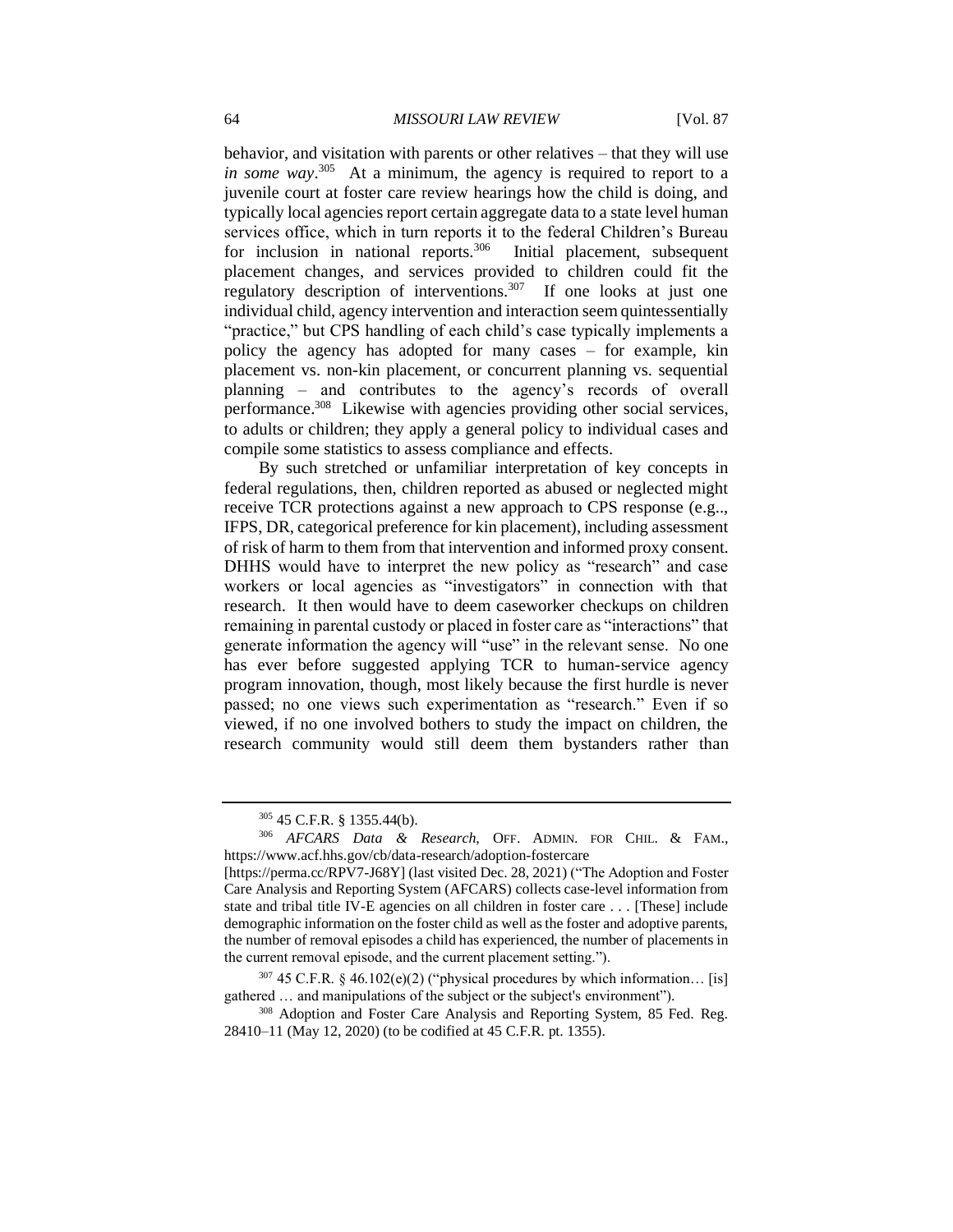subjects. And in addition, there is now the gaping exception noted above for public service programs supported by the federal government.

## *D. Making Proxy Consent Meaningful*

Receipt of social services and participation in research are generally voluntary, so a potential participant's own ability to refuse or complain theoretically constitutes some check on risky experimentation and poorly designed research. Parents in a limited sense are always voluntary participants in civil child maltreatment cases; they could choose to walk away, though at the high cost of losing custody and legal-parent status.<sup>309</sup> With respect to research, TCR requires "legally effective informed consent" from any autonomous person prior to making such person a research subject.<sup>310</sup> This entails disclosing "the information that a reasonable person would want to have in order to make an informed decision about whether to participate, and an opportunity to discuss that information."<sup>311</sup> Such information includes "an explanation of the purposes of the research"312 and "any benefits to the subject or to others that may reasonably be expected from the research."<sup>313</sup> Arguably, this should include explanation of how the research might impact policy – in particular, how the research might lead to prolonging or stopping an intervention. But it is unlikely researchers or IRBs deem that necessary.

As to any non-autonomous subjects, TCR contemplates devoted proxies (LARs) have power to give or refuse consent on their behalf and so provide the same protection autonomous persons would have against an experimental program or research project that poses risks to them and little prospect of benefit.<sup>314</sup> TCR has provisions specific to use of children as research subjects, requiring "permission" by a representative (presumptively, parents), regardless of the study's risk level, and that likely amounts to proxy informed consent.<sup>315</sup> TCR also requires "assent"

- <sup>310</sup> 45 C.F.R. § 46.116(a)(1).
- <sup>311</sup> 45 C.F.R. § 46.116(a)(4).
- <sup>312</sup> 45 C.F.R. § 46.116(b)(1).
- <sup>313</sup> 45 C.F.R. § 46.116(b)(3).
- <sup>314</sup> *Id.*

<sup>309</sup> *See, e.g.*, N.J. STAT. ANN. § 30:4C-15.1 (West) (requiring the state's Division of Family Development to petition for termination of parental rights when a parent reported for maltreatment "is unwilling or unable to eliminate the harm facing the child or is unable or unwilling to provide a safe and stable home for the child" after being offered services, or if the parent has abandoned the child).

<sup>315</sup> *See* 45 C.F.R. § 46.404 ("HHS will conduct or fund research in which the IRB finds that no greater than minimal risk to children is presented, only if the IRB finds that adequate provisions are made for soliciting the assent of the children and the permission of their parents or guardians, as set forth in [§ 46.408.](http://www.westlaw.com/Link/Document/FullText?findType=L&pubNum=1000547&cite=45CFRS46.408&originatingDoc=NAA108F008B4011D98CF4E0B65F42E6DA&refType=VP&originationContext=document&vr=3.0&rs=cblt1.0&transitionType=DocumentItem&contextData=(sc.DocLink))"); *see also* 45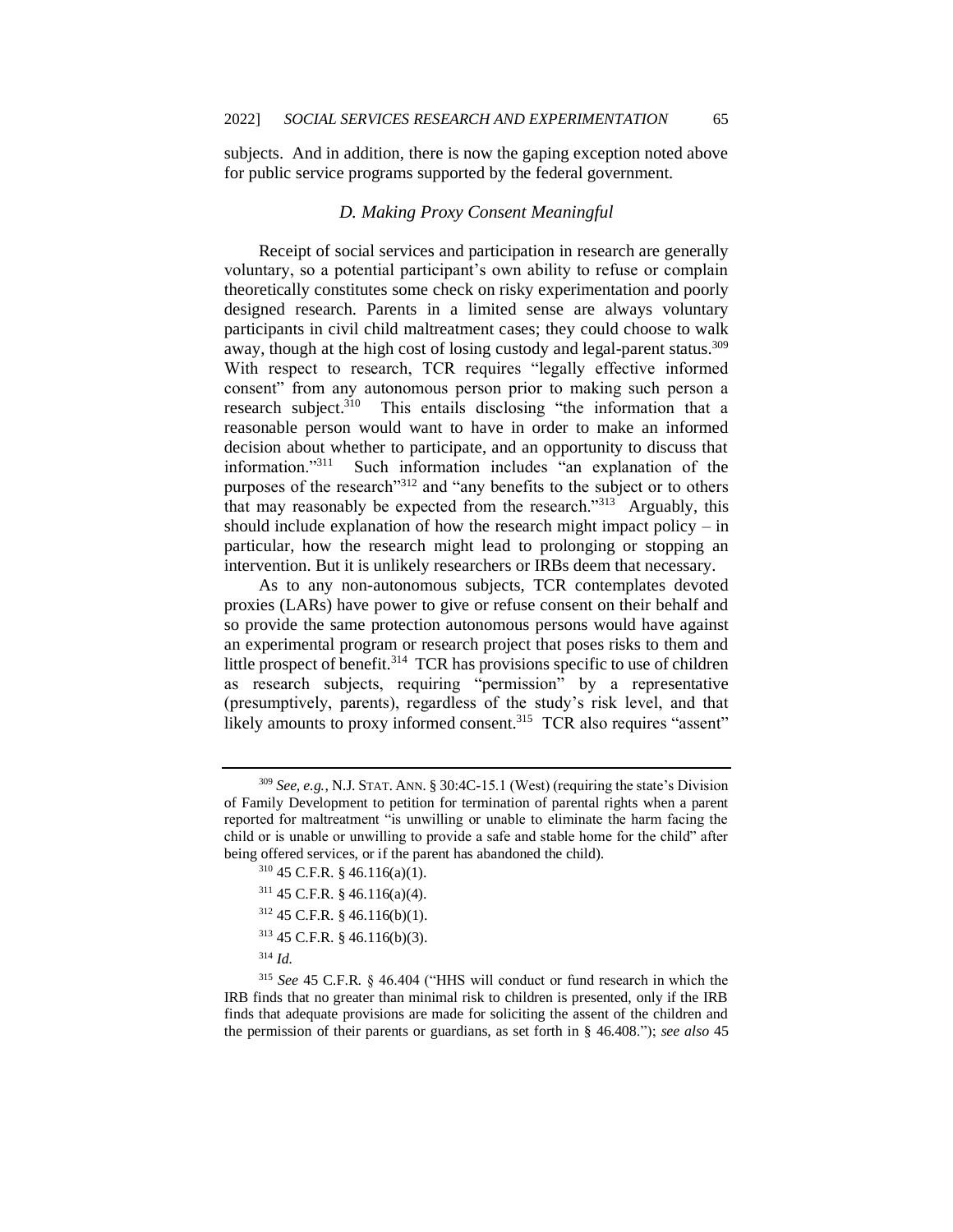by any such children capable of expressing "affirmative agreement" to participation.<sup>316</sup> It sensibly dispenses with the assent requirement when "the capability of some or all of the children is so limited that they cannot reasonably be consulted,"<sup>317</sup> which is certainly true of infants and arguably all pre-adolescent children in the child-maltreatment context.

In most instances, therefore, the only real check on involvement of maltreated children in research that could support prolongation of an experimental intervention is a requirement of proxy approval. Yet that is obviously problematic in the maltreatment context, given parents' conflict of interests, as well as their likely lesser capacity and volition. TCR does recognize the problem with relying on parental consent in the child maltreatment context, but its way of dealing with it is unsatisfactory.<sup>318</sup> 45 C.F.R 46.408 provides in relevant part:

[I]f the IRB determines that a research protocol is designed for conditions or for a subject population for which parental or guardian permission is not a reasonable requirement to protect the subjects (for example, neglected or abused children), it may waive the [parental] consent requirements…, provided an appropriate mechanism for protecting the children who will participate as subjects in the research is substituted… The choice of an appropriate mechanism would depend upon the nature and purpose of the activities described in the protocol, the risk and anticipated benefit to the research subjects, and their age, maturity, status, and condition.<sup>319</sup>

This provision does not preclude IRBs from making parental consent alone sufficient, even if it is entirely self-serving. Its purpose appears instead to authorize reliance on an alternative mechanism when parents

- <sup>316</sup> *See* 45 C.F.R. § 46.402(b).
- <sup>317</sup> 45 C.F.R. § 46.408(a).
- <sup>318</sup> 45 C.F.R. §46.408(c).
- <sup>319</sup> 45 C.F.R. § 46.408.

C.F.R. § 46.405 (regarding research posing greater than minimal risk but prospect of direct benefit to child), § 46.406 (regarding research posing greater than minimal risk and no prospect of direct benefit to child); § 46.407 (giving effect to parental consent to children's participation even when the sole justification for the research is that it might produce general knowledge as to a serious problem affecting children)."Permission" is unhelpfully defined as "agreement, " 45 C.F.R. § 46.402 (c), and the regulations specify no procedure for obtaining such agreement, information that must be given parents, or substantive limit on parents' power to agree on children's behalf. *Cf*. Doriane Lambelet Coleman, *The Legal Ethics of Pediatric Research*, 57 DUKE L. J. 517 (2007) (suggesting child maltreatment law might serve as the check on parental proxy consent to children's involvement in medical research). However, that Subpart is entitled "*Additional* Protections for Children," and states that IRBs must satisfy it "[i]n addition to other responsibilities assigned to IRBs under this part," which include ensuring "legally effective informed consent of the subject or the subject's legally authorized representative." 45 C.F.R. § 46.116(a)(1).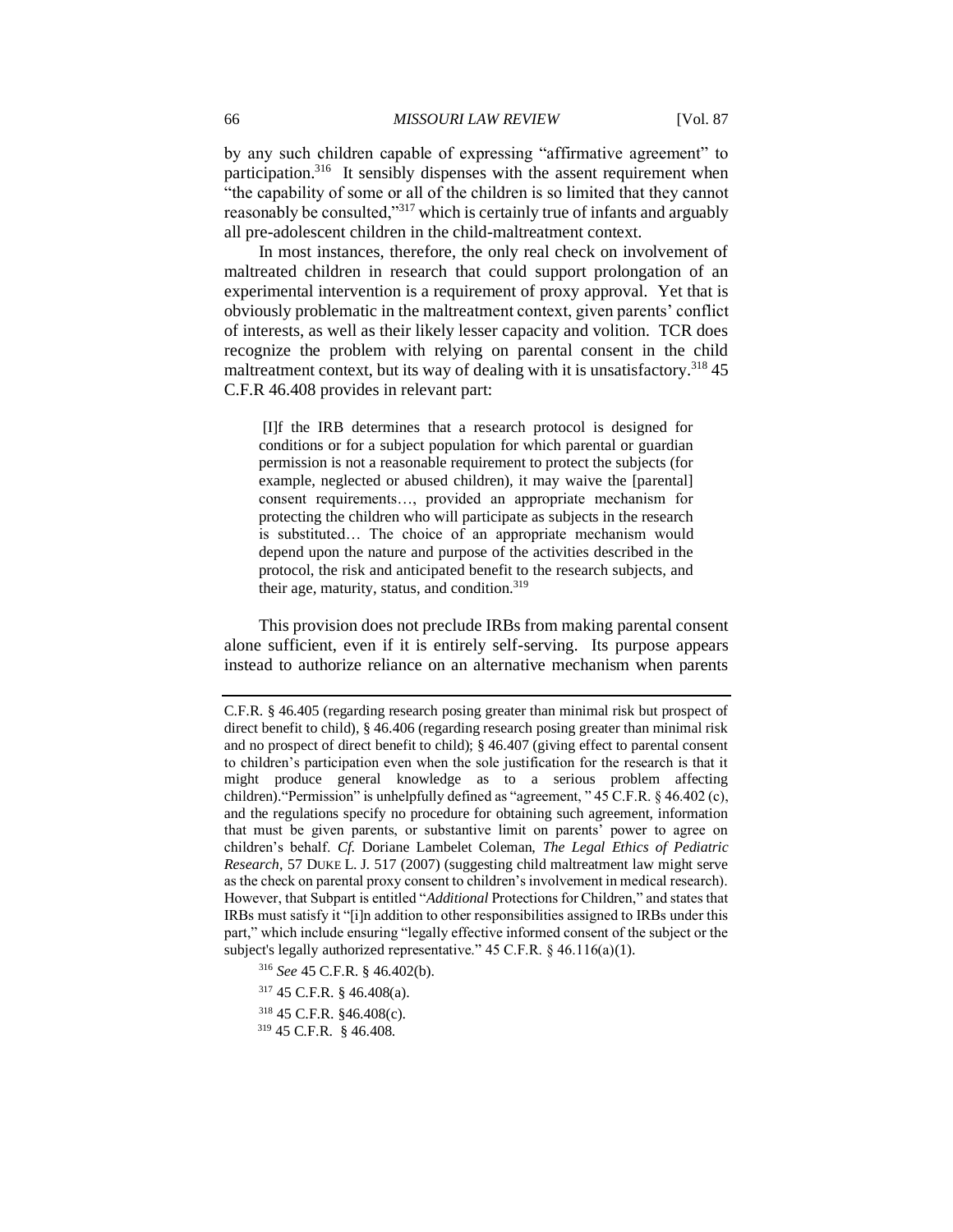refuse, making their consent unnecessary, so researchers can go forward. And it trusts IRBs' judgment regarding the appropriateness of an alternative, guided only by quite vague standards, yet their members are unlikely to have child-welfare expertise.<sup>320</sup> This is especially problematic given that TCR does contemplate including children in experiments and research that pose greater than minimal risk to the children and that might offer no prospect of benefit to the children studied or experimented on themselves.<sup>321</sup>

One final potential safeguard is a categorical rule TCR contains for children in state custody. Though seemingly targeting juvenile detention, as an analogue to the special regulatory protections for adult prisoners, its language could encompass any children removed from parental custody and placed in a state facility, including foster care.<sup>322</sup> 45 C.F.R. § 46.409(a) states:

Children who are wards of the state or any other agency, institution, or entity can be included in research approved under § 46.406 or § 46.407 [involving greater than minimal risk and no likelihood of benefit to the children] only if such research is: (1) Related to their status as wards; or (2) Conducted in schools, camps, hospitals, institutions, or similar settings in which the majority of children involved as subjects are not wards.

That provision goes on to require appointment of "an advocate" for each child in this special circumstance, when a child is a ward of the state. The advocate should serve throughout the research process, act in the child's best interests, and have the necessary preparation to do that, and they should be independent of the state agency and of the researchers.<sup>323</sup> Such appointment is a good thing, but the provision does not make the advocate's consent prerequisite to a child's participation, and it does not expressly accord the advocate any other authority. Further, it applies only to research an IRB views as presenting "no prospect of direct benefit" to the children enrolled in the study. $324$  In the world of family-preservation policy, there is much wishful thinking about possible benefits to children,

<sup>324</sup> *Id.*

<sup>320</sup> *Id.*; *see also* Robert J. Katerberg, *Institutional Review Boards, Research on Children, and Informed Consent of Parents: Walking the Tightrope Between Encouraging Vital Experimentation and Protecting Subjects' Rights*, 24 J.C. & U.L. 545, 574–75 (1998).

 $321$  Minimal risk is "the probability and magnitude of physical or psychological harm normally encountered in the daily lives, or in the routine medical, dental, or psychological examination of healthy persons." 45 C.F.R. § 46.303(d).

<sup>322</sup> 45 C.F.R. § 46.409.

<sup>323</sup> *Id.*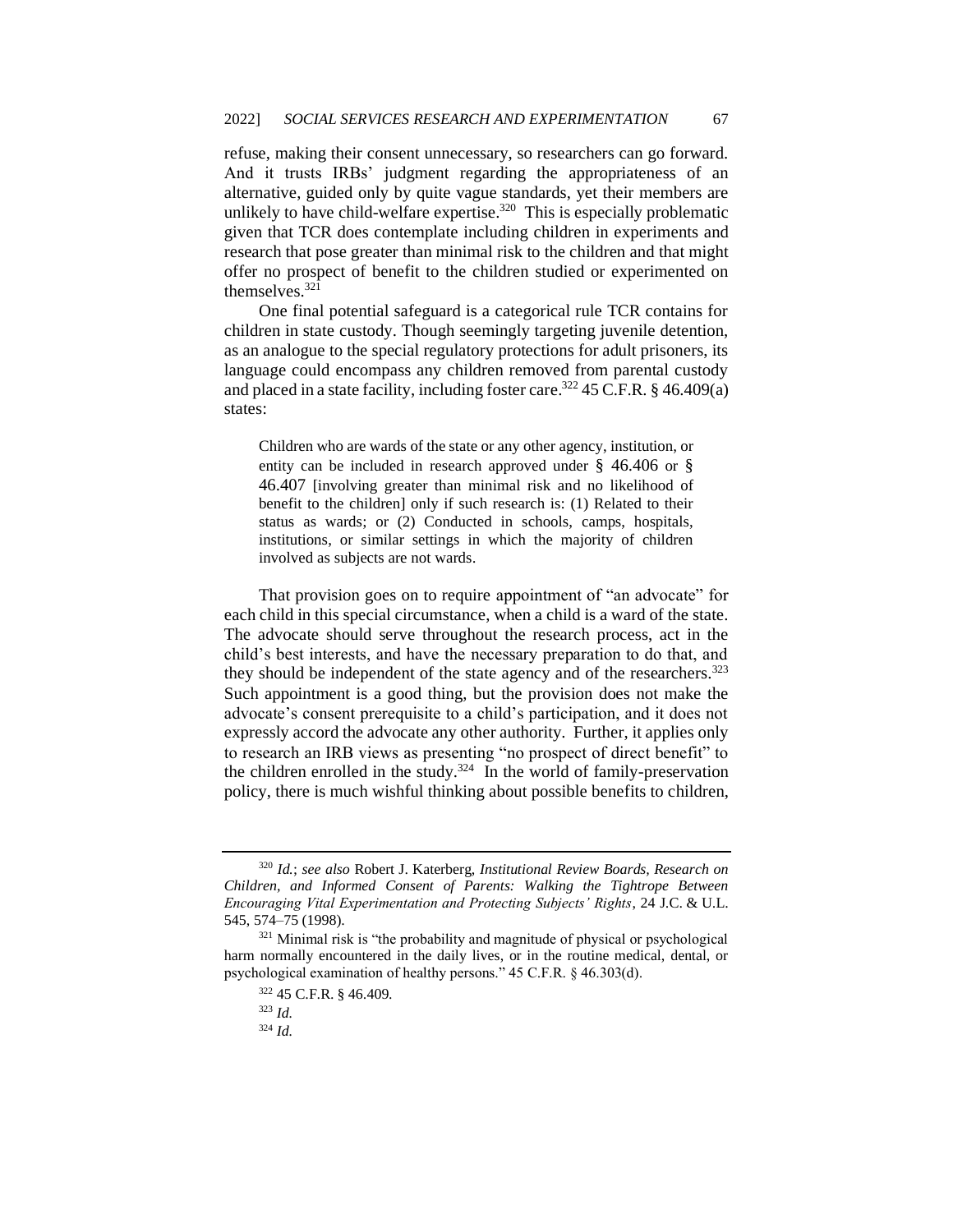and IRB members are likely to be as susceptible to this as anyone else.<sup>325</sup> The rule above for protecting children in situations where parental consent is not a "reasonable requirement" likewise calls for IRB speculation about possible benefit to children, in its explanation of what constitutes an "appropriate mechanism" of protection, so the wishful-thinking trap lies there as well.<sup>326</sup>

The tendency to undue optimism and lack of expertise among IRB members also make it worrisome to rely on IRB judgment as to the level of risk an experiment or study poses, with no opportunity for advocates for children to object. In some child welfare situations, level of risk is the obverse of or dependent on the potential for benefit.<sup>327</sup> For example, if wishful thinking leads an IRB to exaggerate the prospects of a child's safely returning to parental custody, it will at the same time lead the IRB to underestimate the danger of prolonged foster care and delayed–perhaps even prevented–real permanence.<sup>328</sup> If an IRB exaggerated the likelihood of an incarcerated woman permanently changing her pattern of behavior after bonding with a baby in prison, as advocates for prison nurseries encourage legislators to do when they cite flawed recidivism studies,  $329$  it would thereby also underestimate the danger to the child of attachment disruption as a result of the mother returning to drugs, abusive boyfriend, gang, prison, etc. after exit from prison.<sup>330</sup>

### *E. Preventing Coercion*

Parents themselves might be disserved by state experimentation with different responses to maltreatment or by studies of those responses. An innovative program or process might be traumatizing or less effective at parental rehabilitation relative to the existing approach, and research could add to the practical and psychological demands on parents brought into the child protection system or might support policy decisions adverse to the parents in some way. Indeed, one might doubt that parents are always benefited by having children returned to their custody, if they are not able to regulate their conduct toward the children. Even some who retain legalparent status might actually be made worse off thereby, if they will never be able to fulfill the parental role adequately yet will be subject to prolonged state coercion and shaming because of that status. Conceivably, some might regret participating in research used to support a policy they come to see as harmful to their children.

<sup>325</sup> Coleman, *supra* note 315, at 599.

<sup>326</sup> 45 C.F.R. § 46.409.

<sup>327</sup> *See, e.g.*, Coleman, *supra* note 315, at 566–67.

<sup>328</sup> *Id.*

<sup>329</sup> *See supra* notes 84–85 and accompanying text.

<sup>330</sup> *See, e.g.*, *id.* at 607.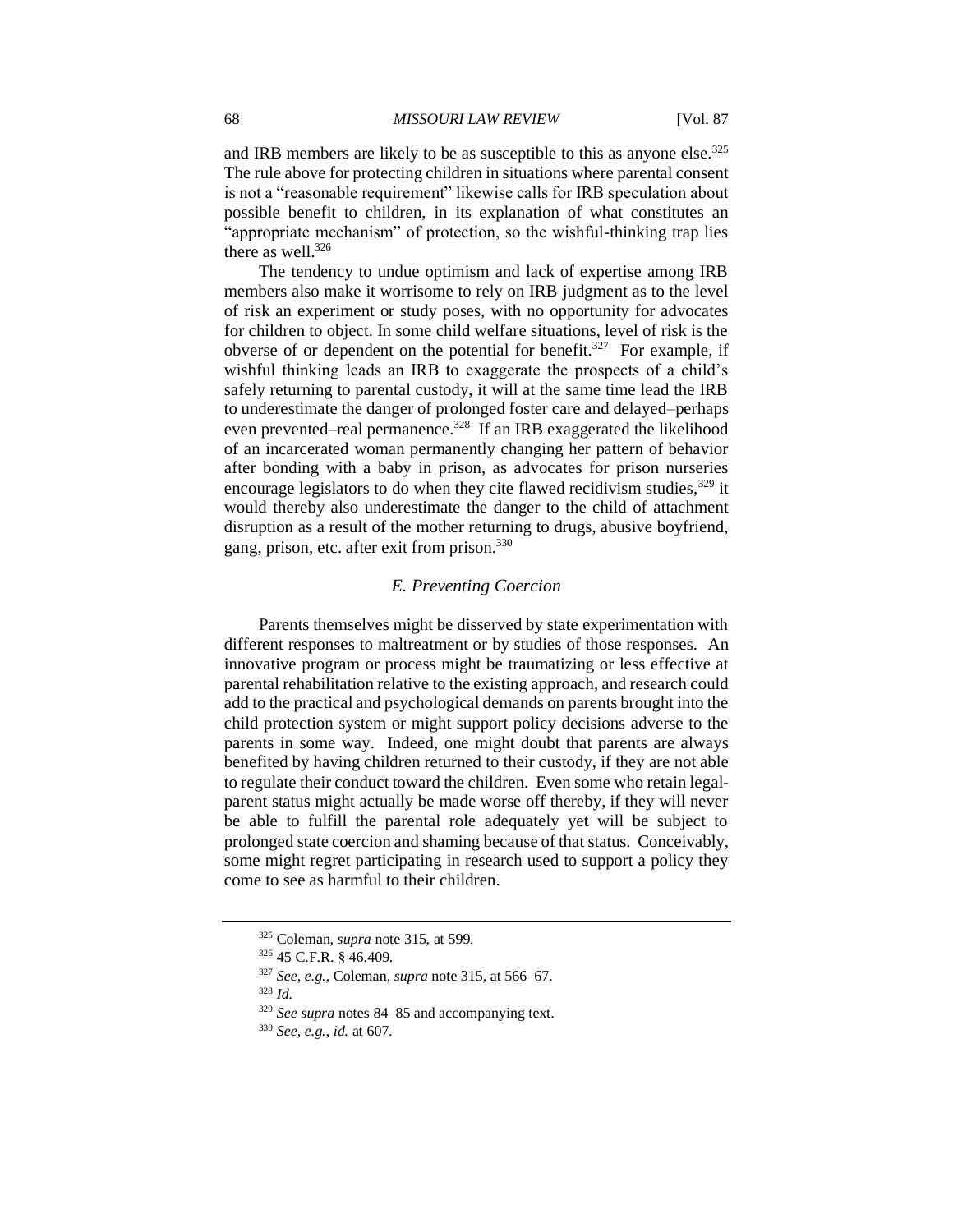Parents' consent to their own participation in a novel program or in research is therefore also normatively significant.<sup>331</sup> Yet their capacity and volition might be substantially compromised. 45 C.F.R.  $\S$  46.116(a)(2) requires that researchers "minimize the possibility of coercion or undue influence," but the situation is rife with inherent coercion if reunification with children – and possibly avoidance of criminal charges – depend on appearing fully cooperative with courts, CPS, and anyone to whom those state actors refer parents.

# V. BUILDING A MORE ROBUST ETHICAL FRAMEWORK

This Part considers additional strategies to accomplish what deliberation by politicians, judgment of politically-appointed agency heads, peer review, and IRB review have not: a cautious, evidence-based approach to innovating in social services and robust checks against publication of bad research. The proposals are, for the most part, novel and intended to initiate conversation. The primary consideration in developing ideas here is likely effectiveness; questions of political feasibility are left to others.

Trying to fit social services innovation into an experiment/research framework would be especially jarring, but the core problem is, as in some areas of medicine, that entities charged with providing a certain fundamental good to humans who have pressing needs are inclined, in the face of ongoing failure, to try any new approach they think might be the magic pill they have been lacking. Absent adequate institutional check on that inclination – specifically, ensuring a sound research foundation and protections for impacted persons – those entities are apt to make things substantially worse for the very persons they are supposed to serve. Bad research is not a problem in and of itself, any more than is bad legal or historical scholarship if everyone ignores it. Bad research is a problem because it is fueling the first problem, proliferation of misguided innovation. This Part first considers checks on innovation that might render bad research innocuous, then considers ways to prevent bad research in case this is necessary as an indirect way of addressing the core problem, if direct ways are incomplete or less feasible.

# *A. Treating Innovation as Experimentation subject to Pre-Approval and Study*

Two direct ways to guard against ill-advised social-services experimentation would be (1) create a new mechanism for prior approval and (2) bring systemic social-services innovation under the TCR rubric – requiring IRB review and approval – by expanding the concept of research

<sup>331</sup> *Id.* at 611.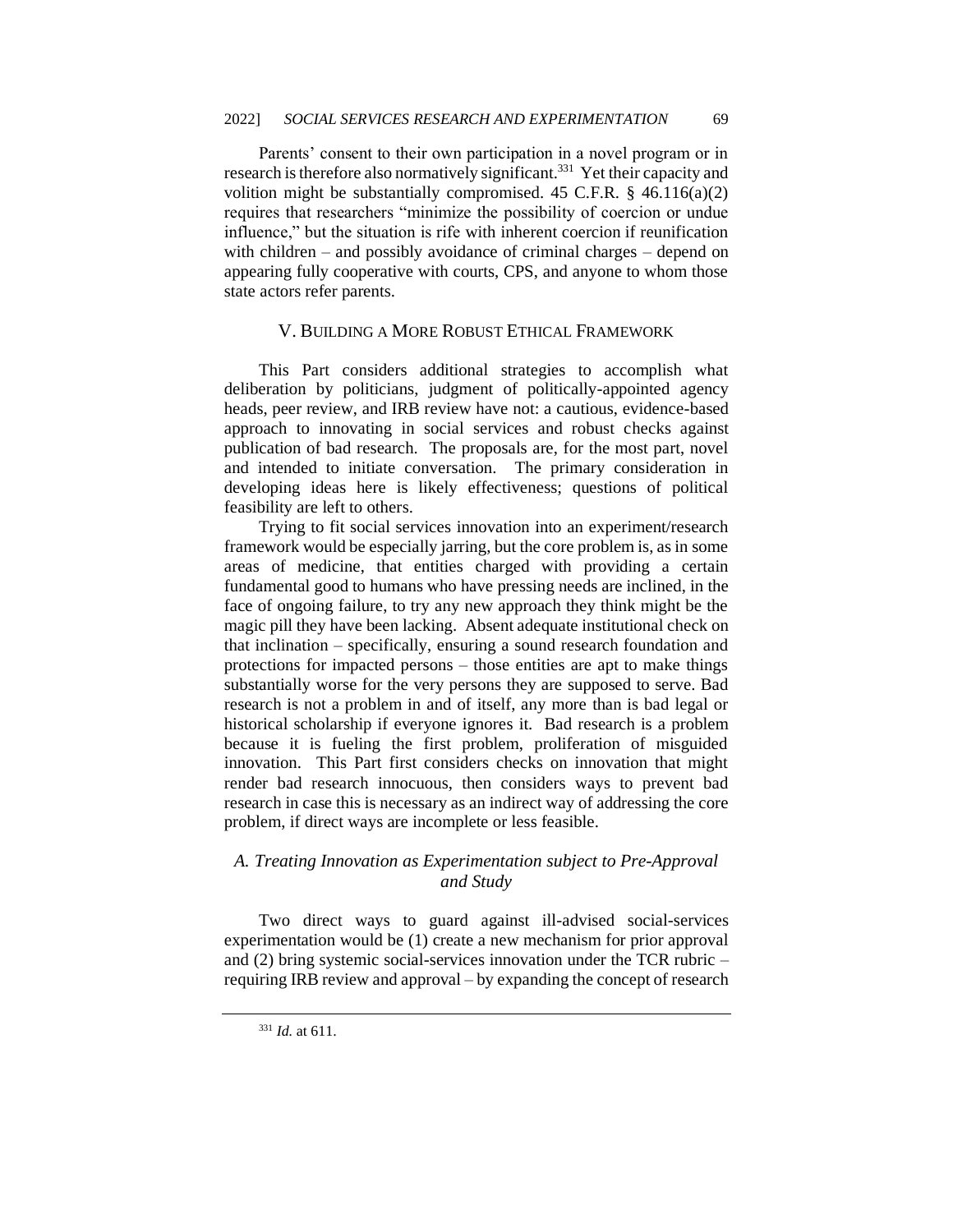or mandating that innovation occur – as with new pharmaceuticals – within a study setting. This subpart focuses on interventions substantially impacting non-autonomous persons, because current safeguards in legislative and rulemaking processes are particularly inadequate for them, as discussed above.<sup>332</sup>

Something of the first sort, such as a national clearinghouse or statelevel ombuds offices with substantial powers, should be feasible; there are existing models of these discussed below. There is, however, a recursive agency problem inherent in appointing people to protect non-autonomous persons; those choosing the protector might not themselves reliably act in the interests of the non-autonomous persons in making the selection. The second approach confronts a line-drawing challenge, but this might be surmountable. Innovation in social service is usually a matter of overt system-wide policy change, when some major player claims to have found the cure for a social disease necessitating government intrusion in private life, rather than informal experimenting at the retail social-work level. The Administrative Procedure Act ("APA") provides a model for limiting protections to more significant changes.<sup>333</sup>

### 1. A New Screening Mechanism

At least when it greatly impacts non-autonomous persons, socialservice innovation should undergo screening beyond that which legislatures and agency leaders currently provide. Additional screening processes and substantive standards could be effective.

#### i. Impact Studies

Within existing decision processes, better and more public information might improve outcomes. Federal and state governments could adopt omnibus laws requiring that some or all types of proposed legislation or regulation undergo a scientifically rigorous vulnerablepersons impact study, akin to studies of fiscal or environmental impact commonly done today, with the results made publicly available.<sup>334</sup> If taxpayers and endangered species warrant such protection, certainly nonautonomous and other unempowered humans do as well.<sup>335</sup>

<sup>332</sup> *See supra* Part IV.

<sup>333</sup> See *infra* notes 394–97 and accompanying text.

<sup>334</sup> *Cf.* FERNANDO HOCES DE LA GUARDIA & JENNIFER STURDY, BEST PRACTICES FOR TRANSPARENT, REPRODUCIBLE, AND ETHICAL RESEARCH 44 (2019), https://publications.iadb.org/publications/english/document/Best\_Practices\_for\_Tran sparent Reproducible and Ethical Research en en.pdf [https://perma.cc/3596-TVHH].

<sup>335</sup> *Id.*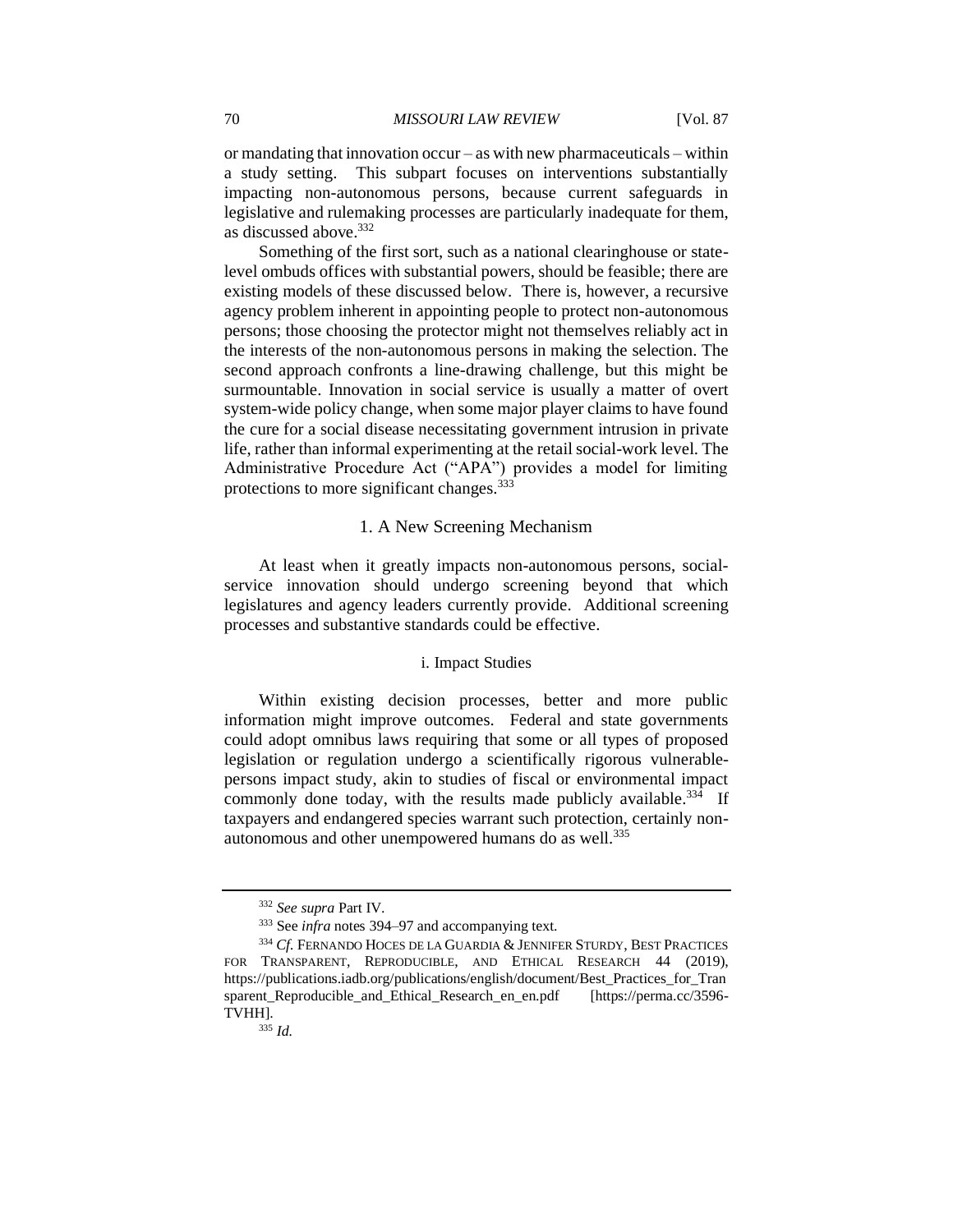As the FDA does before approving testing of new drugs on humans,<sup>336</sup> those conducting this study would assess what evidentiary basis proponents of new legislation or regulation have for it. Of course, animal studies are not possible with social services, but often new interventions have features of several other experiences that have been studied. For example, they might entail prescribing addiction programs for parents, so proponents should present and address research on success of addicted adults in different programs. Or they might entail separating children long-term from parents, disrupting foster-care placement that have been nurturing and stabilizing for a child, or diversion of children into informal kin care, and then proponents should be required to address explicitly what that research might say about the likely impact of the new innovation on children. Requiring public agencies to disclose their empirical basis for predictions of impact could counteract the self-interest some have in approving or promoting new programs. Ideally, the study would be done by an entity independent of any agency that would be implementing the new rules or spending new funds. An example of this type of NGO review in child welfare is the Prevention Services Clearinghouse, developed pursuant to the Family First Act, which is staffed by professional social scientists and tasked with rating maltreatment-prevention programs and services as "well-supported*,*  supported*,* promising*,* or does not currently meet criteria*.*" 337

#### ii. Ombudsperson

A specialized government entity independent from the legislature and the governing executive agency, if assigned a fiduciary mission and the power to challenge or even block proposed innovations in programming and procedures, could be of great value for non-autonomous persons. Today, fifteen or so U.S. states have an ombuds office for children, and in some other states there is an ombuds office within the state agency administering foster care that fields complaints from any parties.<sup>338</sup> All states have a public ombuds office for elderly persons residing in long-

<sup>&</sup>lt;sup>336</sup> OFF. OF INSPECTOR GENERAL, DEP'T OF HEALTH & HUMAN SERVICES, FDA'S REVIEW PROCESS FOR NEW DRUG APPLICATIONS: A MANAGEMENT REVIEW i (Mar. 2003).

<sup>337</sup> *Welcome*, TITLE IV-E PREVENTION SERVICES CLEARINGHOUSE, https://preventionservices.abtsites.com/ [https://perma.cc/86SS-Z3CQ] (last visited Oct. 25, 2021).

<sup>338</sup> *See* Alison Graham, *Virginia's First Children's Ombudsman to Fill Gap in Social Services Accountability*, ROANOKE TIMES (July 1, 2021), https://roanoke.com/news/local/virginias-first-childrens-ombudsman-to-fill-gap-insocial-services-accountability/article\_d8fb0d58-d918-11eb-afcc-3f3059d02e06.html [https://perma.cc/LZ4F-KZDC].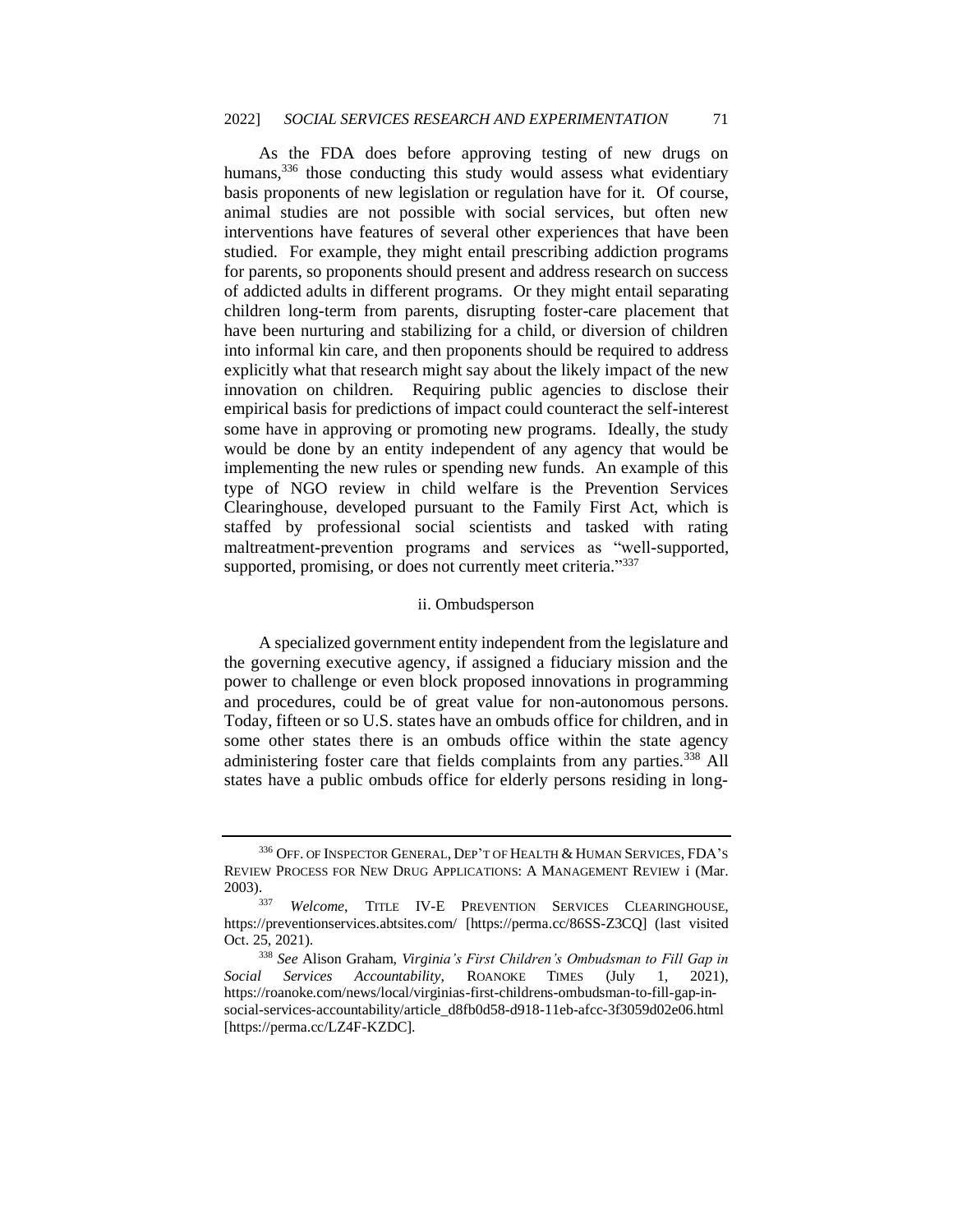term care facilities.<sup>339</sup> The powers such ombudspersons possess vary.<sup>340</sup> At a minimum, they receive complaints from protected persons or from other private parties aware of harms to protected persons, and they can convey concerns to agency personnel and legislative or executive decision makers, serving in a formal or informal mediator role to help resolve the complaints. In some states, the ombuds office for children can, in theory: a) directly investigate and issue opinions in conflicts between children and state agencies, b) review agency policies and practices, c) recommend new regulations or legislation, and/or d) bring legal action to enforce the rights of a child.<sup>341</sup> Many such offices, though, receive such meager funding that the state's commitment to the beneficiary populations appears nominal.<sup>342</sup>

Assuming occupants of such offices are truly devoted to the population they serve, knowledgeable, sophisticated in consuming research, and in possession of sufficient resources, then ideally the ombudsperson's approval would influence decisions whether to implement new ideas and could even be a necessary condition for adopting any innovation. For example, should the Casey foundation lobby state legislatures to authorize yet another approach to family preservation (or to strengthen or weaken certain presumptions or priorities or timelines in foster care rules) the legislatures would refer the proposal to the children's ombudsperson, and the bill should never be put to a legislative vote without approval from that office. If that gives too much power to the ombudsperson, their declining to approve might simply trigger additional processes – such as more robust committee hearings – before the proposal could come to a vote. With programs already in place or agency exercise of existing discretion, the ombudsperson should have authority to examine and assess the program or action, with full access to agency records, and to introduce reform legislation or regulation or bring court action to enjoin continuation of what is being done.

An ombudsperson office so designed would be a marked improvement over the currently prevailing regime, in which vulnerable persons are often unrepresented in the processes for creating policies that will impact them. Creating such an office should not entail great expense

<sup>342</sup> *See* MOIRA KATHLEEN O'NEILL, PULLING BACK THE CURTAIN: STATE CHILDREN'S OMBUDSMEN AT WORK 126–27, 131–32, 136–38, 175–76 (2011).

<sup>339</sup> *See Nursing Home Ombudsman*, NURSING HOME ABUSE CTR. https://www.nursinghomeabusecenter.com/elder-abuse/ombudsman/

<sup>[</sup>https://perma.cc/SF9N-EN5S] (last visited Oct. 25, 2021).

<sup>340</sup> Graham, *supra* note 338.

<sup>341</sup> *See, e.g.*, CONN. GEN. STAT. §§ 46a-13l, 13m, 13o (duties include evaluating agency procedures for service delivery to children and recommending changes; powers include inspecting agency records, issuing subpoenas to public or private actors, and filing legal action in court or agency to enforce child's rights, investigate complaints children submit, and advocate for children, recommend changes to state policy, and propose legislative reform); WASH. REV. CODE § 43.06A.030.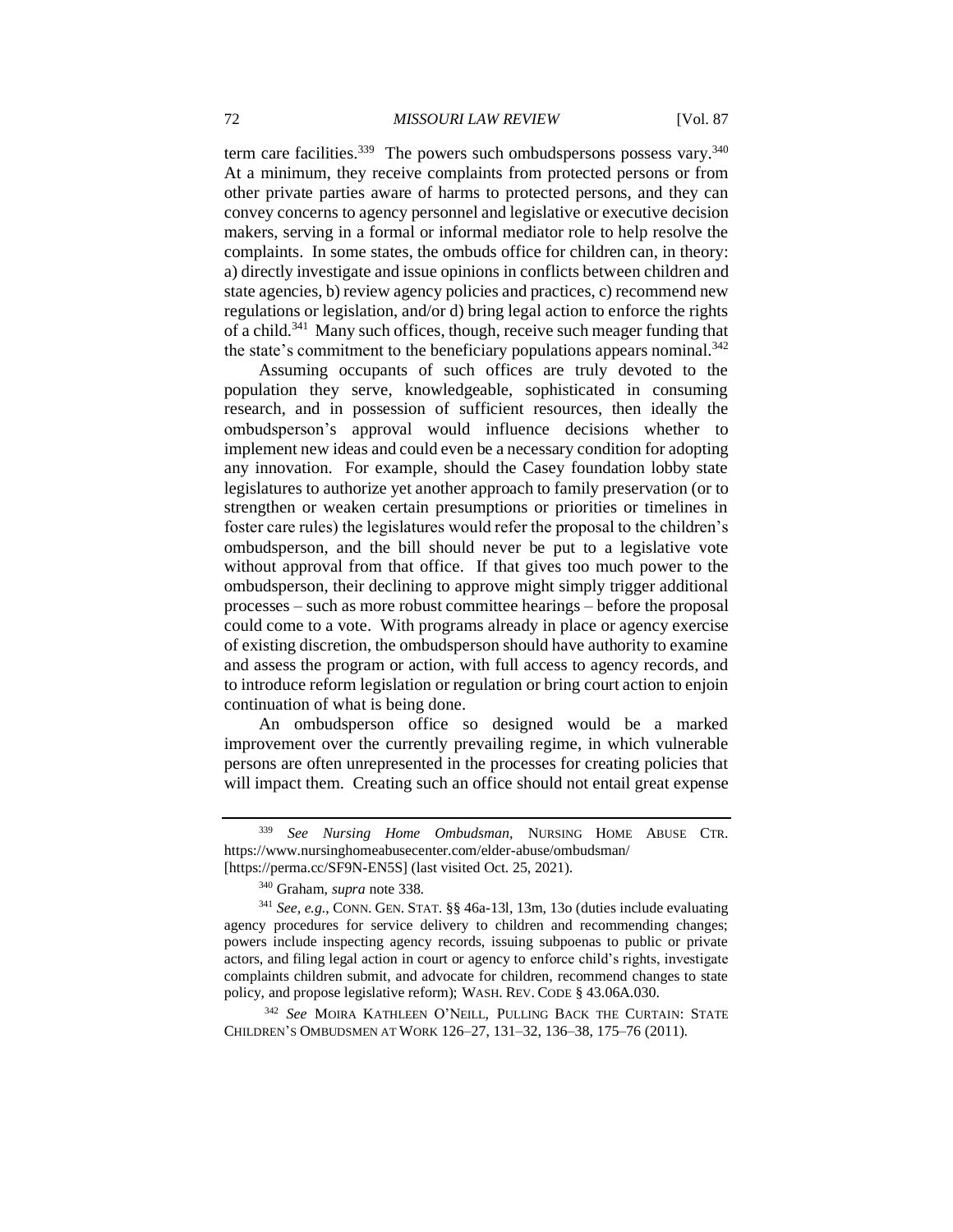– indeed, it would likely pay for itself by preventing public spending on ill-advised experimentation.

# iii. Addressing the Agency Problem

The conundrum with an ombuds office for non-autonomous persons, and with a clearinghouse reviewing programs for such persons, is that those persons typically have no say in who fills the office and are unable to hold the office occupant accountable.<sup>343</sup> The legislature or agency that cannot be trusted to safeguard the interests of those persons, against forces pushing other agendas, also cannot be trusted to select the office holders. Further, anyone installed might be vulnerable to removal following any controversial decision, or to capture by the likes of Casey. Even family members might not be reliable watchdogs, overseeing an ombudsperson for children or for incompetent adults, as they might have conflicts of interest with the non-autonomous individuals. This is one instance of a general problem with appointing agents for principals unable themselves to select and monitor the agent.

Solutions to the agency problem developed in the corporate context suggest strategies for dealing with it in the ombuds or clearinghouse context. One is transparency: a possible procedural fix is to require that both selection of ombudspersons or clearinghouse staff and decisions by those officials be transparent and subject to public input.<sup>344</sup> Legislatures should publish names of nominees for the positions and invite public comment, enabling organizations and scholars who focus on the interests of the protected group to weigh in, as occurs with federal judicial appointments. There could be public "interviewing," with Q&A sessions. Such vetting is an incomplete fix, given that legislators might be no more capable of discerning objectively which of competing views about a candidate's merits is accurate than they are of discerning which of competing views about new social-service policies is more accurate. A further step would be to mandate that an ombudsperson, once in office and carrying out its functions, publish written explanations for decisions to support or oppose particular legislation or agency rule making, with reference to any empirical research relied upon, so that the public can critique the reasoning. Concern for reputation and public respect does not guarantee objective, rational, and independent decision making, but it should have some constraining effect. Another general fix for the agency

<sup>343</sup> Laureen D'Ambra, *Appendix E: Survey of Ombudsman Offices for Children in the United States,* OFF. JUV. JUST. & DELINQUENCY PREVENTION (June 5, 1996), https://ojjdp.ojp.gov/sites/g/files/xyckuh176/files/pubs/walls/appen-e.html [https://perma.cc/N3LZ-NHL6].

<sup>344</sup> *See generally* Paul G. Mahoney, *Mandatory Disclosure As A Solution to Agency Problems*, 62 U. CHI. L. REV. 1047 (1995).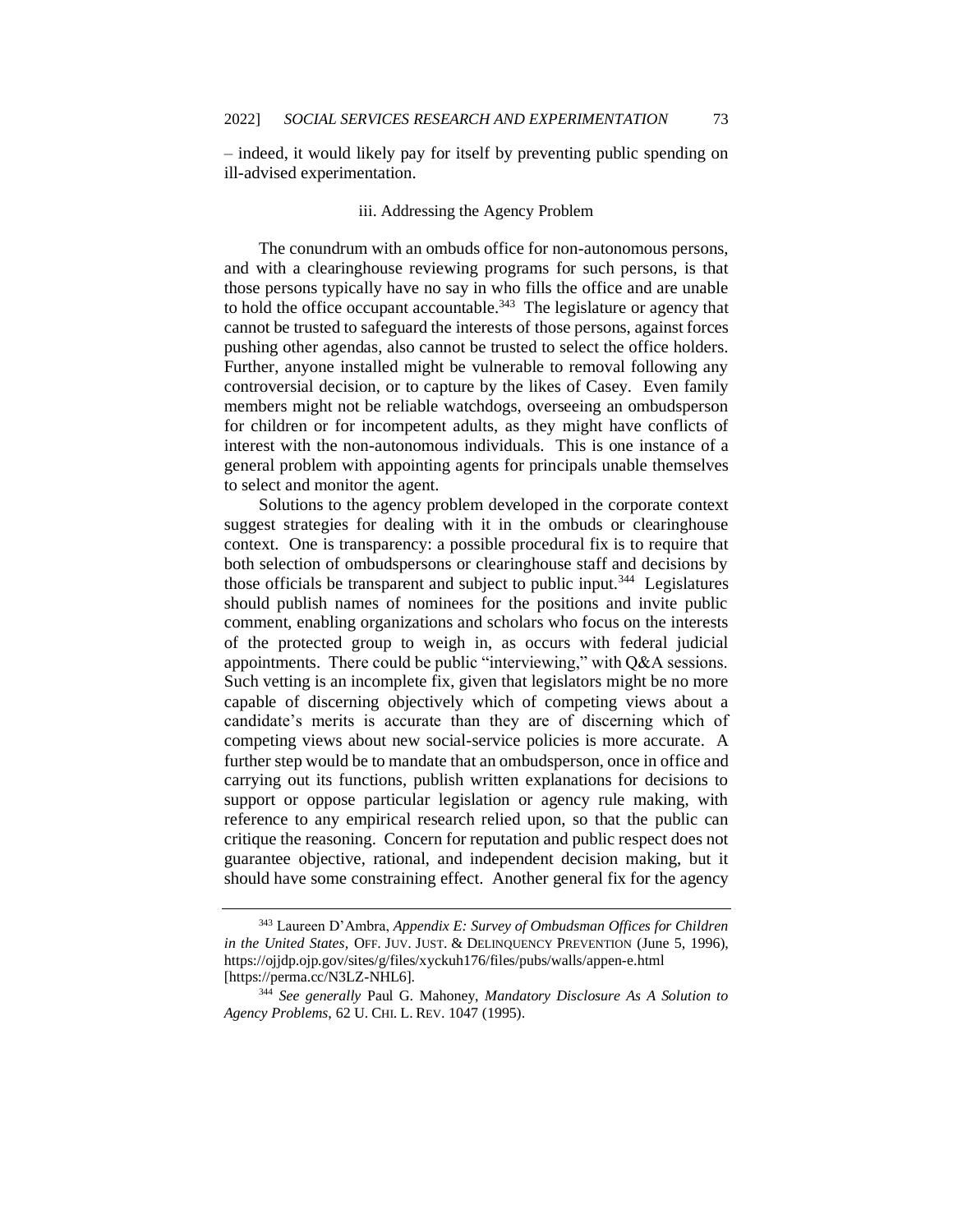problem is performance incentives, though performance metrics might be difficult to develop in the social-service context.

iv. Specifying Standards for Approving Experimental Programs/Policies

Both an impact study and ombuds review, as well as legislative and administrative decision making, might be enhanced by guidance on what substantive standard to apply. TCR's special rule for prisoners – who are dependent, vulnerable, and limited in their ability to appeal to outside support – suggests one possibility for children in foster care, whose temporary caregivers are also under the thumb of state actors.<sup>345</sup> It might also be appropriate for incompetent adults under a guardianship or in state custody. Under it, an experimental practice must hold out reasonable probability of benefiting the subjects, to an extent outweighing any costs, and costs must be measured *in light of available alternatives*. 346 Further, risks for subjects must be ones people not in the same constrained environment would be willing to take. This heuristic might guide judgment about, for example, how promising a new approach to parental rehabilitation must be in order to justify holding children in foster care waiting to see the outcome (i.e., considering how long we adults would wait for such persons if interested in forming a family with them). Other potentially pertinent protections are procedural, such as proscribing large rewards for consent to participation that could compromise volition, which supports the distrust of parental agreement noted above.<sup>347</sup> A further requirement is less clearly translatable – namely, that the procedure for selecting participants must be "immune from arbitrary intervention" by persons who have power over the potential subjects.<sup>348</sup> But in the child welfare realm this might mean, for example, strengthening prohibitions on treating children differently on the basis of their race in ways that delay or deny adoption.

<sup>345</sup> *Cf.* Naomi Schaefer Riley, *Bureaucrats Are Ripping Foster Families Apart,* NATIONAL REVIEW (Oct. 29, 2020), https://www.nationalreview.com/magazine/2020/11/16/bureaucrats-are-rippingfoster-families-apart/ (discussing vulnerability of foster children to arbitrary publicagency action and the helplessness of foster parents to advocate for the children); ETHICAL CONSIDERATIONS FOR RESEARCH INVOLVING PRISONERS: FEDERAL REGULATORY LANDSCAPE, INSTITUTE OF MEDICINE COMMITTEE ON ETHICAL CONSIDERATIONS FOR REVISIONS TO DHHS REGULATIONS FOR PROTECTION OF PRISONERS INVOLVED IN RESEARCH 79 (Lawrence O. Gostin et al. eds., 2007), *available at* https://www.ncbi.nlm.nih.gov/books/NBK19883/ [https://perma.cc/UWB3-9TG4 ].

<sup>346</sup> *See* 45 C.F.R. § 46.306(a)(2)(iv); *see also* 45 C.F.R. § 46.305(a)(3); Bailey v. Lally, 481 F.Supp. 203, 223–24 (D. Mary. 1979).

<sup>347</sup> 45 C.F.R. § 46.305(a)(2), (6).

<sup>348</sup> 45 C.F.R. § 46.305(a)(3), (4).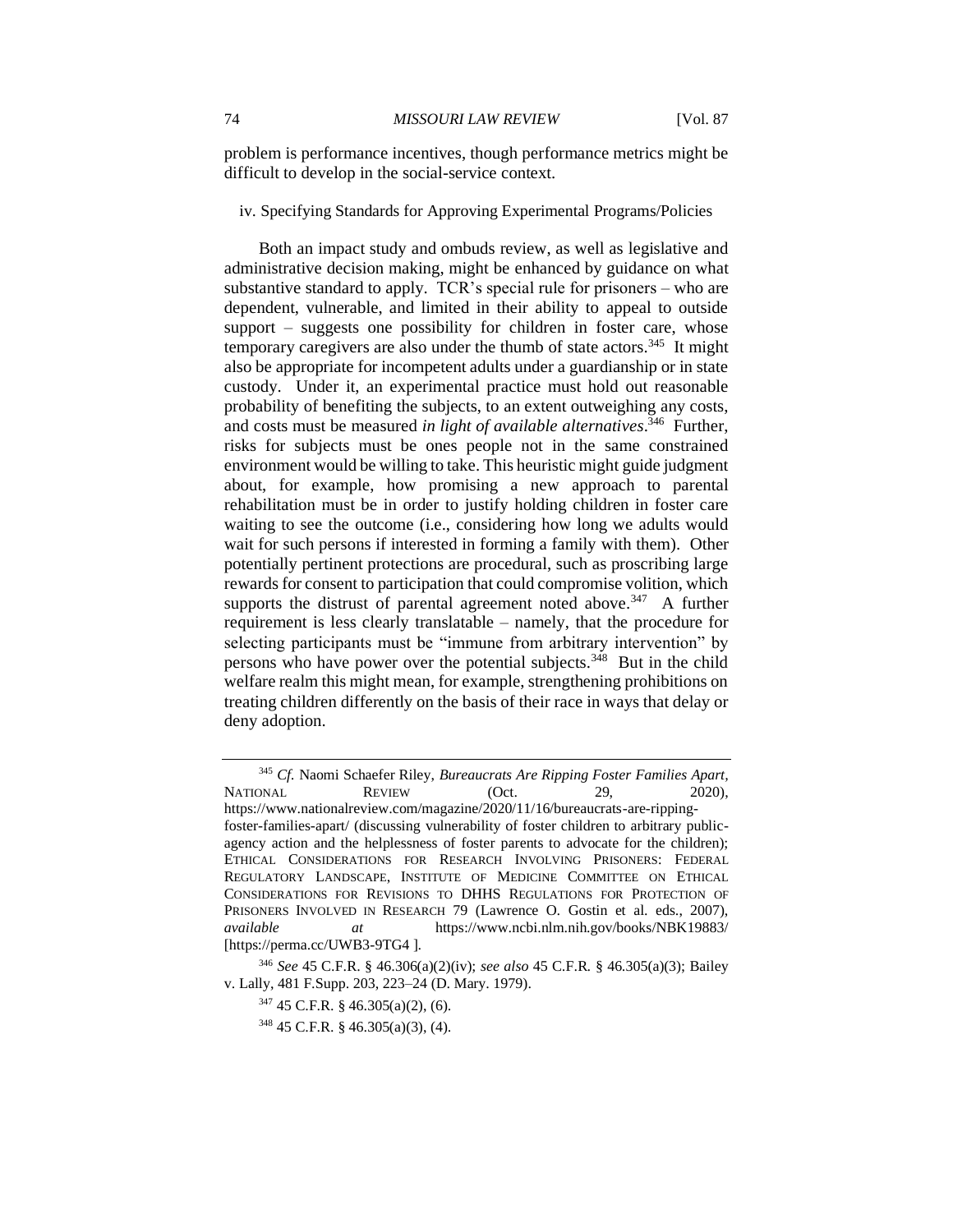# 2. Treat Social Services Experimentation as Research

Another omnibus law might require that some types of new programs or processes be instituted only within a formal research framework, subject to expert vetting, piloting, and informed-consent requirements.<sup>349</sup> Certainly, some parent-protective measures Part II described were analogous to introduction of new drugs or medical devices. The state effectively experiments on children when, for example, it decides as to newborns of incarcerated women: "Well, we've been sending these children out to the community to live with relatives, and we know that generally goes very poorly for them. We know most would be far better off if instead immediately placed for adoption. But rather than take steps toward more adoptions, let's try putting the babies into the prison with their mothers and see what happens."<sup>350</sup> Likewise, when the state responds to maltreatment stemming from severe and chronic parental drug abuse by reasoning: "Well, we know the traditional approach typically leads ultimately to termination of parental rights in these cases, and so that children who are infants when removed would probably generally be better off if we did up-front triage and placed many more immediately for adoption. But let's instead try holding all children in foster care for even longer and applying the drug-court model to parents, and we'll see how that goes." 351 That is akin to experimenting with new protocols for administering existing drugs (increased duration or dosage), which require pre-implementation review entailing presentation of reliable evidence to support predictions about positive effects.<sup>352</sup> These novel interventions with children were less promising and more dangerous than many new drugs, dietary supplements, and protocols requiring FDA approval. Yet they have proliferated without research support, and once various state and local governments have sunk public funds into creating them they are very difficult to undo.

Alternatively, TCR's definition of research might be amended explicitly to encompass some novel social-service interventions

<sup>349</sup> *See* 21 C.F.R. § 50.3(b).

<sup>350</sup> *Cf.* Justin Jouvenal, *Raising Babies Behind Bars*, WASH. POST (May 11, 2018), https://www.washingtonpost.com/news/local/wp/2018/05/11/feature/prisonsare-allowing-mothers-to-raise-their-babies-behind-bars-but-is-the-radicalexperiment-in-parenting-and-punishment-a-good-idea/ [https://perma.cc/Y2GB-3FUJ].

<sup>351</sup> *Cf.* Suzanna Fay & Elizabeth Eggins. *PROTOCOL: Family treatment drug courts for improving parental legal and psychosocial outcomes*, CAMPBELL SYSTEMATIC REVS. (Aug. 14, 2019), https://onlinelibrary.wiley.com/doi/full/10.1002/cl2.1024 (describing lack of "methodologically rigorous review" of family drug courts despite their proliferation across the country).

<sup>352</sup> *See* 21 C.F.R. § 312.30.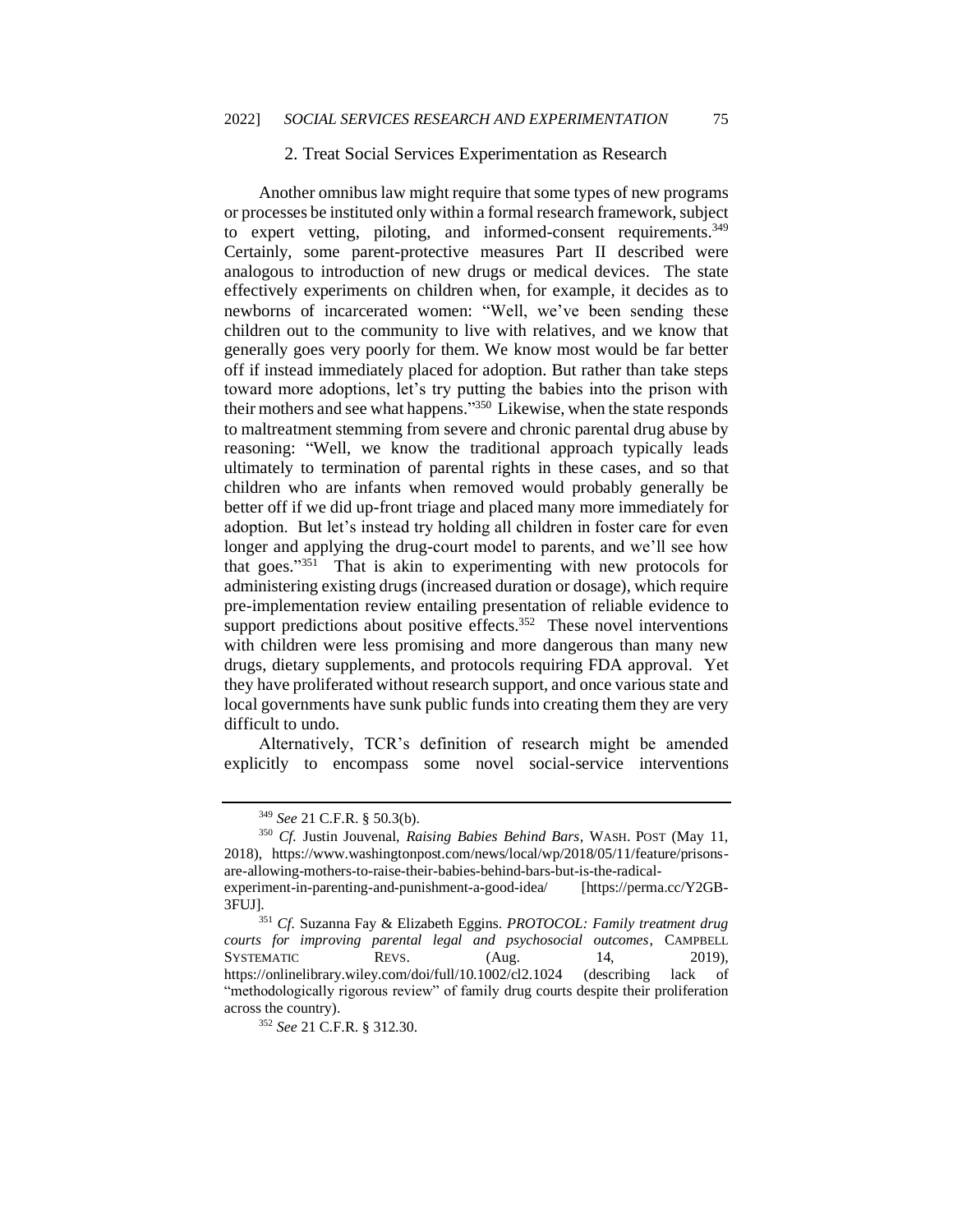undertaken on a system-wide basis by an agency that maintains case records and compiles data, to impose greater protections and scientific caution and rigor. The legal distinction between "practice" or "treatment" and "research" is now murky.<sup>353</sup> It seems to turn on whether interventions are adopted for categories of persons rather than individualized and whether those applying them aim to learn something that could be relevant to treatment of other persons in the future.<sup>354</sup> TCR provisions addressing conflicts of interest state:

Research means a systematic investigation, study or experiment designed to develop or contribute to generalizable knowledge relating broadly to public health, including behavioral and social-sciences research. The term encompasses basic and applied research (e.g., a published article, book or book chapter) and product development (e.g., a diagnostic test or drug).<sup>355</sup>

Federal regulations specific to human-subject research take a similar approach, defining research as a "systematic investigation, including research development, testing, and evaluation, designed to develop or contribute to generalizable knowledge."<sup>356</sup> While not itself authoritative, a document that greatly influenced development of the federal regulations and has guided scholarly analysis of research ethics – the Belmont Report<sup>357</sup> – offers further explanation by distinguishing "research" from "practice":

<sup>353</sup> *See* Yuan, *supra* note 258, at 47 (contending that the distinction is obsolete in medicine, which today uses a "precision medicine and learning healthcare model, whereby data and refinements of treatment methods made in the course of clinical care are continuously fed back to improve care of individual patients and contribute to the sum of medical knowledge"); Nancy M.P. King, *The Line Between Clinical Innovation and Experimentation*, 32 SETON HALL L. REV. 573, 573 (2002).

<sup>354</sup> *See* Yuan, *supra* note 258, at 67.

<sup>355</sup> 42 C.F.R. § 50.603.

<sup>356</sup> 45 C.F.R. § 46.102; *see also* Vodopest v. MacGregor, 913 P.2d 779, 784–85 (1996) ("Medical research includes a class of activities designed to develop or contribute to generalizable knowledge and generalizable knowledge consists of theories, principles, or relationships (or the accumulation of data on which they may be based) that can be corroborated by accepted scientific observation and inference.").

<sup>357</sup> *Federal Policy for the Protection of Human Subjects ('Common Rule')*, HHS OFF. FOR HUM. RSCH. PROTS. https://www.hhs.gov/ohrp/regulations-andpolicy/regulations/common-rule/index.html [https://perma.cc/YR7A-25YT] (last visited Oct. 25, 2021) ("The current U.S. system of protection for human research subjects is heavily influenced by the Belmont Report, written in 1979 by the National Commission for the Protection of Human Subjects of Biomedical and Behavioral Research.").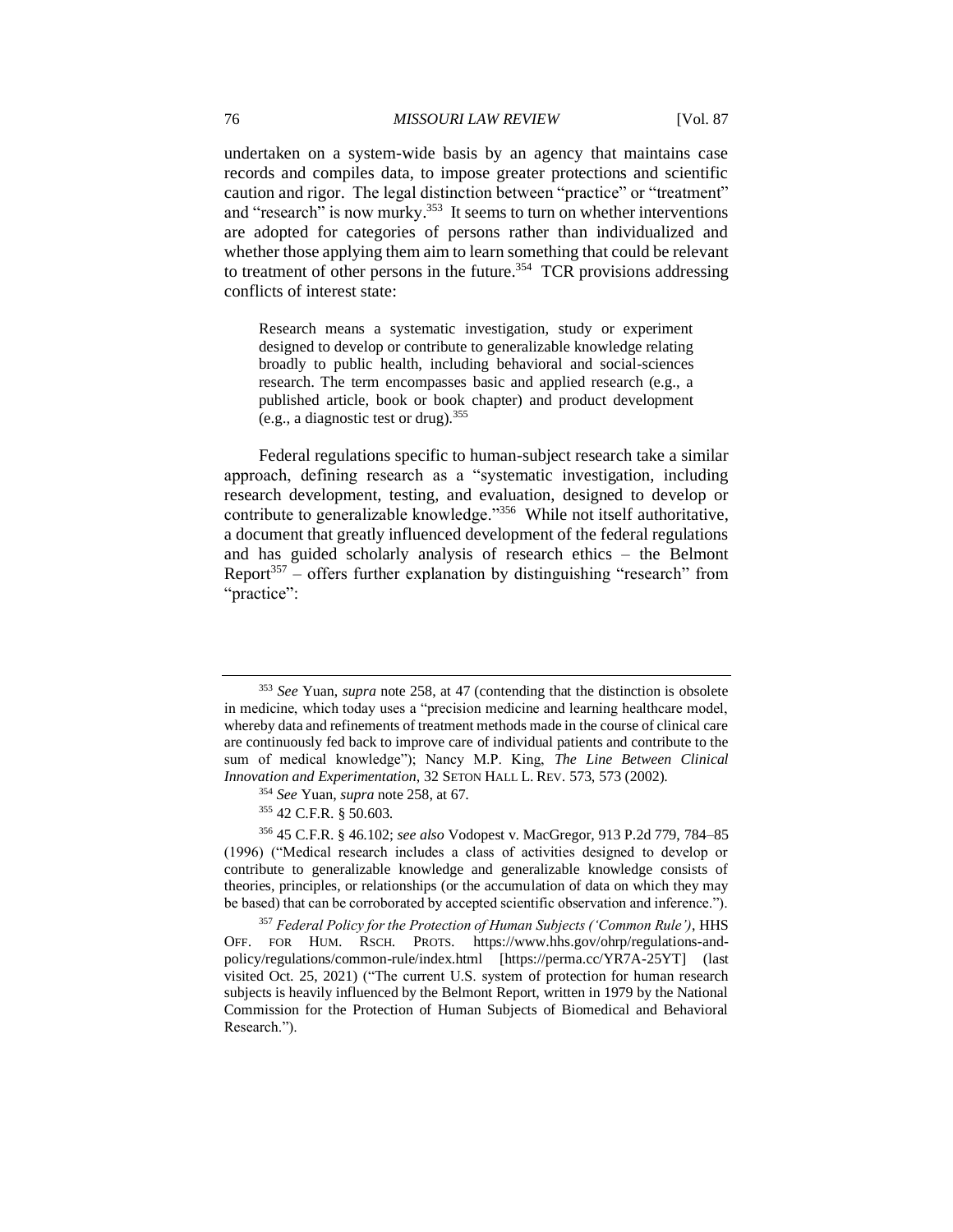For the most part, the term "practice" refers to interventions that are designed solely to enhance the well-being of an individual patient or client and that have a reasonable expectation of success. The purpose of medical or behavioral practice is to provide diagnosis, preventive treatment or therapy to particular individuals. By contrast, the term "research' designates an activity designed to test an hypothesis, permit conclusions to be drawn, and thereby to develop or contribute to generalizable knowledge (expressed, for example, in theories, principles, and statements of relationships). Research is usually described in a formal protocol that sets forth an objective and a set of procedures designed to reach that objective. When a clinician departs in a significant way from standard or accepted practice, the innovation does not, in and of itself, constitute research. The fact that a procedure is "experimental," in the sense of new, untested or different, does not automatically place it in the category of research.<sup>358</sup>

Thus, in federal regulations, the distinction appears to have two components: (1) individual vs. group focus and (2) concern just for the current patient versus an aim of creating new knowledge applicable beyond the current patient.<sup>359</sup> The first is clearly present when the child welfare system jumps on a new bandwagon. As to the latter, the concepts "systematic," "designed to," and "generalizable" are key, and consistent with the Belmont Report's reference to "formal protocol," "test an hypothesis," and "generalizable knowledge."<sup>360</sup> Neither source defines "systematic," but dictionary definitions suggest it means following a consciously-chosen methodology in applying an intervention and in recording results.<sup>361</sup>

In experimenting with different behavioral interventions in reaction to family dysfunction, state and private agencies do typically develop a methodology for application, such as a set of procedures memorialized in a statute, administrative regulation, or an agency policy manual.<sup>362</sup> The agencies intend from the outset to take a new approach with a large number of people in a broad range of circumstances, expecting overall positive results.<sup>363</sup> Service providers are required to record outcomes in all cases, compile aggregate data for the entire caseload of the local court or CPS agency, and report the data to state-level agencies, which in turn compile

<sup>358</sup> *The Belmont Report*, *supra* note 227, at Part A.

<sup>359</sup> *Id.*

<sup>360</sup> *Id.* at Part A n.2, Part A, Part C.

<sup>361</sup> *Systematic*, BLACK'S LAW DICTIONARY (2d ed. online). *See generally The Belmont Report*, *supra* note 227; 45 C.F.R. § 46.102.

<sup>362</sup> Bruce A.Thyer et al., *Locating Research-Supported Interventions for Child Welfare Practice*. 34 CHILD & ADOLESCENT SOC. WORK J. 85, 87 (2017).

<sup>363</sup> *Cf. id.*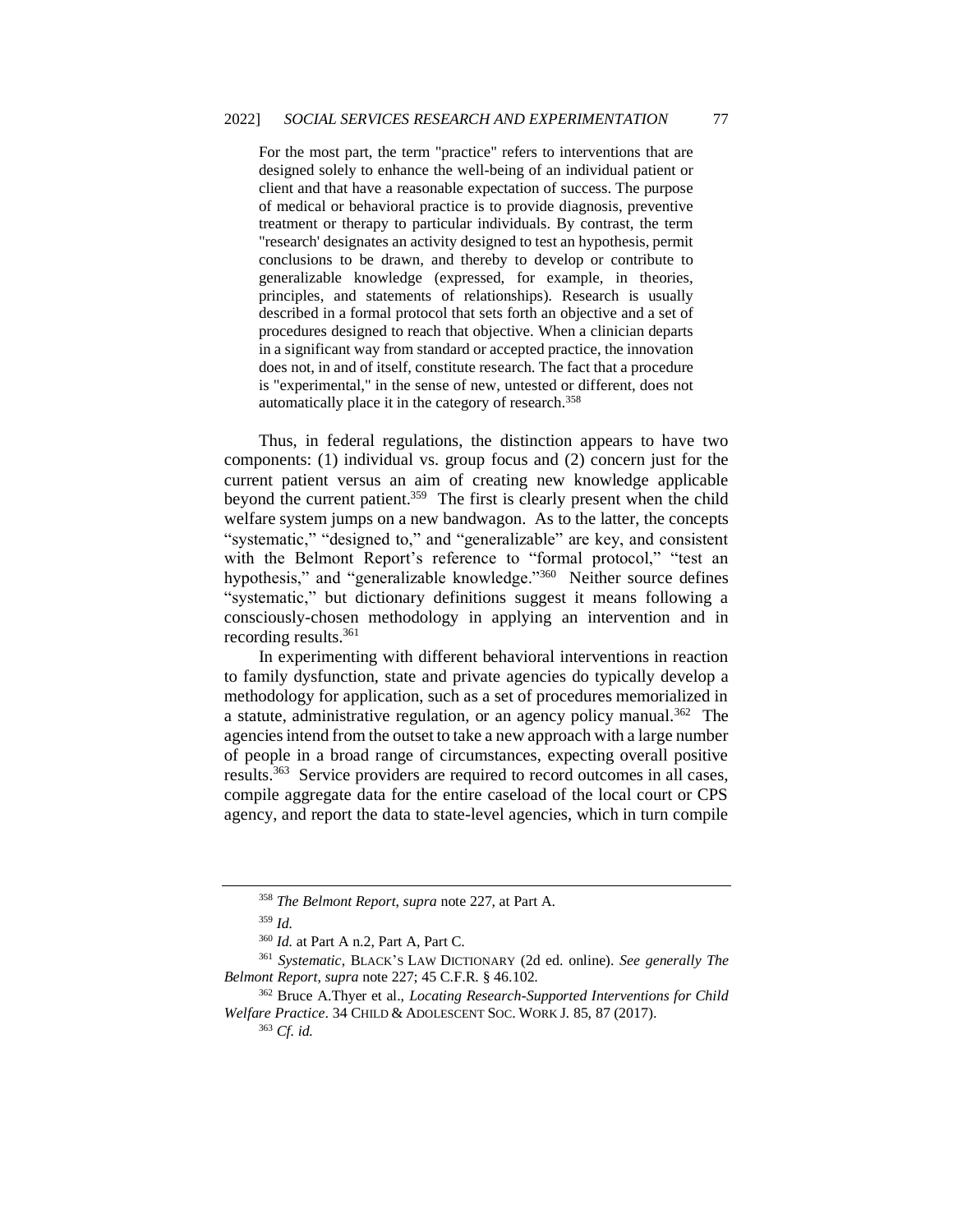state-wide figures and report them to a federal agency.<sup>364</sup> National figures are made available to the scientific community, for further analysis.<sup>365</sup> Policy makers routinely review, or solicit input from professionals who routinely review, these compilations to learn what "works" and what does not, in theory deciding whether to continue and grow a new approach based on that information.<sup>366</sup> Thus, if being non-systematic means acting randomly and with myopic focus on single cases, or being oblivious to outcomes, that is not the problem with these family preservation programs. It is rather that the whole process is done very badly from a scientific standpoint, and unethically.

In any event, it is somewhat ironic that federal regulations create greater safeguards when innovation is undertaken in a more scientific manner rather than haphazardly and with indifference to results. Restrictions on research do in part protect patients from dangers intrinsic to the kind of formal research that yields published results, such as breach of confidentiality.<sup>367</sup> But they also aim to protect persons from physical, psychological, emotional, and dignitary harms that can equally well result from trying untested therapies on individual patients in "practice."<sup>368</sup> The research/practice distinction also partly reflects concern that danger of such harms is greater when researchers have a motivation (e.g., knowledge acquisition) other than just the wellbeing of patients.<sup>369</sup> Yet the Belmont Report, after stating that the experimental nature of a treatment does not render its application "research," tellingly goes on to admonish:

Radically new procedures of this description should, however, be made the object of formal research at an early stage in order to determine whether they are safe and effective. Thus, it is the responsibility of medical practice committees, for example, to insist that a major innovation be incorporated into a formal research project.<sup>370</sup>

Moreover, the Belmont Report takes the position that "if there is any element of research in an activity," including whenever research is

<sup>364</sup> 45 C.F.R. § 1355.

<sup>365</sup> *See Adoption & Foster Care Statistics*, U.S. DEP'T HEALTH & HUM. SERVS., https://www.acf.hhs.gov/cb/research-data-technology/statistics-research/afcars [https://perma.cc/HNZ8-YXXK] (last visited Oct. 30, 2021).

<sup>366</sup> *Id.*

<sup>367</sup> Katerberg, *supra* note 320, at 557.

<sup>368</sup> Coleman, *supra* note 315, at 592.

<sup>369</sup> *See* Yuan, *supra* note 258, at 50.

<sup>370</sup> *The Belmont Report*, *supra* note 227, at Part A.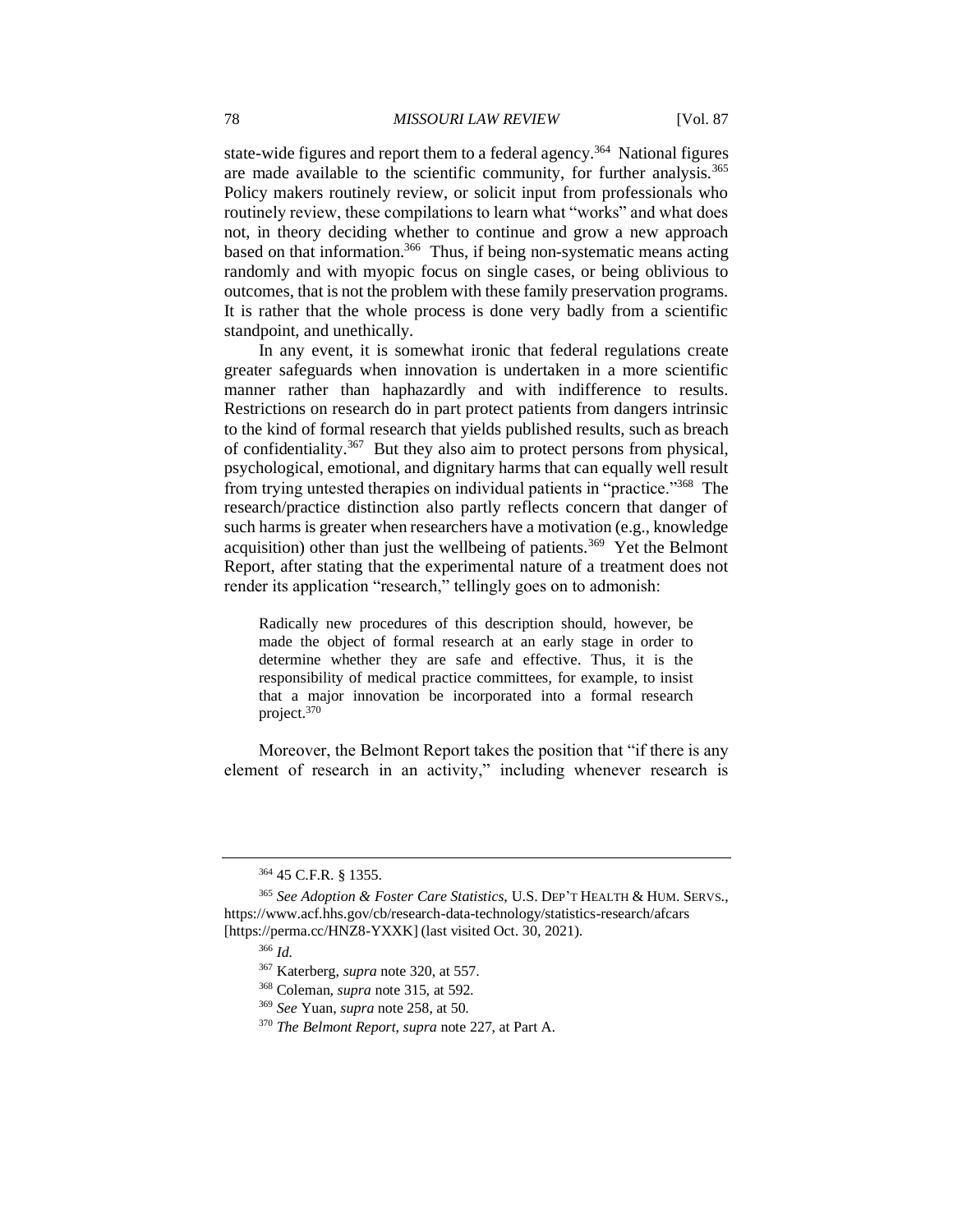designed to evaluate the safety and efficacy of a therapy, then that activity should undergo review for the protection of the human subjects. $371$ 

All this said, there must be a way to limit the scope of changes to social service operations that are subject to pre-approval and other safeguards attached to "research," which add to their cost. The upshot of the foregoing is that the law cannot rationally draw the line based on an illusory conceptual distinction between research and innovative practice. The vague concepts of systematic, design, and generalizable knowledge fail as distinguishing characteristics. Also unhelpful is the Belmont Report's reference to "reasonable expectation of success," as if experimentation in a research context is commonly undertaken even when that is absent. $372$ 

A more sensible alternative might be a measure of downside risk for those on whom a new approach is tried, including both severity and likelihood of any potential harm relative to available alternatives.<sup>373</sup> If a proposed approach is a substantial departure from prevailing practice or from other treatments known to have acceptable results, and "risky" to a degree that would make the ordinary competent patient wish for an independent expert's "second opinion" of its advisability, the service provider arguably should have their plan subjected to pre-implementation expert review. It is beyond this Article's scope to flesh out a standard in detail. I will simply suggest that "treatments" like placing babies to live in prison for years or holding infants in provisional placements for years with the intent eventually to disrupt whatever relationship they form, should pass any plausible threshold of risk to wellbeing warranting the protections now given to human-subject "research." They entail "danger" to psychological and emotional health and development within the meaning of the federal statute governing DHHS funding of new programs. As such, they should be subject to pre-implementation efficacy and ethics review by an independent group of child-welfare experts, a process of piloting and gradual extension dependent on documenting positive results, and a meaningful proxy informed-consent requirement. Below is more detail regarding each step.

<sup>371</sup> *Id.*

<sup>372</sup> *Id.*

<sup>373</sup> *Cf.* Phoebe Friesen, et al., *Rethinking the Belmont Report?*, 17(7) AM. J. BIOETHICS 15, 17, 19 (2017) ("[S]ome have argued that unique guidelines for innovative practice are needed, especially since disadvantaged groups are particularly at risk of being enrolled. . . . The boundaries around what requires oversight should be defined pragmatically, so that … harms to participants are minimized. Oversight should be required for any research or intervention involving novel, significant risks.

<sup>. . .</sup> Regulation ought to be proportionate to novelty and level of risk, rather than derived from intent.").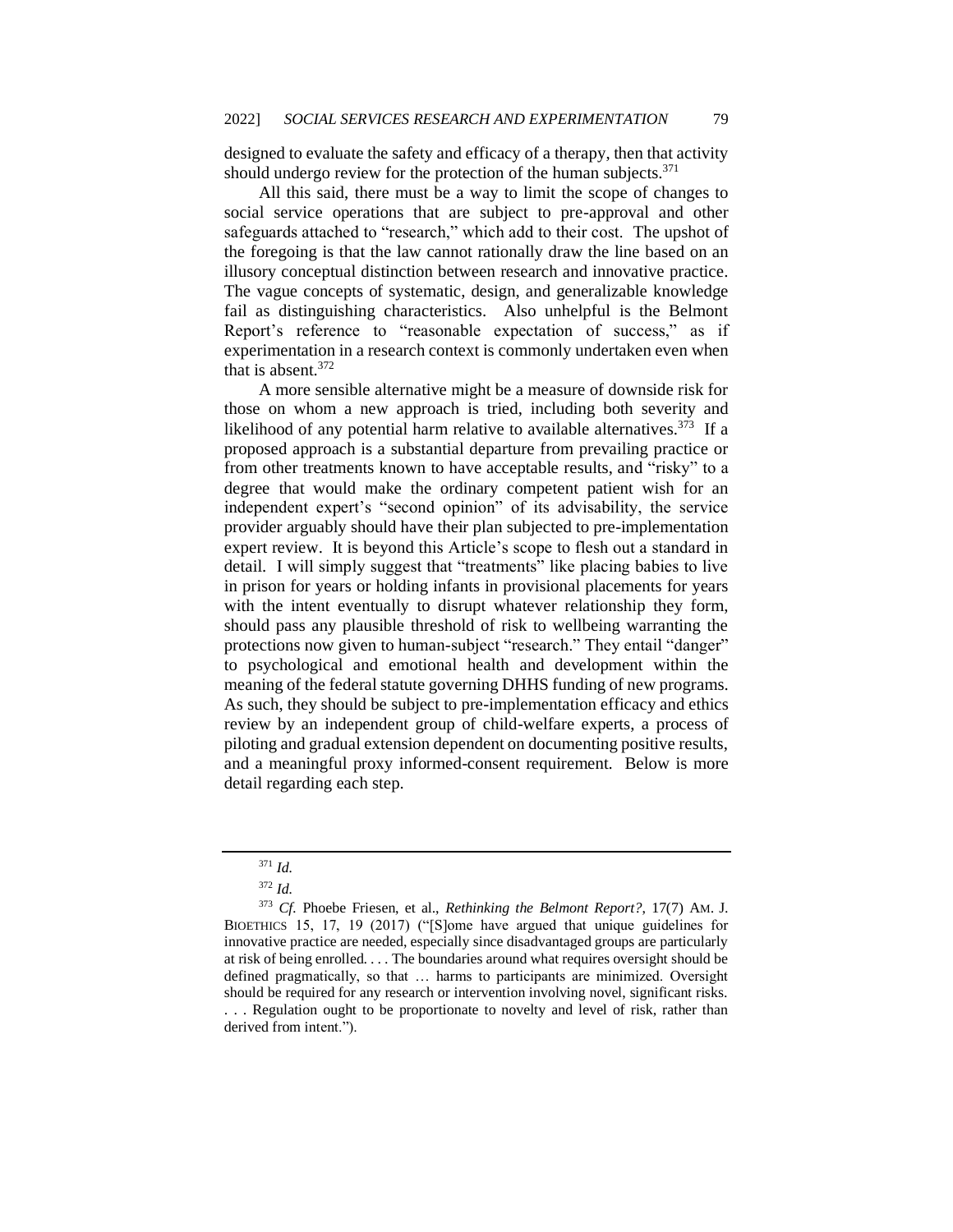#### i. Pre-Approval

If an unproven program for state response to parental dysfunction (addiction, mental illness, mental disability, incarceration, etc.) is treated as research and entails "more than minimal risk" of detriment to children, it would need pre-approval by an entity with appropriate scientific expertise independent of the program operator.<sup>374</sup> That vetting authority should also include in the process a representative for children.<sup>375</sup> Approval would require convincing the approving entity that the new program or practice promises an "anticipated benefit" for children and that the "relation of the anticipated benefit to the risk is at least as favorable to the subjects as that presented by available alternative approaches."<sup>376</sup>

Reference to alternatives is crucial in connection with parental dysfunction. The state's aim when it assumes control of a child's intimate life, which it does in a *parens patriae* rather than police-power capacity, should be to find the best for the child among all possible non-ideal resolutions of a bad situation.<sup>377</sup> Yet the only alternative that participants in child welfare policy typically contemplate is the existing or traditional approach – that is, reacting after maltreatment has occurred by holding the child in the limbo of foster care while trying to transform parents. As Richard Gelles and others have documented, CPS social workers operate with a parent-focused, never-give-up mentality.<sup>378</sup> Even in comparison with this norm, though, it might be that some proposed innovations could not pass the test – for example, if the only potential benefit that can be substantiated is for parents and the innovations would only increase risk of detriment to children, such as by further prolonging foster care (as some FDCs have done) or by leaving children more often in the custody of highrisk parents (as with DR).

But treating novel family-preservation interventions as research would have the additional effect, under these rules, of forcing state actors to consider the full range of alternatives – in particular, the alternative of placing immediately for adoption children whose parents have little prospect of becoming adequate (reliable, safe, nurturing) caregivers within

<sup>377</sup> See JAMES G. DWYER, THE RELATIONSHIP RIGHTS OF CHILDREN 195-200 (2006).

<sup>374</sup> *Id*.

<sup>&</sup>lt;sup>375</sup> This could be instead of or in addition to vetting by a child ombudsperson, who might not have empirical training.

<sup>376</sup> *See also* 45 C.F.R. § 46.116(d) ("in seeking informed consent the following information shall be provided to each subject or the legally authorized representative: … disclosure of appropriate alternative procedures or courses of treatment, if any, that might be advantageous to the subject..."); 45 C.F.R. § 46.116(b)(4) (requiring disclosure to research subjects of any alternative procedures or courses of treatment that might be advantageous to the subject).

<sup>378</sup> *See* GELLES, OUT OF HARM'S WAY, *supra* note 33, at 75–92.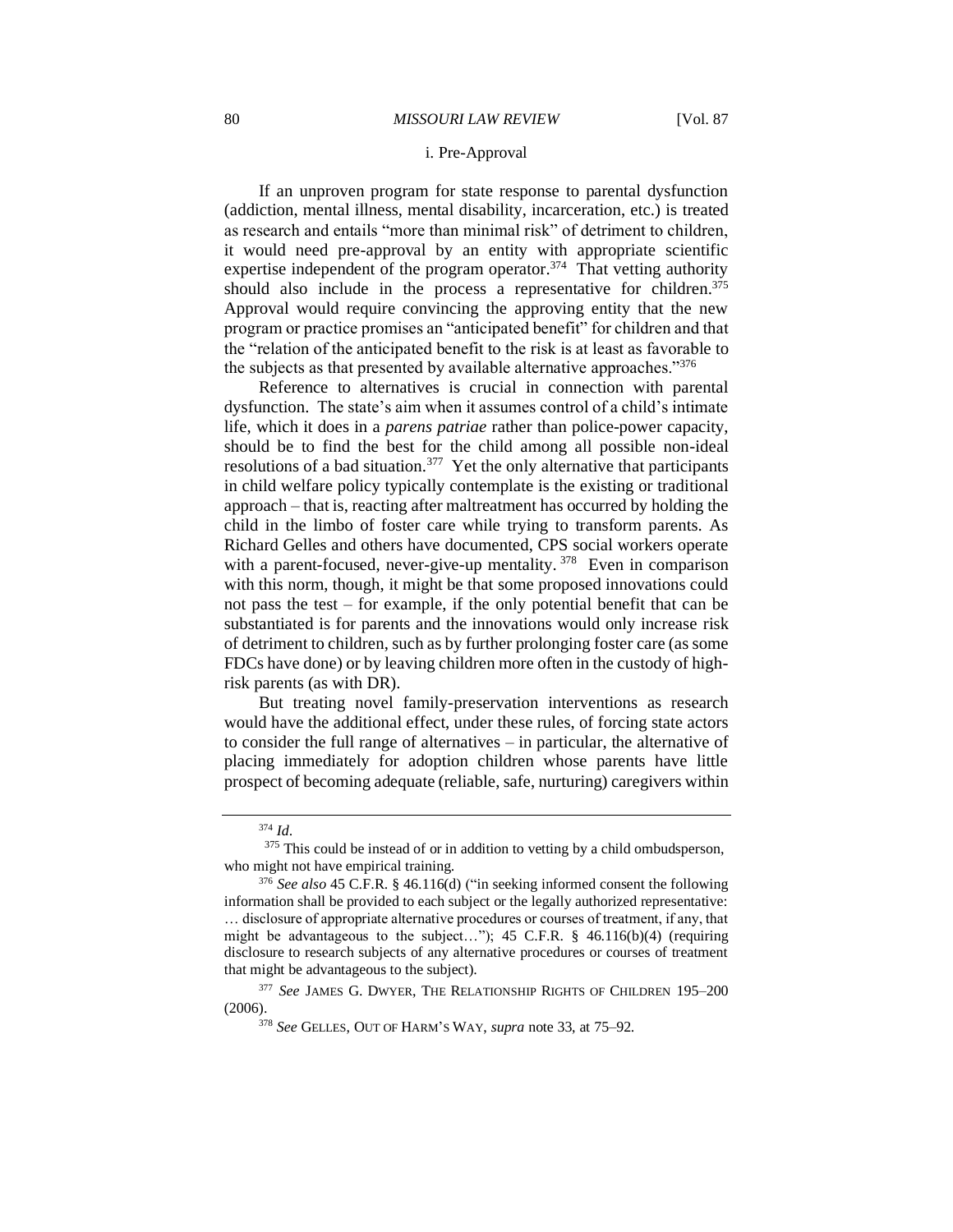a time consistent with children's developmental needs (which is shorter with infants than with older children).<sup>379</sup> Adoption is as a practical matter  $-$  though not always as a legal matter – an available alternative for any newborn or infant in the U.S., and also for a substantial portion of somewhat older children in the maltreatment system.<sup>380</sup> It is also available as a legal matter in some cases even at the time of initial state response to parental incapacity or a maltreatment report – that is, whenever CPS is not required to undertake rehabilitative efforts.<sup>381</sup> In other cases, it becomes legally possible later (e.g., after the child has been in foster care continuously for fifteen months) yet CPS does not even consider it because it is implementing some new family-preservation program or policy, such as FDC or kincare-prioritization.<sup>382</sup> Treating that program or policy change as research could force CPS to explain, with evidentiary basis, why adoption is not a better option for many children, all things considered.

An alternative basis for approving "research involving greater than minimal risk" to children is an IRB finding that the research is likely to yield "generalizable knowledge" of sufficient value to outweigh the risk to the children.<sup>383</sup> Some new family-preservation programs could conceivably satisfy that requirement, but most likely could not. Most entail instability for many children during the crucial attachment stage of development, making a tradeoff for new knowledge unacceptable.

Such balancing becomes irrelevant if a proper advocate is appointed for children, and if the advocate (unlike a parent) is subject to the normal obligations of an attorney or other fiduciary, which generally prohibit "vicarious altruism" – that is, approving sacrifice of a ward's interests to benefit other persons or social causes.<sup>384</sup> The advocates would have a duty of loyalty that requires acting solely for the ward's best interests, which would mean refusing permission to inflict the innovation on children they represent.<sup>385</sup> Thus, treating new family-preservation programs as experimentation or research subject to pre-approval would mean they simply could not be undertaken with any children for whom the anticipated benefit, taking into account probability, does not outweigh the downside risk, relative to all available alternative ways of responding to their predicament, including placing them for adoption.

<sup>379</sup> Dwyer, *The Child Protection Pretense: States' Continued Consignment of Newborn Babies to Unfit Parents*, *supra* note 38, at 415–35 (2008).

<sup>380</sup> *Id*. at 408–09 (2008).

<sup>381</sup> *Id.* at 437–48.

<sup>382</sup> *Id.* at 437.

<sup>383</sup> 45 C.F.R. § 46.406.

<sup>384</sup> *See* Dwyer, *The Child Protection Pretense: States' Continued Consignment of Newborn Babies to Unfit Parents*, *supra* note 38, at 411–12.

<sup>385</sup> *See* Evan J. Criddle, *Liberty in Loyalty: A Republican Theory of Fiduciary Law,* 95 TEX. L. REV. 993, 995 (2017).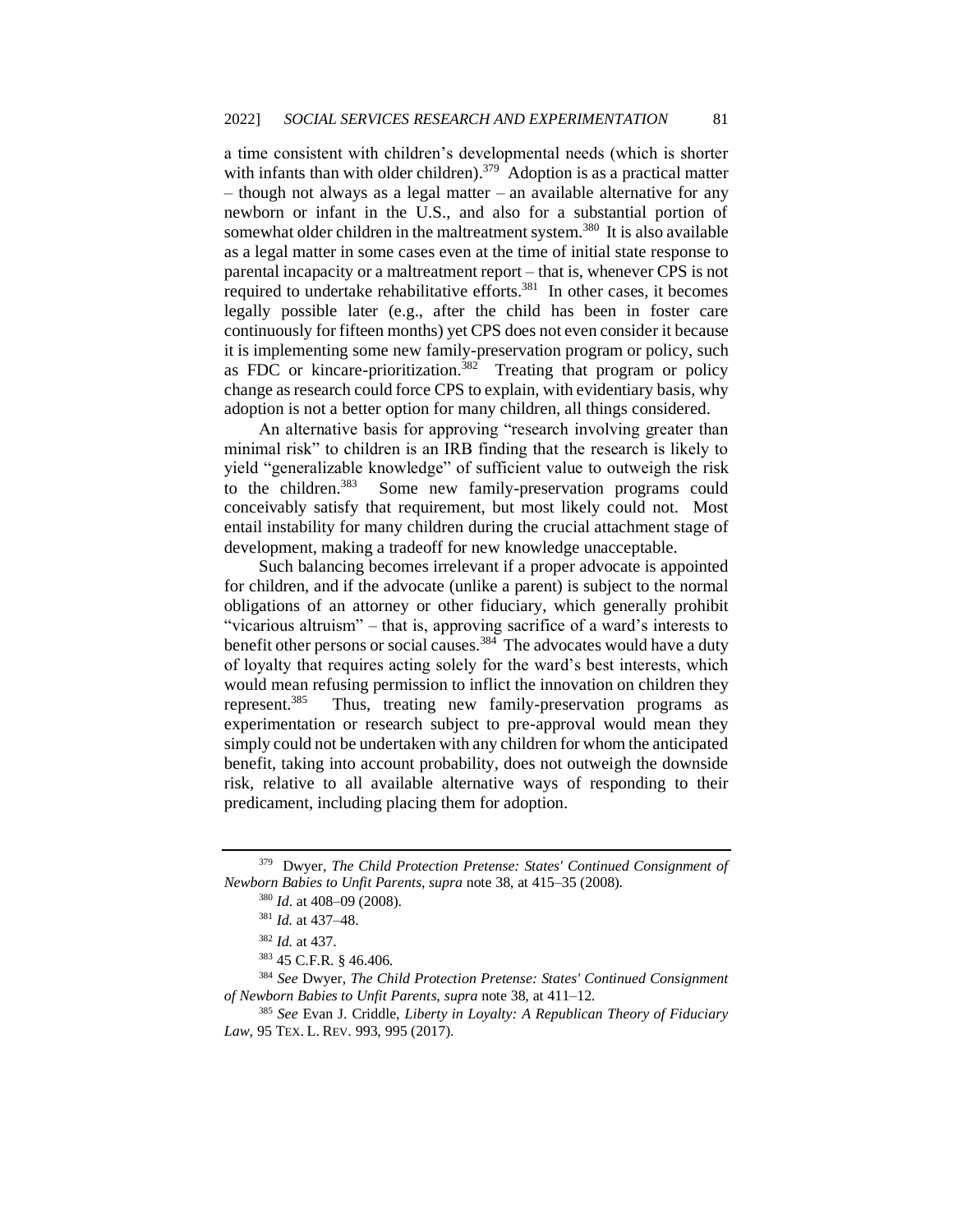# ii. Piloting

A proposed innovation that passes the test described above for approving research should be piloted before widespread adoption. DHHS should authorize only one or a few agencies in the country initially to try an innovative approach to responding to parental incapacity or maltreatment reports. The pilot programs should be subject to immediate and rigorous study to determine at the earliest possible time whether predicted benefits or feared costs have materialized, and the innovation should not be expanded to other jurisdictions unless properly conducted study of the pilot programs shows positive results for the children involved. Expanding only in stages, as with pharmaceutical clinical trials, would guard against the possibility that the first trial was unrepresentative – for example, because a program received extraordinary state attention and funding unlikely to continue or to be replicated elsewhere. At any point when it becomes apparent that measured outcomes for children are or will be negative, their advocates should refuse continuation of their clients' (i.e., the children's) participation.

Given that some innovations have already been introduced and proliferated despite lack of valid study confirming their net benefit, some retrospective work is also required.<sup>386</sup> Practices that should still be considered experimental and untested, such as prison nurseries, should spread no further until properly examined. Those that persist despite robust research disproving their promise, such as DR, should be halted; if no other means is feasible, this could occur by LARs for children refusing consent to their participation, as discussed below.

#### iii. Legitimizing Participation

Any implementation of novel CPS policy subject to TCR should treat children as subjects. If the agency is viewed as the investigator, this requires no alteration of the existing definition; CPS is required to collect information about each child reported for maltreatment or in its custody.<sup>387</sup> Even if a new policy involves avoiding or relinquishing custody, by leaving children with parents or non-foster-care relatives, at the point of choosing to do that social workers act upon the child and make a record of having done so.

CPS should not be able to avoid this implication – that children are "subjects" to whom protections apply – including a proxy consent requirement, by themselves opting to be indifferent to a new policy's or program's effects on children. TCR should be amended to broaden "subject" to encompass any persons substantially impacted by research

<sup>386</sup> *See supra* Section IV-A.

<sup>387</sup> CHILD WELFARE INFO. GATEWAY, *supra* note 67.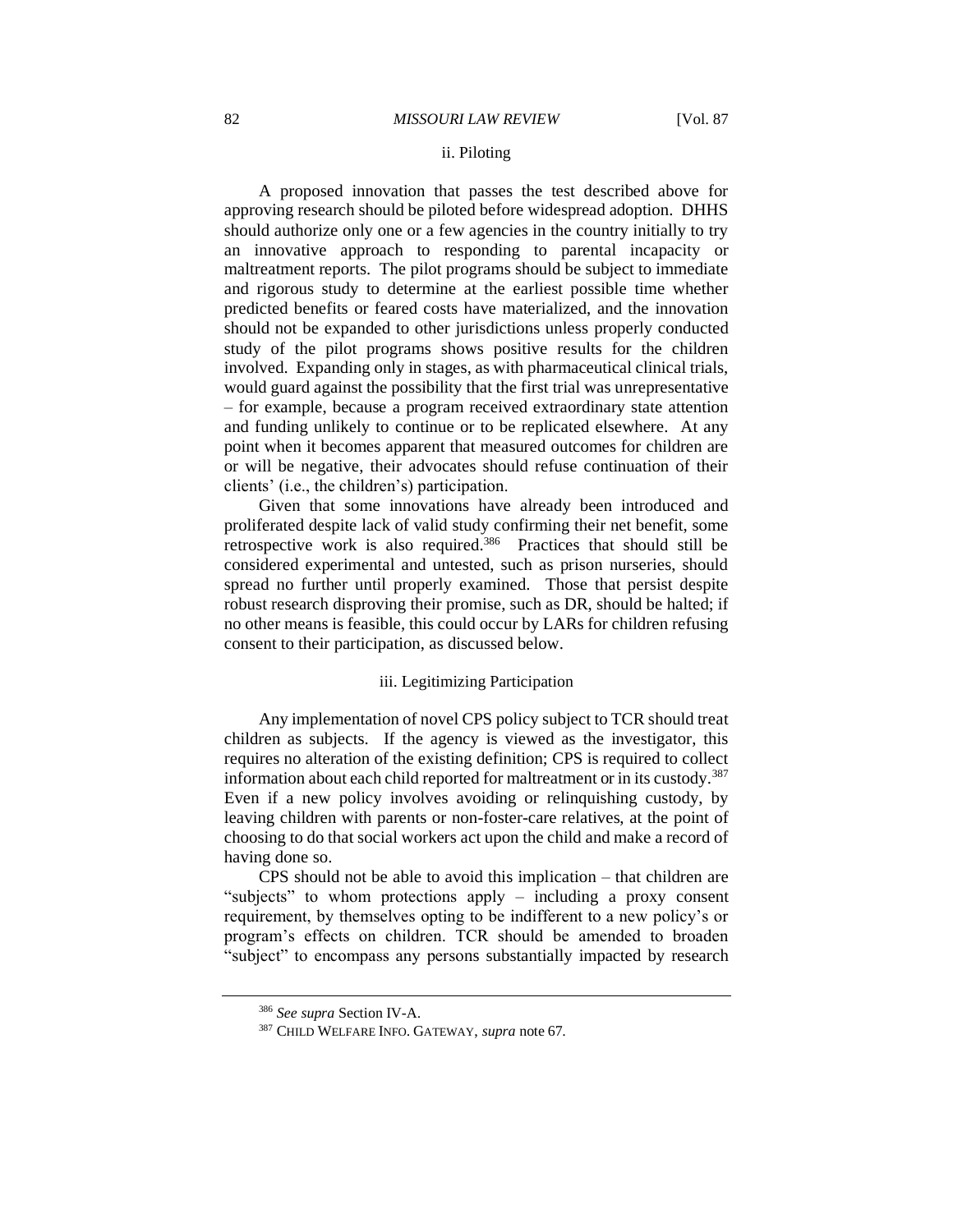interventions. Leading medical-research ethicists have noted the absurd implications of the existing conception, dependent on researcher interest.<sup>388</sup> Holly Fernandez Lynch, for example, hypothesizes a study of a new cure for HIV, asking persons with HIV to stop taking current medication that keeps it under control. <sup>389</sup> That makes patients' viral levels skyrocket, which endangers any intimate partner they have. Yet if the researchers are interested only in the patients and ignore the partners, the latter are bystanders under current regulations and need not be informed or give consent. Any harm they incur would be a proximate result of the patients' autonomous choice, so they would also have no *ex post* recourse against the researchers.

Illustrations are possible in many areas of life. Imagine researchers interested in whether – and in what percentage of – cases exposing COVID-vaccinated children who attend public school to live COVID virus has any adverse impact on them. The researchers undertake this experiment knowing vaccinated children, even if not themselves adversely affected by exposure, could be carriers, and they know there are some children in every school not vaccinated. Yet the researchers have no interest in any "secondary" effect of the virus exposure – that is, transmission of disease to unvaccinated children. Then the unvaccinated children are not subjects, and consent on their behalf is not required for this test. Neither they, nor their parents, need be informed, at least not by virtue of rules governing research. A non-medical example: imagine a government authorizing location of a pollution-spewing factory in the midst of a residential community, wanting to test the spatial limits of human impact.<sup>390</sup> The researchers hired by government ignore residents within a half mile, knowing they are doomed, and start at the half mile mark, moving outward till they find people showing no adverse effects. Those examined, including those for whom there is no effect, are subjects,

<sup>388</sup> *See, e.g.*, Eyal, *supra* note 303, at 941 ("it is preposterous that neither the IRB nor any other entity is currently tasked legally to protect [bystanders] against, e.g., study-borne infections"); Lynch, *Minimal or reasonable? Considering the ethical threshold for research risks to nonconsenting bystanders and implications for nonconsenting participants*, *supra* note 207, at 923–32.

<sup>389</sup> *Id.* at 923; *see also id.* at 928 ("when the risks look similar, it seems inadequate to justify differential treatment based simply on the fact that researchers directly intervene upon or interact with participants, or use their identifiable information, whereas they do not with bystanders"); Ivan Glenn Cohen, *Organ Donor Intervention Trials and Risk to Bystanders: An Ethical Analysis*, 16 CLINICAL TRIALS 463, 464 (2019).

<sup>390</sup> *See, e.g*., Jim Salter, *The Army Sprayed St. Louis With Toxic Aerosol During A Just Revealed 1950s Test*, INSIDER (Oct. 4, 2012), https://www.businessinsider.com/army-sprayed-st-louis-with-toxic-dust-2012-10 [https://perma.cc/6777-HA4G].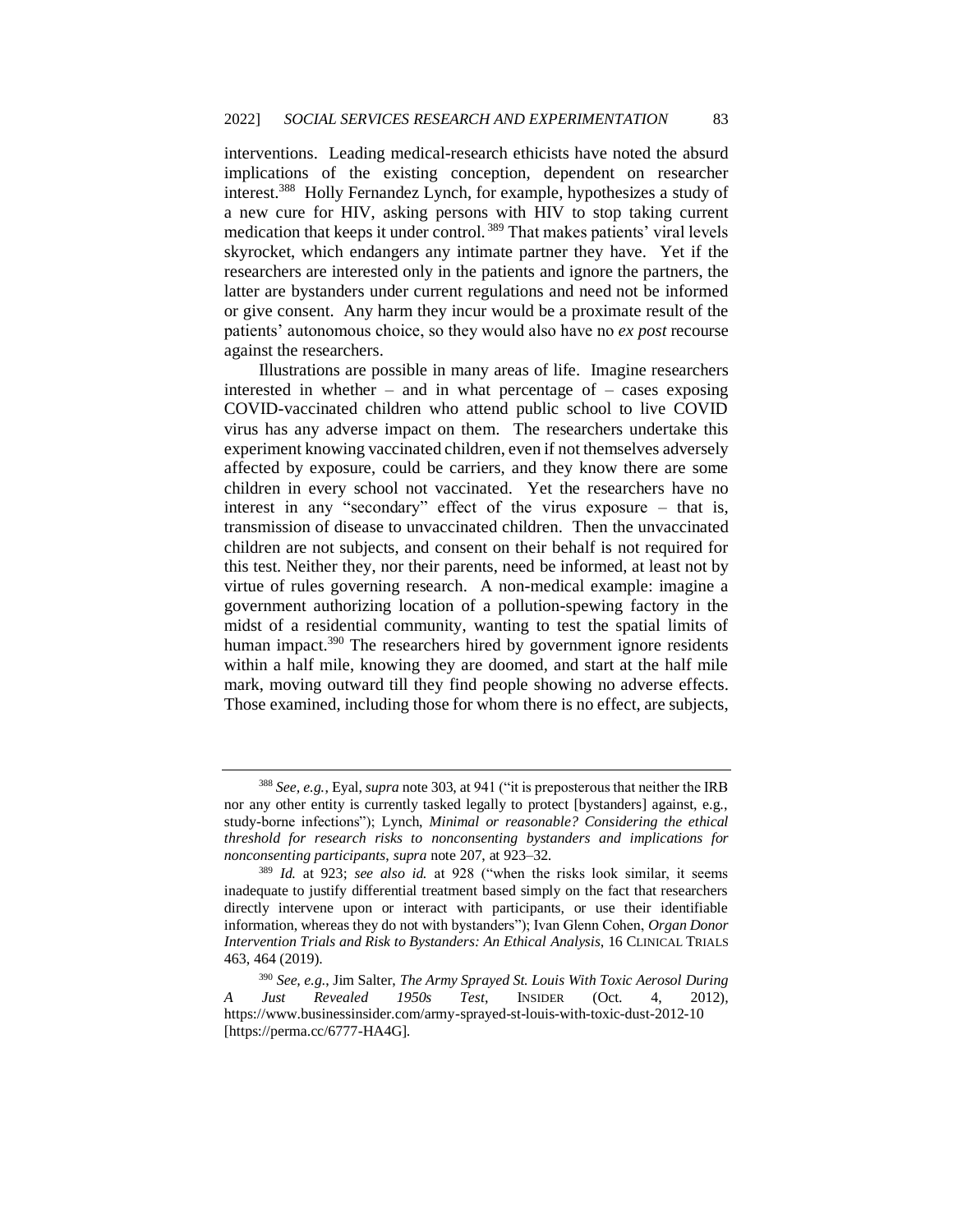but the definitely-doomed are bystanders who receive no ex ante protection from research rules.

There must be some threshold of significance, of course, beyond which impact triggers the protections owed a research subject. In the context of child welfare policy, any experimentation in state response to maltreatment reports that affects decision making regarding children's residence (e.g., parents' home vs. foster care) or legal relationships (e.g., fast-track TPR vs. normal timeline vs. extended timeline) should treat children as subjects and directly examine the effect on them. Even when handling of children is driven by parent-focused objectives (e.g., extension of foster-care timelines so long as parents remain engaged in FDC services), the impact on the children can be great, indeed commonly more dramatic than impact on parents.<sup>391</sup> These decisions can determine whether a child has an opportunity for a flourishing future life or instead suffers attachment failure or even severe permanent neurological damage or early death. And whereas in medicine there is generally testing on nonhuman animals first before application of a new intervention to humans (eliminating much uncertainty about what the effects will be on humans), with family-preservation innovations children are the involuntary guinea pigs.<sup>392</sup> One implication of treating them as research subjects would be that, both for purposes of undertaking the experiment and of studying the results, program administrators or researchers should not include any family unless a reliable (explained below) proxy for the children gives consent.

#### iv. Concerns

If this view were generalized to all new human-services programs, it would seem far too broad a rule, potentially subjecting every modification of practices by any of thousands of public or private agencies to additional oversight procedures and substantive conditions. This could be crippling, or at least stifling and too costly.<sup>393</sup>

Public agencies generally are, however, already subject to procedures for pre-adoption review of proposed substantial changes in policy and practice, under the federal Administrative Procedure Act or one of its state analogues, so the proposals here are mostly about making those procedures

<sup>391</sup> Dwyer, *The Child Protection Pretense: States' Continued Consignment of Newborn Babies to Unfit Parents*, *supra* note 38, at 415–34.

<sup>392</sup> Aysha Akhtar, *The Flaws and Human Harms of Animal Experimentation*, 24 CAMBRIDGE Q. HEALTHCARE ETHICS 407, 409 (2015).

<sup>393</sup> *Cf.* Emily A. Largent et al., *Patient-Centered Outcomes Research: Stakeholder Perspectives and Ethical and Regulatory Oversight Issues*, 40 IRB: ETHICS & HUMAN RSCH. 1, 7 (2018) (showing that IRB oversight can be a deterrent to research participants as well as to researchers).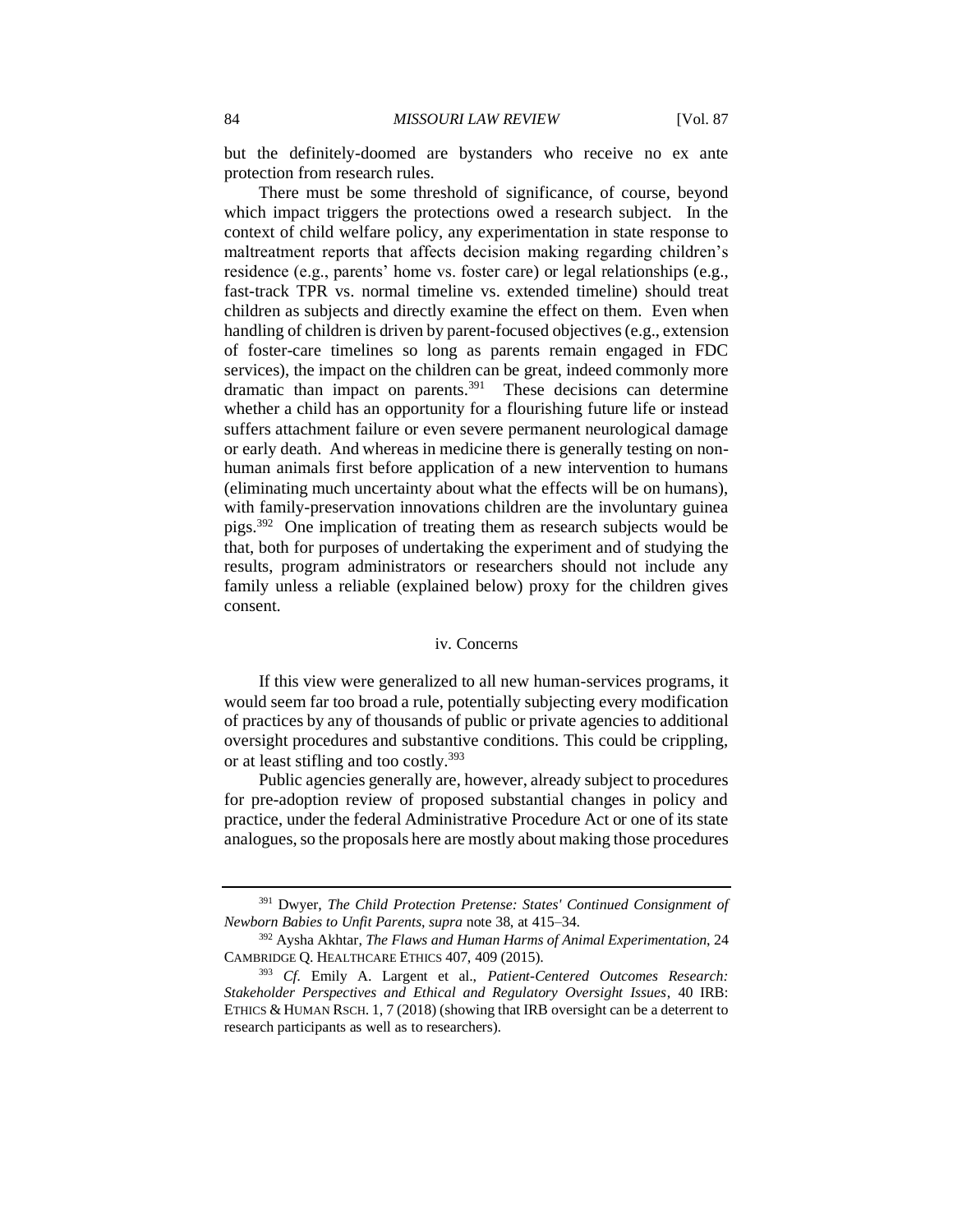more effective.<sup>394</sup> Indeed, most programs discussed in Part II should have gone through public comment in state legislatures, when authorizing legislation was considered, and/or in the state's social services agency. The marginal cost of impact studies and ombudsperson and/or clearinghouse review should be modest. The review would naturally take into account the degree of effects that the impact study reveals; the approval process would be less demanding with low-impact changes to agency practice. The APA, by analogy, presumptively requires noticeand-comment regarding any proposed change in regulation but contains a good-cause exception applicable to "situations in which the administrative rule is a routine determination, insignificant in nature and impact, and inconsequential to the industry to and to the public."<sup>395</sup> An agency must explain an invocation of the good-cause exception, and courts can override the agency's judgment if someone challenges it.<sup>396</sup> A substantial number of court rulings have addressed the bounds of that exception.<sup>397</sup> A standard for waiving the research-protocol requirement could piggyback on that doctrine.

Ethicists have expressed additional worries, even within medicine, about transforming innovative treatments into research projects.<sup>398</sup> It could mean injecting into decision-making about individual care the utilitarian aims of research. Laakmann writes:

Transforming an individual from a patient into a research subject fundamentally alters her role in the medical decision-making process and the goals of the intervention. By enrolling in a randomized clinical trial, an individual forfeits decisional autonomy over her ultimate treatment course. And while the goal of a medical intervention in the treatment setting is to further the patient's interests, the goal in the research setting is to expand generalizable knowledge, with the individual subject's interests acting as a side constraint. It is not desirable to compel every individual to accept these conditions in exchange for the opportunity to explore innovative therapies.<sup>399</sup>

<sup>394</sup> *See* 5 U.S.C. § 551; *Summary of the Administrative Procedure Act*, EPA, https://www.epa.gov/laws-regulations/summary-administrative-procedure-act [https://perma.cc/RBS8-QFGF] (last visited Dec. 29, 2021).

<sup>395</sup> *See* Nat. Res. Def. Council v. Nat'l Highway Traffic Safety Admin., 894 F.3d 95, 114 (2d Cir. 2018).

<sup>396</sup> 5 U.S.C. § 553(b)(3)(B).

<sup>397</sup> *See, e.g.*, N.C. Growers' Ass'n, Inc. v. United Farm Workers, 702 F.3d 755, 768 (4th Cir. 2012); Zhang v. Slattery, 55 F.3d 732, 746 (2d Cir. 1995); Riverbend Farms, Inc. v. Madigan, 958 F.2d 1479, 1484 (9th Cir. 1992).

<sup>398</sup> *See, e.g.*, Laakmann, *supra* note 257, at 944.

<sup>399</sup> Laakmann, *supra* note 257, at 916–17; *see also* ALEX JOHN LONDON, FOR THE COMMON GOOD: PHILOSOPHICAL FOUNDATIONS OF RESEARCH ETHICS ch. V (2021).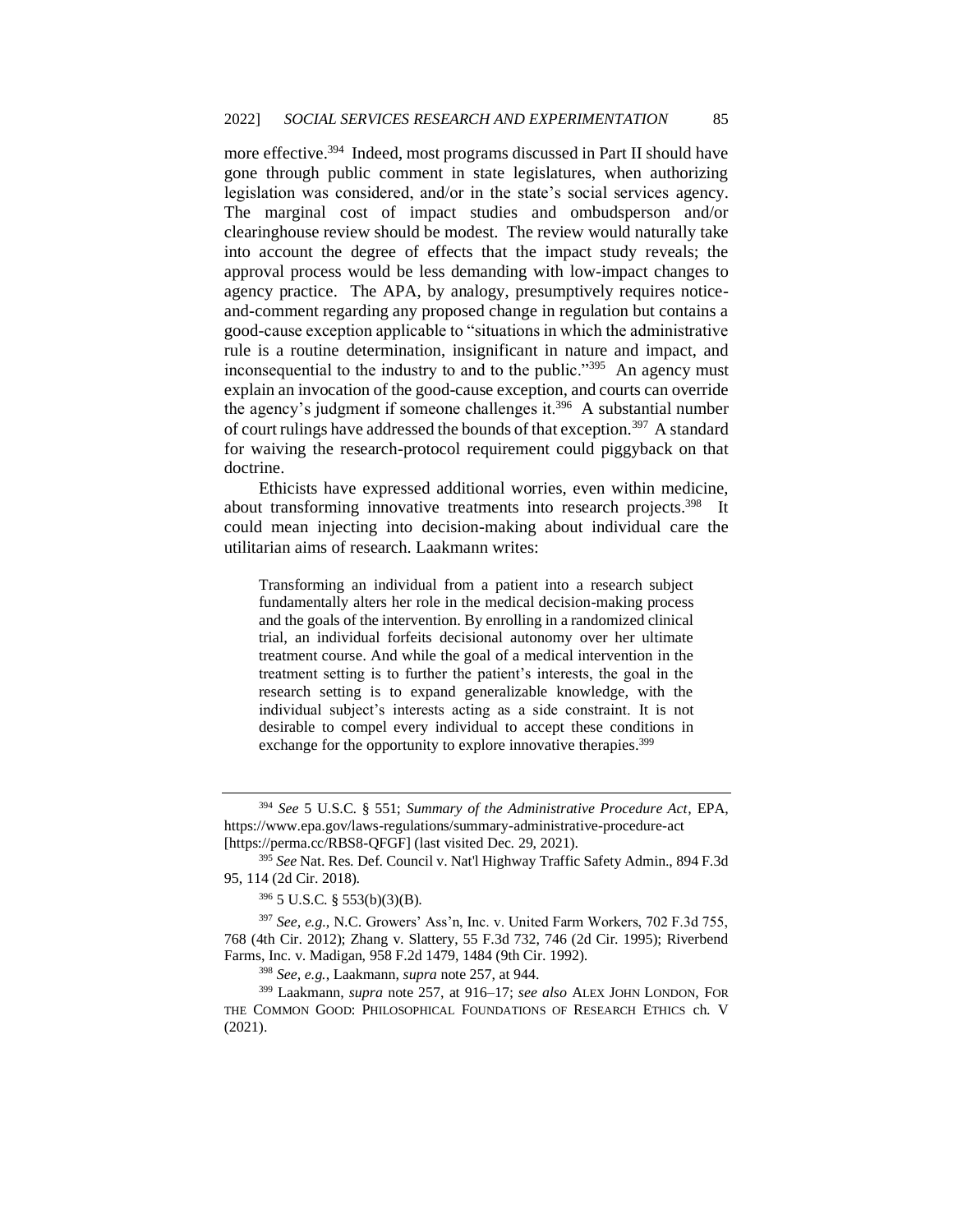# 86 *MISSOURI LAW REVIEW* [Vol. 87

In the social services realm, we might worry that those studying a new program will push for completion of a piloted intervention even when it appears to be going poorly for some vulnerable persons, in order to have fuller information about program effects and a publishable paper.

However, consent to participation, whether direct or by proxy, need not entail commitment to remain in the trial even if at some point it appears contrary to a person's wellbeing.<sup>400</sup> Participants should at all times retain the right to exit. Explicitly treating the program as experimental might signal to advocates for vulnerable persons that they should be vigilant and that exit is possible. In addition, in child protection, agency case workers currently are not focusing exclusively on children's interests in the way we assume physicians are focused exclusively on their patients' interests.<sup>401</sup> Case workers generally manifest great sympathy for and dedication to parents and are hardly accountable to children.<sup>402</sup> Thus, the oversight that research provides is likely to increase rather than diminish attention to children's needs, at least if researchers are required directly to measure child welfare outcomes and not, for example, simply surveying parents about their satisfaction. That said, something less elaborate than the clinical trial model might suffice in many situations, so long as it includes informed consent by an independent advocate for nonautonomous participants and/or a judgment by a body of experts in the field, such as a clearinghouse, that the claims made in support of a proposed new program have an adequate evidentiary basis.<sup>403</sup>

The additional requirement of piloting any new program before widespread adoption would be new for many agency practices, but starting out small should not increase public costs greatly, or at all if this more rational – rather than scattershot – approach attracts more private foundation support or prevents expenditures on efforts that must later be abandoned (as with IFPS or DR training in jurisdictions that retreated from it).

<sup>400</sup> *Cf.* Holly Fernandez Lynch, *The Right to Withdraw from Controlled Human Infection Studies: Justification and Avoidance*, 34 BIOETHICS 833 (2020).

<sup>401</sup> *See, e.g.*, Harry Ferguson, *How Children Become Invisible in Child Protection Work: Findings from Research into Day-to-Day Social Work Practice*, 47 BRITISH J. SOC. WORK 1007 (2017).

<sup>402</sup> *See, e.g.*, Conor Friedersdorf, *In a Year, Child-Protective Services Checked Up on 3.2 Million Children*, THE ATLANTIC (July 22, 2014), https://www.theatlantic.com/national/archive/2014/07/in-a-year-child-protectiveservices-conducted-32-million-investigations/374809/ [https://perma.cc/SQ53- HKJA].

<sup>403</sup> *Cf.* Laakmann, *supra* note 257, at 917 ("Special private boards of medical experts could be set up to evaluate the potential risks and benefits of innovative treatments, much like institutional review boards (IRBs) currently evaluate proposed research protocols.").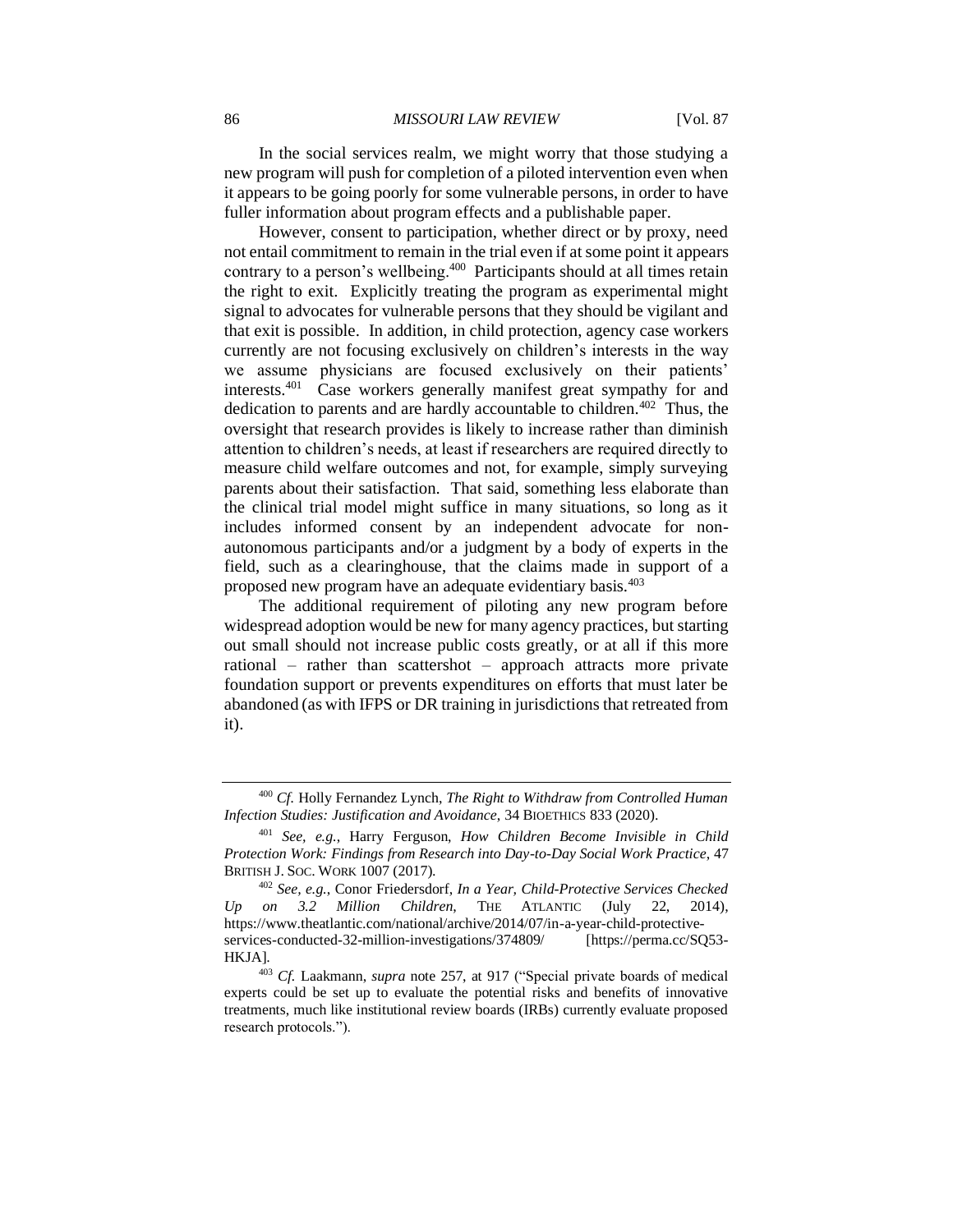# *B. Minimizing the Prevalence and Influence of Bad Research*

If additional institutional constraints of the sort proposed above are inherently insufficient or politically improbable, indirect protection for social-service recipients could come from injecting greater discipline and objectivity into the research that inspires or is invoked to support experimentation. Social scientists with personal political or ideological biases and illicit motivations will continue to exist and conduct research no matter what regulations anyone imposes, but there might be ways to lessen their opportunities or influence or to induce improved work.

#### 1. Treat all Substantially-Impacted Persons as Subjects

TCR should be amended to require that any study of social service innovations having a foreseeable, substantial impact on non-autonomous persons treat those persons as research subjects. Such impacts would include perpetuation and proliferation of the innovations by appearing to provide proof of positive results. Treating the non-autonomous persons as subjects because of the impact would trigger all TCR protections for human research participants, regardless of whether researchers actually collect information about them.<sup>404</sup> Even if the innovation itself is not treated as experimentation that must occur within a research setting, as recommended above, so that informed consent to the intervention itself on behalf of those persons would not be required, treating persons substantially impacted by the innovation as subjects of any study of the innovation would provide some safeguard against the danger that bad research will support innovations detrimental to those persons and/or others in their category.<sup>405</sup> Making IRB approval and informed consent by a proxy for those persons prerequisite to conducting the study (as opposed to the intervention) would provide some check on bad design, conflicts of interest, and the influence of major foundations with ideological commitments to purposes other than the welfare of those non-autonomous persons. In child welfare, this would counteract the tendency of researchers to ignore the impact of new programs on child welfare even though the programs exist in the world known as "child welfare."

IRB review is no panacea, to be sure, especially regarding protection of vulnerable persons. Current IRB practice incurs criticism of many kinds,<sup>406</sup> but I suggest reasons below for greater faith in the process after

<sup>404</sup> 45 C.F.R. §§ 46.101–.124.

<sup>405</sup> Philip Hamburger, *The New Censorship: Institutional Review Boards*, 2004 SUP. CT. REV. 271, 293 (2004).

<sup>406</sup> *See, e.g.*, Kimberlianne Podlas, *The New Common Rule Corrects an Old Misunderstanding: Journalistic Investigation, Biographical Interviewing, Legal Research, and Creative and Historical Writing Focusing on Specific People Are Not "Research" "Involving Human Subjects" Requiring IRB Approval*, 44 SETON HALL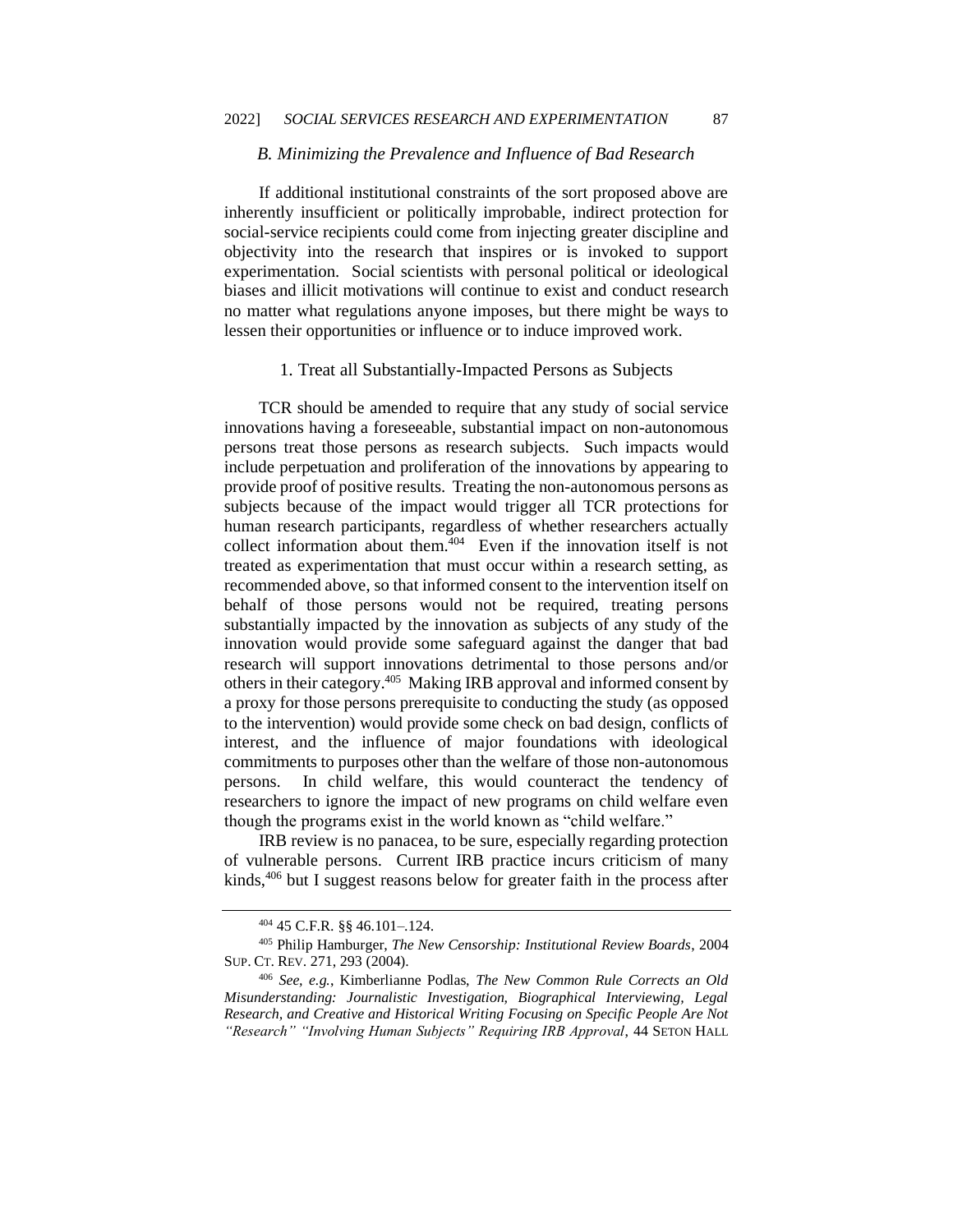amending its mission. In addition, as explained below, if those providing proxy consent have special training, they might act to enhance the process. There would essentially be two stages of substantive study review. First, researchers must convince an IRB that the research design is sound and that they are objective and disinterested scientists. Second, they must convince representatives for children that they should consent to participation, and that proxy consent should also take into account the soundness of study design and the objectivity of the researchers.

# 2. Mandate Consideration of Impact on Non-autonomous Persons

TCR could mandate that all studies of social service programs substantially impacting non-autonomous persons examine effects on those persons, unless and until good research has conclusively established the effects are positive. Considering again the analogies above to experimentation with new HIV treatments, COVID exposure with vaccinated children, and polluting factories, there are clear reasons to insist on research attention to the impact on those whose wellbeing is at greatest risk.<sup>407</sup> This is particularly so when those persons are incapable of objecting and when researchers have manifested a tendency to treat those persons as bystanders for informed consent purposes but then claim to derive findings about impact on them based on facts that do not actually support such findings, as has been the case with much research in realm of parent dysfunction, as detailed in Part II.

At some point, it might become superfluous to study certain effects yet again, but the history described in Part II of quick proliferation and later abandonment of family-preservation strategies suggests that in the early years of a new program, the danger is too great that scientifically-

LEGIS. J. 253, 254–56 (2020) (contending that IRBs are over-reaching and unduly restrictive); Sabriya Rice, *Policing the Ethics Police: Research Review Boards Face Scrutiny as Feds Propose New Rules*, MODERN HEALTHCARE (Dec. 1015) ("Critics say studies with serious design flaws that could lead to unethical practices or participant harm continue to win approval because IRBs are too lax, have unqualified members, are riddled with institutional and personal conflicts of interest, and are overwhelmed by the volume of studies they must review."); Grimes v. Kennedy Krieger Inst., Inc., 782 A.2d 807, 817 (2001) ("IRBs, are, primarily, in-house organs. In our view, they are not designed, generally, to be sufficiently objective in the sense that they are as sufficiently concerned with the ethicality of the experiments they review as they are with the success of the experiments. … Here, the IRB, whose primary function was to insure safety and compliance with applicable regulations, encouraged the researchers to misrepresent the purpose of the research in order to bring the study under the label of "therapeutic" and thus under a lower safety standard of regulation. The IRB's purpose was ethically wrong, and its understanding of the experiment's benefit incorrect. The conflicts are inherent. This would be especially so when science and private industry collaborate in search of material gains.").

<sup>407</sup> *See* discussion *supra* note 390 and accompanying text.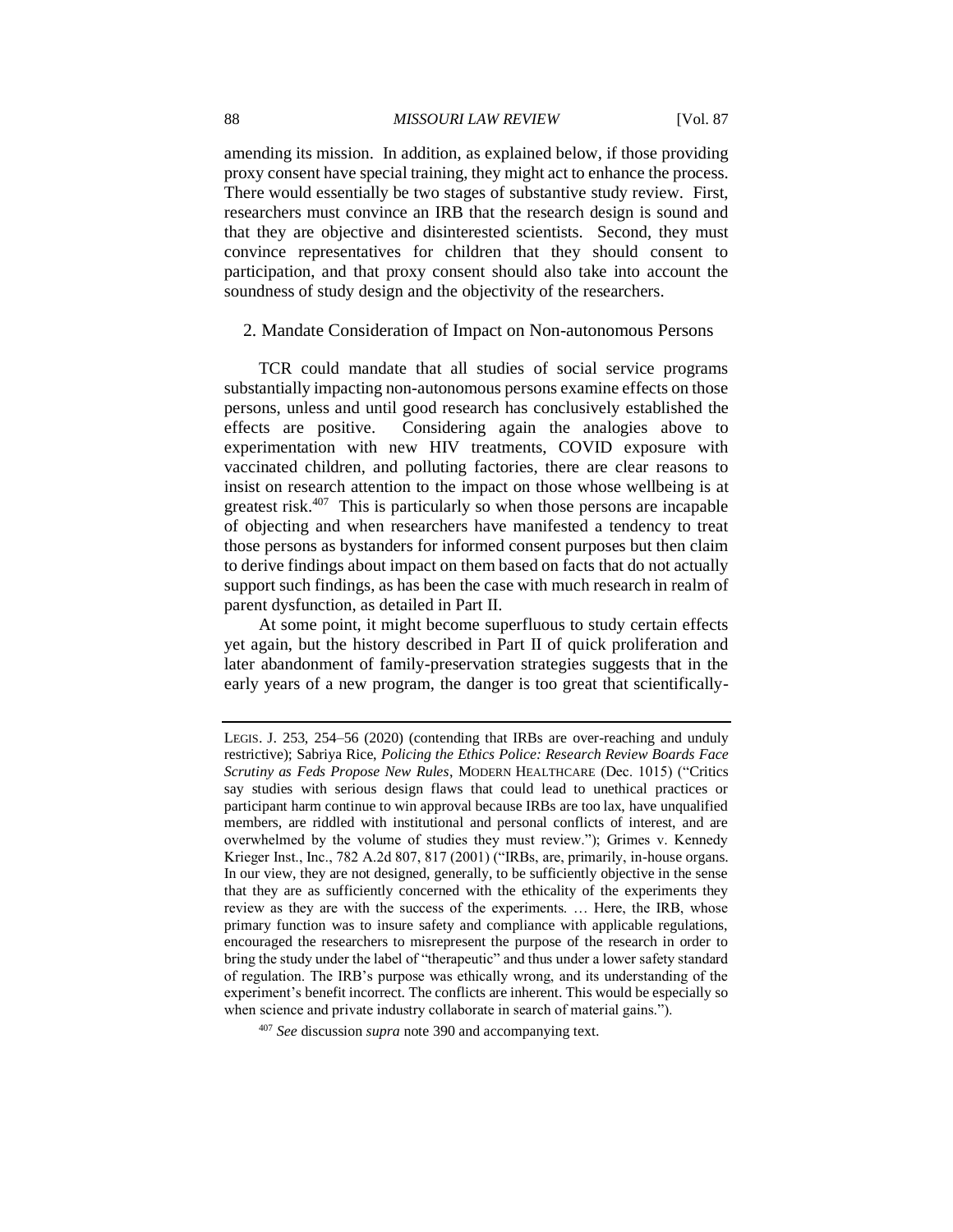unsophisticated actors in the legal system and in advocacy organizations will seize on a positive report about any feature of the program (e.g., parent satisfaction, fewer days spent in foster care) as a basis for making blanket assertions or conclusions about the beneficial nature of the programs. They should be less likely to mischaracterize something as a child-welfare outcome, or to focus on something other than child welfare as a basis for assessing whether an intervention is beneficial, if a study report directly addresses effects that truly are about children's wellbeing.

This prescription would mean increased scrutiny of vulnerable populations, which can itself pose hazards for them. The intrusion in their lives will naturally be greater the more directly and thoroughly researchers examine their situation and condition. Simply inspecting agency records – for example, CPS records of subsequent maltreatment reports following reunification – is non-intrusive in a physical sense, but that is likely to be too partial or indirect a means of assessing wellbeing.<sup>408</sup> For example, because much maltreatment goes unreported and a child's wellbeing might suffer considerably even if parental conduct does not rise to the level of maltreatment under state law,<sup>409</sup> CPS records of substantiated reports are an incomplete measure of child wellbeing. Ideally, researchers would assess children's attachment status, mental health, physical condition, behavioral self-regulation, school performance, etc. Some of that they might determine by looking at assessments others have done, such as the children's psychologists or caseworkers, but sometimes no one will be paying attention to the children's condition, or those who are might be unwilling or legally unable to share information. Given that children are being impacted by the programs, though, the cost of any increased scrutiny seems justified in light of the potential harms that could befall them as a result of the programs themselves. If this mandate poses such an obstacle that some studies are never done, that might not be a bad thing; a bad or misused study is often worse than no study at all.

# 3. Rigorous Review of Study Design Before Approval

IRBs should be explicitly tasked with review of research design, no longer limiting their vision to protection of subjects' privacy and comfort

<sup>408</sup> Howard Dubowitz, *Neglect in Children*, 42 PEDIATRIC ANN. 73, 73 (2013).

<sup>&</sup>lt;sup>409</sup> Emotional neglect by itself, for example, is unlikely to be reported to CPS or, if reported to CPS, to be treated by the intake officer as warranting any agency response. *See* Samantha Jacobson, *The Impact of Parental Narcissistic Personality Disorder on Children and Why Legal Intervention Is Warranted*, 24 CARDOZO J. EQUAL RTS. & SOC. JUST. 315, 336–37 (2018) (describing focus of child protection law and process on physical harms).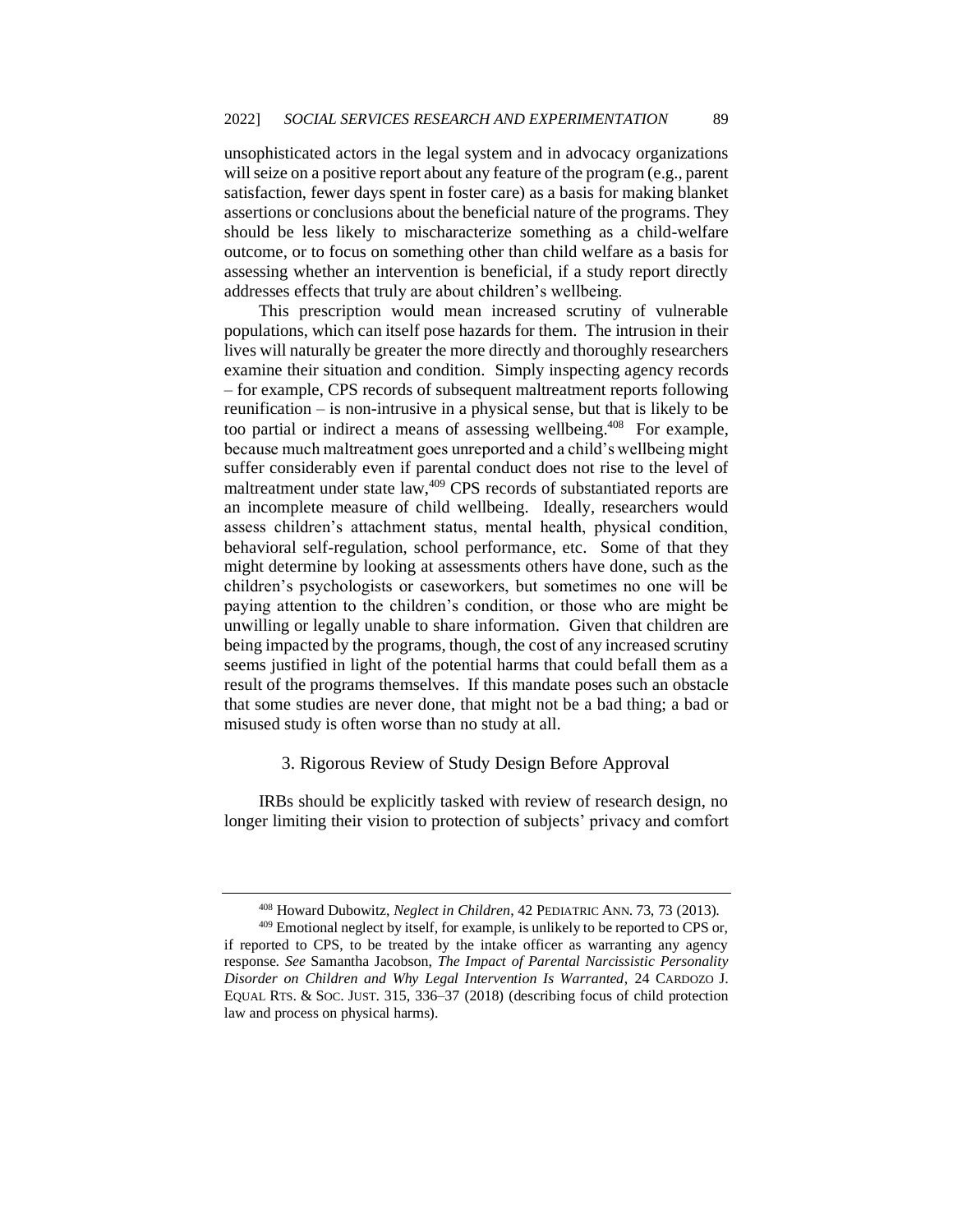in the research setting.<sup>410</sup> Research designs vary considerably by discipline and sub-discipline, but IRBs typically have members from multiple disciplines, and anecdotal evidence of thick-headedness in some IRBs is insufficient to negate the intuition that scientists generally will be a) respectful of work in disciplines other than their own, and b) capable of assessing design of studies similar to those done in their field when done in different substantive areas.<sup>411</sup> The methodological flaws Part II identified should, for the most part, be readily identifiable by scientists in many fields other than sociology or social work. Indeed, one need not be a trained researcher at all to spot some defects, such as selection bias or mischaracterization of outcomes.

To motivate IRBs to approach this new task with rigor, some shaming strategies could be adopted – for example, requiring all reports of studies governed by TCR or a state analogue to indicate whether an IRB approved the study and, if so, at which institution. Readers could then report any unwarranted failure to seek approval and call attention to any particular IRB's poor judgment. This might have some reputational effect on the university or other research institution, sufficient to cause the administration to clamp down, and it might also incentivize individual IRB members concerned about their personal reputation. If a further step were needed, names of the members, or at least the chair, of the IRB that gave approval might be mandatorily included in research reports. This publicity would be financially costless. It would, of course, make people more averse to serving on IRBs, but institutions can be incentivized to make this a job expectation along with other unpleasant forms of service that could be subject to public scrutiny. One might also worry that these changes would make IRBs too risk averse, too inclined to reject proposals (to the detriment of scientific knowledge) but that too could be counter-acted by adjustments to the incentive structure – for example, offering financial rewards for helping a research team develop a proposal truly worthy of approval, or requiring IRBs to publish their reasons for rejecting a project. Persons with experience serving on and seeking approval from IRBs can assist in refining such ideas; the intent here is to start a conversation.

Ideally, every IRB evaluating a proposal to study social services for a vulnerable population, such as children, should contain an advocate for

<sup>&</sup>lt;sup>410</sup> The federal government considered including this mandate from the outset, during deliberations in the late 1970s and early 1980s, and decided not to do so simply because of protests by researchers, as a sort of compromise. *See* SCHRAG, *supra* note 1, at 70–71. In recent years, the government's challenge is to resist social scientists' call to eliminate IRB review altogether. *See* NAT'L RSCH COUNCIL, PROPOSED REVISIONS TO THE COMMON RULE FOR THE PROTECTION OF HUMAN SUBJECTS IN THE BEHAVIORAL AND SOCIAL SCIENCES 4 (2014).

<sup>411</sup> *Frequently Asked Questions About Institutional Review Boards*, AM. PSYCH. ASS'N, https://www.apa.org/advocacy/research/defending-research/review-boards [https://perma.cc/ND3D-EJMC] (last visited Oct. 24, 2021).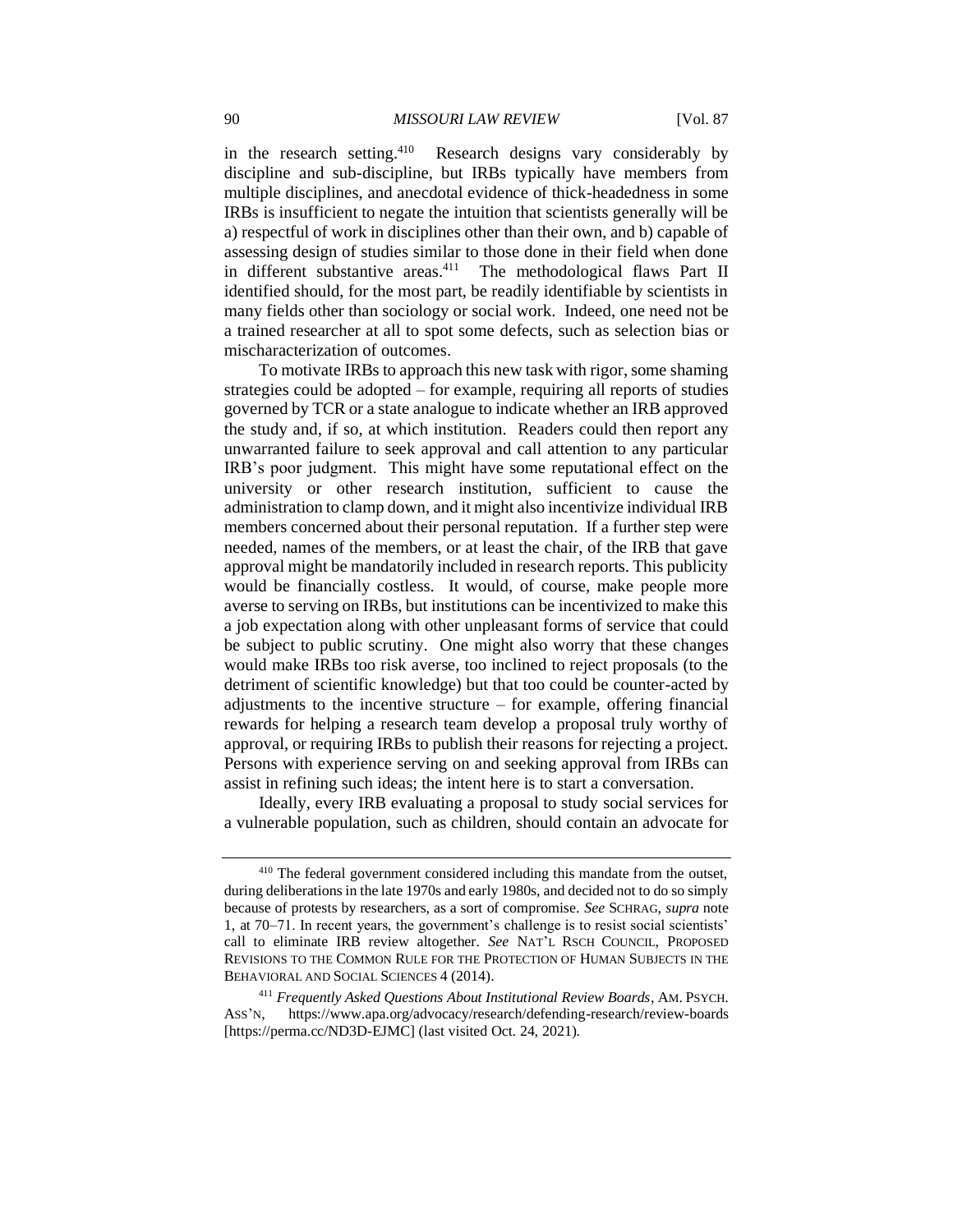that population – just as federal law requires a prison advocate on IRBs reviewing prison research.<sup>412</sup> That person should be familiar with all protections for that population in TCR at the time. There might not be enough such advocates capable of detecting problematic research design, so it is worth exploring the alternative of requiring all IRBs to send out proposals for such research to the larger scientific community, soliciting expert input and perhaps offering compensation. They might use either a list of professional researchers around the country who have expressed interest or a clearinghouse. Though Part II cast doubt on the competence or objectivity of many social scientists, it also cited the excellent work of many people who have devoted time to debunking the bad research. Those better people in the field might be expected to pay attention to notices of new study proposals and to prefer identifying problems with proposals before they receive approval.

Substantively, IRBs might push social scientists to be more attentive to the possibility of randomization. A common design flaw that Part II identified, in addition to ignoring impact on non-autonomous persons who are most at risk, is selection bias.<sup>413</sup> With pharmaceuticals, randomization and double-blinding are usually required. In contrast, very few studies done in the child welfare field to date have involved random assignment, and propensity score matching is either not attempted or not done sufficiently well to generate confidence in conclusions. $414$  Selection bias consistently distorts results in a direction supportive of adult rights.<sup>415</sup> It is commonly supposed that randomization is infeasible with research on behavioral interventions or other social services,  $416$  but it might be feasible in more situations than supposed, and when random assignment is feasible

 $412$  45 C.F.R. § 46.304(b) ("At least one member of the Board shall be a prisoner, or a prisoner representative with appropriate background and experience to serve in that capacity  $\dots$ .").

<sup>413</sup> *See* discussion *supra* Part II.

<sup>414</sup> JAMES BELL ASSOCS., EVALUATION BRIEF: CONDUCTING RANDOMIZED CONTROLLED TRIAL IN CHILD WELFARE PRACTICE SETTINGS: CHALLENGE AND SOLUTIONS 2 (Nov. 2013), https://www.jbassoc.com/wpcontent/uploads/2018/03/Conducting-RCTs-Child-Welfare.pdf

<sup>[</sup>https://perma.cc/WHK8-WJG5]; *see* Mark Chaffin, *A Statewide Trial of the SafeCare Home-based Services Model With Parents in Child Protective Series*, 129 PEDIATRICS 3, 509 (Mar. 2012).

<sup>415</sup> Julia H. Littell, *Client Participation and Outcomes of Intensive Family Preservation Services*, National Association of Social Workers, 103, 105 (2001).

<sup>416</sup> *See* Underhill, *supra* note 7, at 182 ("Despite the advantages of randomization, there is often resistance to using this methodological tool. This reluctance often reflects strong normative commitments in favor of (or against) a policy choice--namely, the belief that it would be inequitable to withhold a presumed benefit from one group (or to inflict a presumed harm on one group) on the basis of chance.").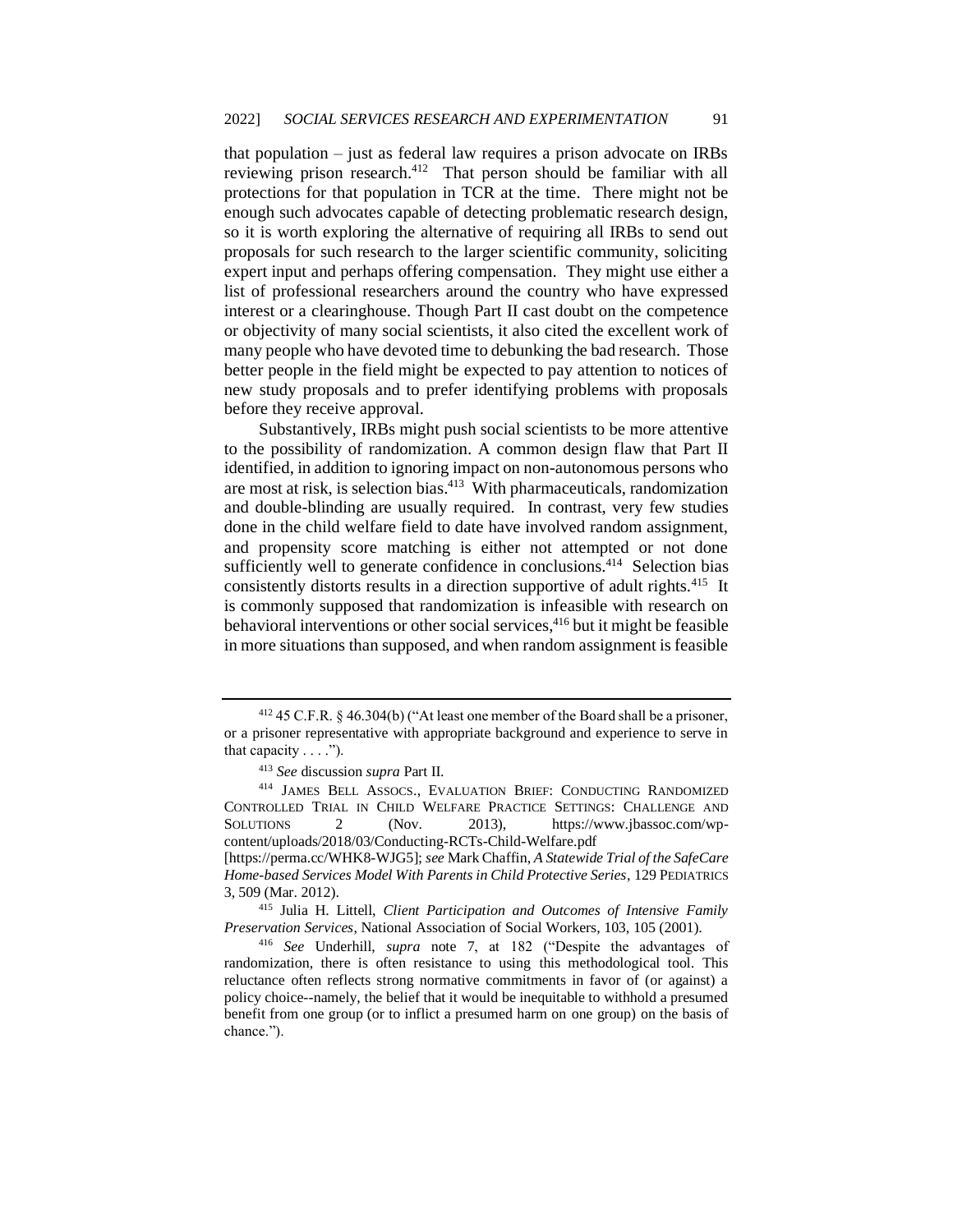and ethical it should be encouraged. $417$  For example, to study a prison nursery's impact on criminal recidivism, a program could randomly admit only a subset of all women who apply and qualify. The study could then compare long-term recidivism for women who were admitted (including any who drop out or are expelled) and those who were not. This should give lawmakers a more accurate basis for determining whether prison nurseries serve that state interest, as proponents claim.

# 4. Expand the Concept of Conflict of Interests

TCR also should direct IRBs to look for threats to objectivity beyond just obvious financial conflicts. Studying a program one operates or materially supports should be considered a conflict and at a minimum fully disclosed. On the program side, states instituting innovations should commission independent research – that is, study by people with no existing involvement.

In addition, IRBs should be attentive to funding sources for proposed research.<sup>418</sup> Subjective assessment of particular foundations as biased could be problematic, but IRBs might be directed to inquire into communications the research team has had with the funders, to see if any outcome expectations were conveyed. TCR might require researchers to report any pressure from funding sources to suppress or distort results after a study is completed. Substantial internal sanctions for non-disclosure might be needed. If institutions keep records of concerns surrounding particular funding sources or particular researchers, IRBs can take them into account in assessing new proposals, creating a disincentive for researchers to flirt with foundations known to generate corrupt research.

# 5. Reduce the Influence of Large Funding Sources

Elizabeth Bartholet observes: "It is extremely dangerous to have one set of wealthy, private players dominating both policy advocacy and research to the degree that they [the Casey Alliance] have. … [F]undamental change in the dynamics of child welfare research is needed

<sup>417</sup> *Cf.* Holly Fernandez Lynch et al., *Overcoming Obstacles to Experiments in Legal Practice*, 367 SCIENCE 6482, 1078 (Mar. 6, 2020) (urging use of randomized controlled trials to assess the merits of innovative approaches to legal-service provision); Douglas Mackay, *Government Policy Experiments and the Ethics of Randomnization*, 48 PHIL. & PUB. AFFS. 319, 321 (2020) (concluding that "random assignment is permissible when the social science community occupies a state of uncertainty regarding the interventions under study").

<sup>418</sup> *Cf.* Underhill, *supra* note 7, at 184 ("Ensuring that studies are done by a party without a stake in the results is an important priority").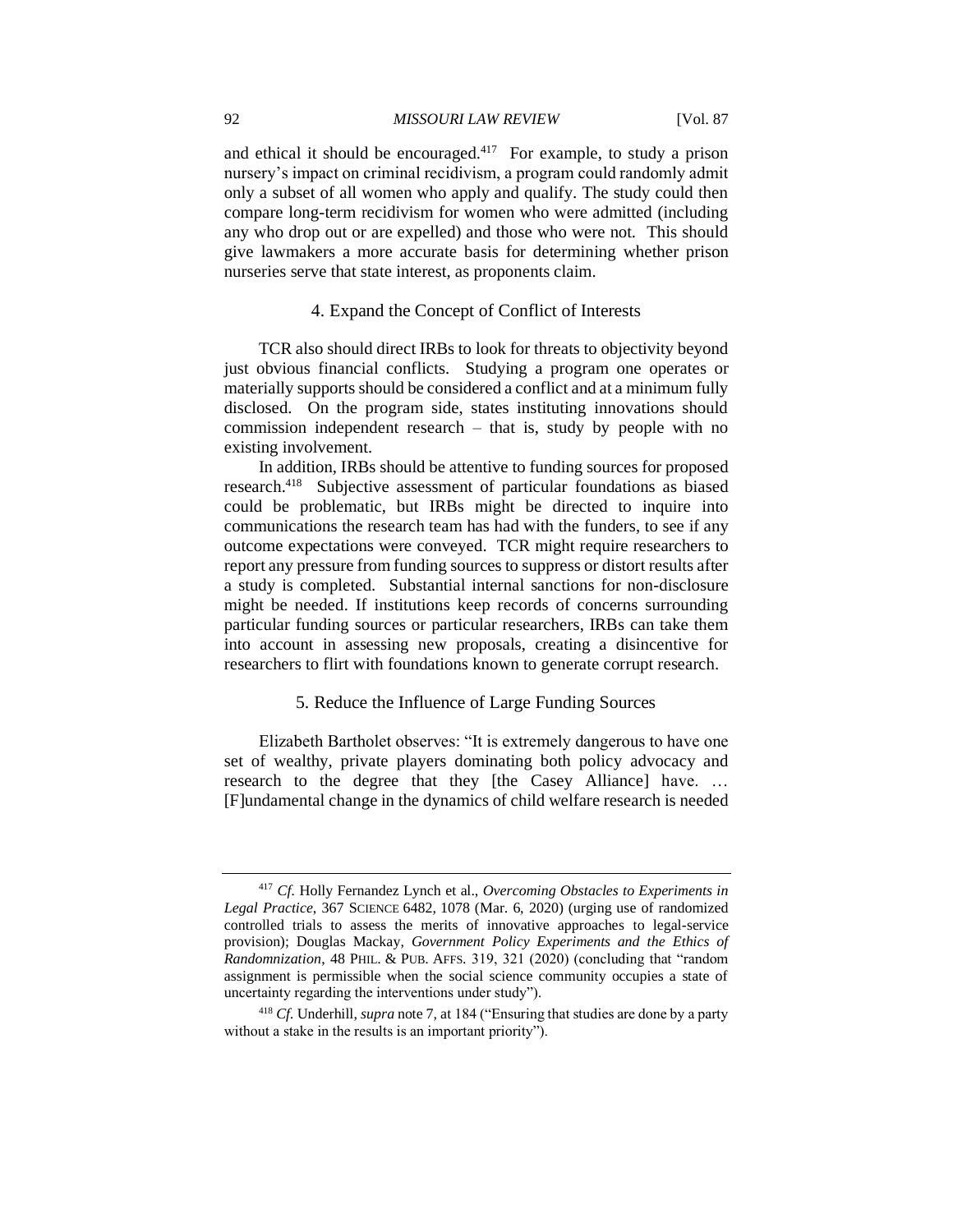if history is not endlessly to repeat itself." $419$  A possible structural fix to this problem would be to create a wall between advocacy and research. Rules might be adopted prohibiting grant providers from funding research on programs they have themselves promoted in the lobbying branch of their organization, or perhaps going even farther to prohibit organizations that do any advocacy work from funding research in the field. Of course, the rules would need to counteract any efforts to subvert them by corporate redirection or restructuring. These would bear some resemblance to rules precluding entities that engage in lobbying from claiming charitable tax status; those same entities would also be precluded from funding scientific research on the programs for which they lobby. This could alternatively be addressed via IRB review, making conflict of interest on the part of a funding institution a basis for rejecting a study proposal.

Independently of the problem of mixing advocacy and research, it is dangerous for any single source of funding to dominate a field, to such a degree that it is able to dictate to a large extent what gets researched and by whom. Yet it is unclear that monopolizing any research field runs afoul of any existing law, regulation, or ethical guideline. It might be difficult to craft a rule that fairly but effectively addresses the concern, but the federal government could encourage states to adopt practices that lessen the problem. Congress could condition some pertinent funding stream on states' themselves funding study by an independent evaluator of any pilot program they initiate. Or on states' giving access for testing of program outcomes to two or more research teams with different funding sources.<sup>420</sup> Or federal law could require DHHS approval before programs move beyond the pilot stage, just as the FDA must approve the progress of new drugs from one stage of trials to the next. $421$  And it could direct DHHS to subject any research that has been done on a pilot program to rigorous scrutiny, inviting other experts in the field to assess its design quality and the soundness of the analysis, before DHHS decides whether to rely on it.

# 6. Rationalizing Consent to Participation in Research

The best fix for the coercive environment in which parents and other vulnerable adults consent to research in the social services field might be education of IRBs, so they appreciate that "subjects who are vulnerable to coercion or undue influence" include: (1) anyone vulnerable to serious legal or financial consequences, at the discretion of authorities supporting the study, should they appear uncooperative, and (2) most CPS-involved

<sup>419</sup> Bartholet, *Differential Response: A Dangerous Experiment in Child Welfare*, *supra* note 35, at 638–39.

<sup>420</sup> *Cf.* Underhill, *supra* note 7, at 185 (discussing example of this in federal oversight of state Medicaid programs).

<sup>421</sup> *Development & Approval Process*, *supra* note 28.